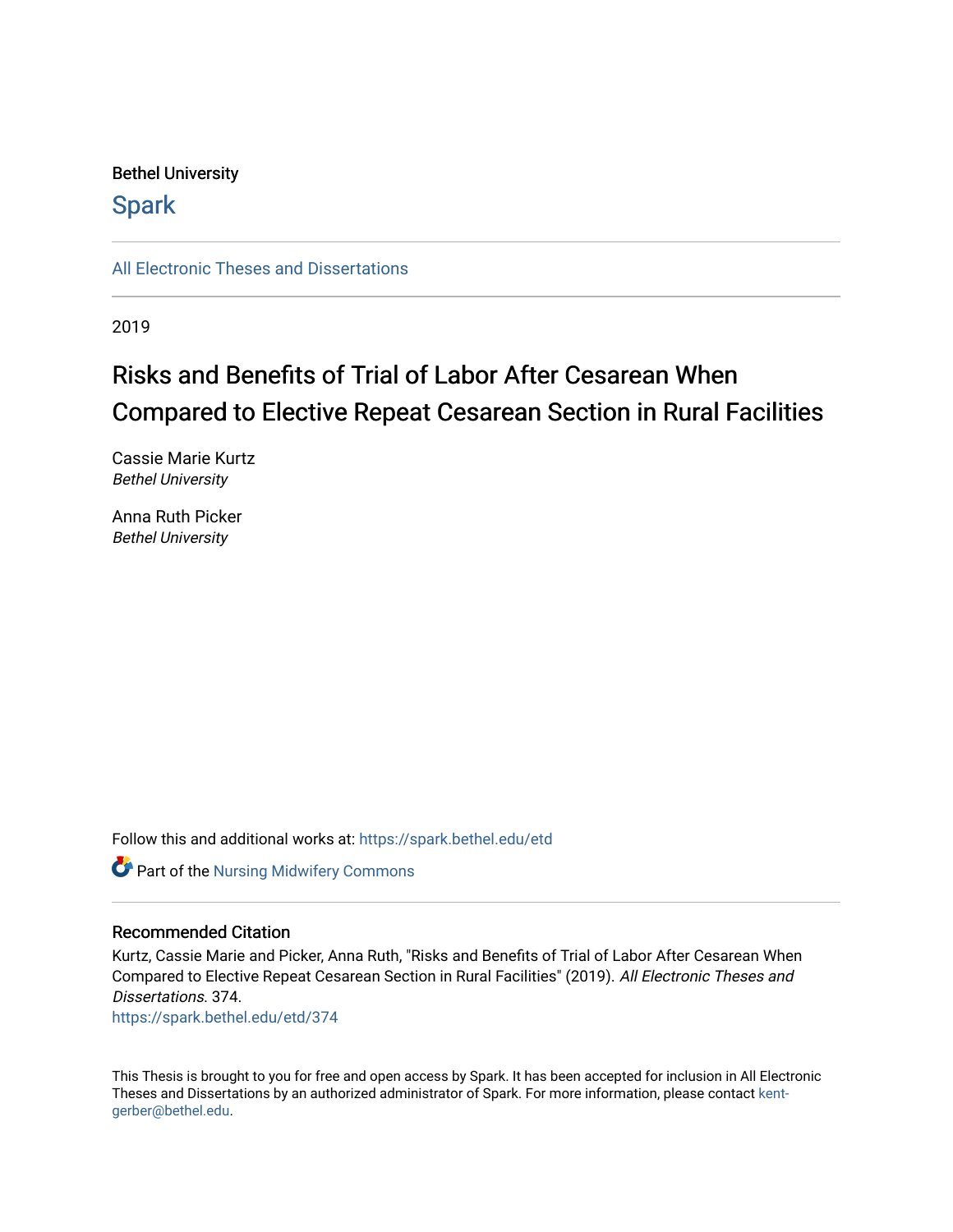# A MASTER'S PROJECT SUBMITTED TO THE GRADUATE FACULTY OF THE GRADUATE SCHOOL BETHEL UNIVERSITY

BY CASSIE M. KURTZ AND ANNA R. PICKER

IN PARTIAL FULFILLMENT OF THE REQUIREMENTS FOR THE DEGREE OF MASTER OF SCIENCE IN NURSE-MIDWIFERY

> MAY 2019 BETHEL UNIVERSITY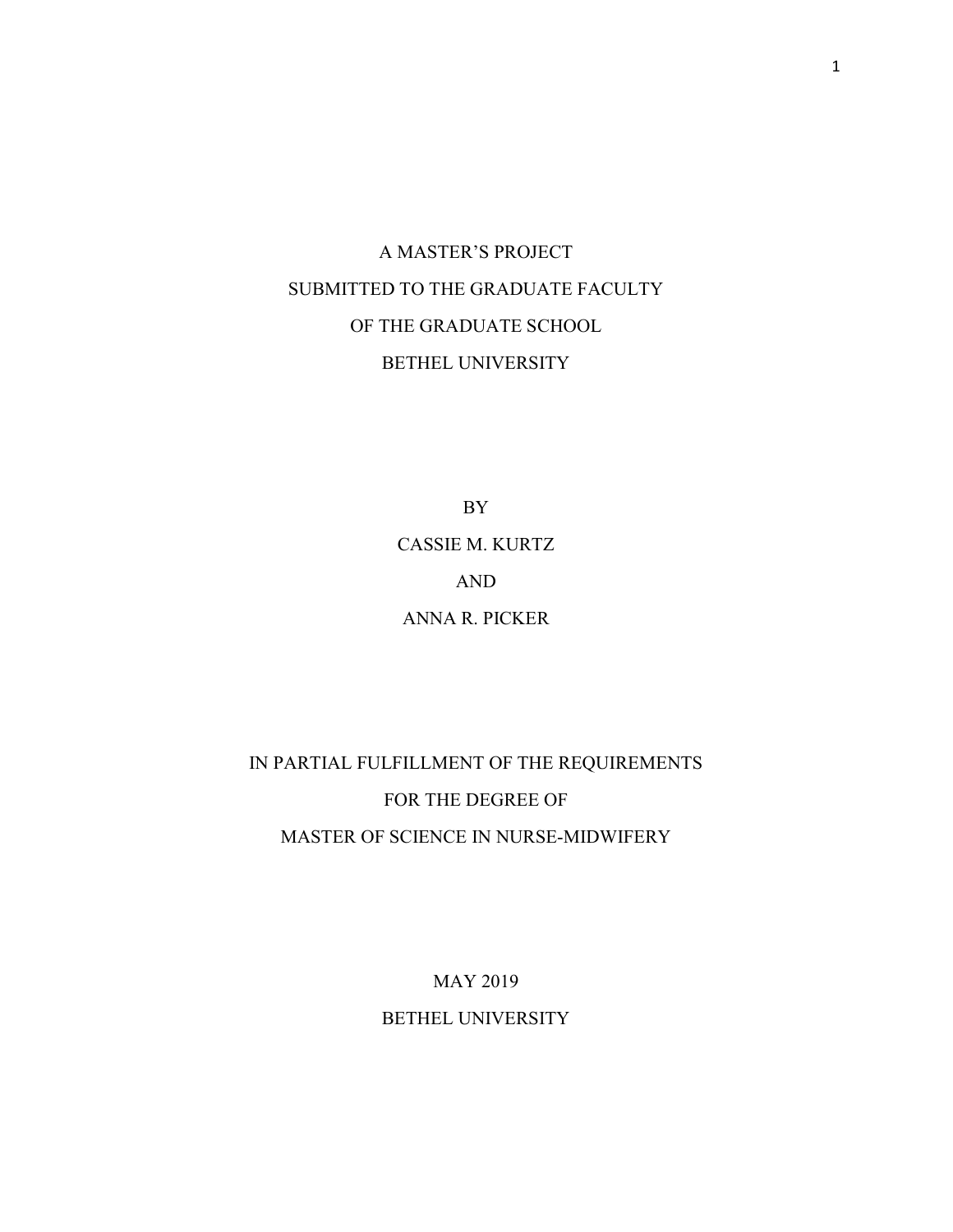Risks and Benefits of Trial of Labor After Cesarean When Compared to Elective Repeat Cesarean Section in Rural Facilities

Cassie M. Kurtz

and

Anna R. Picker

May, 2019

# Approvals:

| Project Advisor Name: Jane Wrede, PhD, APRN, CNM                     |
|----------------------------------------------------------------------|
| Project Advisor Signature:                                           |
| Second Reader Name: Katrina Wu, CNM, APRN                            |
| Second Reader Signature:                                             |
| Director of Nurse-Midwifery Program Name: Jane Wrede, PhD, APRN, CNM |
| Director of Nurse-Midwifery Program Signature:<br>ane Wude           |
|                                                                      |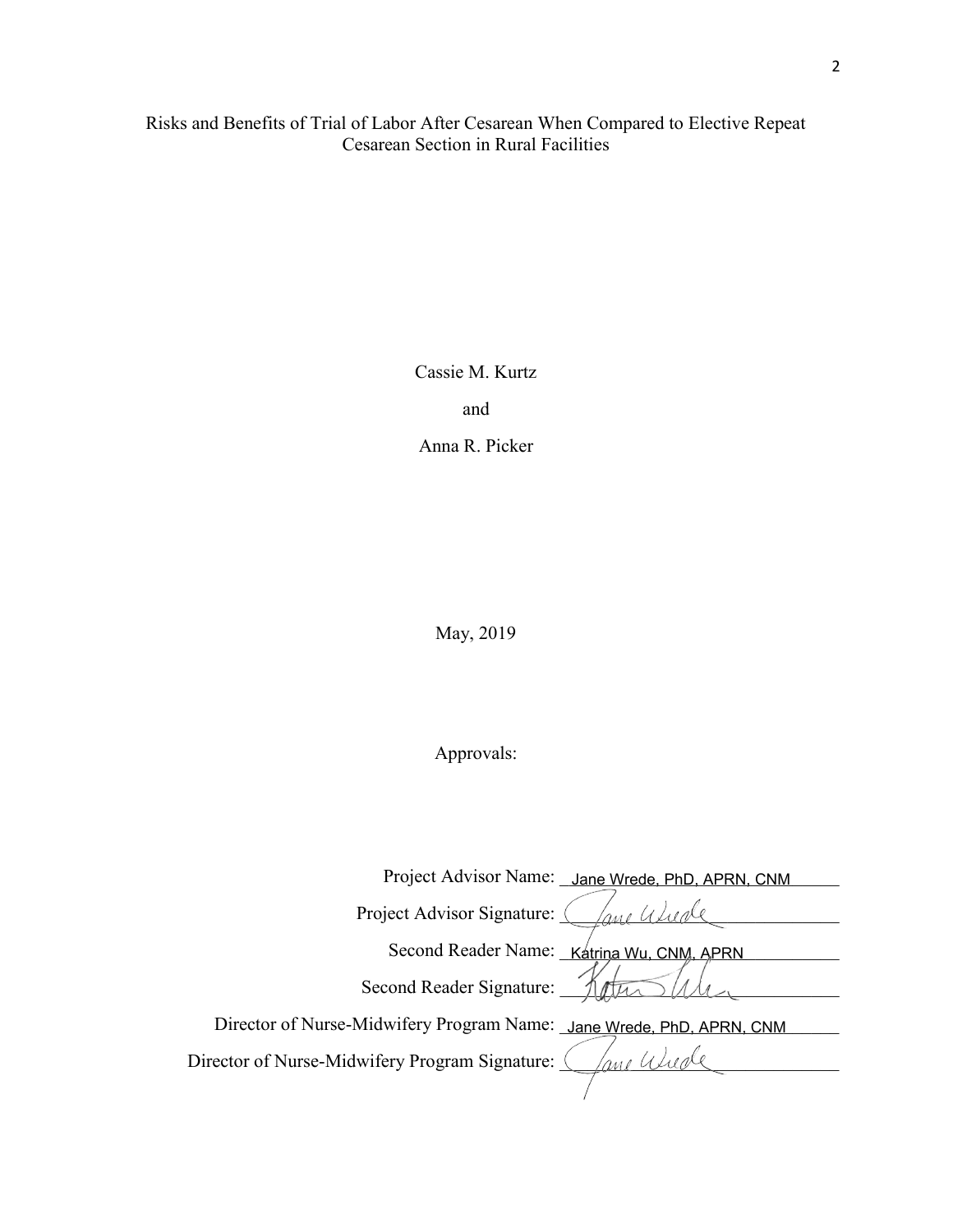# Acknowledgements

To Soren, Jence, Ally, Kasey, Therion, Mason, Dylan, Alysa, and Bryan. We love you dearly. We know we have not been involved in your lives as much as we would like to be but the outcome of this accomplishment was because of you. Because of you, we were able to put our hearts into this project and into the last two years of our lives in our adventures of becoming nurse-midwives. Thank you for helping us follow our dreams. Thank you for being there through the smiles, laughs, struggles, tears, screams, and dirty houses. Thank you for loving us when we were intolerable. We hope that our hard work and dedication to this project and to this program will teach our children to reach for the stars, work hard for everything in life, and to never give up.

Thank you to our capstone advisor, Dr. Jane Wrede, of the Bethel Nurse-Midwifery faculty for your time and commitment to our project. Your expert-level recommendations, edits, and support helped us to design a project that we are proud of. Thank you for the push every time we needed it to keep persevering.

Anna Picker and Cassie Kurtz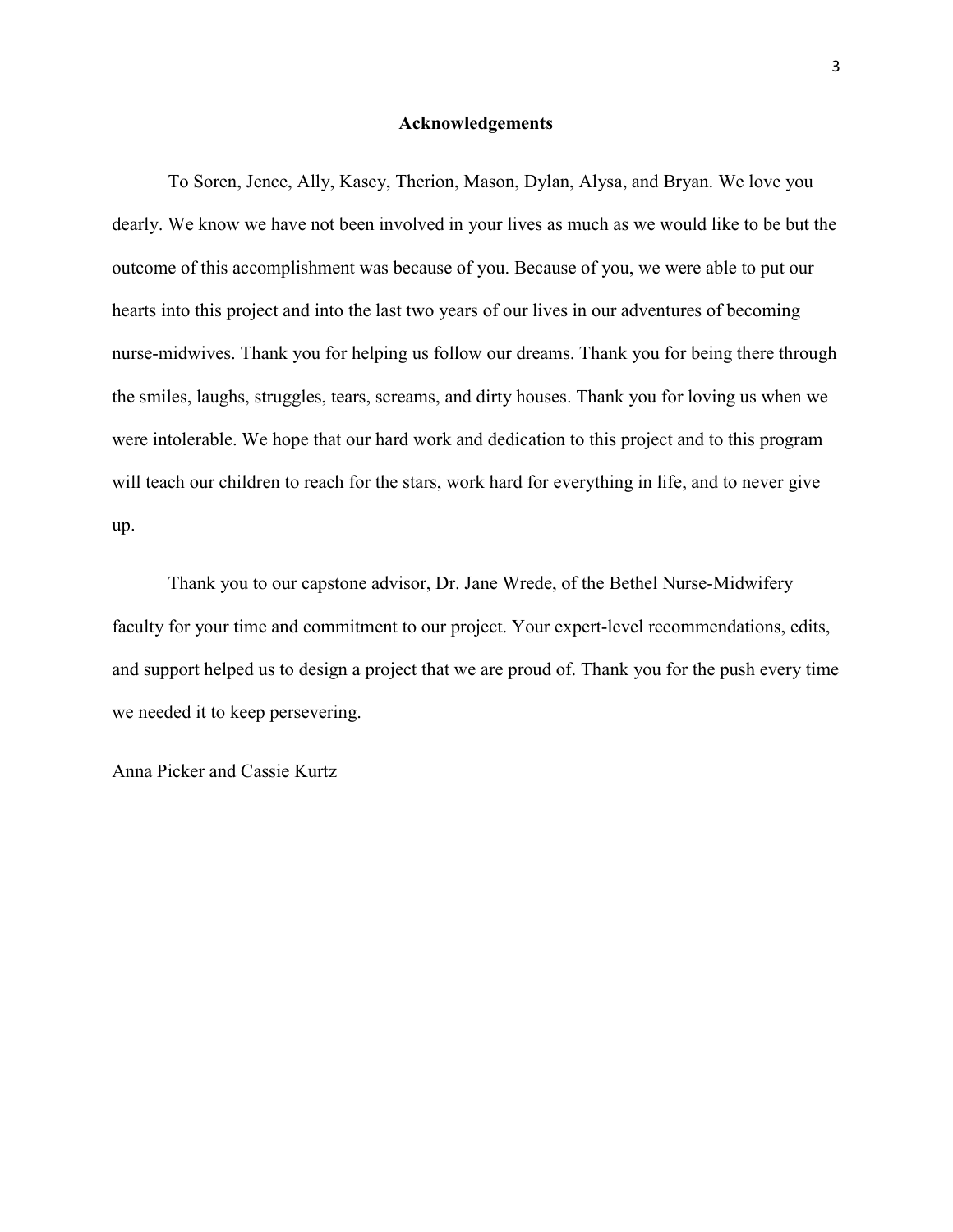#### Abstract

Background/Purpose: Trial of Labor After Cesarean (TOLAC) is a safe delivery option for many women. Due to demographics, availability in rural communities, and lack of education and opportunity, many women are not attempting them. Women should have access to TOLAC regardless of their geographic location, socio-economic status, or insurance. The American College of Obstetricians and Gynecologists (ACOG) practice bulletin urges that facilities have an emergency plan in place if an emergent cesarean is required. It does not state that staff must be immediately available. Rather, it recommends that facilities provide cesarean delivery for situations that are threatening to the life of the mother or the fetus. There is no explicit definition of timing from onset of complications to delivery. The ACOG bulletins do not outlaw Vaginal Birth After Cesarean (VBAC) in hospitals that do not have 24/7 resources for emergency cesarean. Alternatively, both bulletins recommend having serious, educational discussions with the mother about the hospital's resources, as well as the benefits and risks of VBAC.

Theoretical Framework: Imogene King's Goal Attainment theory incorporates self, perception, growth and development, space, time, interaction, communication, transaction, and coping so that we can properly care for patients (Caceres, 2015). This framework is imperative to this project because nurse-midwives work alongside women in health and pregnancy. Imogene King's nursing theory describes an interpersonal relationship that allows people to achieve certain life goals (Nursing Theory, 2016). Nurse-midwives are the ones counseling, empowering, and guiding women to make the best decisions for them and their babies. As a nurse-midwife, the goal is to help patients find strong maternal identity during pregnancy, birth, and motherhood.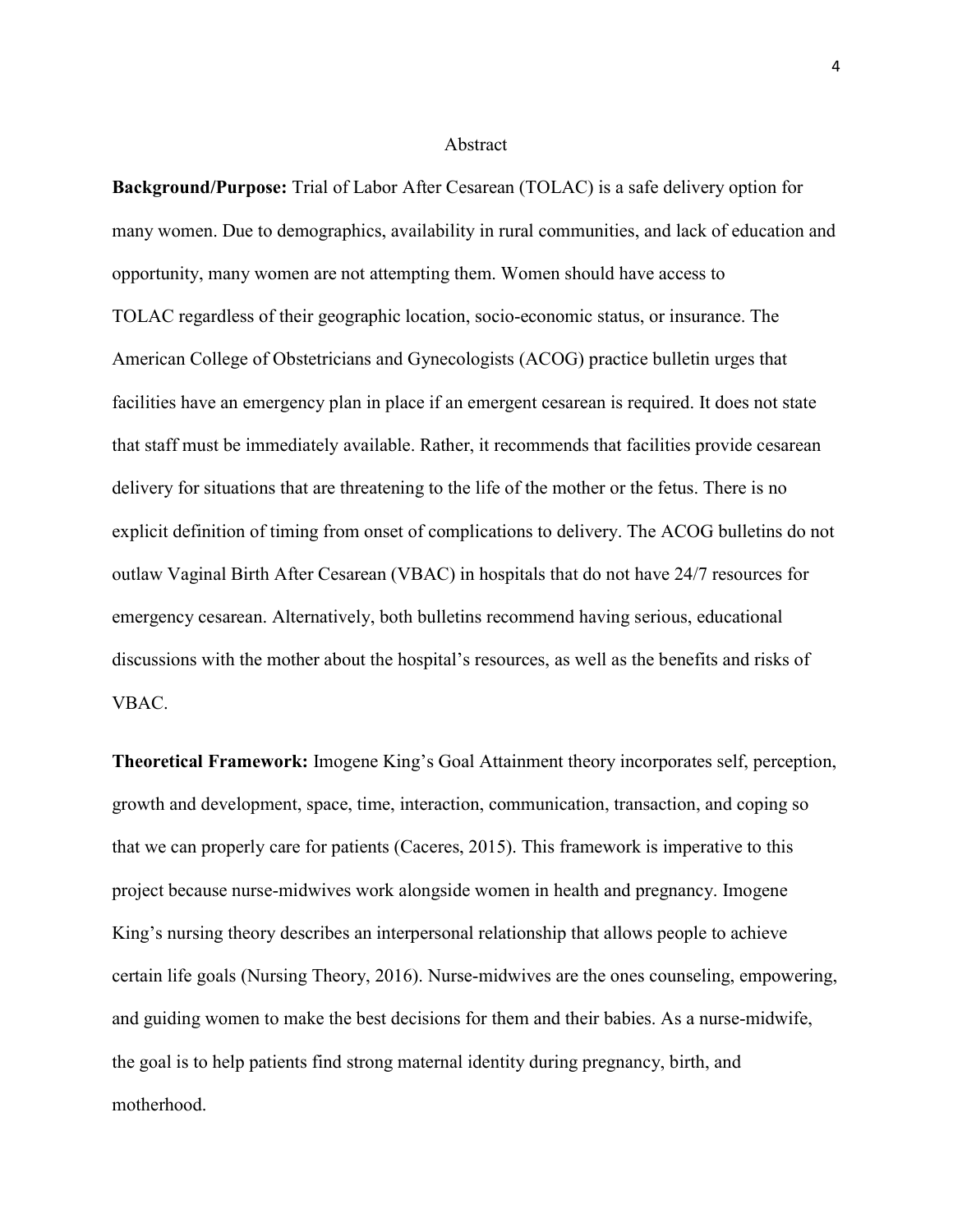Methods: 20 research articles were ultimately chosen and reviewed for their pertinence to TOLAC, VBAC, and ERCD.

Results/Findings: Risks of adverse events in a TOLAC are low. The overall success rate of VBAC found in our critical literature review was 63.4-91%. This is similar to overall data reports stating success rates of 60-80%.

Conclusion and Midwifery Implications: TOLAC is a safe delivery method, independent of demographics. Emergency policies and procedures should be in place. Each candidate should be carefully evaluated using a VBAC prediction tool. Risks and benefits should be weighed carefully on an individual basis.

Keywords: TOLAC, rural, uterine rupture, risks, success, vaginal after cesarean, response time, repeat cesarean section rates, infant outcomes, maternal outcomes, VBAC, induced labor, & spontaneous labor.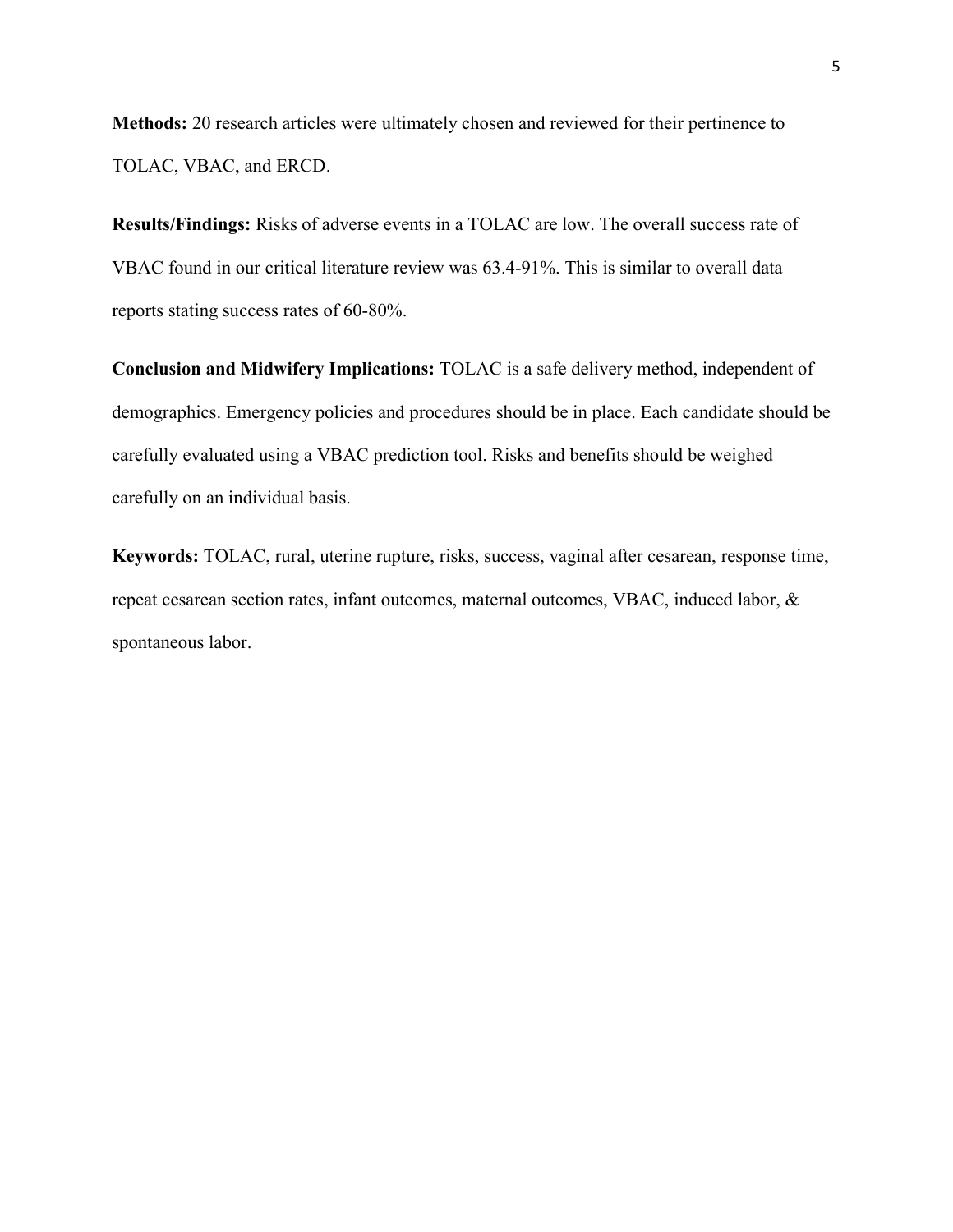# Table of Contents

| Criteria for Inclusion and Exclusion of Research Studies22 |  |
|------------------------------------------------------------|--|
|                                                            |  |
|                                                            |  |
|                                                            |  |
|                                                            |  |
|                                                            |  |
|                                                            |  |
|                                                            |  |
|                                                            |  |
|                                                            |  |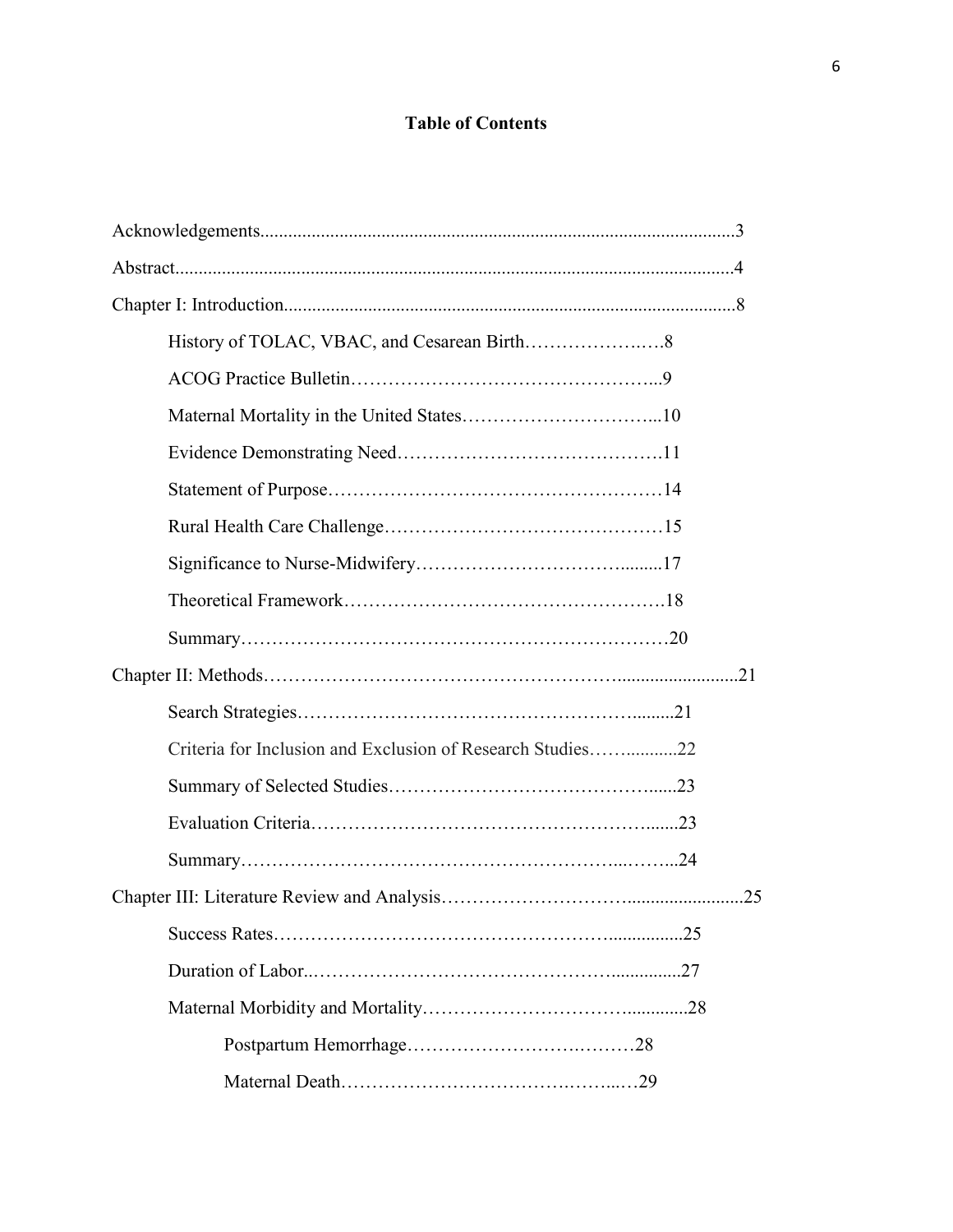| Induction Versus Spontaneous Labor39                                                  |
|---------------------------------------------------------------------------------------|
|                                                                                       |
|                                                                                       |
|                                                                                       |
|                                                                                       |
|                                                                                       |
|                                                                                       |
|                                                                                       |
| Prediction Models for Vaginal Birth After Cesarean Section Recommendations for Future |
| Integration of Imogene King's Theory of Goal Attainment51                             |
|                                                                                       |
|                                                                                       |
|                                                                                       |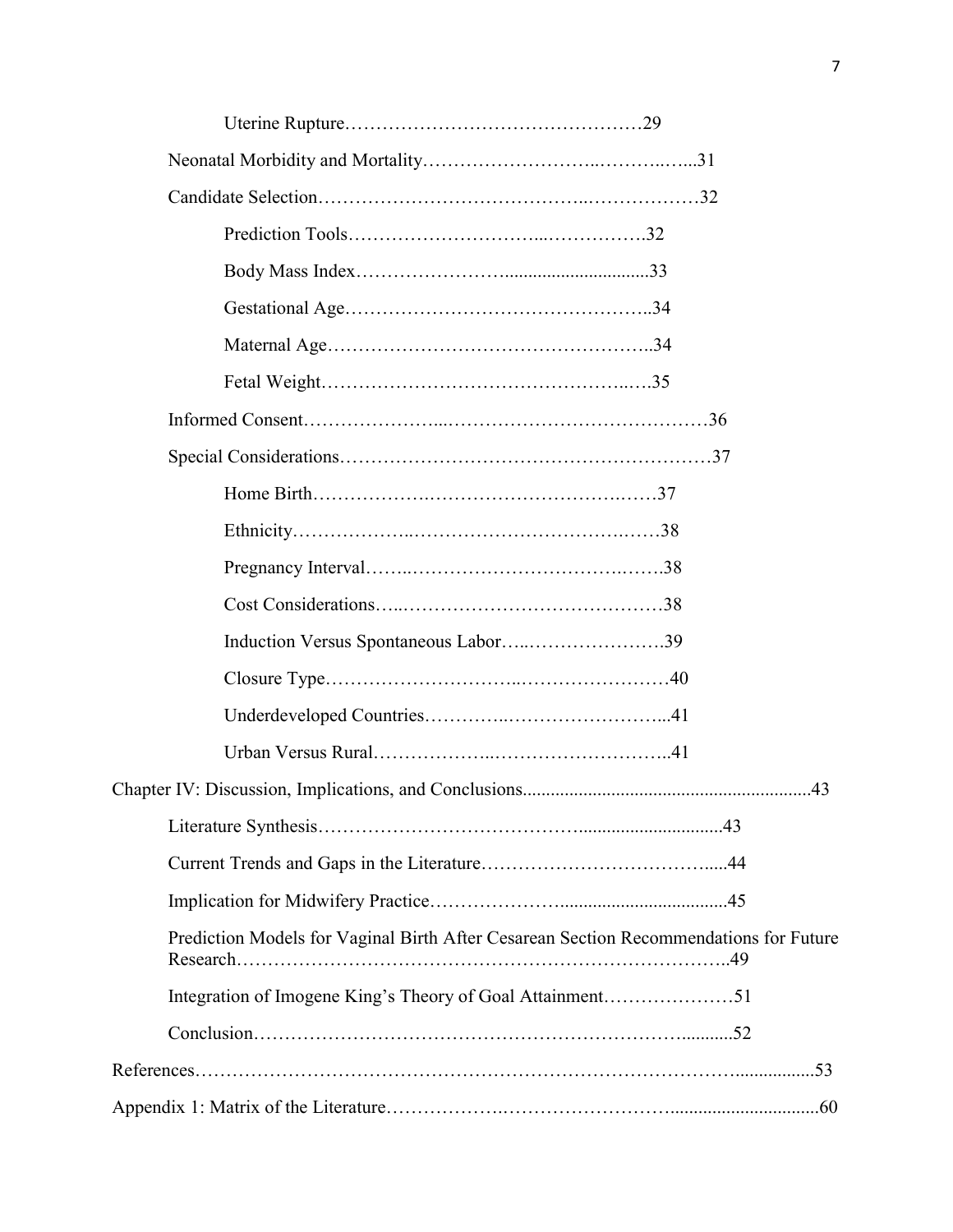#### Chapter I: Introduction

Trial of Labor After Cesarean (TOLAC) is an attempt to have a vaginal delivery after a woman has had a previous cesarean section (Practice Bulletin No. 184 Summary, 2017). A successful TOLAC is then considered a Vaginal Birth after Cesarean Section (VBAC). Many rural communities do not offer women the choice to have a TOLAC due to lack of resources and safety concerns. This paper will explore why this is and what the risks are for a woman and her fetus. VBAC is associated with less maternal morbidity and decreased risk of future pregnancy complications (Practice Bulletin No. 184 Summary, 2017). Even though TOLAC may be a beneficial option for many women, there are several factors that can lead to a failed TOLAC. When a woman is not considered a good candidate for TOLAC there is an increased risk of maternal and perinatal morbidity, when compared with an Elective Repeat Cesarean Delivery (ERCD) or VBAC (Practice Bulletin No. 184 Summary, 2017). Assessing each individual woman's likeliness of a successful TOLAC is important to the outcome of the maternal and fetal well-being (Practice Bulletin No. 184 Summary, 2017). Proper review of risks and benefits, along with patient counseling and informed consent is crucial.

# History of TOLAC, VBAC, and Cesarean Sections

In 1965, the overall cesarean birth rate was a low 4.5% (ACNM, 2010). Between 1970 and 2016, the rate in the U.S. increased from 5% to 31.9%. The cesarean rate increase is due to several practice changes in the birthing practice: the introduction of electronic fetal monitoring, the decrease in the attempts at vaginal breech deliveries, and the continued belief of "once a cesarean, always a cesarean" (Practice Bulletin No. 184 Summary, 2017). The World Health Organization (WHO) suggests that the ideal rate for cesarean section should only be 10%-15%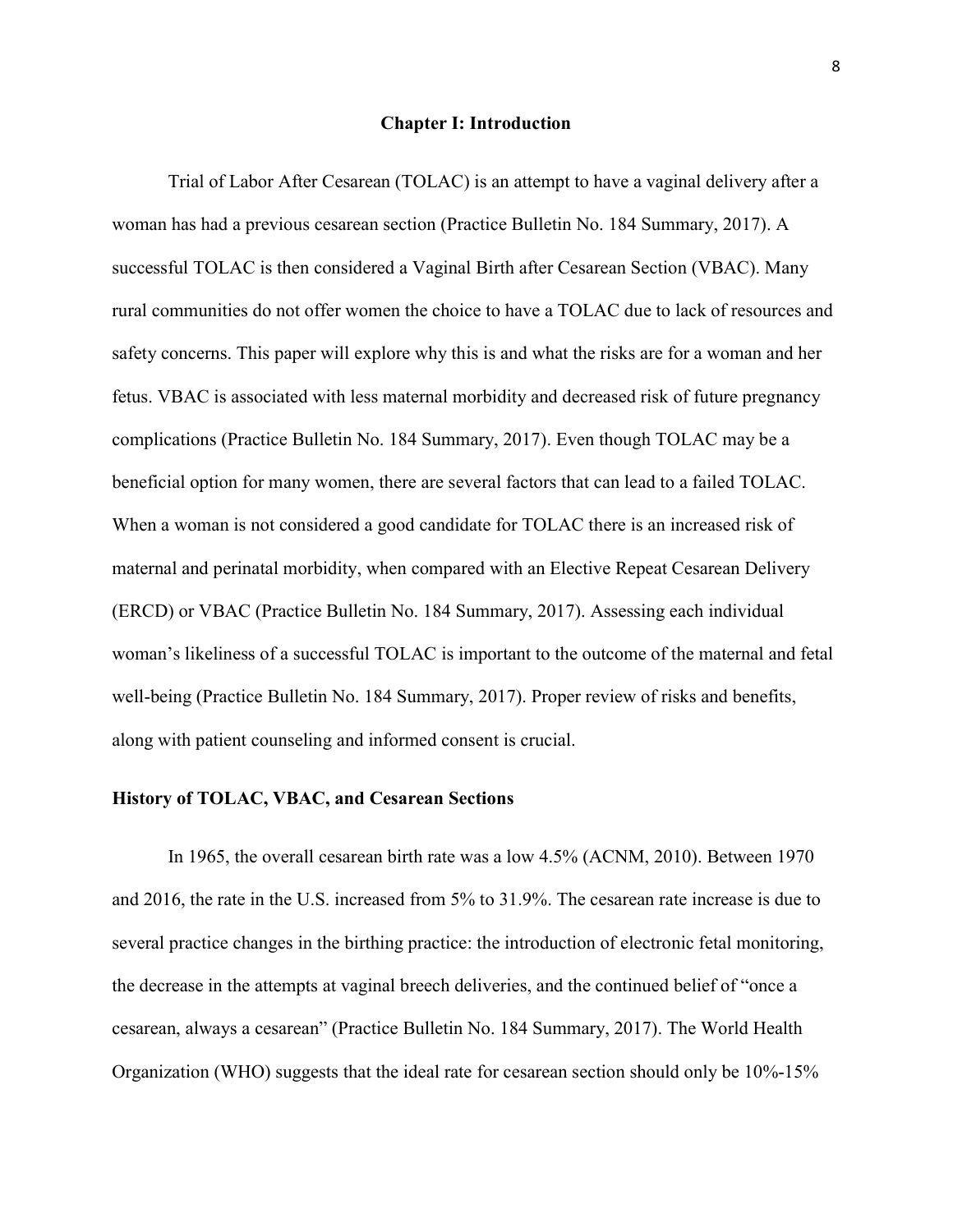(World Health Organization [WHO], 2015). Women in their first pregnancy, who were considered low risk, had a primary cesarean rate of 28.1% that peaked in 2008. This rate was down to 25.8% in 2015 (ACNM, 2017). However, more work is needed to reach the WHO suggested cesarean section rate of 10-15%.

 Using U.S. birth certificate data, the American College of Nurse-Midwives (ACNM) discovered that the VBAC rate was 11.9% in 2015, a significant decrease when compared to 28.6% in 1989. Despite this decrease, VBAC success rates were 70% in 2015 which has been a consistent percentage over the last decade (ACNM, 2017). In addition, women with a prior vaginal birth had an 86.6% VBAC delivery success rate compared to a 60.9% success rate in women without a history of a prior vaginal delivery (ACNM, 2010). Many factors play a role in the rate of VBAC success including maternal age, setting, provider types, and obstetric history.

# ACOG Practice Bulletin

The American College of Obstetricians and Gynecologists (ACOG) published a practice bulletin with recommendations for VBAC in 2017. Prior to this, last practice bulletin on TOLAC released by ACOG was in 2010. Although there are many similarities between the two bulletins, the most significant difference is that the 2017 bulletin does not require staff to be immediately available to provide emergency cesarean sections (Goer, 2017). Rather, it recommends that facilities provide cesarean delivery for situations that are threatening to the life of either the mother or the fetus with no explicit definition of timing from onset of adverse event and cesarean section. Neither bulletin outlaws VBAC in hospitals that do not have 24/7 resources for emergency cesarean. Both bulletins recommend having serious, educational discussions with the mother about the hospital's resources, as well as the benefits and risks of TOLAC. Both bulletins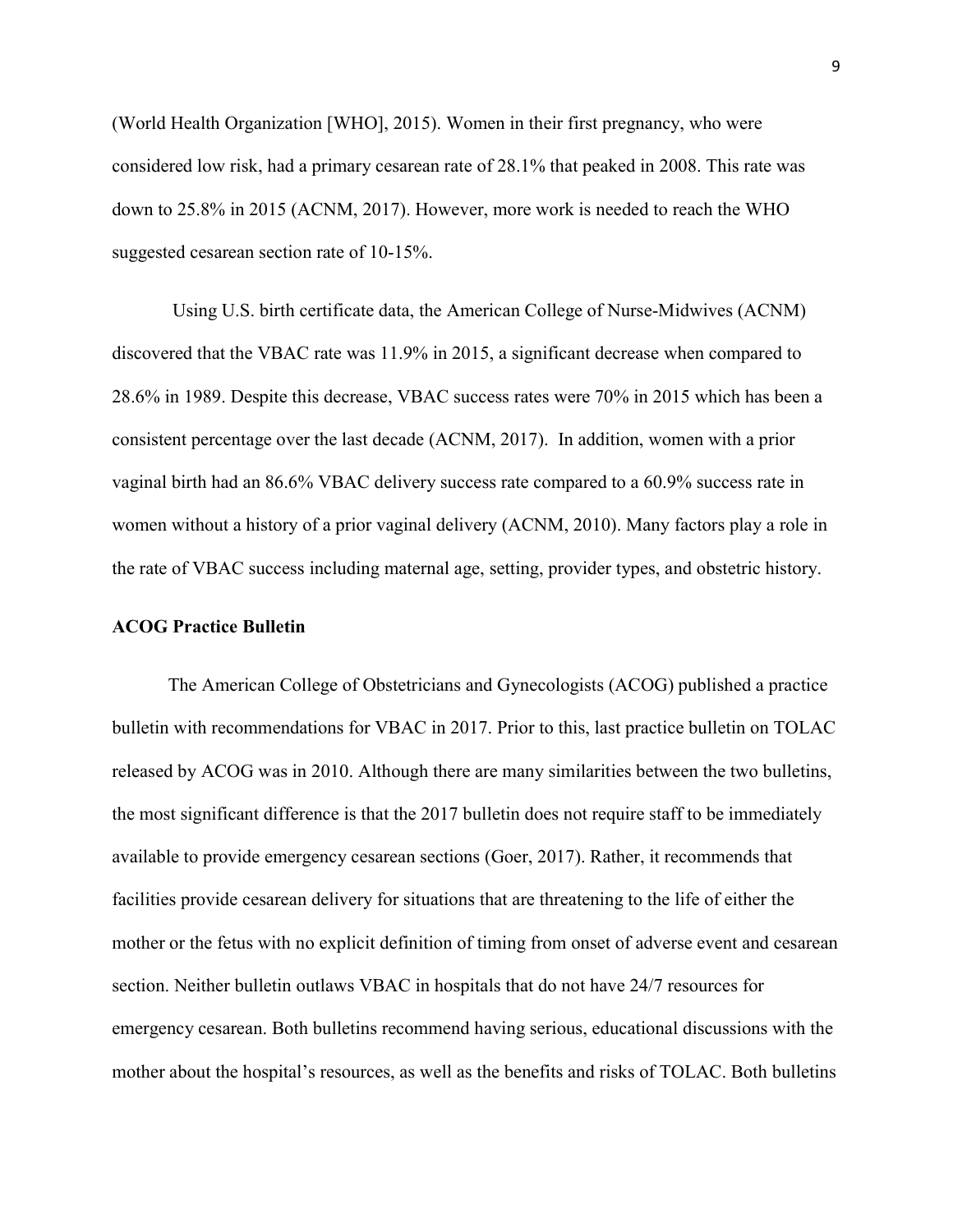also stress the importance of the hospitals having a plan in case of an emergency. The 2017 practice bulletin highlights that a woman who has had one previous low transverse cesarean should be offered a TOLAC, even if the facility does not offer them. Also new to the 2017 bulletin is that home birth is contraindicated for TOLAC. Fetal heart tone (FHT) monitoring should be continuous as the FHT changes could be the first sign of uterine rupture (Practice Bulletin No. 184 Summary, 2017).

The practice bulletin recommends not using certain drugs for cervical ripening or induction, such as Cytotec. Cytotec, which is generally used to ripen the cervix, increases the risk of uterine rupture for any woman (Oden & Certificate, 2009). The risk of uterine rupture is higher in induced or augmented labors when compared to spontaneous labor. The risk increased 2.5 times for induced labors (1.0%) and 2.25 times for augmented labors (0.9%) (Landon, 2017).

#### Maternal Mortality in the United States

The rate of maternal deaths in the U.S. has been steadily increasing, even doubling in the past 20 years (Practice Bulletin No. 115 Summary, 2010). This increase has been due to more cesarean deliveries, increasing maternal age, obesity, and changing population demographics (Practice Bulletin No. 115 Summary, 2010). The cause for the rise of cesarean deliveries over the past few decades is somewhat unclear, but could be related to complexities associated with caring for women with a high body mass index or who had infertility treatments. Some cesarean sections are found to be done without medically justifiable cause or due to women requesting them (Panda, Begley & Daly, 2018).

 Factors that have influenced clinicians' decisions to perform cesarean sections include the following: personal beliefs of what is considered clinical or non-clinical, the facilities'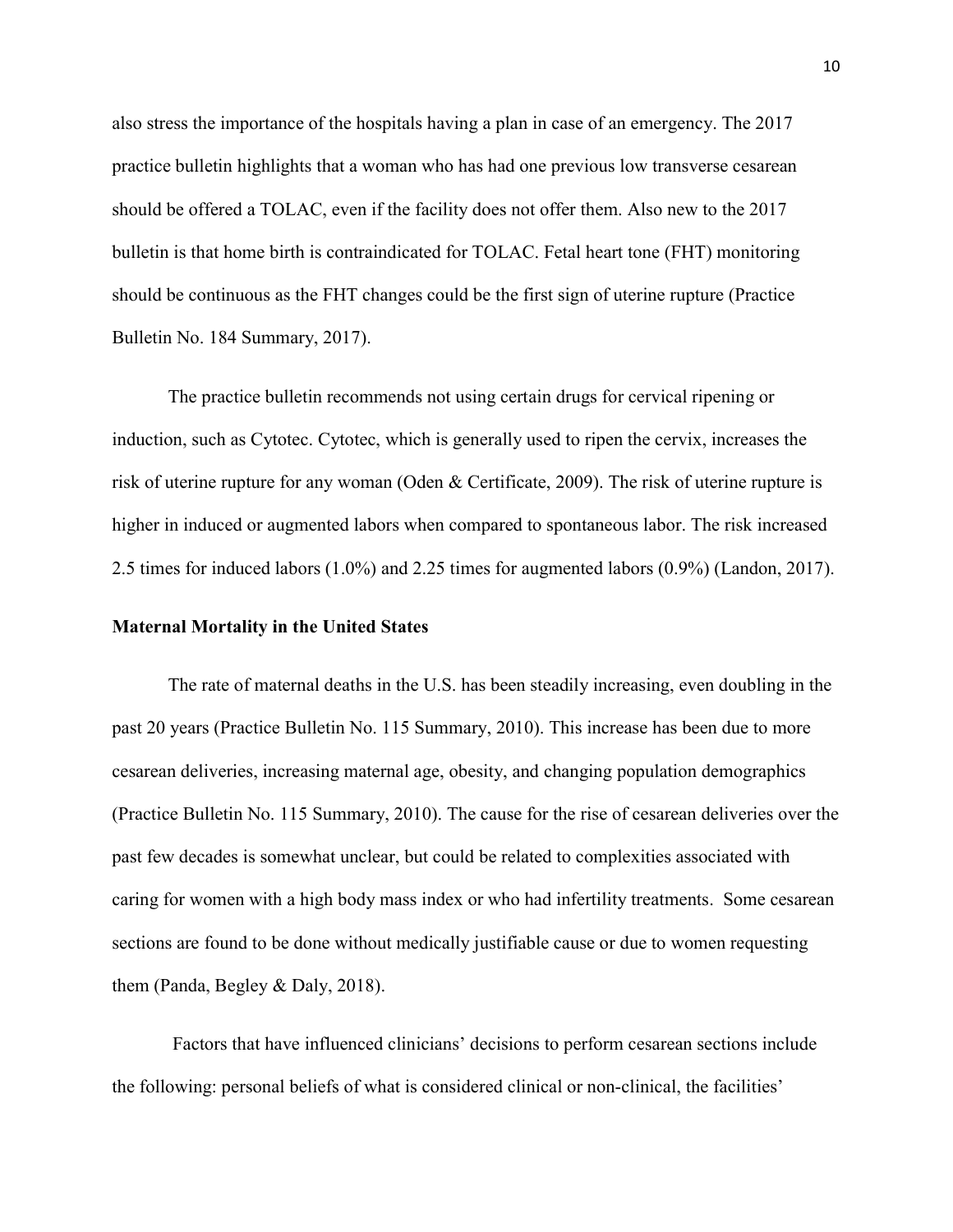policies and guidelines that they work for, financial issues, fear of legal consequences, lack of access to facilities and resources, and lack of cooperation among professionals (Panda et al., 2018). According to the systematic review and meta synthesis analysis done by Panda et al. (2018), the perception of risk and choice for cesarean section over vaginal delivery included the following: to avoid risk of unclear situations, to avoid the risk of urinary incontinence, fecal incontinence, and pelvic floor prolapse following vaginal births. In this study, cesarean section was referred to as the 'safe option' by obstetricians compared to midwives referring to vaginal delivery as a way for women to enjoy 'the fruits of pregnancy' (Panda et. al., 2018).

Between 1990 and 2013, the maternal mortality rate in the U.S. doubled from 12 per 100,000 births to 28 per 100,000 births (Agrawal, 2015). The U.S. has a higher ratio of maternal deaths than most high-income countries, with approximately half of all maternal deaths in the U.S. estimated to be preventable (Gaskin, 2008). According to the WHO, each year, 1,200 women suffer complications in pregnancy and childbirth (WHO, 2015). Contributing factors include inconsistent obstetrical practice, a lack of standardized approach to managing emergencies, and late identification of problems (Agrawal, 2015). There has also been an increase in chronic health problems in pregnancy such as hypertension, obesity, and diabetes (Agrawal, 2015).

# Evidence Demonstrating Need

According to the American College of Obstetricians and Gynecologists (2017), there are no randomized trials that compare maternal or neonatal outcomes between women who are attempting TOLAC and those who are undergoing ERCD (Practice Bulletin No. 184 Summary, 2017, p. 218). Observational studies are used to gather recommendations regarding the approach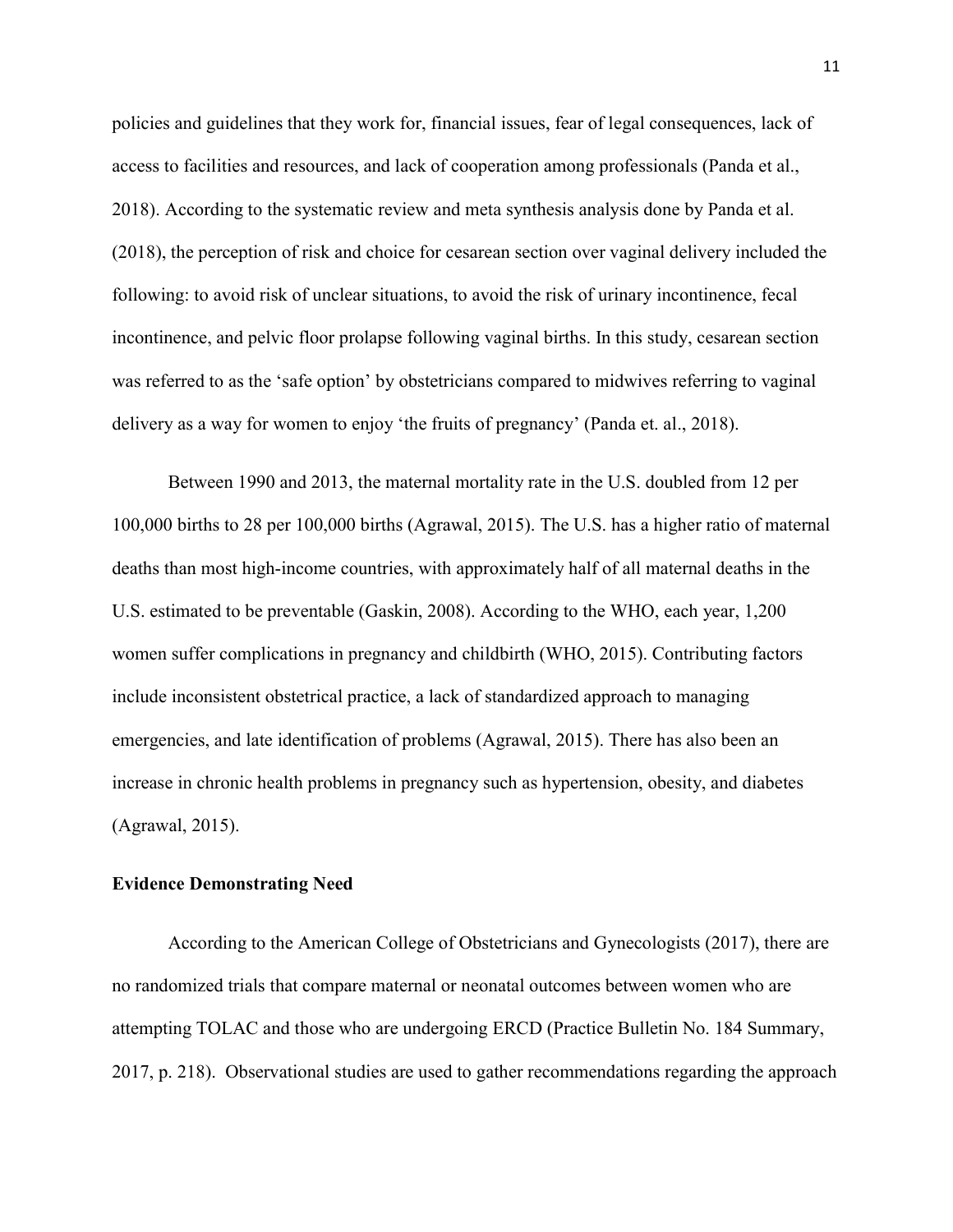to delivery. These studies have examined the probability of a successful VBAC once TOLAC has been attempted and the maternal and neonatal morbidities that are associated with TOLAC compared to a repeat cesarean delivery (Practice Bulletin No. 184 Summary, 2017). Evidence suggests that women with at least 60-70% likelihood of achieving VBAC who attempt a TOLAC contact less or the same risk of maternal morbidity than a woman who chose ERCD (Practice Bulletin No. 184 Summary, 2017). Contrarily, a woman who has lower than a 60% likeliness of achieving VBAC, as calculated by a VBAC calculator tool, is more likely to experience morbidity than a woman having an ERCD (Practice Bulletin No. 184 Summary, 2017). Practice Bulletin No. 184 Summary, (2017) stated that "most maternal morbidity related to TOLAC occurs when repeat cesarean delivery becomes necessary" (p. 217). They also found that the maternal death risk with ERCD is 0.96%, compared to 0.19% with TOLAC. Neonatal morbidity is higher with a failed TOLAC than in VBAC, but lower in VBAC than ERCD (Practice Bulletin No. 184 Summary, 2017).

In 1985, a panel of investigators from the National Institutes of Health (as cited in Practice Bulletin No. 184 Summary, 2017) recommended an increase in the TOLAC rate, which was at a low 5%. By 1996, the TOLAC rate was 28.3%, as there was an increase in the percentage of women attempting TOLAC. There was also an increase in uterine rupture and other complications. This is most likely due to an unrecognized risk for rupture when using cervical ripening agents and/or tocolytics (Practice Bulletin No. 184 Summary, 2017). By 2006, the VBAC rate decreased to 8.5% and many hospitals stopped offering TOLAC (Practice Bulletin No. 184 Summary, 2017). Furthermore, in 2010 the National Institutes of Health (as cited in Practice Bulletin No. 184 Summary, 2017) recognized that concern for liability had a major impact on healthcare facilities and providers offering TOLAC. As of 2006, the TOLAC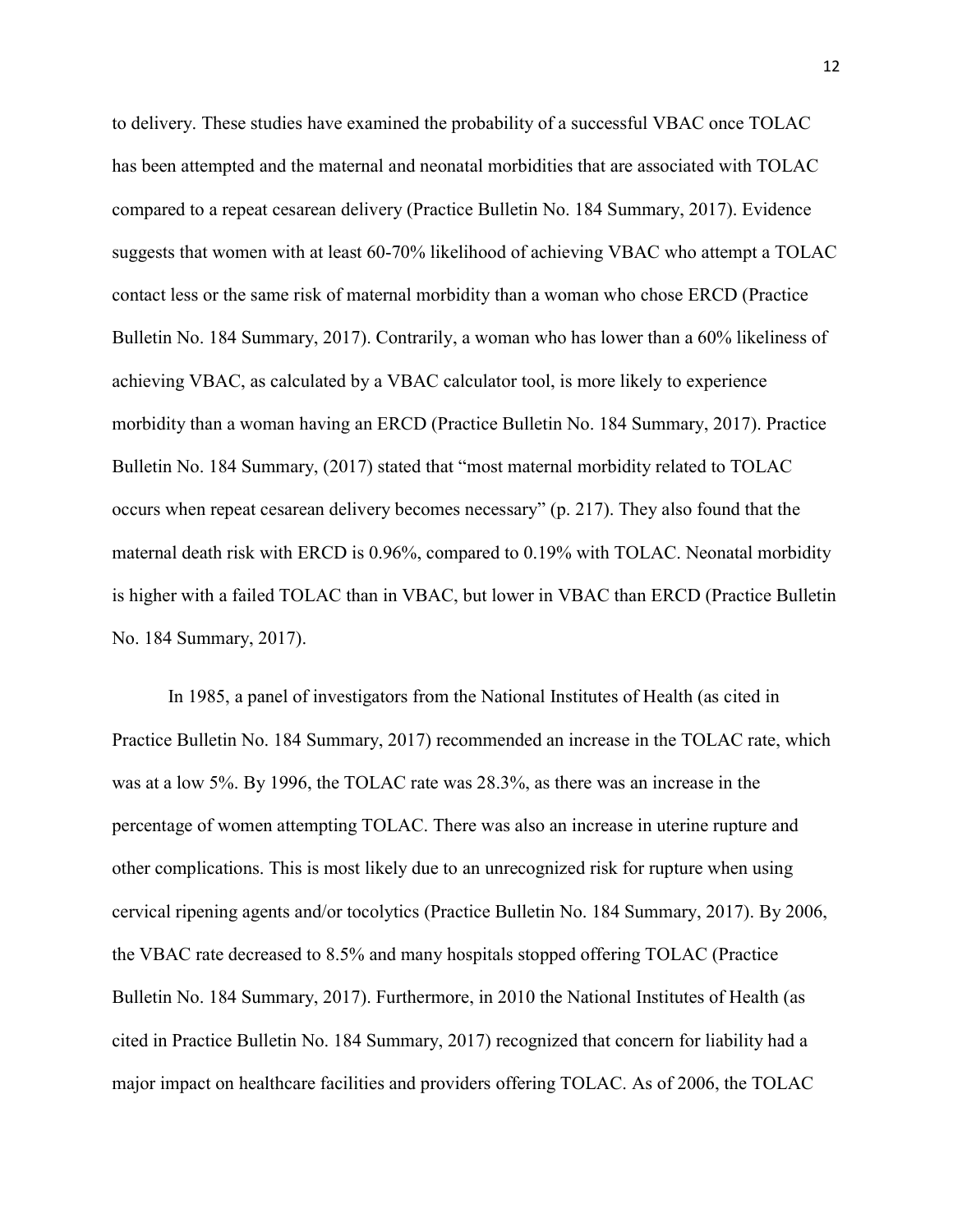attempt rate reached a low point of 15.9% (Berghella, 2019). There are many factors that lead to cesarean decision including: where women live, which hospital they choose, and even the nurse during labor. In 2018 only 9% of women were attempting TOLAC even though TOLAC success rates are 60-80% (Van Dis, 2018).

Factors that affect cesarean section rates include: provider preference, patient convenience, abnormal labor patterns or an arrest of labor, and nonreassuring fetal heart rate (Tolcher, Holbert, Weaver, McGree, Olson, El-Nashar, Famuyide & Brost, 2015). The most common reasons for cesarean births were failure to progress/cephalopelvic disproportion and nonreassuring fetal heart rate pattern (ACNM, 2017). A trial of labor is a reasonable option for many pregnant women and this option should be available to women with one prior low transverse uterine incision (ACNM, 2017). The primary concern for women who labor after one or more cesarean births is rupture of the uterus. The incidence of uterine rupture in these women is 4.7/1000 while the incidence of uterine rupture in women who undergo ERCD is 0.3/1000 (ACNM, 2017). The risks associated with an increased chance for uterine rupture include the following factors: increasing maternal age, a pregnancy that goes beyond 40 weeks, a birth weight greater than 4,000 grams, less than 18 to 24 months between pregnancies, single-layer uterine closure, uterine closure with a locked stitch, two or more previous cesarean deliveries, and the use of prostaglandins (Landon & Frey, 2017).

Women with a previous T-shaped, J-shaped, or classical incision or women with history of fundal surgery are at a significantly higher risk for uterine rupture during labor, therefore they are not candidates for TOLAC (ACNM, 2017). Rupture rates for women with this history ranges from 1% to 12% (Landon & Frey, 2017). The risk of maternal morbidity and mortality are greater with ERCD due to the risk for blood transfusions and admissions to intensive care units.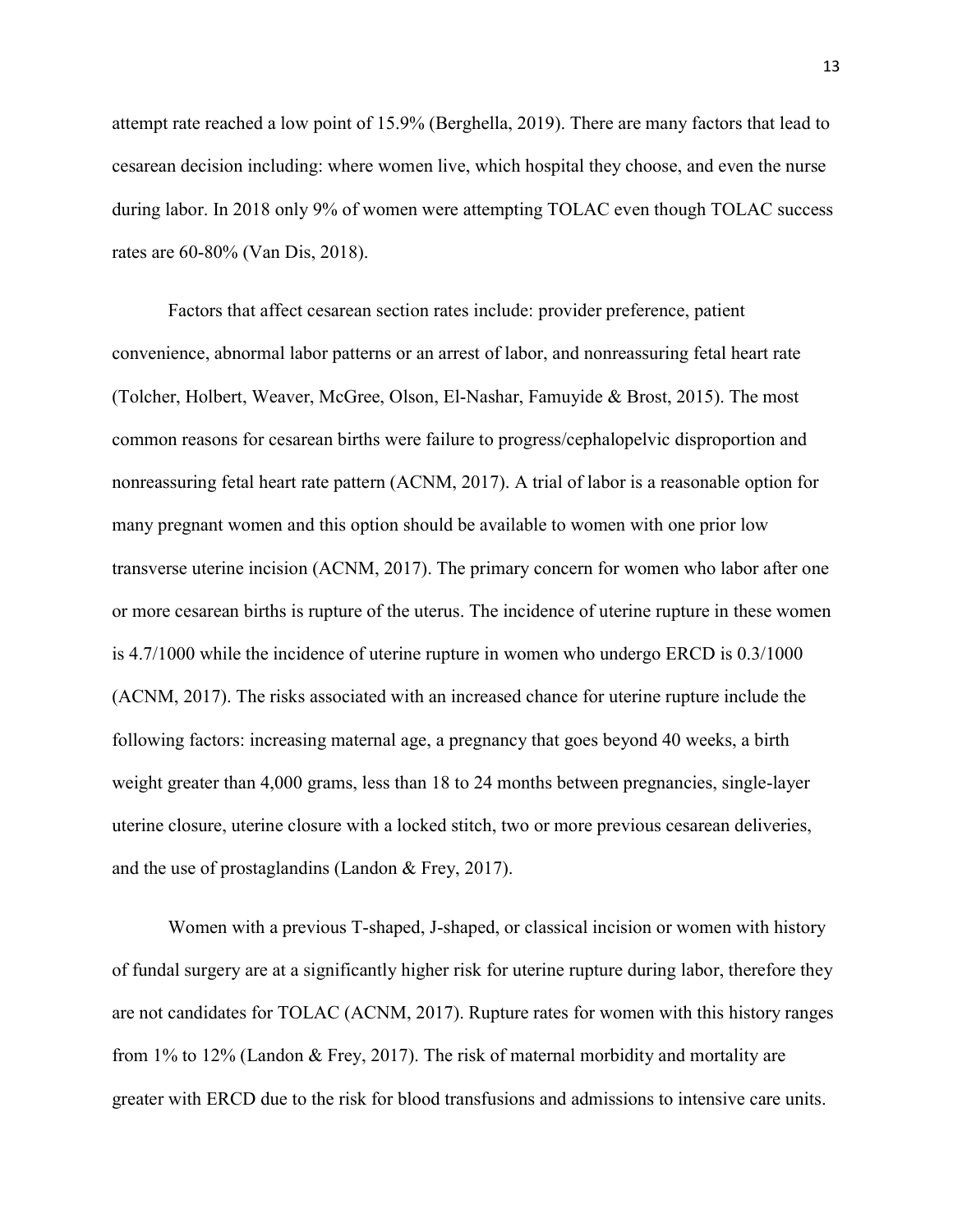Future risks such as: hysterectomy, bowel and bladder injuries, transfusions, infections, and abnormal placenta conditions such as, placenta previa and placenta accreta are associated with having multiple cesarean deliveries (Practice Bulletin No. 115 Summary, 2010).

Vaginal birth after cesarean (VBAC) reduces the likelihood of maternal morbidity associated with multiple cesarean births (ACNM, 2017). Potential health advantages for women that are able to achieve a VBAC include avoiding major abdominal surgery, a shorter recovery period, lower rates of hemorrhage, thromboembolism, and potential infection (Practice Bulletin No. 184 Summary, 2017).

# Statement of Purpose

Women are facing barriers to gain access to the choice of TOLAC. The purpose of this literature review is to determine the current risk of TOLAC and why many rural facilities are unable to offer them to women. Many scholarly articles, studies, practice bulletins, and practice guidelines were reviewed to determine the risk and benefit of TOLAC. Specific areas of focus include both maternal and fetal mortality and morbidity risks with TOLAC, VBAC, and ERCD. These researchers want to understand the risk of uterine rupture in rural communities where surgical teams are not always in-house during a labor. In such conditions, can a TOLAC be offered safely to a woman? Current guidelines show that there is a low level of evidence on the requirement of surgical and anesthesia personnel to be immediately available. Reviewing current research could lead to developing integrated services that could eliminate these barriers.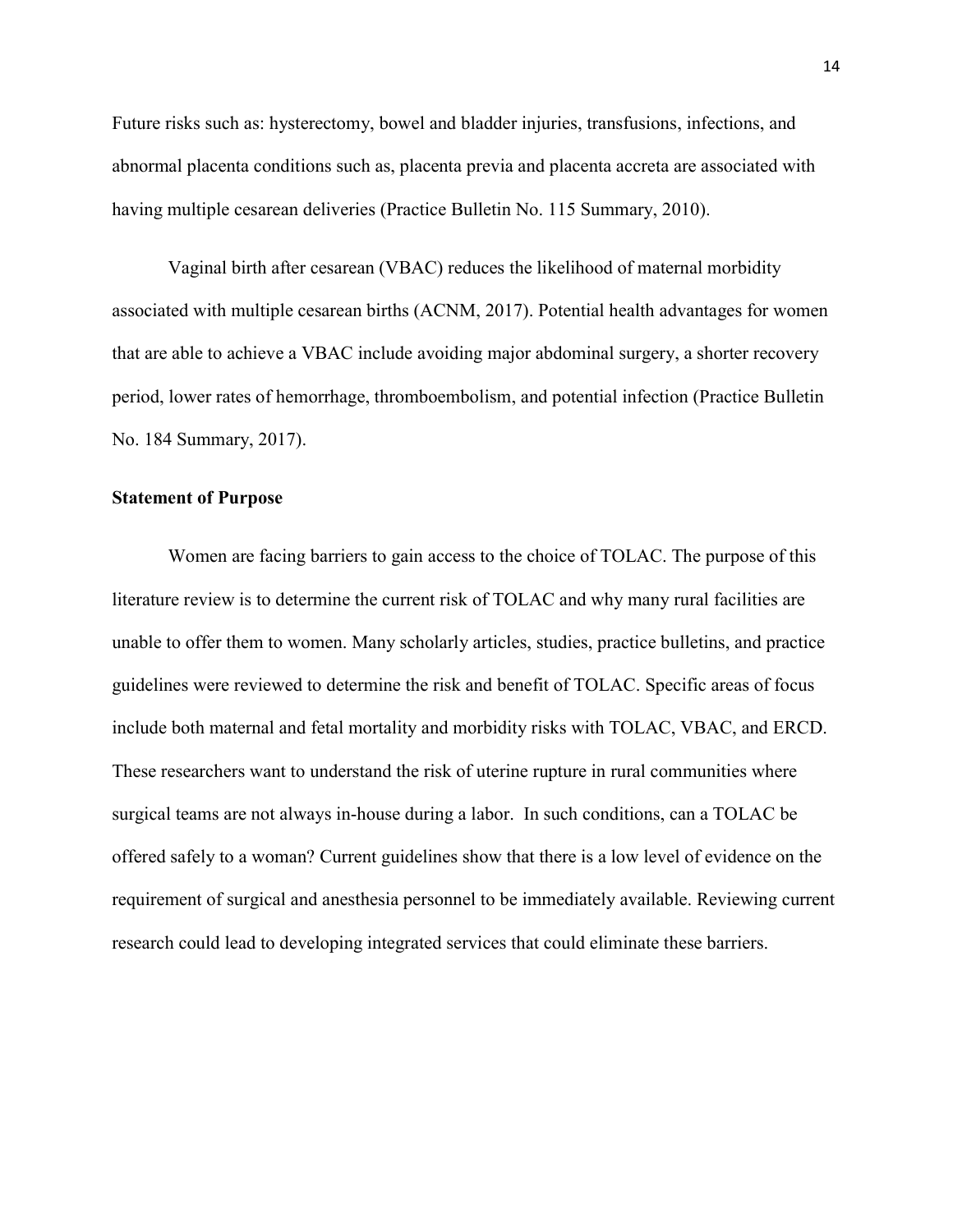# Rural Health Care Challenge

The most current American College of Obstetricians and Gynecologists (2017) bestpractice guidelines state TOLAC should not occur in a home birth. ACOG practice guidelines also state TOLAC should be cared for in a Level 1 facility or higher, and there should be the capability of performing an emergency cesarean section (Practice Bulletin No. 184 Summary, 2017, pp. 224-225). This is the challenge most rural facilities have because they do not have operating room staff in-house at all times. When emergencies may arise, resources needed for emergency delivery include a plan for gathering staff and a plan for managing uterine rupture (Practice Bulletin No. 184 Summary, 2017). Drills or other simulations may be useful in preparing for these emergencies. If necessary resources are not available, women should be given alternative options early in the course of antenatal care, including a transfer to another facility that would give them the option for TOLAC (Practice Bulletin No. 184 Summary, 2017).

Many rural hospitals are considered critical access hospitals. This is to ensure access to health care close to home for residents in rural communities. "Critical Access Hospital" was designated in 1997 by the Balanced Budget Act. It is a term that was given to rural facilities and was defined by the Centers for Medicare and Medicaid Services (Rural Health Information Hub, 2018). The definition of hospitals as critical access hospital was due to many rural facilities closing in the 1980's and 1990's, and this term was created to require small facilities to uphold program requirements through health care legislation. The design of critical access hospitals decreased financial vulnerability and improved rural access to health care (Rural Health Information Hub, 2018).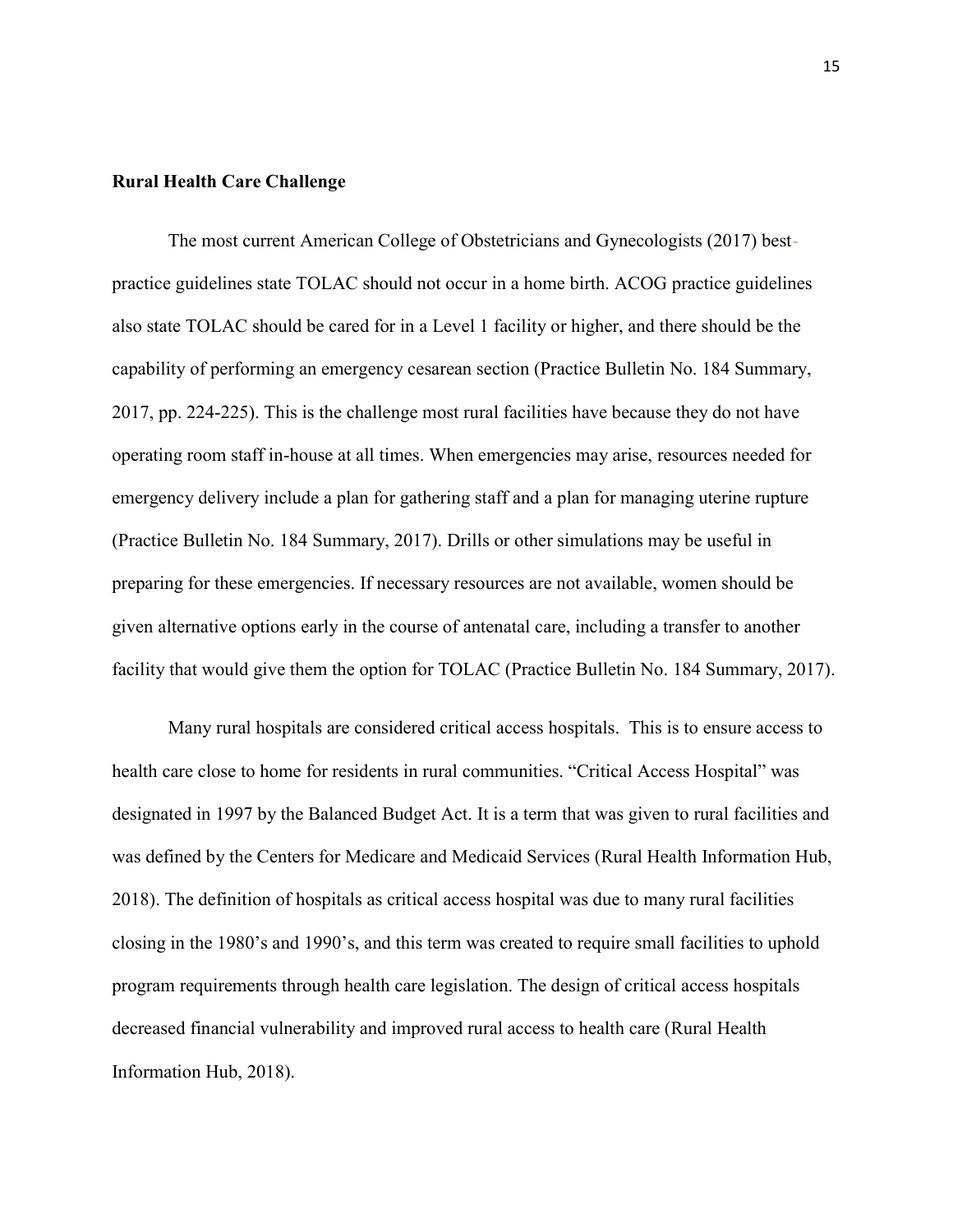For a hospital to be designated as a rural access hospital, a facility must be located more than 35 miles from the next hospital, have less than 25 acute care beds, maintain an average length of stay of 96 hours or less, and provide 24/7 emergency care (Rural Health Information Hub, 2018). The number and types of services vary from one community to another and are based on the needs of the community. Therefore, there are several small hospitals that do not offer obstetrical services. As of 2018, there are 1,348 critical access hospitals in the U.S. In order to become a critical access designated facility, the hospital must participate in Medicare and hold an acute care hospital license (Rural Health Information Hub, 2018).

The American College of Obstetricians and Gynecologists defines rural health as health care in a nonmetropolitan area (Practice Bulletin No. 115 Summary, 2014). A formal opinion from the ACOG committee provided national data that reported little difference between metropolitan and nonmetropolitan women for obstetrical outcomes. When comparing women living in metropolitan areas, national level data found that in rural areas, woman had slightly higher rates of hospitalizations with complications in pregnancy in 2008. In 2008, only 6.4% of OB/GYNs practice in rural settings (Committee Opinion No. 695 Summary, 2017, p. 2). The ACOG recommended several interventions in order to reduce rural health care disparities including collaborative care and partnerships with physicians as consultants, continued education, and retention of rural health providers (Committee Opinion No. 695 Summary, 2017). Among their recommendations, they concluded that further research is needed in order to understand acceptable VBAC conditions in rural health areas and improve health care for rural women.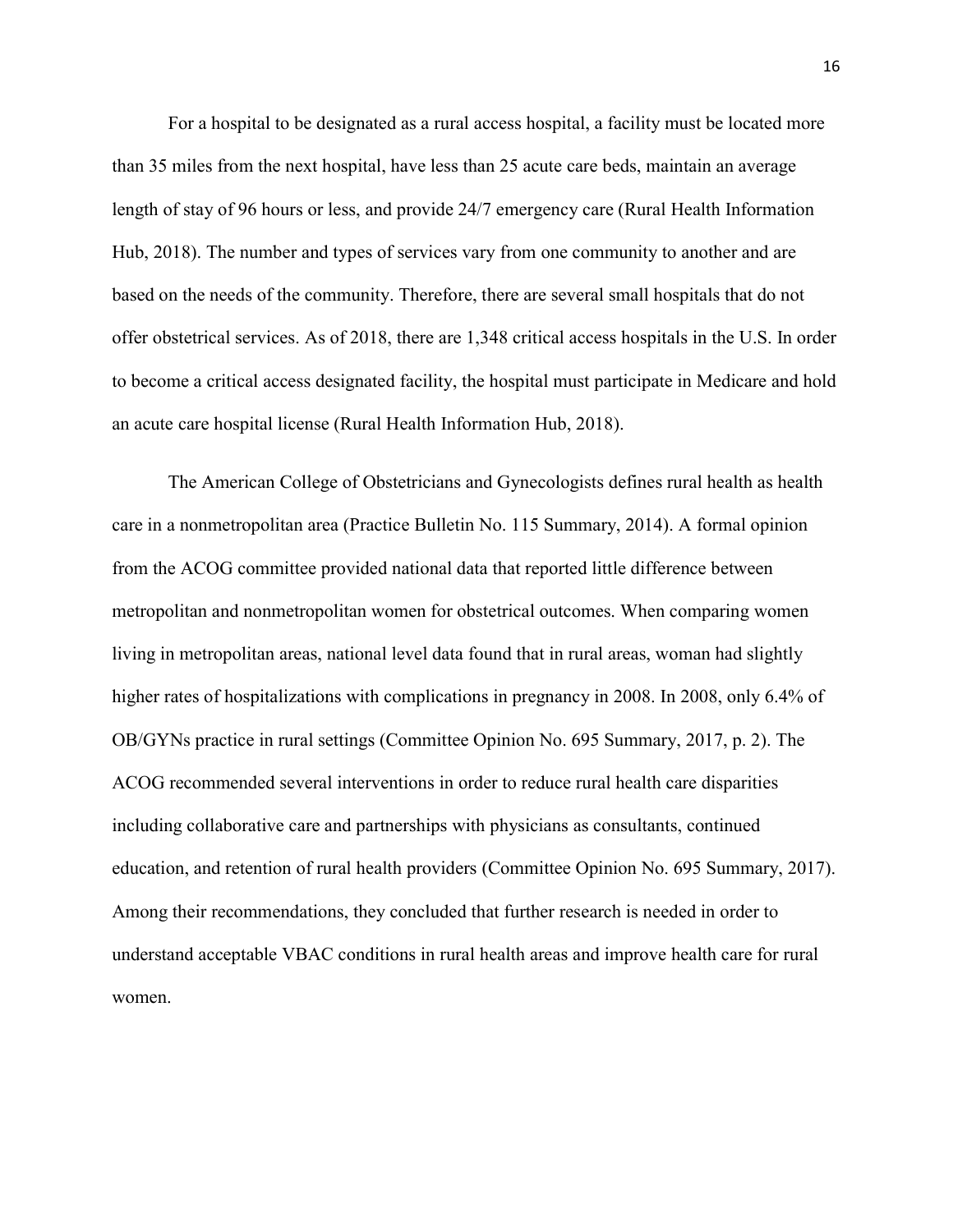# Significance to Nurse-Midwifery

The American College of Nurse Midwives (ACNM) states that nurse-midwives provide a full range of medical services, not only for pregnant women, but for adolescent to postmenopausal women. Primary care, family planning, preconception care, pregnancy care, delivery and postpartum, and newborn care up to 28 days of life are all within the scope of a midwife's capability (ACNM, 2004). A nurse-midwife is an advanced practice nurse who obtains a master's degree in order to practice. As of August 2017, there were 11,826 Certified Nurse-Midwives (CNM) and 101 Certified Midwives (CM) in the United States (ACNM, 2016). Providing comprehensive assessments, a midwife can diagnose and treat women much like an OB/GYN, with the exception of surgical services (ACNM, 2016). It is fully within the scope of a midwife to assess women for eligibility for a TOLAC and provide patients with the most current and up-to-date recommendations relating to them and their pregnancy.

The American College of Nurse-Midwives' (ACNM) position statement states that women have the right to safe and accessible options for subsequent births (ACNM, 2010). The ACNM also concludes that women who are candidates for a TOLAC should consider this birth option and that all women in all geographic areas should be offered the option using informed decision making, risk assessments (ACNM, 2010). Each woman should receive evidence-based information and be able to make an informed decision on birth type. Informed consent or refusal should be based on knowledge of the benefits and harm possible to both a woman and her baby. Midwives are responsible for providing informed consent, assessing ongoing risk, and establishing arrangements for medical consult and emergency care if necessary. According to the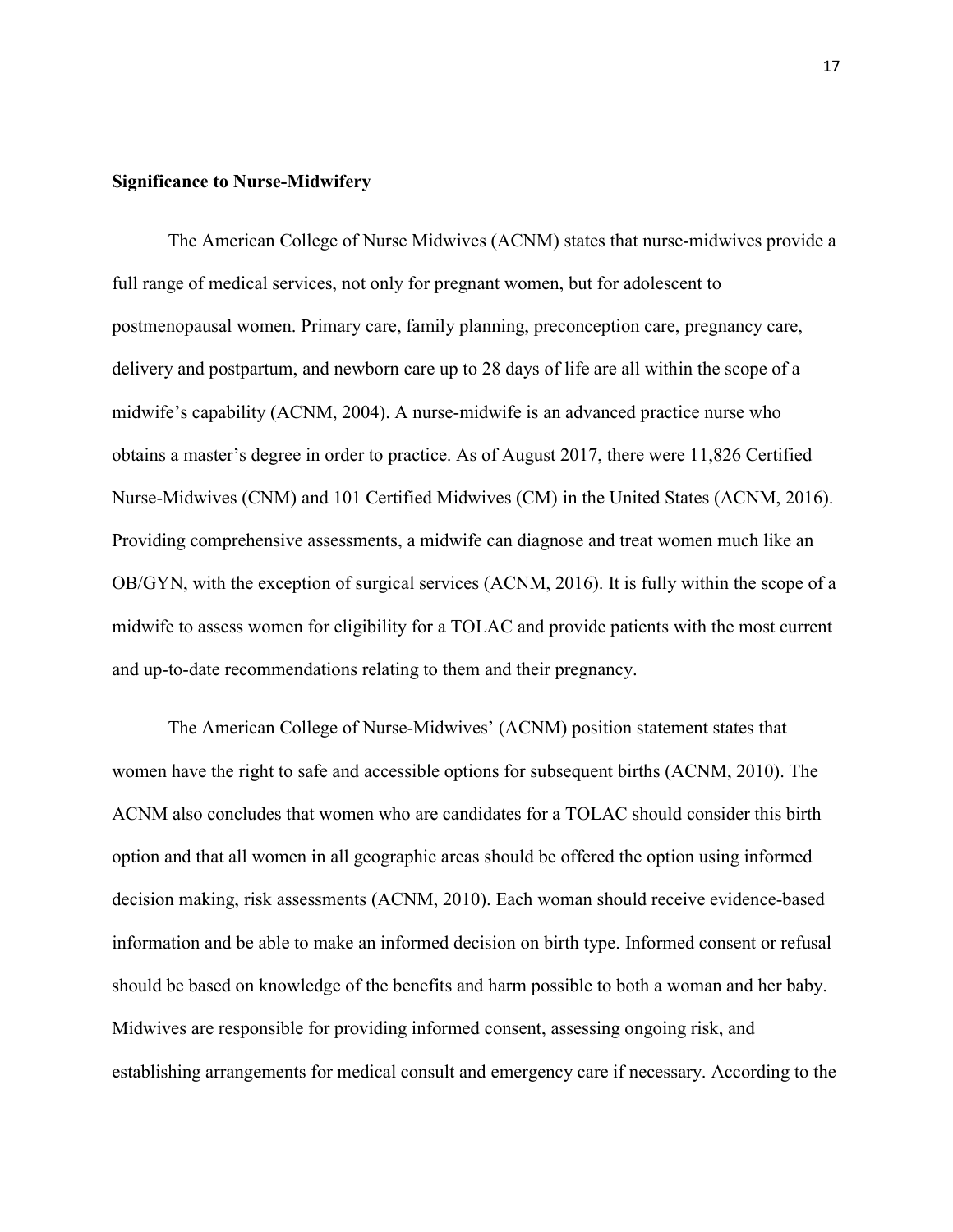ACNM (2010), women should have access to a facility which offers TOLAC regardless of their geographic location, socio-economic status, or insurance type. Women attempting TOLAC should also have access to providers who can respond in a timely manner should there be the need for emergency intervention (ACNM, 2010).

King and Pinger (2014) suggest some proven benefits of midwifery which they call "Pearls of Midwifery". Practicing these pearls may benefit women attempting a TOLAC. Intrapartum care practices for a laboring woman that are associated with the Pearls of Midwifery care include strategies that promote normal physiologic vaginal birth. These strategies are associated with a lower cesarean rate and improve maternal, neonatal, and labor outcomes. Continuous support throughout labor results in significantly shorter labors, less oxytocin augmentation, and fewer cesareans. Another midwifery pearl includes the fact that VBAC is safe for most women (King & Pinger, 2014). Furthermore, CNMs could bridge the gap in rural health needs for more OB/GYN services.

# Theoretical Framework

Imogene King's Theory of Goal Attainment is the theory used to guide this literature review. King's theory was introduced in the 1960s (Nursing Theory, 2016). The model focuses on the attainment of certain life goals. The purpose of this theory is to describe how nurses can successfully support patients in setting and meeting health related goals. The premise of the theory is that the nurse and patient go hand-in-hand when communicating information, setting goals together, and working to achieve those goals. The concepts for the personal system are perception, self, growth and development, body image, space, and time. The concepts for the interpersonal system include: interaction, communication, transaction, role, and stress. The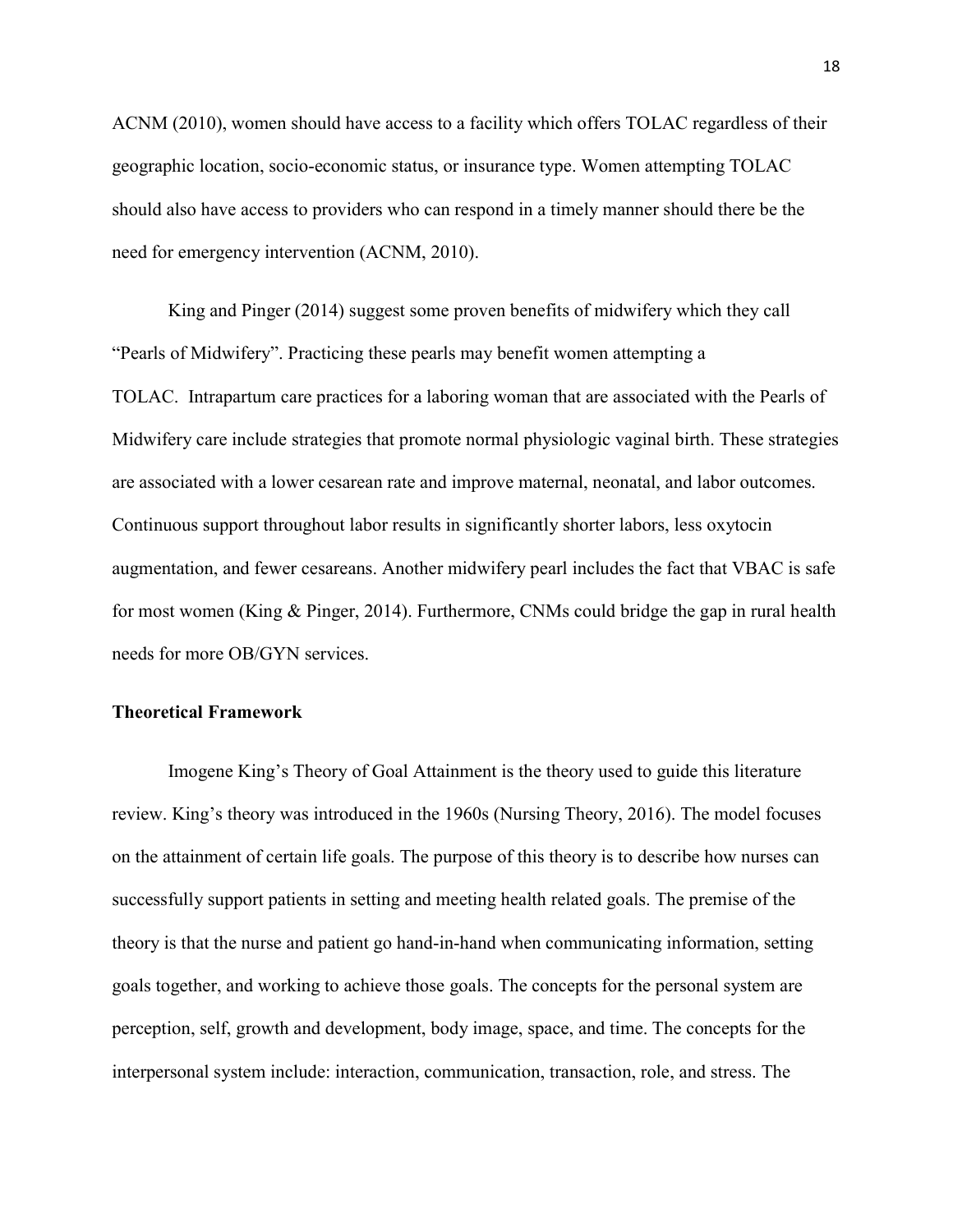concepts for the social system include: organization, authority, power, status, and decisionmaking.

King believes health involves dynamic life experiences of a human being (Nursing Theory, 2016). This implies continuous adjustment to stressors in the internal and external environment through optimum use of resources to achieve maximum potential for daily living. King defines nursing as a process of action, reaction, and interaction between nurse and client (Nursing Theory, 2016). The nurse brings knowledge, the patient perceives the information, and together a goal can be met. It is thought that by creating a strong interpersonal relationship goals can be made and achieved and satisfaction will take place (Nursing Theory, 2016). The focus is the patient and the goals are set mutually.

Key terms King uses in her theory are perception, communication, interaction, transition, and stress (Nursing Theory, 2016). Perception is how the environment is perceived and interacted with. Communication is intrapersonal and interpersonal exchanges that facilitate information sharing. Interaction is perception and communication between a person and the environment and between a person and another person. Goals, needs, and values of the nurse and patient influence the interaction process. Interactive behaviors in this case are goal oriented. Transition is interactions between humans to achieve goals. Stress is mediator of growth, development and performance. A person must successfully engage with individuals and the environment to control stressors and successfully grow, develop, and perform (Nursing Theory, 2016).

A healthy mother and healthy baby are the goals of obstetrical care. Offering TOLAC after obtaining informed consent aligns with King's theory because midwives are patient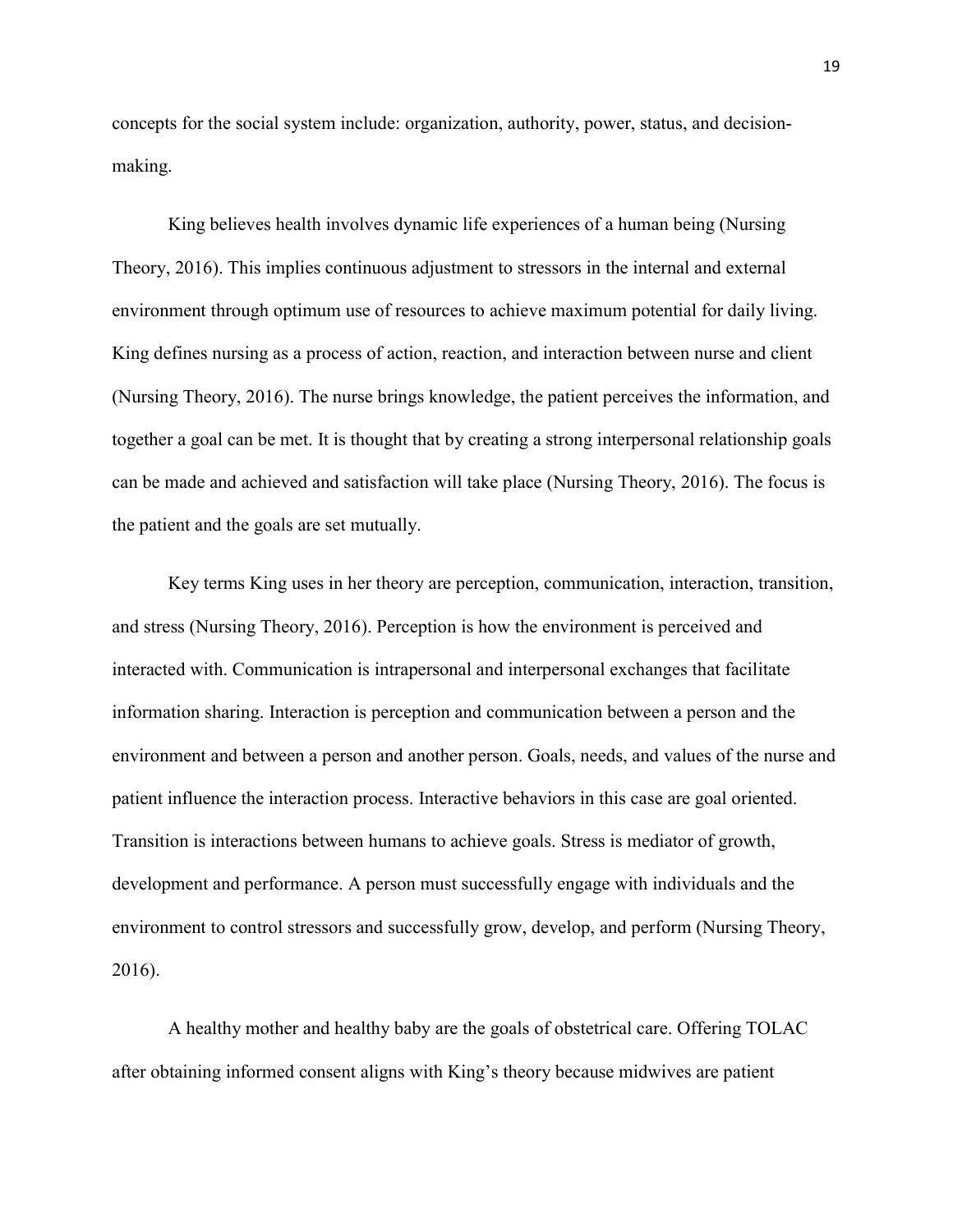advocates who help women make informed decisions (Nursing Theory, 2016). Nurse-midwives also help patients attain certain goals. King's framework complements this project because nurse-midwives work beside women during pregnancy and women's health. Midwives counsel, empower, and guide women to make the best decisions for themselves and their babies (Nursing Theory, 2016). Nurse-midwives ultimately have a goal of helping patients find strong maternal identity during pregnancy, birth, and long into motherhood. King's Theory of Goal Attainment influences the interaction process with goals, needs, and values. Women have the right to participate in the decisions that influence their lives, health, and baby's health (Nursing Theory, 2016). Woman also have the right to accept or reject care. The goals of the midwife and the goals of the woman may not be congruent. The way that a situation is perceived creates an environment for success (Van Dis, 2018). It has been proven that the nurse involved in a labor can have significant differences in delivery outcomes depending on the interpersonal relationship (Van Dis, 2018). It is possible that environmental stressors will change the plan of care. For this reason, a strong interpersonal relationship between patient and midwife will create better outcomes. According to King, people are social beings that need access to health information, prevention of illness, and the need for care when they are vulnerable, such as in childbirth (Nursing Theory, 2016).

#### Summary

It is important to teach and educate women on the risks and benefits of TOLAC versus ERCD in order to help them make an informed decision regarding what is best for them. There are important risks and benefits to consider for both of these delivery options. Women's preferences should be honored, while providing evidence-based information, including risk assessment, at a level that she and her family can understand.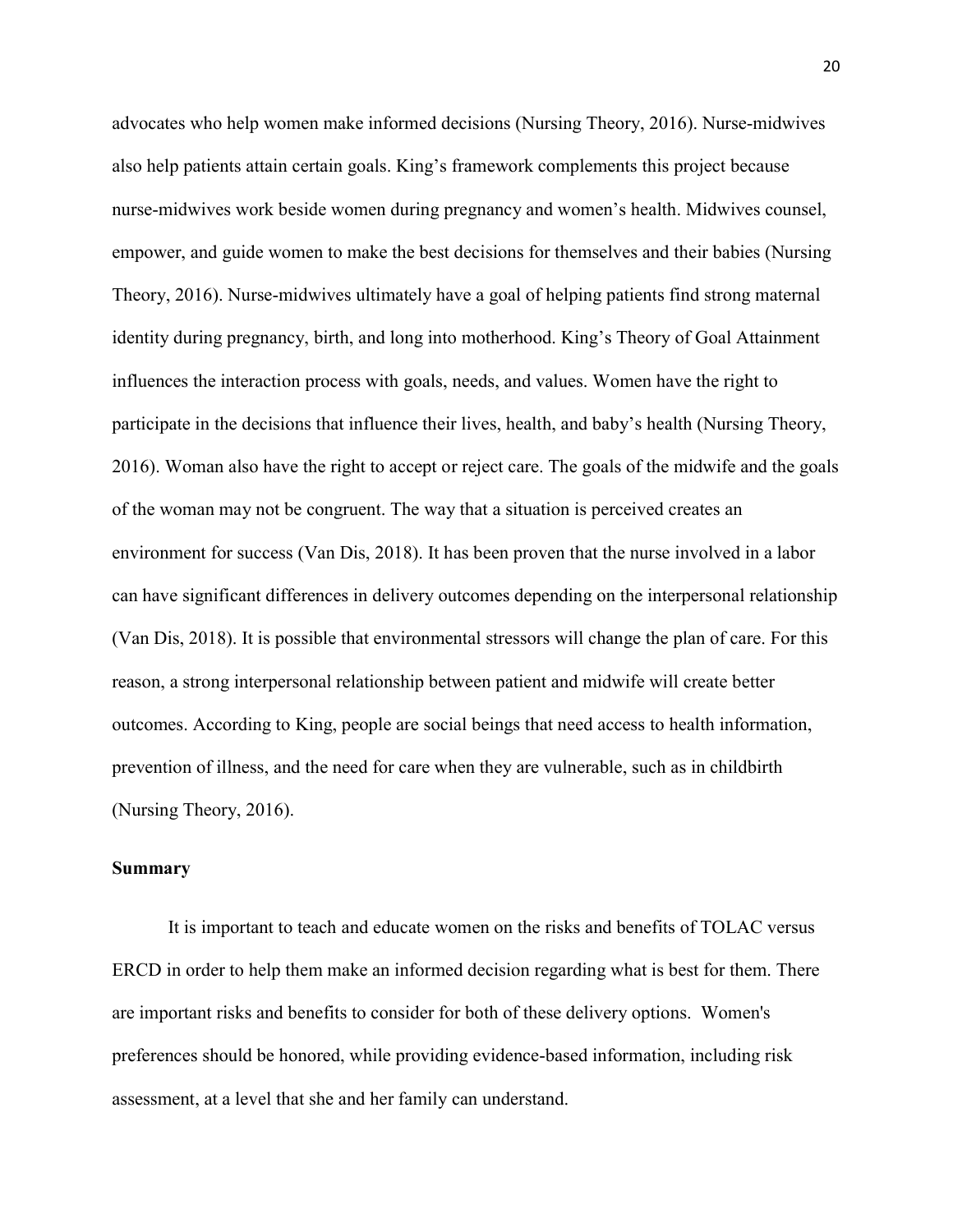# Chapter II: Methods

The purpose of this chapter is to describe which methods were used in identifying and accumulating scholarly articles for research of risk of TOLAC when compared to elective repeat cesarean birth. Multiple databases were searched, and keywords were identified to gather a multitude of quality articles.

# Search Strategies

Research articles were limited to the last five years, 2013 to 2018, due to the large amount of practice recommendation changes regarding TOLAC; TOLAC management has changed multiple times over the last ten years. VBACs are safe and appropriate for most women who have had a prior cesarean delivery, including for some women who have had two previous cesareans (King & Pinger, 2014). Medical liability is a huge factor on the willingness of physicians and healthcare facilities to offer TOLAC (Practice Bulletin No. 184 Summary, 2017). Over the last ten years, investigators have attempted to create a scoring system to assist in the prediction of VBAC; most have had limitations and have not been widely used (Practice Bulletin No. 184 Summary, 2017). However, one model has been used for women with a prior lowtransverse cesarean delivery, singleton pregnancy, and cephalic fetal presentation. This model has been used at the first prenatal visit to predict the probability that a VBAC will be achieved if TOLAC is undertaken. This model is based on maternal age, BMI, race, prior vaginal delivery, history of VBAC, and indication for prior cesarean delivery (Practice Bulletin No. 184 Summary, 2017). All of these topics were sought out in our search of selected articles.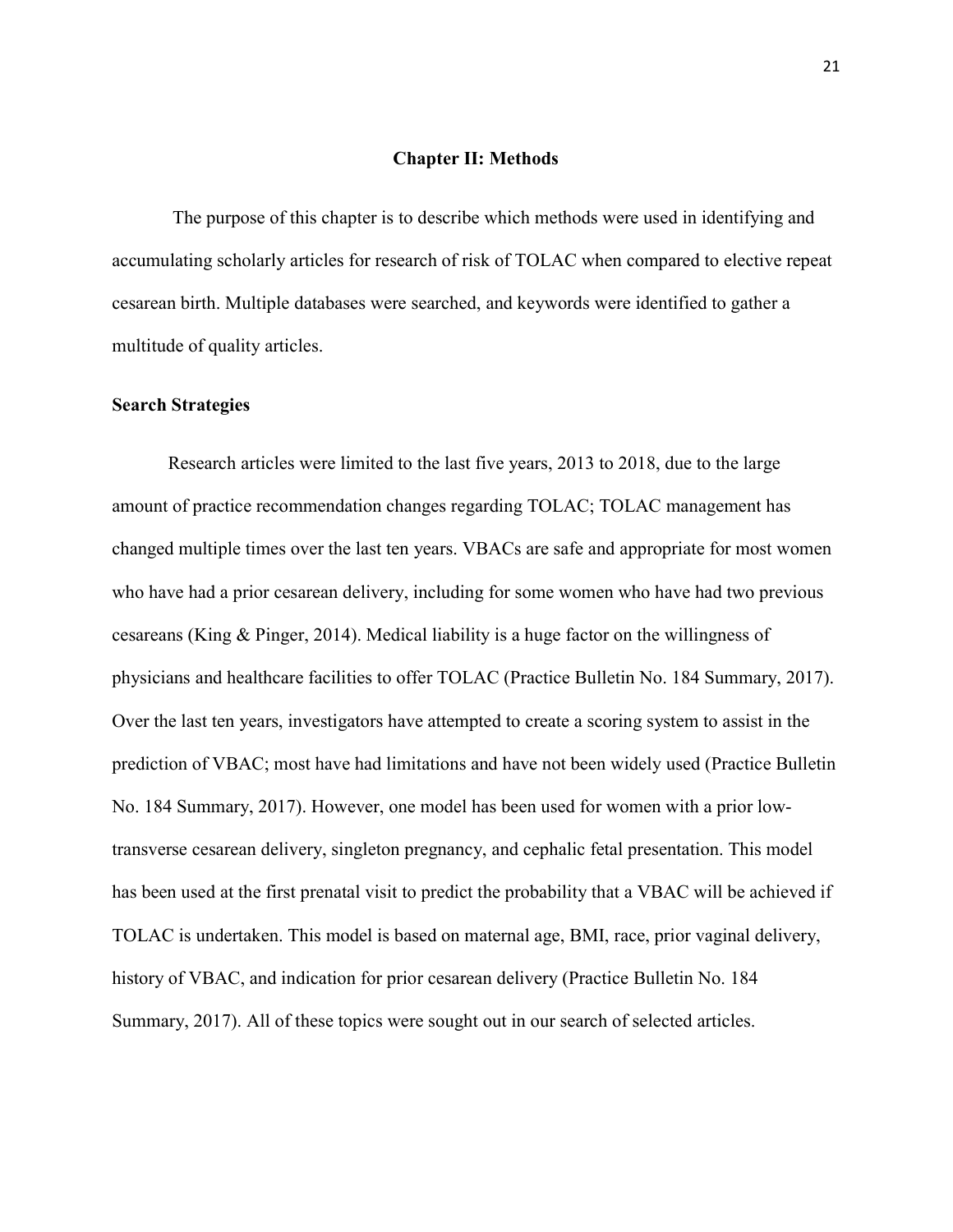Utilizing CINAHL and PubMed, a total of 192 articles were yielded from keyword searches. Many articles were excluded due to relevancy to the subject matter and duplicates of articles. A total of 20 articles were chosen. Databases used to search for studies were CINAHL and PubMed MEDLINE. Cochrane, ACOG, ACNM, and The Journal of Midwifery & Women's Health were also used in gathering important information for this project. Keywords utilized in searches include: TOLAC, rural, uterine rupture, risks, success, vaginal after cesarean, response time, repeat cesarean section rates, infant outcome, maternal outcome, VBAC, spontaneous labor, and induced labor.

### Criteria for Inclusion and Exclusion

Inclusion criteria for the chosen articles included free full-text sources, studies in the last five years, clinical studies, clinical trials, randomized controlled trials, U.S. based studies (or areas of the world with similar socioeconomic and health care status), and articles that had relevant data regarding risk of TOLAC when compared to ERCD. Articles were excluded for multiple reasons. Many articles conducted outside of the U.S. were excluded due to differences in health care practices. However, there were not enough articles with adequate data for us to use from the U.S. only. Thirteen articles were from hospitals in the U.S., two from India, one from Taiwan, one from Kuwait, one from Ghana, one from Denmark, and one from England. Nonresearch articles, those that were not free full text, meta-analysis, opinions, and reviews were excluded. Waterbirth is not our focus, so those studies were excluded. Also excluded were any articles about uterine rupture that were from an unscarred uterus, unless they were comparing them to a scarred uterus.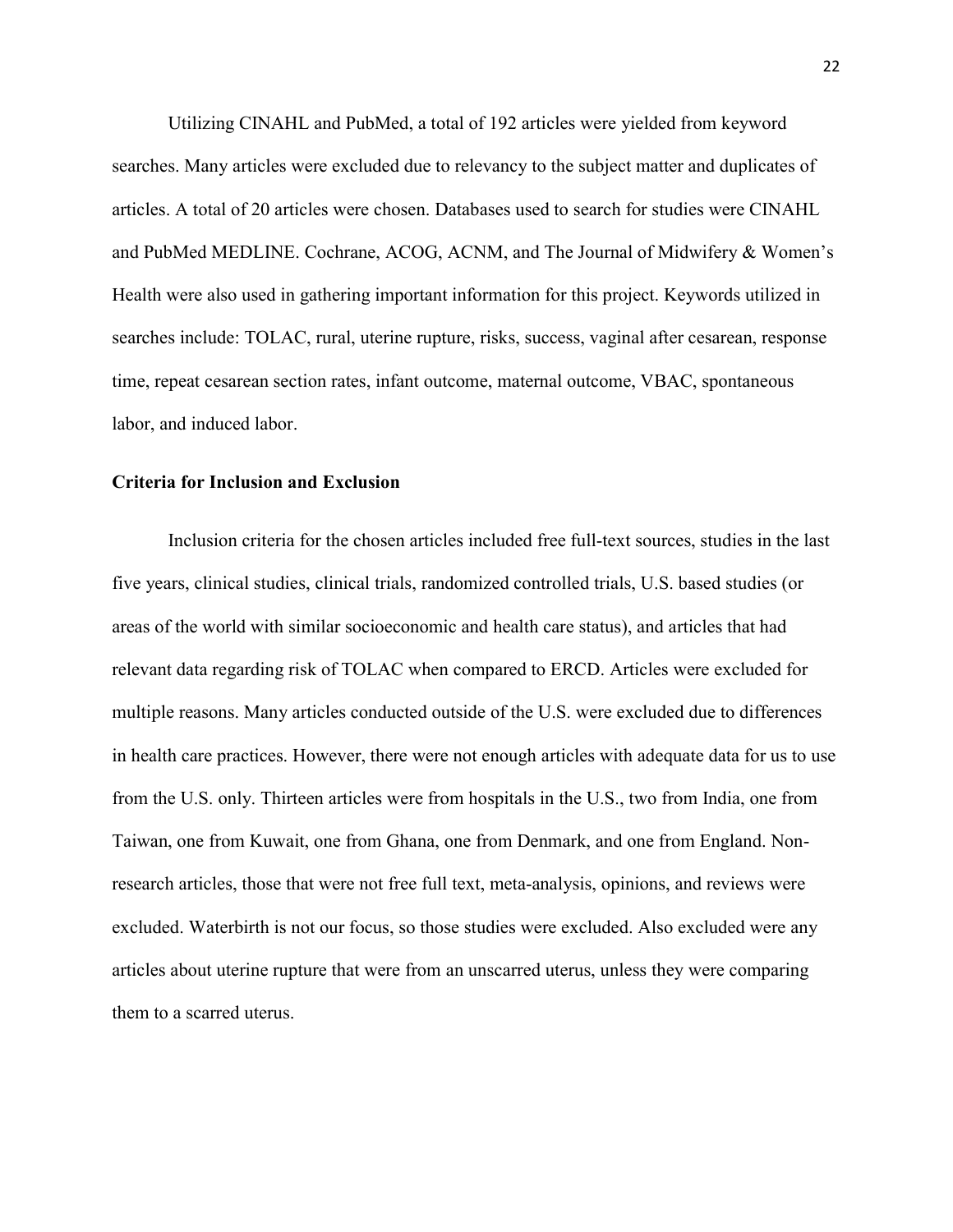# Summary of Selected Studies

The focus of the information gathered was to learn more about TOLAC risk, specifically in rural communities. Many women are not offered this birth option due to resources and demographics. These researchers wanted to explore birth options and the risks of TOLAC in order to bring evidence-based best practices back to rural communities. Therefore, articles chosen included risk of TOLAC, complications, why women chose TOLAC versus elective repeat cesarean and outcomes for mother and fetus with and without uterine rupture. According to ACOG (2017), no randomized trials comparing maternal or neonatal outcomes of TOLAC and ERCD exist due to the nature of the topic studied (Practice Bulletin No. 184 Summary, 2017). Of the 192 articles yielded in the initial search there were 82 abstracts reviewed. Twenty articles were ultimately chosen to be included in matrices for pertinence and quality to our research project.

# Evaluation Criteria

 Articles were selected based on relevance and quality. The Johns Hopkins appraisal tool was used to evaluate each article (Dearholt & Dang, 2012). The Johns Hopkins appraisal tool rates articles as one of four levels (I-IV) and qualifies them as high quality, good quality, or poor quality. Level I studies are experimental, randomized controlled trials, and systematic reviews of randomized controlled trials. Level II studies are quasi-experimental, systematic reviews of quasi-experimental, or a study which obtains a combination of randomized controlled and quasi-experimental. Level III studies are non-experimental, qualitative, reviews of randomized controlled trials, or combination studies of both quasi-experimental and non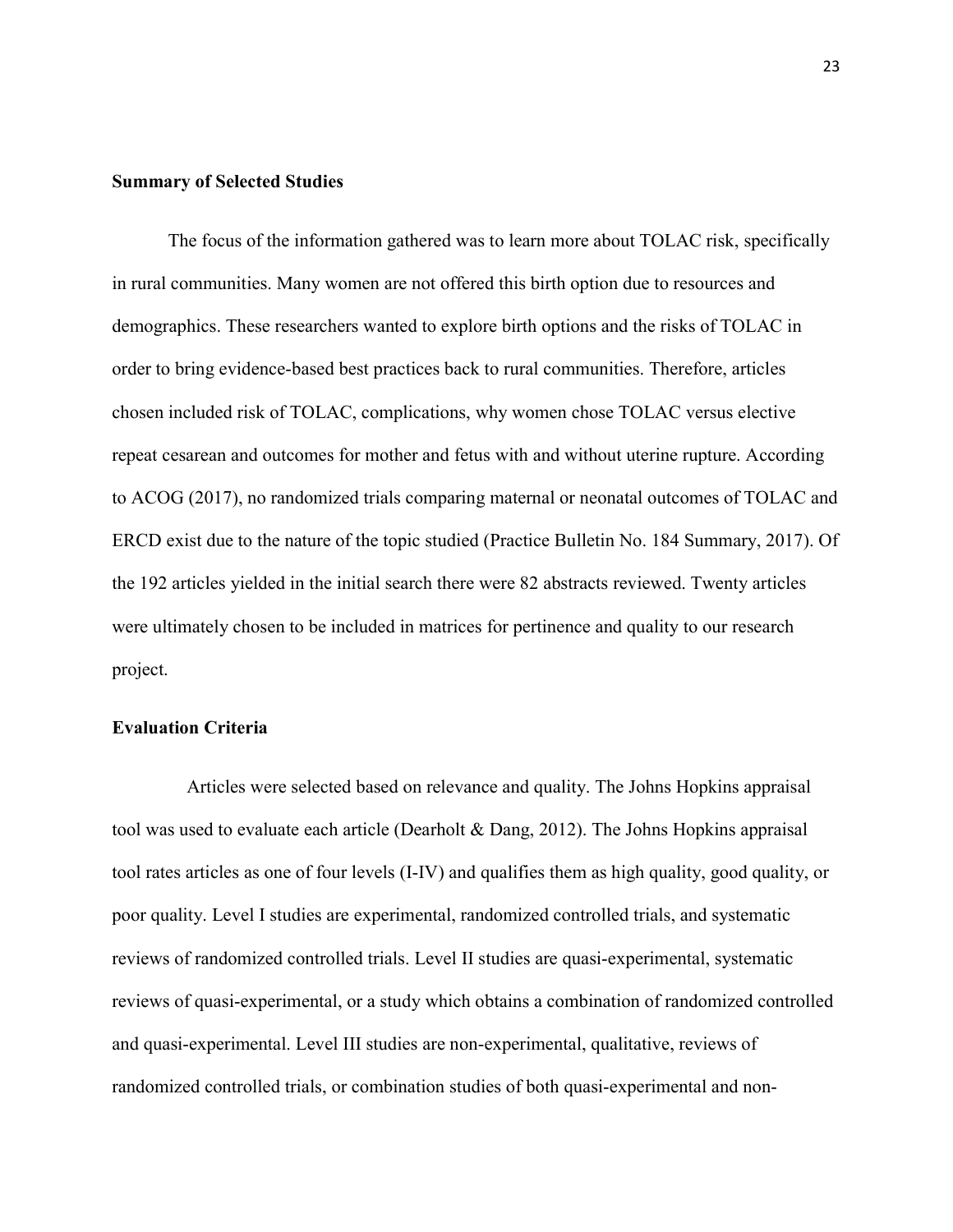experimental. Level IV are opinion articles based on evidence and studies that have been done previously. Level IV can be clinical practice guidelines or other conclusions made by an expert or group of experts. Majority of our articles used were level II and III due to the nature of our topic. There are no randomized controlled trials done on this topic (Practice Bulletin No. 184 Summary, 2017). Studies included were prospective cohort studies (3), quasi-experimental (6), qualitative (1), retrospective cohort (5), case-control (1), cohort descriptive (3), quantitative (1), and cross-sectional (1). We had 8 level I studies, 8 level II studies, 4 level III studies, and 0 level IV studies. Five articles were considered high quality, 15 good quality, and 0 poor quality.

# Summary

Database searches using the Bethel University Library were conducted to identify quality and appropriate research articles. The articles were narrowed down to 20 total matrices using inclusion and exclusion criteria. Using the Johns Hopkins Research Evidence Appraisal Tool, the articles were evaluated for level of evidence and quality of research (Dearholt & Dang, 2012). Although the goal was to limit the studied articles to those in the U.S., some international studies were used for comparison. The international articles used had medical capabilities and medical facilities similar many areas in the United States.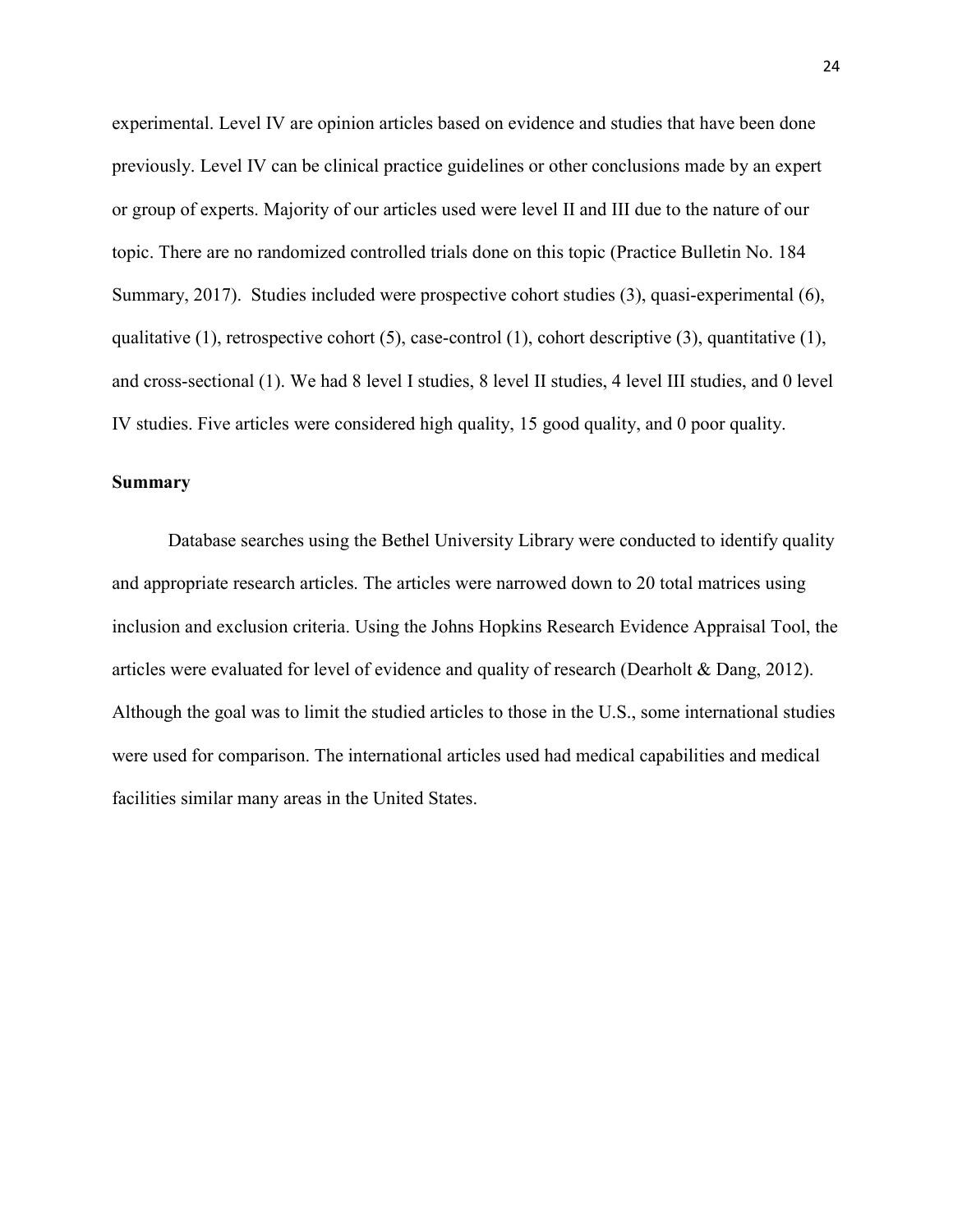### Chapter III: Literature Review and Analysis

This chapter will synthesis the finding of a literature review conducted to examine the current risk of offering TOLAC and the challenges of this service in rural health settings. Major themes that emerged from this literature review include success rates, candidate selection, informed consent and special considerations.

# Success Rates

Success rate is defined as the number of women who attempted a TOLAC that successfully had a VBAC. In addition to having a VBAC, duration of labor, and maternal and infant morbidity and mortality rates need to be discussed in evaluating overall success of offering women a TOLAC option after a cesarean. In the articles that reported the success rate of VBAC, there was an overall success range of 63.4%-91% (Abdelazim et al., 2014; Boatin, Adu-Bonsaffoh, Wylie, & Obed, 2017; Knight et al., 2013; Landon & Grobman, 2016; Mirteymouri, Ayati, Pourali, Mahmoodinia, & Mahmoodinia, 2016; Metz et al., 2013; Nkwabong, Fomulu, & Youmsi, 2015; Ram et al., 2017; Tessmer-Tuck et al., 2014).

Knight et al. (2013) conducted a cohort study using data from hospital statistics which included N=143,970 women, between the ages of 15-45 whose first birth resulted in a live, singleton delivery between 2004 and 2011. Of those women, n=75,086 women attempted TOLAC for a second birth and 63.4% were successful. Strengths of this study include the large sample size and a long study period of eight years. Knight et al. (2013) found that there was a lower success rate for women with a history of an emergency cesarean section, especially when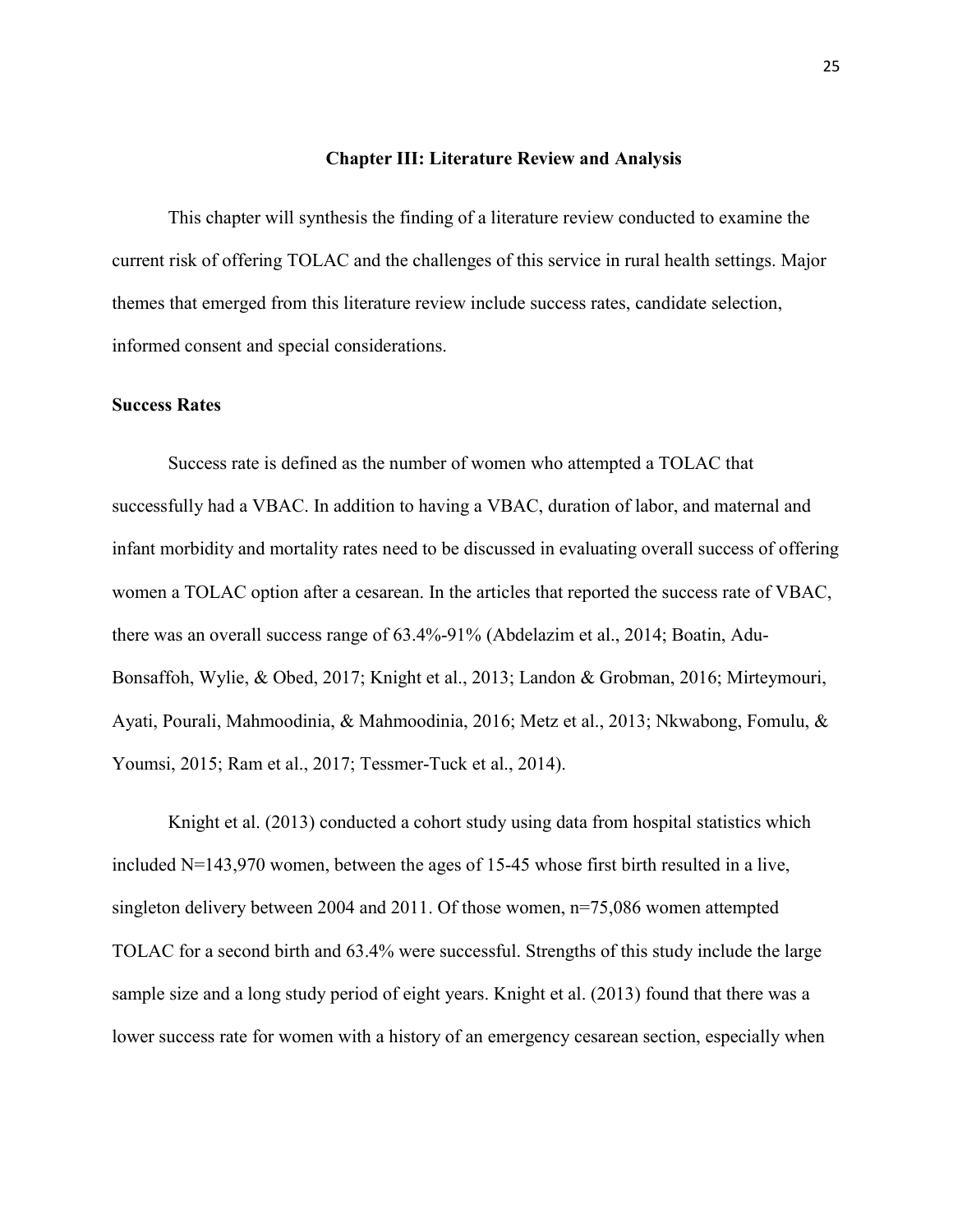the cesarean section was a result of a failed induction of labor (OR, 0.59; 95% CI, 0.53-0.67) (p. 183).

Mirteymour et al. (2016) conducted a small study  $(N=80)$  at a large medical facility at Mashhad University, Iran. The study included women with one previous cesarean section who were eligible for TOLAC. This study had the highest success rate of VBAC of 91% in the critical review of twenty studies. This study lacks a large sample size; and none of the studied subjects needed induction. All women included were low risk and had no history of classical incision, history of uterine surgery, indication for cesarean section, uterine anomalies, macrosomia, or more than one previous cesarean section (Mirteymour et al., 2016). This study supports that there is increased VBAC success rate for women entering labor spontaneously.

Landon and Grobman (2016) provided a large sample size  $(N=17,898)$  study where n=13,139 women had a successful VBAC (73.4%). The prospective cohort study evaluated medical records from a network of 19 hospitals. The study reviewed perinatal outcomes in women who had TOLAC ( $n=17,898$ ) and women who had a repeat cesarean section ( $n=15,801$ ). Women with one previous vaginal birth had an 86.7% chance of success compared to 60.9% in women with no previous vaginal birth (OR 4.2 (95% CI 3.8-4.5,  $p<0.001$ ) (Landon & Grobman, 2016).

Abdelazim et al. (2014) studied  $N=122$  women in a comparative prospective study who were eligible for TOLAC and found that 72.13% were successful. All women in this study had one prior low transverse cesarean section, no medical problems in pregnancy such as severe hypertension or uncontrolled diabetes, singleton pregnancy with vertex presentation, fetal weight estimated at <3500 g, adequate pelvis, and spontaneous labor without fetal heart rate problems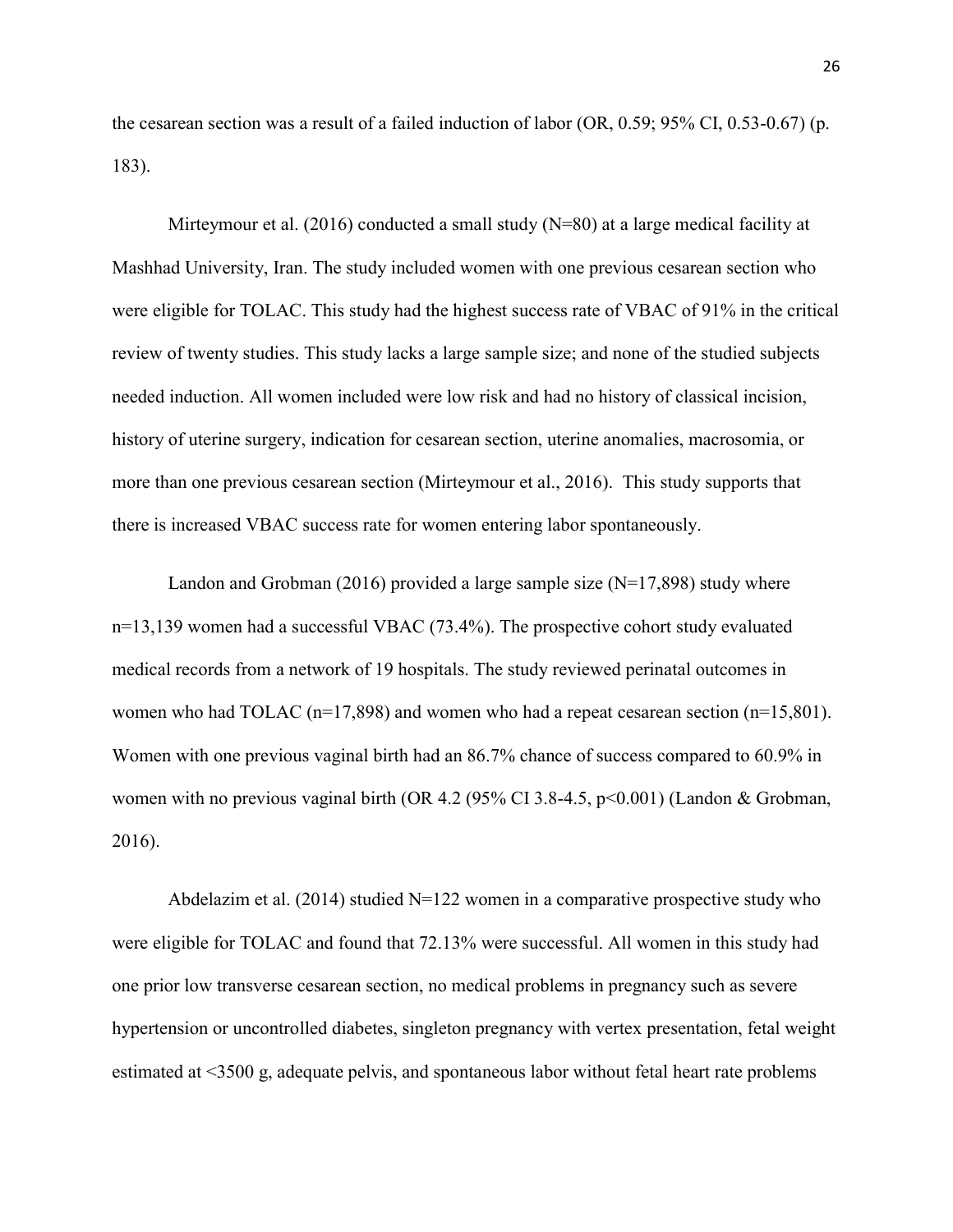(Abdelazim et al., 2014). This study also supports that women are more likely to be a successful VBAC if they enter labor spontaneously.

In a retrospective study by Boatin et al.  $(2017)$  N=431 women attempted TOLAC and 81.6% of them were successful. None of these women were given medications to strengthen or speed up labor. Of the women that experienced a failed TOLAC, 54.3% of cesarean sections were emergent and 46.7% were non-emergent. The most common reason found for repeat cesarean was cephalopelvic disproportion (Boatin et al., 2017).

### Duration of Labor

Duration of labor is shorter with success versus failure of TOLAC along with greater success if a woman is admitted in a more advanced dilation (Abdelazim et al., 2014; Grantz et al., 2015). A study by Abdelazim et al. (2014) revealed in a comparative prospective study including N=122 women attempting TOLAC that labor was shorter in successful TOLAC when compared to unsuccessful TOLAC (6.4 hours  $=/- 0.33$  versus 8.4 hours  $+/- 0.22$ ). Women who enter the hospital with more advanced cervical dilation are also noted to have higher success when compared to those who fail (5.1 cm  $+/-$  0.9 versus 4.0 cm  $+/-$  0.7) (Abdelazim et al., 2014).

In a retrospective observational study by Grantz et al. (2015), N=56,301 nulliparous women and n=2,892 TOLAC women, labor patterns were evaluated in TOLAC with normal neonatal outcomes. It was found that women attempting TOLAC were slightly slower to progress to 7 cm when compared to a nulliparous woman not attempting TOLAC (Grantz et al., 2015). Those who were induced for TOLAC were slower to progress to 8 cm when compared to nulliparous labors not doing TOLAC. Labor after 7-8 cm was similar for both groups of women studied. For induction of labor in TOLAC versus nulliparous, there is similar progression of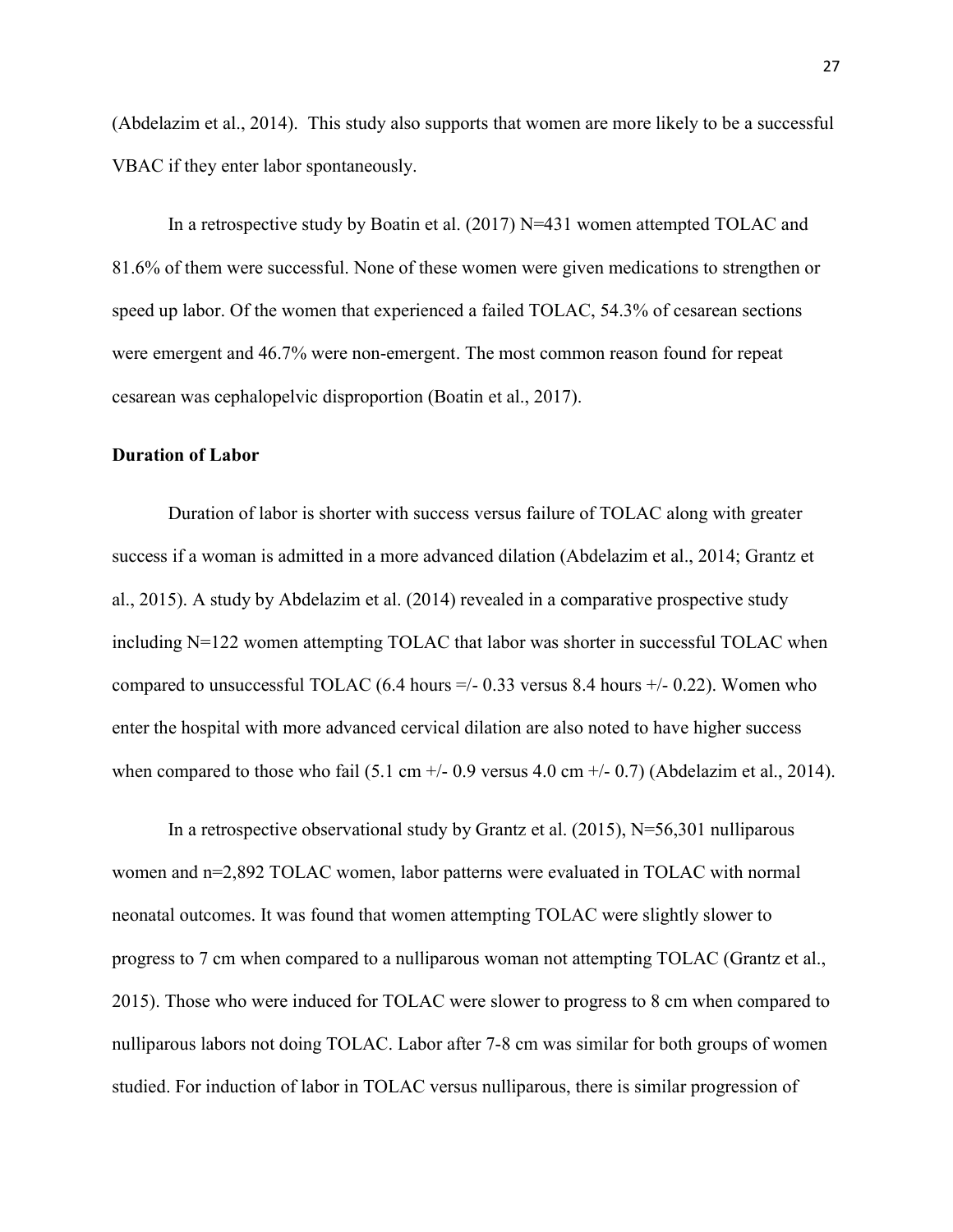labor from 4-10 cm (6.2 versus 4.8 hours respectively,  $P=0.042$ ). Median labor (95th percentile) labor length for TOLAC when compared to nulliparous women in spontaneous labor was 2.2 hours longer (P=0.007) (Grantz et al., 2015). Therefore, by helping providers understand that TOLAC labors may progress more slowly we may be able to decrease the decision for an unplanned repeat cesarean section. Overall, labor patterns were found slower for TOLAC women when compared to nulliparous women, particularly for induction.

# Maternal Morbidity and Mortality

Maternal morbidity and mortality identified in this review included postpartum hemorrhage, death, dehiscence and uterine rupture and were evaluated in several studies (Abdelazim et al., 2014; Abha & Chanrashekhar, 2014; Boatin, Bonsaffoh, Wylie, & Obed, 2017; Landon & Grobman, 2016; Lappen, Hackney, & Bailit, 2015; Metz et al., 2013; Mirteymour et al., 2016; Ram et al., 2017; Tessmer-Tuck et al., 2014; You, Chang, & Yen, 2017) .

Postpartum hemorrhage. Postpartum hemorrhage was evaluated in three studies (Mirteymour et al., 2016; Ram et al., 2017; You, Chang, & Yen, 2017). In a study by Mirteymouri et al. (2016), postpartum hemorrhage occurred in 2.7% of women who obtained VBAC and 1.3% in women who had an ERCD. You, Chang, and Yen (2017) conducted a retrospective study from 2004-2017 that only evaluated uterine rupture in N=37 women. Of those women, 17 (56.7%) needed blood transfusions. Ram et al. (2017) concluded that postpartum hemorrhage was significantly higher for women at or greater than 39 weeks gestation at  $1.4\%$  ( $P = 0.05$ ).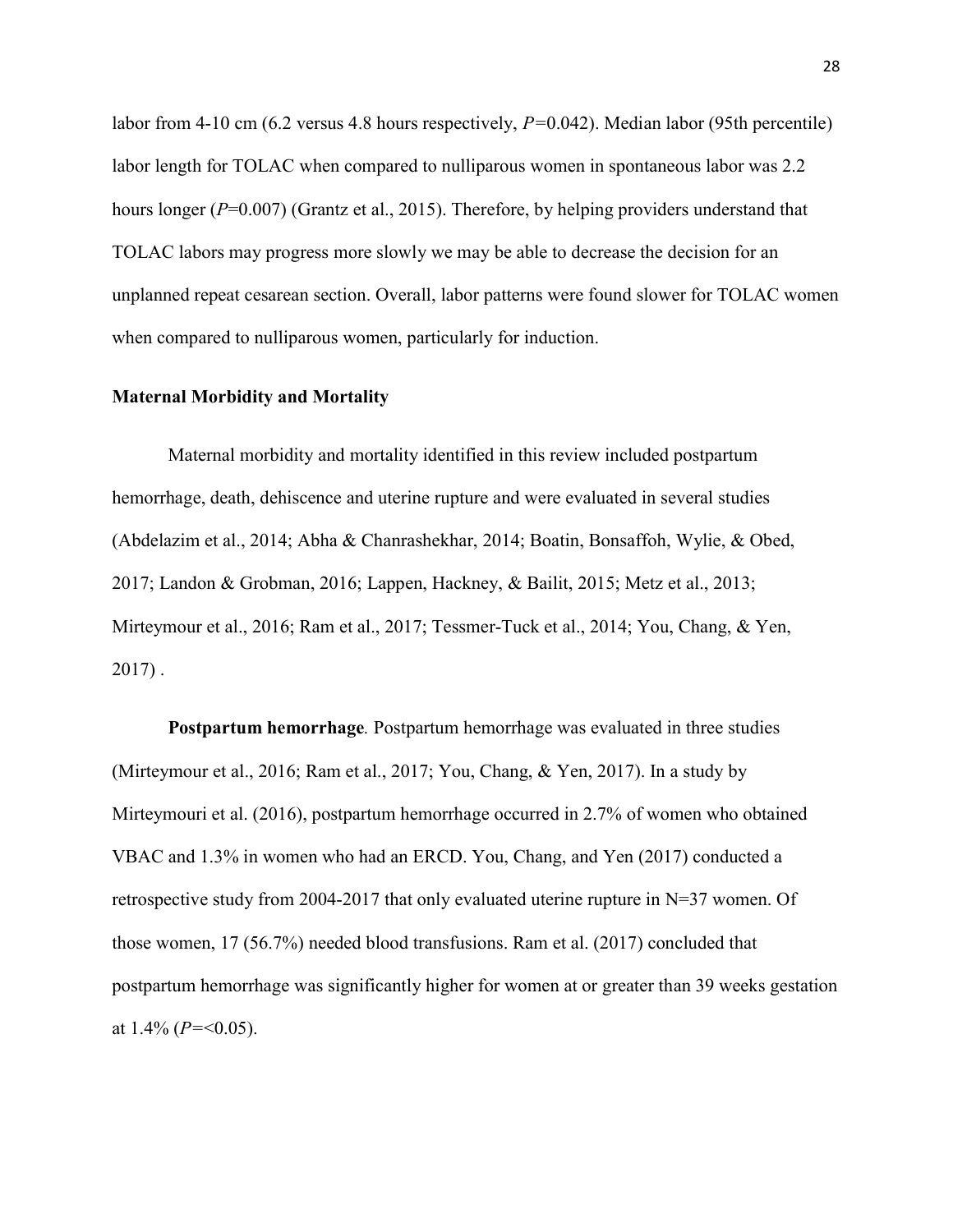Maternal death. Maternal death was measured in three studies (Boatin et al., 2017;

Landon & Grobman, 2016; Mirteymouri et al., 2016). There were no maternal deaths reported by Boatin et al. (2017) or Mirteymouri et al. (2016). However, in a large prospective cohort study by Landon & Grobman (2016) that included 19 academic hospitals found uterine rupture risk at 0.69%, there were six perinatal deaths in 74 uterine ruptures. This study concluded that the risk of death is 0.14 per 1000 women undergoing TOLAC (Landon & Grobman, 2016). Women who have a repeat cesarean section are more likely to have perinatal mortality than those who have TOLAC (5.5% vs. 1.3%,  $P=0.002$  and  $P=0.002$  respectively) (Landon & Grobman, 2016).

Uterine rupture. Overall, the selected studies found that scar dehiscence and uterine rupture complicated anywhere from 0-1.69% of TOLAC (Abdelazim et al., 2014; Abha & Chanrashekhar, 2014; Boatin et al., 2017; Landon & Grobman, 2016; Metz et al., 2013; Mirteymouri et al., 2016; Ram et al., 2017; You et al., 2017). Of all TOLAC cases reviewed, it was found that the risk for any sort of complication was only 1% (Tessmer-Tuck et al., 2014). VBAC has less risk than a scheduled repeat cesarean, but failed TOLAC has higher complication rates than a scheduled repeat cesarean. Miretymouri et al. (2016) did not note any uterine rupture in their study; this study was a small sample size of N=80. All women in the study had one previous cesarean section and were all observed by experienced obstetrical providers (Miretymouri et al., 2016).

Abha and Chandrashekhar (2014) evaluated 40 uterine ruptures and concluded that there were 25 women who experienced uterine rupture with history of cesarean and 15 who experienced uterine rupture without previous cesarean. This study found that the rate of rupture was 1.69% for women with a previous uterine scar and 0.152% for women without. This study does not reflect the U.S. outcomes as it was done in Raipur, an underdeveloped country where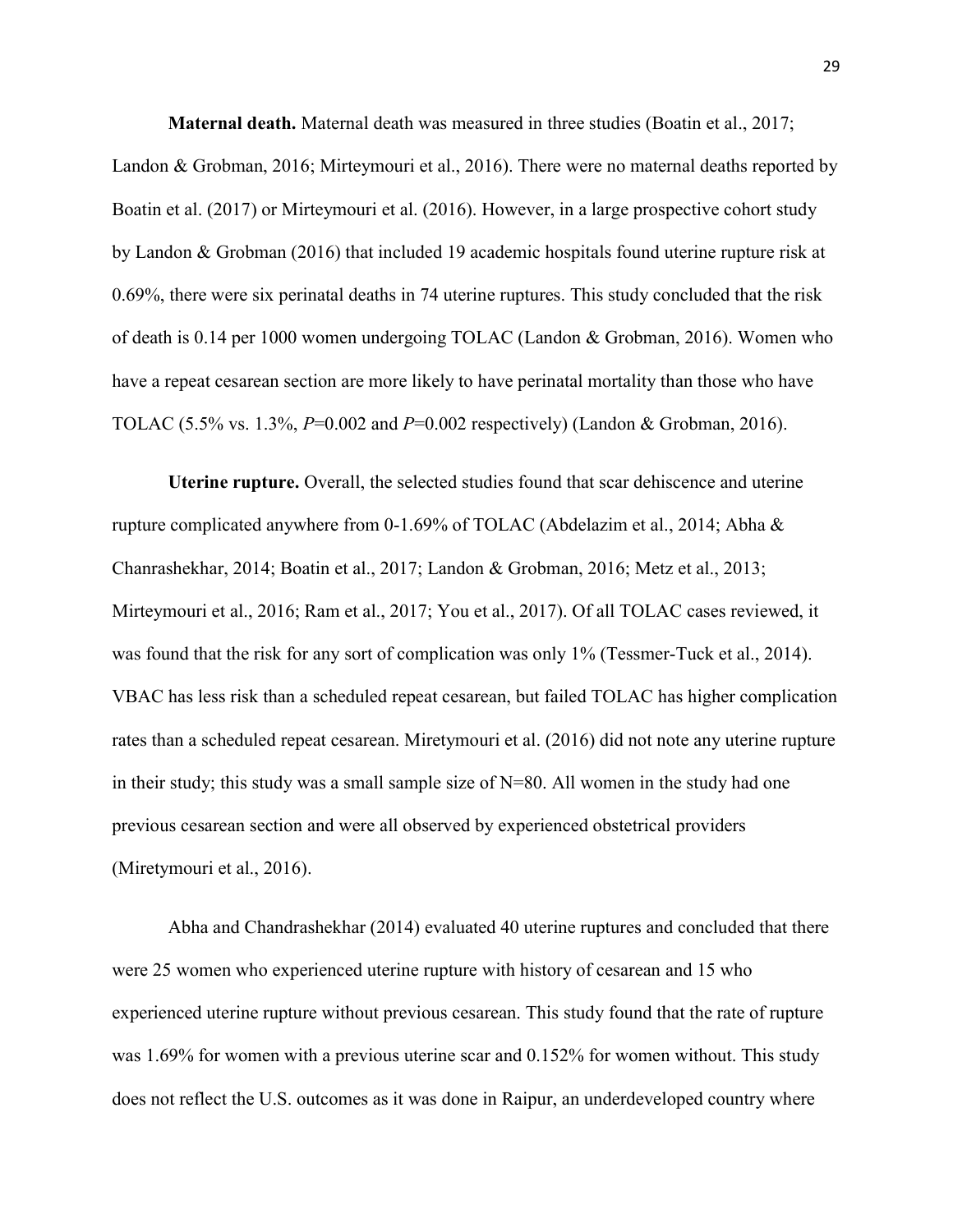the risk is much higher. It was found that 44% of the TOLAC trials were unjustified and that in 52.5% of the cases injudicious use of oxytocin was used (Abha & Chandrashekhar, 2014).

Mets et al. (September, 2013) operated a study that included  $N=5,445$  women.  $n=1,170$ women chose to undergo a TOLAC in which n=938 (80%) were successful in a VBAC. Six of these women experienced uterine rupture (0.5%; 95% CI 0.1-0.9). One uterine rupture occurred during an induction of labor with Pitocin. All other uterine ruptures in this study were with spontaneous labor. All cases of uterine rupture included fetal heart rate changes, and all newborns survived without neurological impairment. Three ruptures were noted at 5-6 cm dilation, two after successful operative vaginal birth for decelerations and one at complete (Metz et al., 2013).

Ram et al. (2017) performed a retrospective cohort study on N=2,849 women. 90.7% of these women were successful in VBAC and 0.56% experienced uterine rupture. This study focused on gestational age and whether that impacts the likeliness of success. It concluded that the length of a pregnancy is not independently associated with failed TOLAC (Ram et al., 2017). In a cohort study of  $N=6,033$  women by Lappen et al. (2015), 19 women (0.3%) had a uterine rupture. Four of these women were induced. Induction of labor was not found to be statistically significant in increasing the risk for rupture in this study (Lappen et al., 2015).

You et al. (2018) concluded that clinically, there were no predictions or preventions for uterine rupture, but the provider's timely awareness and management could have decreased maternal and neonatal mortality. In the study by You et al,  $(2017)$ , N=37 women with uterine rupture were studied. The mean onset of rupture was 34.2+/- 0.9 weeks gestation. Twelve ruptures occurred at term and 18 occurred preterm. Seventeen of the 30 women required blood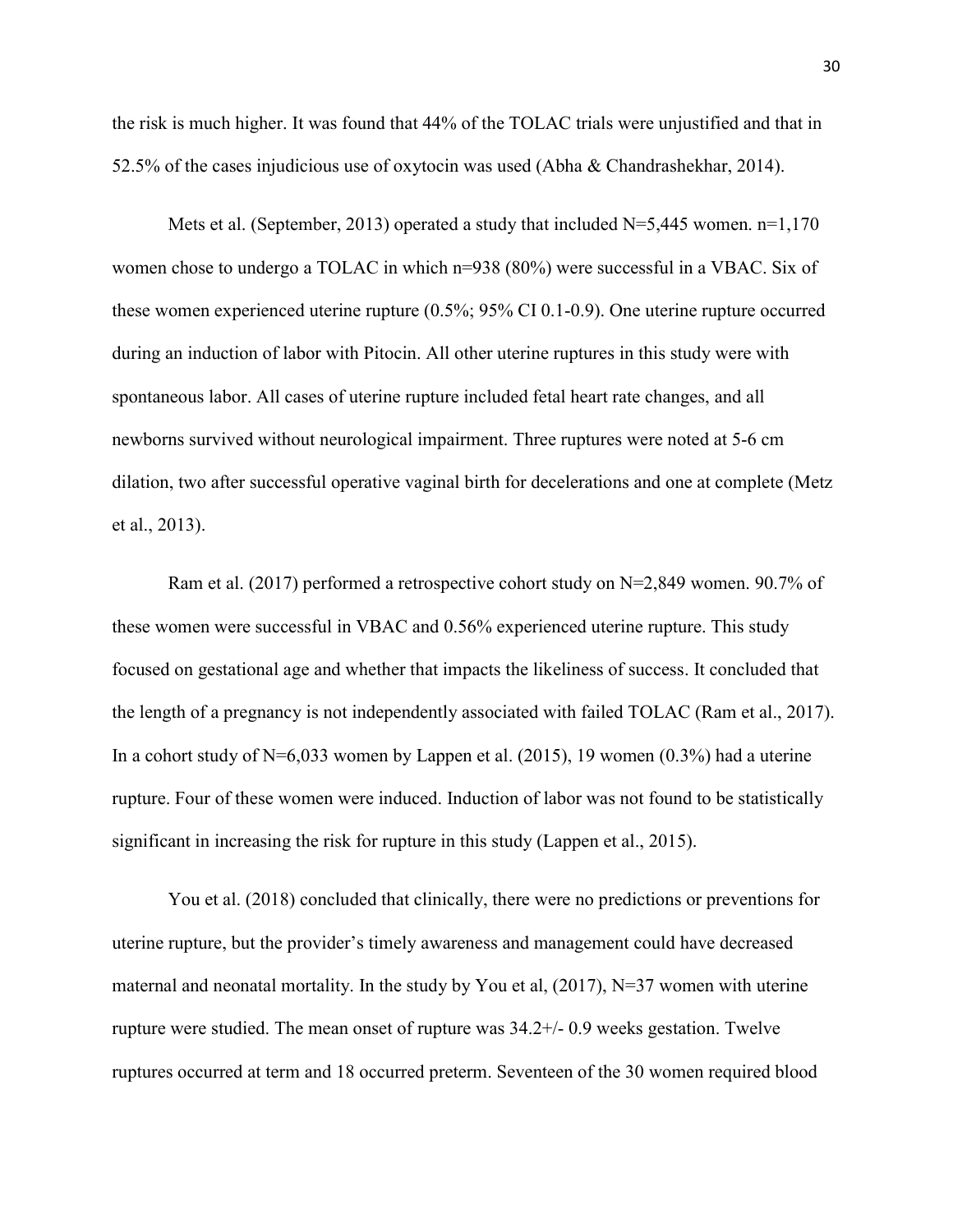transfusion. Twenty-two of the women presented with acute onset of abdominal pain and/or abnormal fetal heart rate and were taken to emergency cesarean section. Four of the ruptures were found postpartum, three of these were women with a prior cesarean, but one of the women had no previous uterine scar. Women with an unscarred uterus (n=6) did not have any risk factors for uterine rupture. Those with a scarred uterus  $(n=24)$  yielded morbidity (both  $p<0.5$ ). Overall, it was found that women with unscarred uteri are more likely to rupture at a greater gestational age than those who have a previous scar (You et al., 2016).

# Neonatal Morbidity and Mortality

Amongst adverse outcomes, neonatal outcomes were evaluated after uterine rupture by several studies (Boatin et al., 2017; Grunebaum, McCullough, Arabin, & Chervenak, 2017; Landon & Grobman, 2016; Mirteymouri et al., 2016; You et al., 2017). Mirteymouri et al. (2016) found neonatal intensive care admission and neonatal resuscitation in both VBAC and cesarean section were 6.8% and 57.1% respectively  $(p=0.002)$ . The most statistically significant difference in VBAC success versus failure was neonatal weight  $(P=0.007)$ . Fetal weight that ended in success was found to be 2940 grams +/- 768 grams and weight that was related to failure of TOLAC was  $3764$  grams  $+/- 254$  grams. The study concludes that VBAC is a safe mode of delivery for both women and neonates (Mirteymouri et al., 2016). Infant weight is further evaluated in a following paragraph. Among the 124 ruptures found in the study by Landon & Grobman (2016) there were two neonatal deaths recorded which is a rate of 0.11 per 1000 TOLACs.

In a study by Metz published in September 2013, N=1,170 women attempted TOLAC. Data was compiled from 14 regional hospitals and took place over eight years. Complications in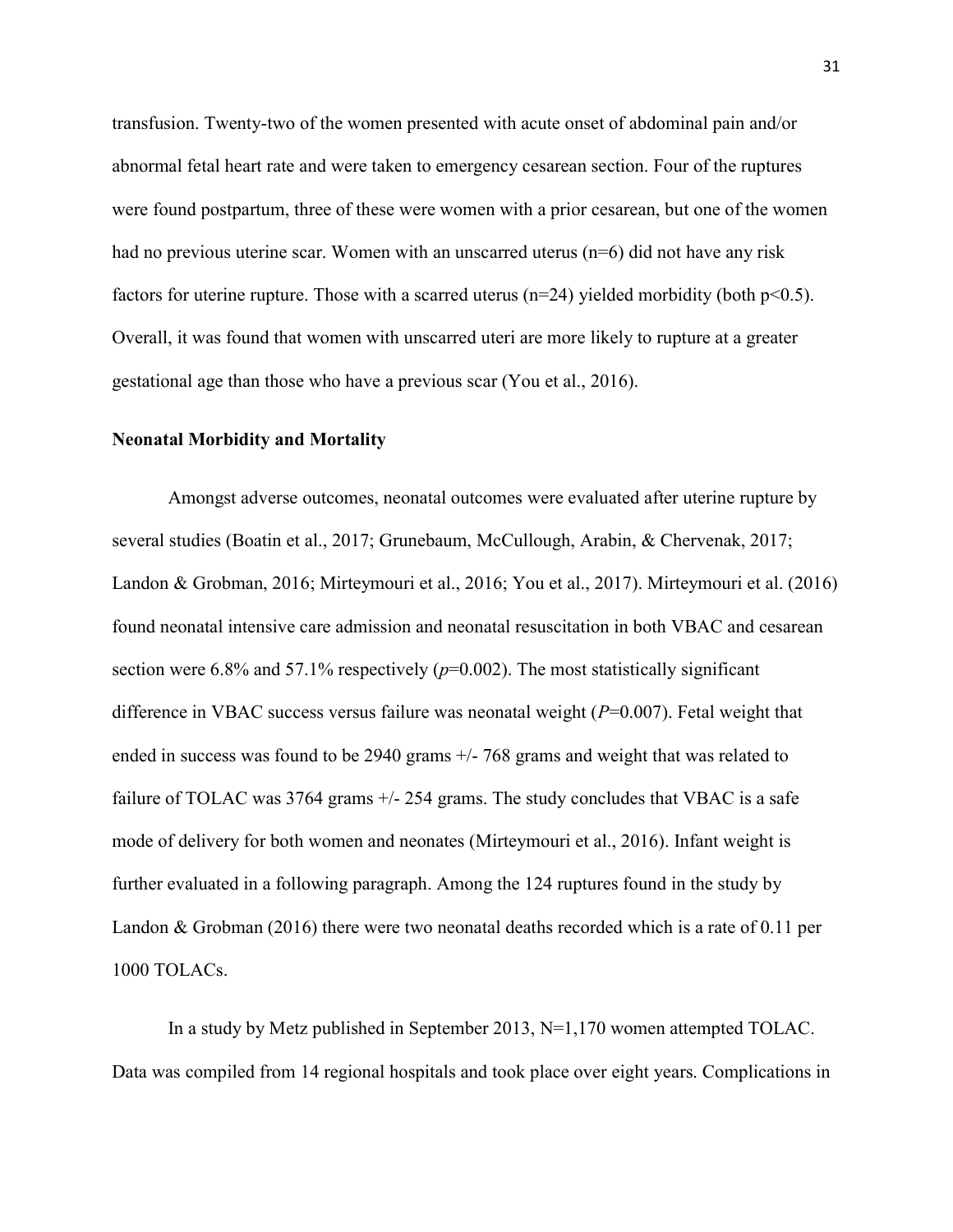these women included uterine rupture in six women (0.5%;95% CI 0.1-0.9). Shoulder dystocia occurred in 17 (1.8%;95% CI 1.0-2.7). Third and fourth-degree lacerations occurred in 79 (8.4%;95% CI 6.6-10.2). Operative vaginal birth occurred in 97 (10.3%;95% CI 6.6-10.2) (Metz et al., 2013).

# Candidate Selection

The studies in this review identified characteristics that either prohibited or improved a woman's chances of a successful VBAC including prediction calculators, Body Mass Index (BMI), gestational age, maternal age, and fetal weight (Abdelazim, Elbiaa, Al-Kadi, Yehia, Nusair, & Faza, 2014; Knight et al., 2013; Landon & Grobman, 2016; Lappen et al., 2015; Metz et al., June 2013; Metz et al., September 2013; Mirteymouri et al., 2016; Nkwabong et al., 2015; Ram et al., 2017; Tessmer-Tuck, 2012). Women with a prior vaginal birth had a higher chance for a successful VBAC (Metz et al., 2013; Nkwabong et al., 2015; Thisted et al., 2017). In fact, 86.7% of women had a successful VBAC when having history of vaginal birth in the Landon & Grobman (2016) study. VBAC success also continues to increase with each number of VBACs a woman has. Previous vaginal birth is protective against uterine rupture (95% CI, 0.43-0.90) when compared to women without previous vaginal birth (Landon & Grobman, 2016). Nkwabong et al. (2015) found that with prior vaginal birth, success of VBAC is 94.1%.

Prediction tools. The Grobman model is a VBAC success tool midwives and other practicing physicians can use to predict success of TOLAC and was evaluated in three studies (Metz et al., June 2013; Metz et al., September 2013; Tessmer-Tuck, 2012). The Grobman model is a tool that takes into account six variables including: BMI, reason for prior cesarean, age, race and ethnicity, prior vaginal birth, and prior successful VBAC. In a study completed by Metz et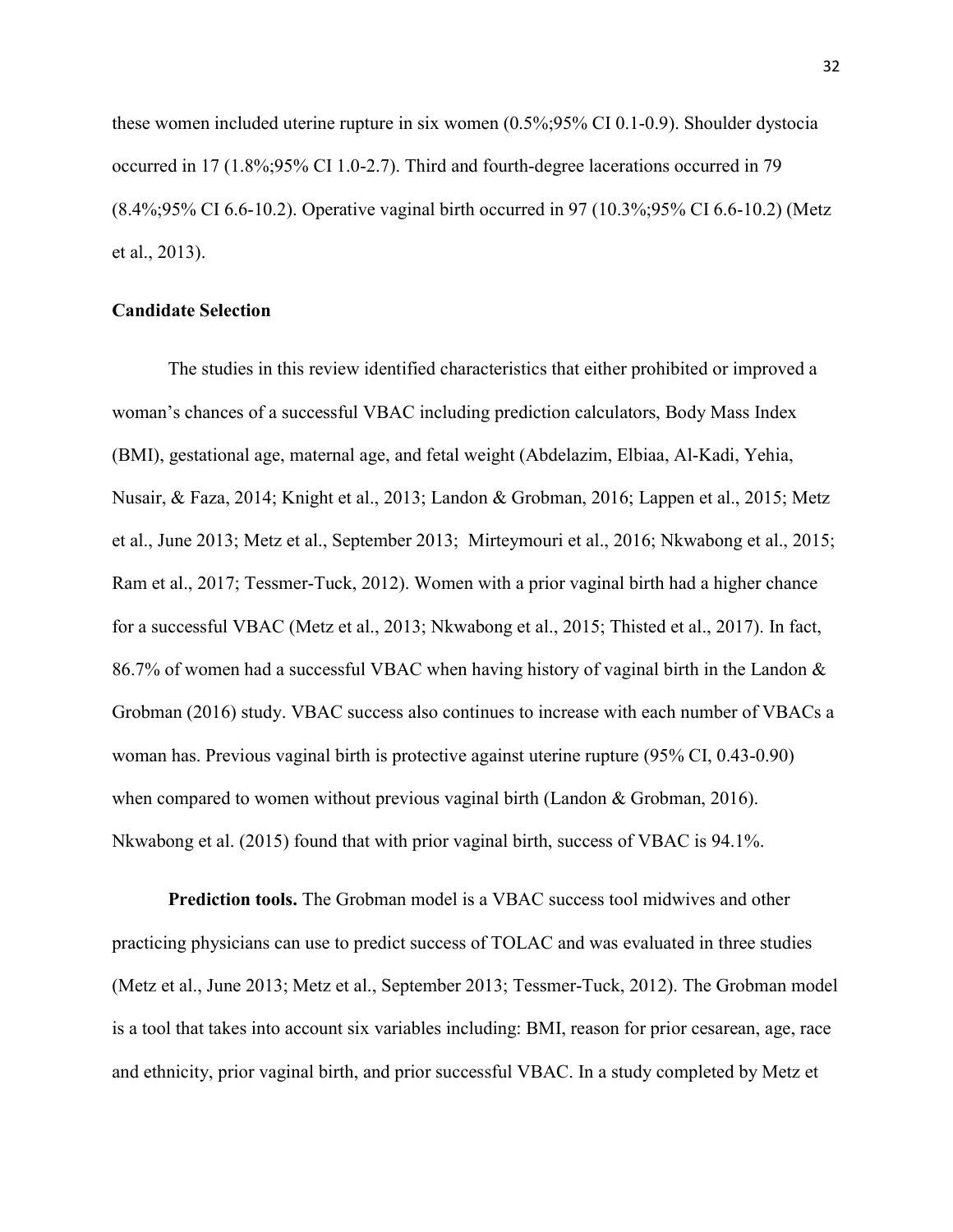al. (June, 2013), there were 5,445 women in which 3,120 were calculated to have a 70% chance or higher of successful TOLAC. When the Grobman model was used to choose women eligible for TOLAC, 85% of the women were successful in a VBAC. It was also noted that women who were managed by certified nurse midwives or who had previously had a vaginal birth were more likely to choose TOLAC (Metz et al., 2013). Metz et al. did a different research study published in September 2013 that looked into success rates and indications. In a study of  $N=1,170$  women who attempted TOLAC and who were candidates based on the Grobman model;  $80\%$  (n=938) were successful. Of those women who were successful, 364 (31%;95% CI 27.9-34.3) had a previous vaginal birth.

There were five factors directly noted to impact increased success including history of vaginal birth, absence of recurrent indications for primary cesarean, age under 35, BMI <30, and having a higher bishop score. An Area Under the Curve (AUC) of at least 0.70 is considered to be an acceptable level of accuracy. Metz et al. (September, 2013) compared a model they built themselves with the Grobman model and found that the AUC of their model was 0.71 when compared with 0.65 ( $P = 0.004$ ). In conclusion, both the simple VBAC calculator created by the authors and the Grobman model have been found to be accurate assessments (Mets et al., September, 2013). Tessmer-Tuck et al. (2012) evaluated the Grobman model and found the Grobman model AUC to be 0.757 (95% CI, 0.713-0.801), which is comparable to the original publication of the Grobam model with claims to be 0.754 (95% CI, 0.742-0.766) (Tessmer-Tuck et al., 2012).

Body mass index. A woman's BMI is mentioned in a number of studies but is evaluated specifically in one study (Abdelazim et al., 2014). A total of N=122 women were studied in a comparative prospective study by Abdelazim et al. (2014). The study focused on the history of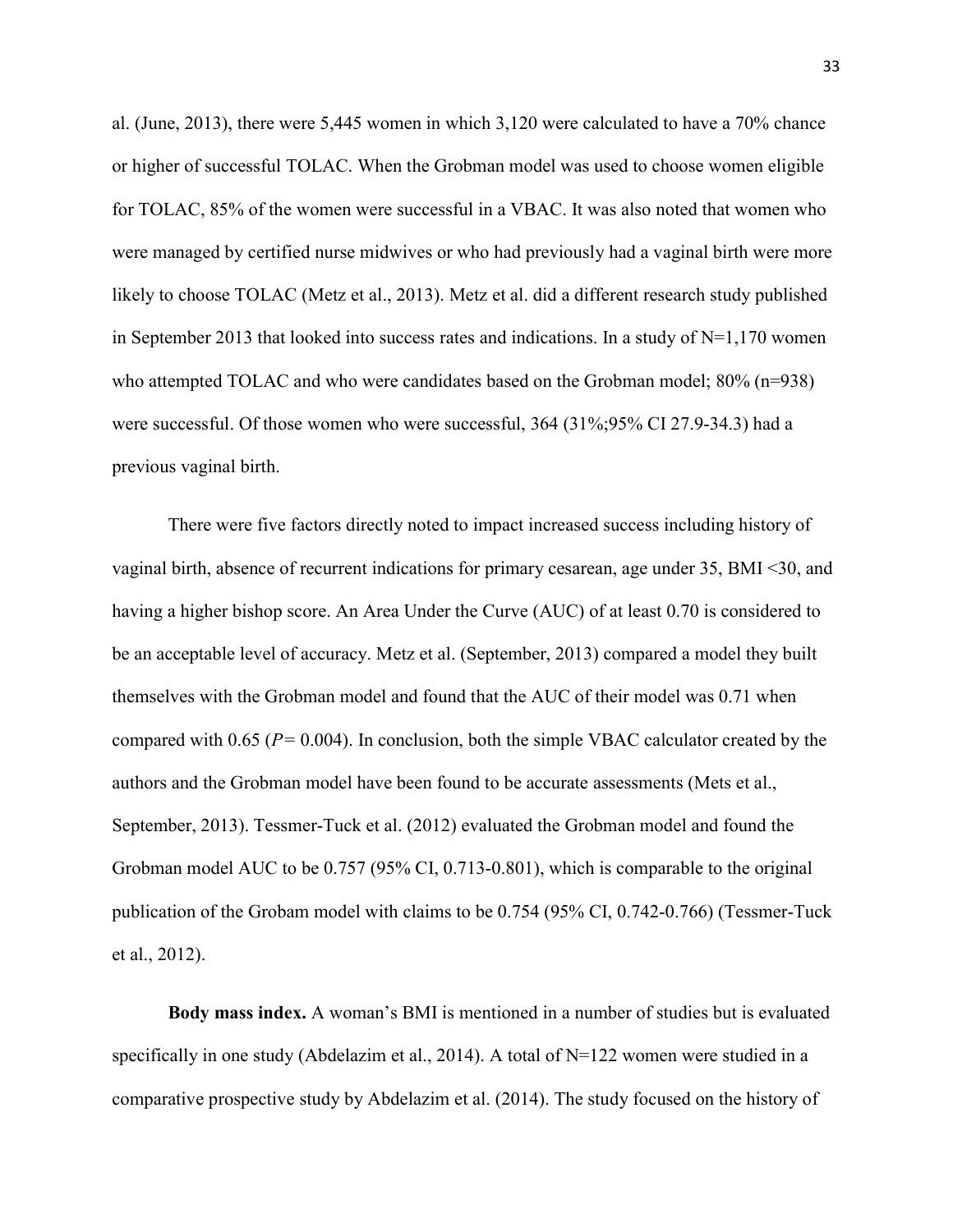maternal and obstetrical characteristics and a review of fetal weight, engagement of the fetal head, intrapartum membrane status, dilation, duration of labor, augmentation, mode of delivery, and birth outcome. It was found that BMI is significantly lower in successful VBAC at 23.8+- 0.03 versus  $26.2 + 0.02$  kg/m2 in the unsuccessful group (Abdelazim et al., 2014). BMI  $>25$ , gestational age >40 weeks, and station of -2 or greater on arrival to the hospital were all found to be risk factors associated with unsuccessful TOLAC. Dilation of  $\geq$  4 cm on arrival to the hospital increased success (Abdelazim et al., 2014). Landon et al. (2016) concluded that chance of success for women with a BMI  $> 30$  is lower than women with lower BMIs (68.4% vs 79.6%).

Gestational age. Gestational age and its effect on TOLAC success was evaluated in several studies (Abdelazim et al., 2014; Lappen et al., 2015; Ram et al., 2017). Abdelazim et al. (2014) found mean gestational age is significantly lower with success when compared to the unsuccessful group  $(37.5 + 0.4$  versus  $38.5 + 0.03$  weeks). Lappen et al.  $(2015)$  provided an analysis of induction of labor in TOLAC from 37-40 weeks. They found that induction of labor is more likely to end in a failed TOLAC than spontaneous labor from 37-39 weeks gestation but not for 40 weeks gestation (37 weeks 48.5% vs 34.4% OR 1.53; 95% CI 1.02-2.28, 38 weeks 47% vs. 33% OR 1.75; 95% CI 1.29-2.34; 39 weeks 45.6% vs. 29.8% OR 2.16; 95% CI 1.76- 2.67). Gestational age should also not serve as an inclusion or exclusion criteria for TOLAC (Ram et al., 2018).

Maternal age. The mother attempting TOLAC has been found to be more successful if she is less than 30 years old (Knight et al., 2013; Tessmer-Tuck et al., 2014). Knight et al. (2013) found that women under 24 years old were 69.3% likely to have a successful VBAC, 24-34-year olds were 63.8% likely, and women over 34 years old were 59.3% likely  $(p=0.001)$ . Tessmer-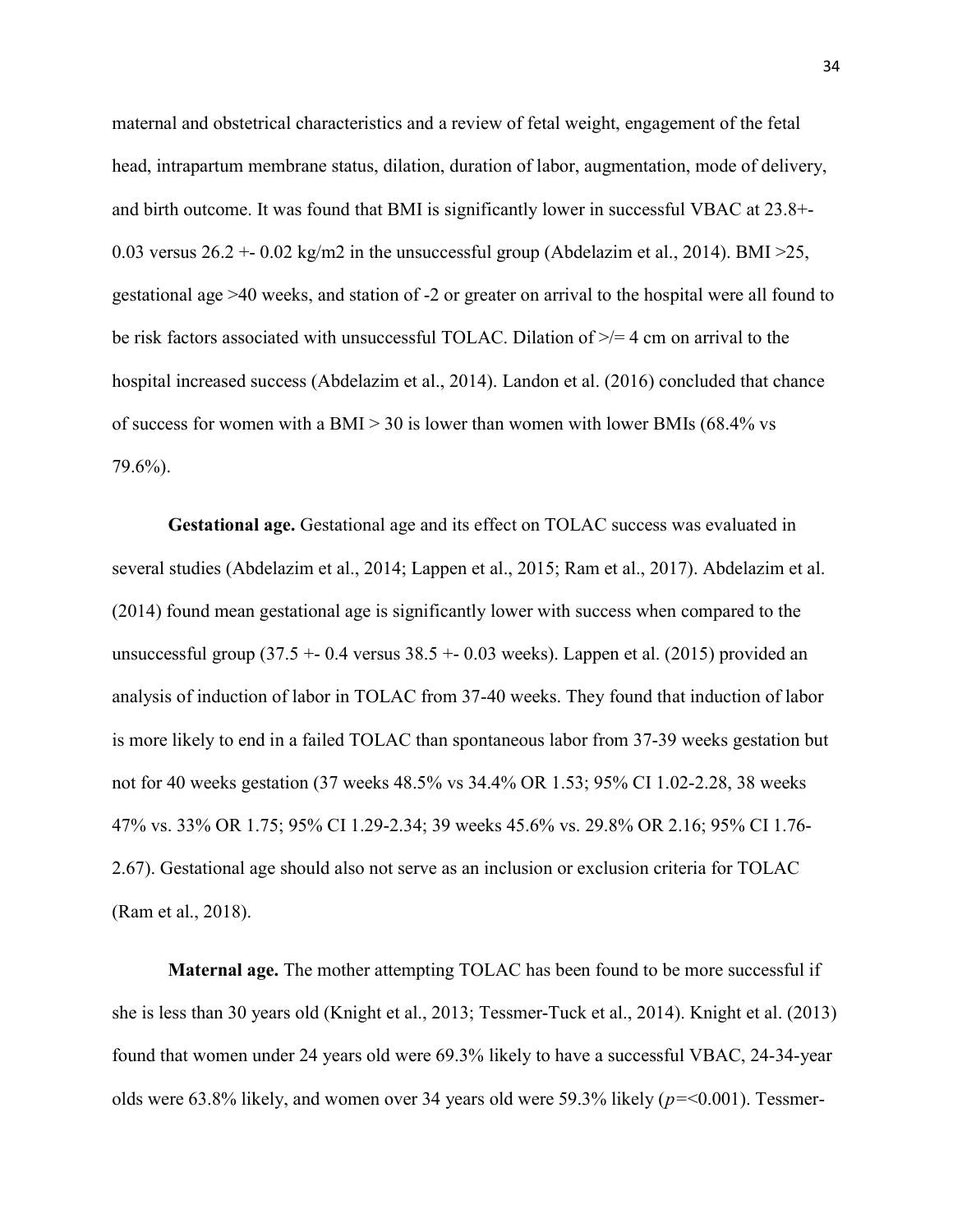Tuck et al. (2014) found that many factors were associated with VBAC success including age  $\leq$ 30 years old (OR 1.53, 95% CI 1.00-2.36, p=0.049). Nkwabong et al. (2015) disagreed in their study that evaluated  $N=4240$  women in which 36 cases of TOLAC were evaluated. The mean maternal age of successful TOLAC was found to be 22-40 and mean maternal age for women who experienced a failed TOLAC was  $22-35$  ( $p=0.22$ ) (Nkwabong et al., 2015).

Fetal weight. Studies reviewed for fetal weight concluded that fetal weight greater than 4,000g increases risk of uterine rupture and failed TOLAC (Knight et al., 2013; Landon & Grobman, 2016; Mirteymouri et al., 2016; Nkwagong et al., 2015; Thisted et al., 2017). Landon et al. (2016) found success with <4000g to be OR 2.0 (95% CI 1.8-2.3) and Thisted et al. (2017) found failure rates for  $>4000g$  to be OR 2.96 (95% CI 1.26-6.91). In a retrospective descriptive study by Nkabong et al. (2016), N=4,240 births were evaluated. Among 138 women with birthweight of  $\ge$ /= to 3500 g, TOLAC was carried out in 36 of these women. There is noted to be an increased risk of uterine dehiscence with fetal weight >4000g. Of 444 women who had babies <3500g, 73.2% had successful VBACs. Among 138 women with babies >3500g, 26.1 attempted TOLAC. Thirty of these women had an elective repeat cesarean due to birth weight alone. It was found in the study that women who were more successful with birth weights >3500g were admitted in more advanced labor, 82.6% were still successful. Birth weight for successful TOLAC were 3773.4 +/- 203.1 (3518-4229) and birth weight for failed TOLAC were 3836.9+/- 277.9 (3575-4520) with  $P=0.46$  respectively (Nkabong et al., 2016). Therefore, estimated birth weight should neither be an inclusion or exclusion criteria for TOLAC.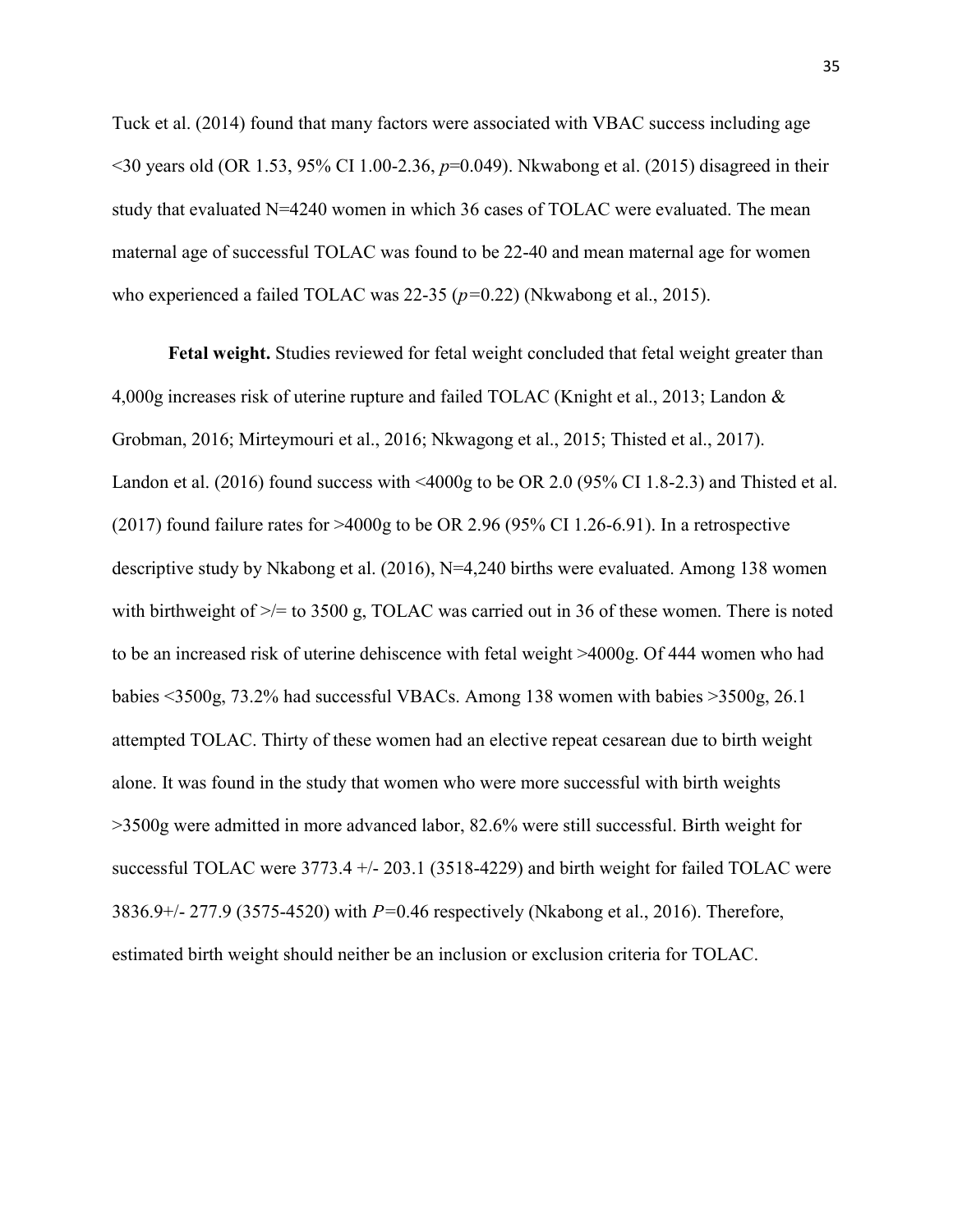#### Informed Consent

Two studies specifically studied counseling of women and women's knowledge of TOLAC in choosing delivery mode (Chinkam, Ewan, Koeniger-Donohue, Hawkins, & Shorten, 2016; Scaffidi, Posmontier, Bloch, & Wittmann-Price, 2014). In the study provided by Chinkam et al. (2016), women who were offered both ERCD and TOLAC felt more comfortable and satisfied with their decision. The study provided scripted counseling at the Boston Medical Center. Candidates for TOLAC, who were under the care of nurse-midwives, were enrolled in the program before 28 weeks gestation. They all received four scripted counseling sessions which gave women the information necessary to choose a birth option. Pre- and post- session questionnaires were given that asked for patient birth preference, information sources, and decision factors. An assessment was also done on each patient to determine knowledge of the risks and benefits of TOLAC and ERCD. Before scripted counseling, 70% of women felt they had enough information to make a delivery mode decision. After scripted counseling, 95% of women felt they had enough information  $(P=0.06)$ . Reasons for choosing ERCD included fear of vaginal complications, positive previous cesarean delivery, and convenience. Reasons for choosing TOLAC were personal importance of experiencing a vaginal birth and faster recovery. Of the study participants, 14 chose TOLAC and 8 chose ERCD. Of the 14 women who attempted TOLAC, 9 (64%) had a successful VBAC and 5 (36%) had an unscheduled repeat cesarean section (Chinkam et al., 2016).

Scaffidi et al. (2014) explored whether patients chose TOLAC or ERCD based on knowledge or lack of knowledge. Forty-five women 10-22 weeks gestation were surveyed on their knowledge of risks and benefits of the two delivery modes and their degree of self-efficacy related to their choice. Degree of self-efficacy was not significant (P=0.58). Knowledge was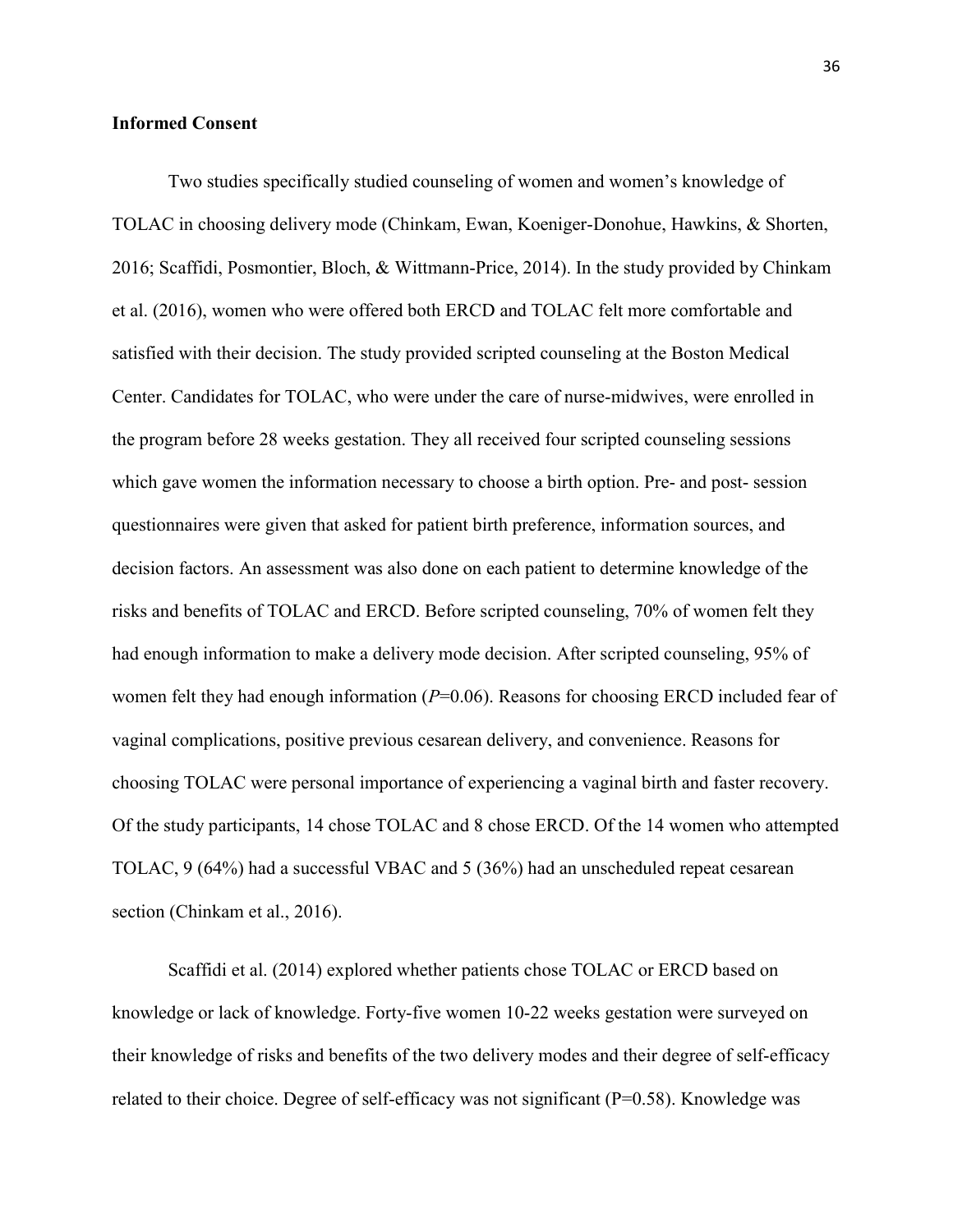found to be a significant factor ( $P=0.03$ ). Women who scored at a higher level of knowledge chose TOLAC 55% of the time and ERCD 24% of the time. The chance of a woman with high knowledge choosing TOLAC was 3.9 times higher than (95% CI, 1.09-13.81) the chance of a woman choosing ERCD (Scaffidi et al., 2014).

#### Special Considerations

Home birth versus hospital birth, ethnicity, pregnancy interval, cost of TOLAC versus ERCD, single and double layer closure, induction versus spontaneous labor, underdeveloped countries, and rural versus urban considerations were evaluated in this literature review (Abha & Chandrashekhar, 2014; Abdelazim et al., 2014; Gilbert, Grobman, Landon, Spong, Varner, Wapner, Sorokin, Sibai, Thorp, Ramin, & Mercer, 2013; Grunebaum et al., 2017; Knight et al., 2013; Kozhimannil, 2014; Landon et al., 2016; Lappen et al., 2015; Nkwabong et al., 2015; Rogers, Rogers, Kilgore, Subramaniam, & Harper, 2017; Singh & Shrivastava, 2015; Tessmer-Tuck et al., 2013; Thisted et al., 2017; You et al., 2015).

Homebirth. Grunebaum et al. (2016) conducted a retrospective cohort study evaluating hospital VBAC compared to home VBAC from 2007-2014 through the National Center for Health Statistics. It was determined that neonates born at home during VBAC are ten times more likely to have a 0 or 1 Apgar score (risk of 11.24 per 10,000, 95% CI 4-20.39, P<0.0001). The Apgar score is assigned to a baby at one minute and five minutes of life and reflects their transition. The scoring system is from 0-10 and evaluates tone, pulse, reflex, skin color, and respirations. Risk of neonatal seizures or severe neurologic damage occurs in 12.27/1000 (relative risk 11.19, 95% CI 5.13-24.29,  $p=0.0001$ ). Women with a planned home birth when attempting TOLAC had a tenfold or higher increased risk of poor outcomes when compared to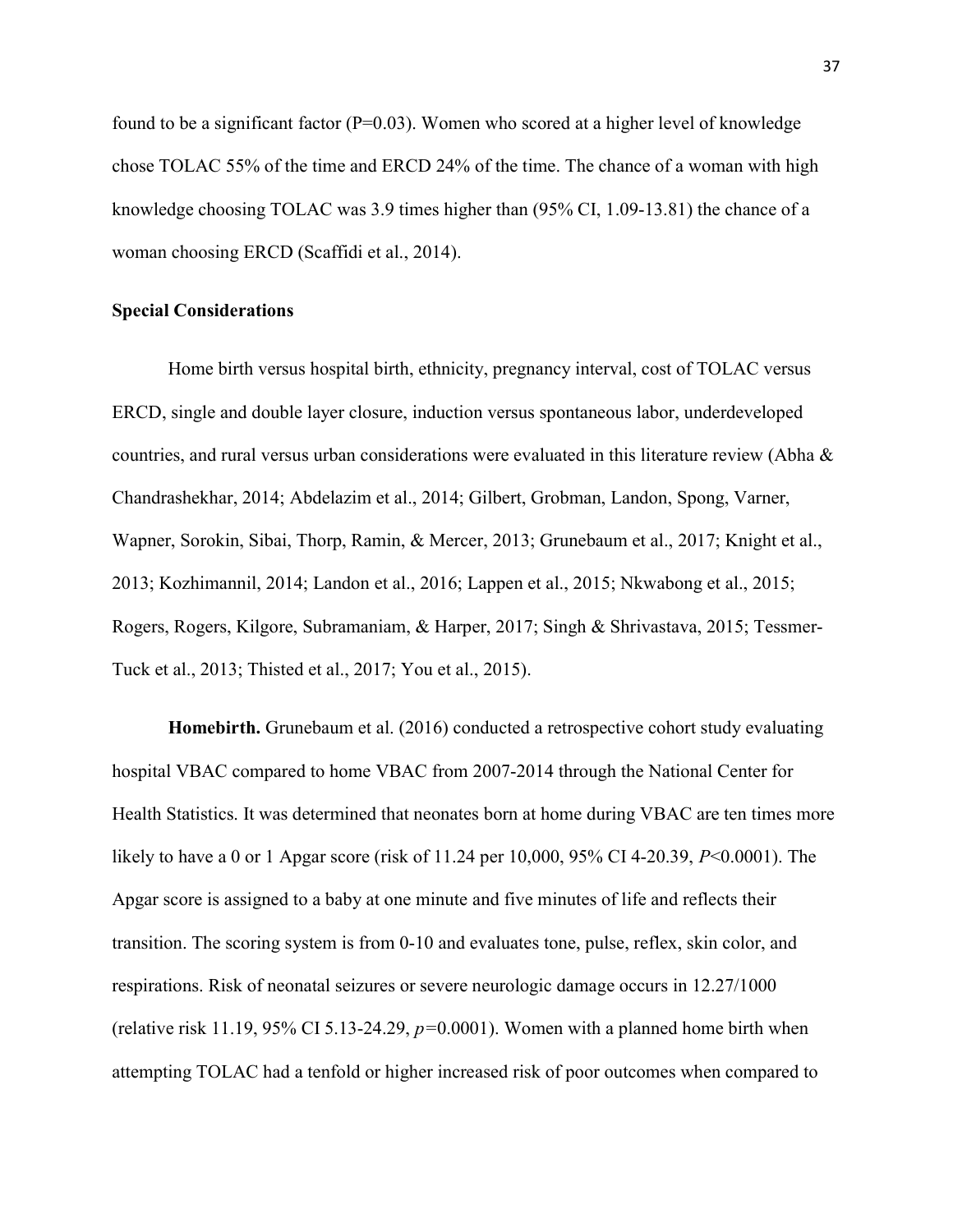those who delivered in the hospital. The study concluded that TOLAC should strongly be recommended in the hospital setting (Grunebaum et al., 2017).

Ethnicity. Although ethnicity should not determine a woman's eligibility for TOLAC, it has been found that certain ethnicities are more likely to have a successful VBAC (Knight et al., 2013; Landon et al., 2016; Tessmer-Tuck et al., 2013). Women of Hispanic descent were found to be significantly more likely to have a successful VBAC than any other ethnicity (OR 6.56; 95% CI, 1.45-29.54) (Tessmer-Tuck et al., 2013). Knight et al. (2013) found that Caucasian women had a 65.5% chance of success, Asian women had a 60.6% chance of success, other races had 61.4% chance, and black women had the lowest chance of success at 50.4%, all  $p=0.001$ respectively. Landon et al. (2016) concluded that being Caucasian is an independent factor associated with VBAC success with an OR of 1.8; 95% CI 1.6-1.9.

Pregnancy interval. A shorter interval between pregnancies increases the risk of uterine rupture (Abdelazim et al., 2014; Nkwabong et al., 2015; You et al., 2015). You et al. (2015) found that in women who ruptured with a previous uterine scar, the average length between pregnancies was  $43.3 +/- 9.1$  weeks. Twenty-five percent of the  $n=37$  women with uterine rupture had a pregnancy interval of less than 6 months (You et al., 2015). Women with less than two years between deliveries were found more unsuccessful in TOLAC when compared to the successful group (70.6% vs. 22.7%) (Abdelazim et al., 2014).

Cost considerations. The cost of VBAC versus ERCD was discussed in several studies (Gilbert et al., 2013; Landon et al., 2013; Rogers et al., 2017). In a prospective cohort study by Gilbert et al. (2013), the TOLAC strategy dominated the ERCD strategy with \$164.2 million saved and 500 Quality Adjusted Life Years (QALYs) gained per 100,000 women. QALY is a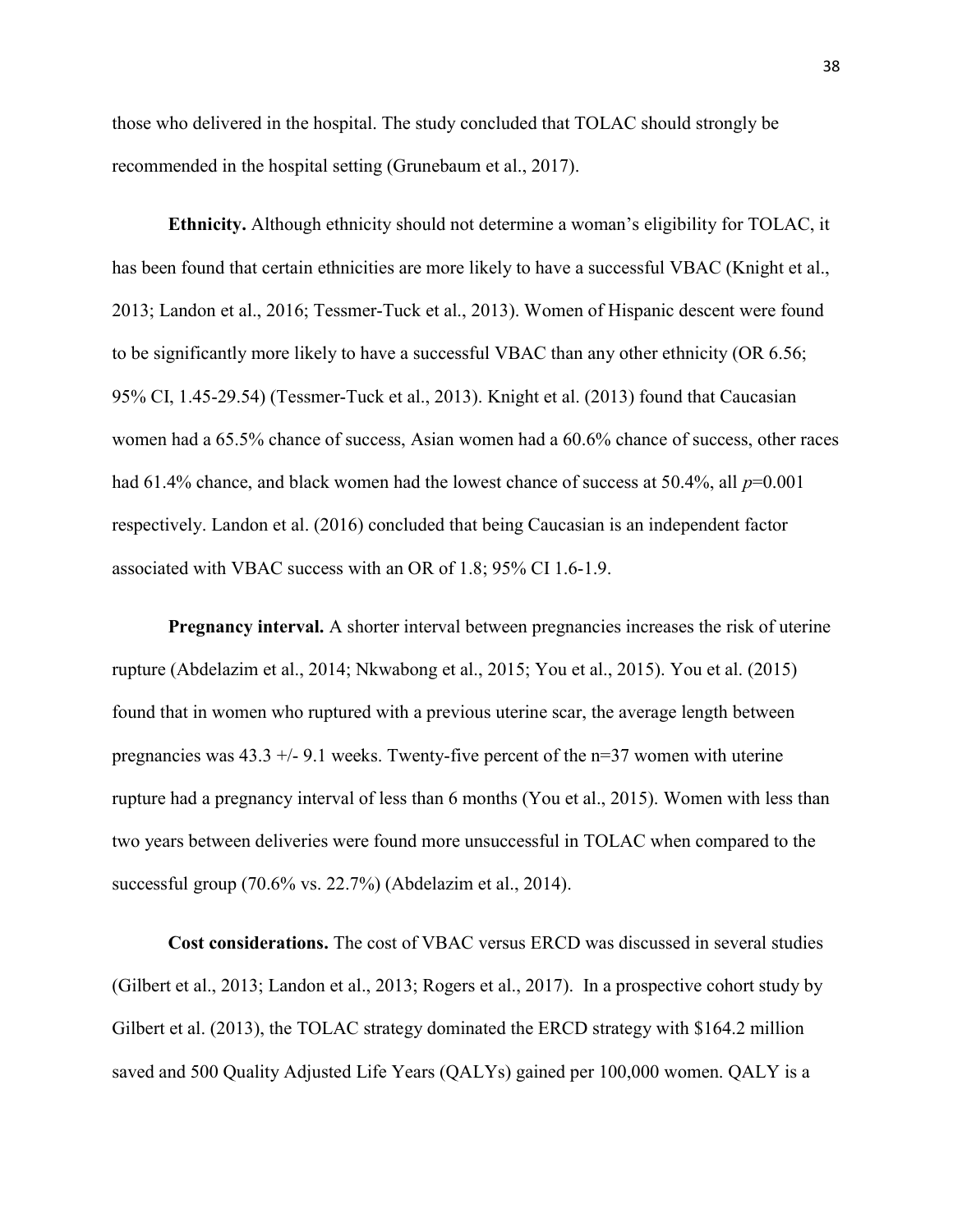measure of disease and the quality and quantity of life saved. One QALY equals one year of good health. There were six variables considered in this model that included: the chance of a uterine rupture and successful TOLAC with no prior vaginal delivery, stress urinary incontinence, and the cost of failed TOLAC, successful TOLAC, and ERCD. When the probability of TOLAC success was at the base value, 67.2%, TOLAC was preferred if the probability of uterine rupture was 3.1% or less. When the probability of uterine rupture was at or below 0.8%, the TOLAC strategy was ideal as long as the chance of success was 47.2% higher (Gilbert et al., 2013). A study done by Rogers et al. (2016) also supports that TOLAC is more cost effective than an ERCD for low-risk women and suggests that clinicians should encourage TOLAC for low-risk women from an economic perspective. Landon et al. (2016) found that TOLAC was cost effective even when probability of VBAC was as low as 43%.

Induction versus spontaneous labor. Induced labor has higher risk than spontaneous labor (Abha & Chandrashekhar, 2014; Landon, 2008; Landon & Grobman, 2016; Lappen et al., 2015; Thisted et al., 2017). In a study by Landon & Grobman (2016), out of N=898 women who attempted TOLAC, n=52 used misoprostol and n=227 used prostaglandin gel. There were no cases of uterine rupture in this subgroup. Induction of labor as opposed to spontaneous labor in TOLAC is associated with a higher risk of failure. The risk of rupture with induction was found to be 1% and only 0.4% with spontaneous labor (Landon & Grobman, 2016). Inducing mothers before 40 weeks without allowing spontaneous labor to happen put them at an increased risk of rupture; however, induction did not increase the risk of infant morbidity (Lappen et al., 2015). Thisted et al. (2017) found significant risk for rupture when induction was done without a ripe cervix (aOR 2.65, CI 1.05-6.64) and when augmentation was used for more than one hour (aOR 2.03, CI 1.20-3.44).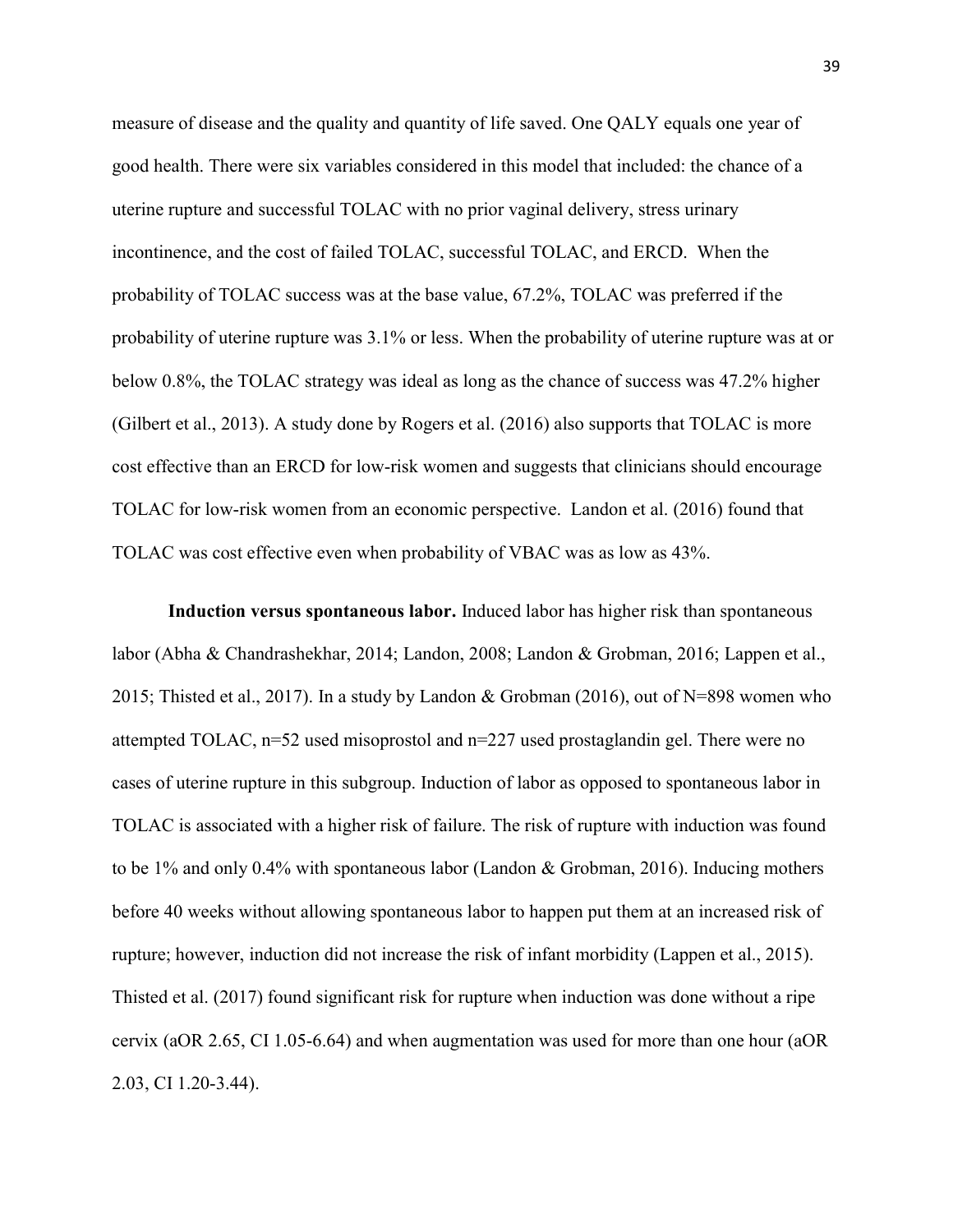When uterine rupture occurs during an induced labor, two factors to consider are drug type and dosage. Women can respond differently to the same dose of the same drug used. The risk of uterine rupture generally increases as the dosage increases (Landon, 2008). When broken down further by type of induction, results showed: 1.4% increase risk ( $N = 13$ ) with any prostaglandins (with or without oxytocin); 0% with prostaglandins by themselves; 0.9% increased risk ( $n = 15$ ) with no prostaglandins (includes mechanical dilation with a foley catheter with or without oxytocin); and  $1.1\%$  increased risk (N = 20) with oxytocin alone (Landon, 2008). A large study of women, N=33,699, attempting TOLAC showed that augmentation or induction of labor using Cytotec was associated with an increased risk of uterine rupture, compared with spontaneous labor (Landon, 2008). The results showed 1.4% for induction with prostaglandins with or without oxytocin, 1.1% for oxytocin alone, 0.9% for augmented labor, and 0.4% for spontaneous labor (Landon, 2008). The study determined that uterine rupture was not associated with a high or low bishop score. Studies also included results that showed a dose-response effect between increasing the risk of uterine rupture and a higher maximum dose of oxytocin. However, a clear threshold for rupture and the oxytocin dosage with TOLAC has not yet been established based on these studies (Landon, 2008). Furthermore, the studies suggest that Pitocin should not be used for induction without medical indication.

Closure type. Single layer closure versus double layer closure was evaluated for risk of rupture and success of VBAC (Tessmer-Tuck et al., 2014; Thisted et al., 2017). This refers to the type of surgical suturing that was used during the women's previous cesarean section to close her uterus. Thisted et al. (2017) found that neither single layer closure (OR 1.38, CI: 0.88-2.17) or double layer closure (OR 1.61, CI: 0.99-2.59) was significant when related to risk for rupture. Tessmer-Tuck et al. (2014) found that out of N=456 successful VBAC, n=386 were evaluated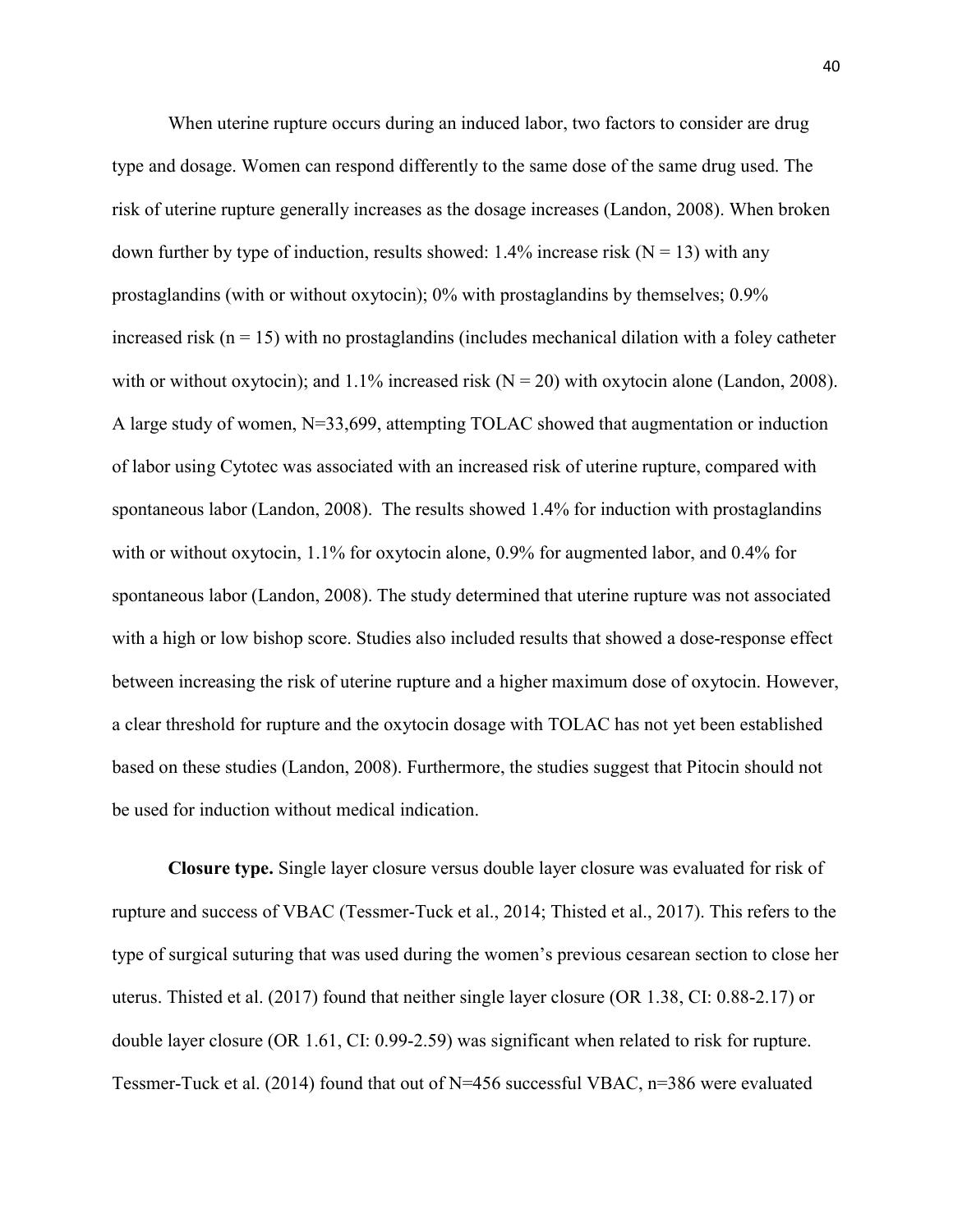for repair type.  $n=137$  had a single layer closure documented and  $n=153$  had double layer documented. Overall the study suggests that double layer closure is safer with a P value of 0.006.

Underdeveloped countries. A study by Singh and Shrivastava (2015) found that women in underdeveloped countries have 1,500 times greater risk of uterine rupture than women in developed countries. Laboring at home and using uncontrolled oxytocin held the greatest risk for uterine rupture (Singh & Shrivastava, 2015). The study took place at a medical facility in Raipur which is a tertiary hospital that received critical patients. Most of the patients they care for come in from rural area hospitals and maternity homes in a state of shock. The study had a total of  $N=11,323$  women, n=9,844 were without prior low transverse cesarean section, n=1,479 had a prior low transverse cesarean section. All women with a ruptured uterus were included in the study. Forty women experienced a rupture, 25 were in women with prior cesarean section and 15 were without. Therefore, risk of rupture with prior cesarean was 1.69% and without cesarean history was 0.152%. This study was not included in our statistical findings of success because it took place in an underdeveloped country. Kurtz and Picker found importance in including risk in underdeveloped countries and how that compares to developed countries. Much of the risk in underdeveloped countries includes poor oxytocin understanding, attempting home birth, and lack of resources to perform emergency cesarean sections.

Urban versus rural. Kozhimannil (2014) conducted a retrospective analysis of urban versus rural hospital differences. The sample study included N=7,188,972 births, 6,316,743 in urban facilities and 837,772 in rural facilities. VBAC rates declined in rural (13.1%-5%) and in urban (18.8%-10.0%) hospitals. Odds of VBAC success were found to be 38% lower in rural facilities in 2002 (AOR 0.62; 0.60-0.65). VBAC odds then declined by 10% each year in urban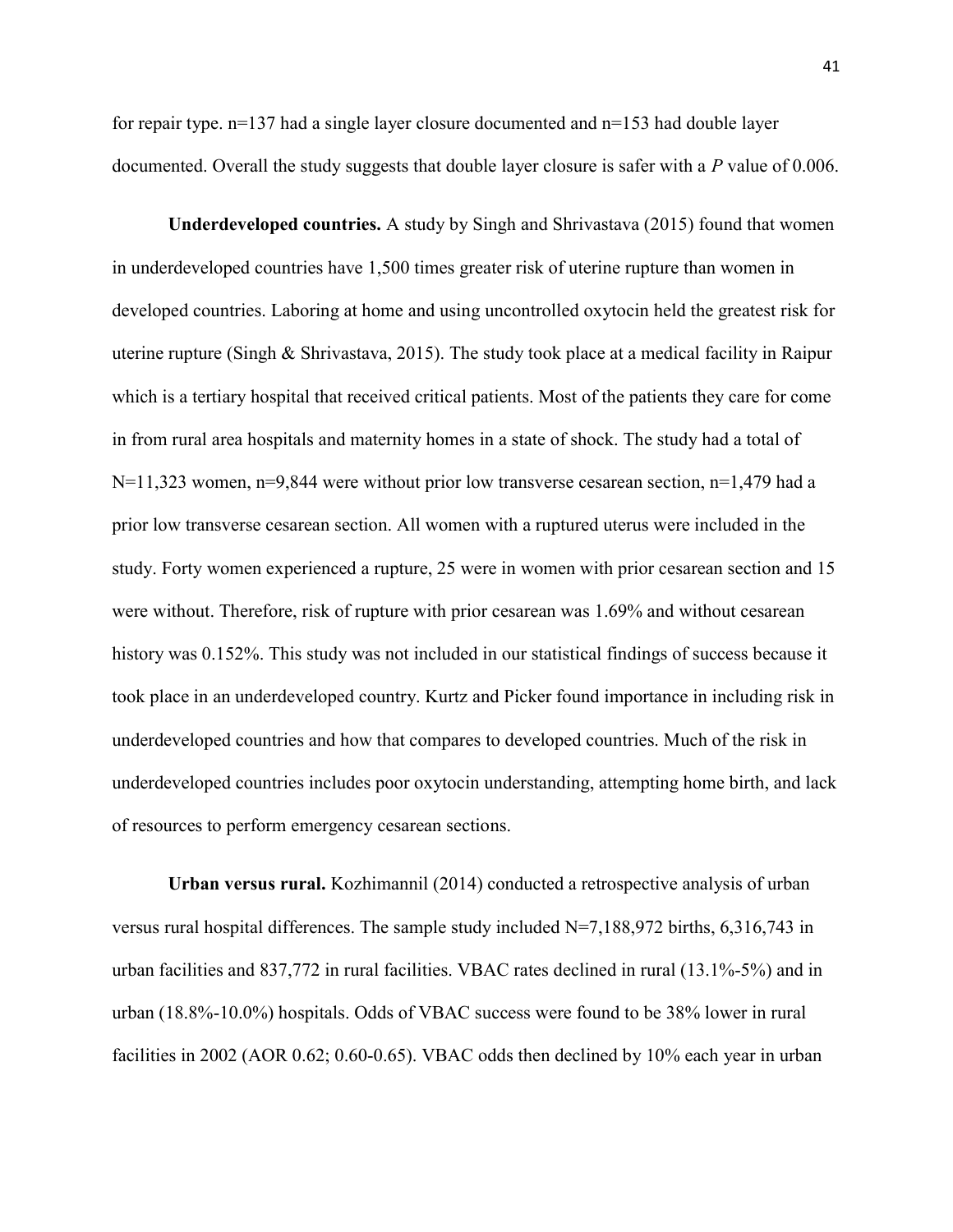facilities from 2002-2010 (AOR 0.90; 0.90-0.91) and less rapidly for rural facilities (AOR 0.79; 0.78-0.81) with all results being  $P<0.001$  respectively.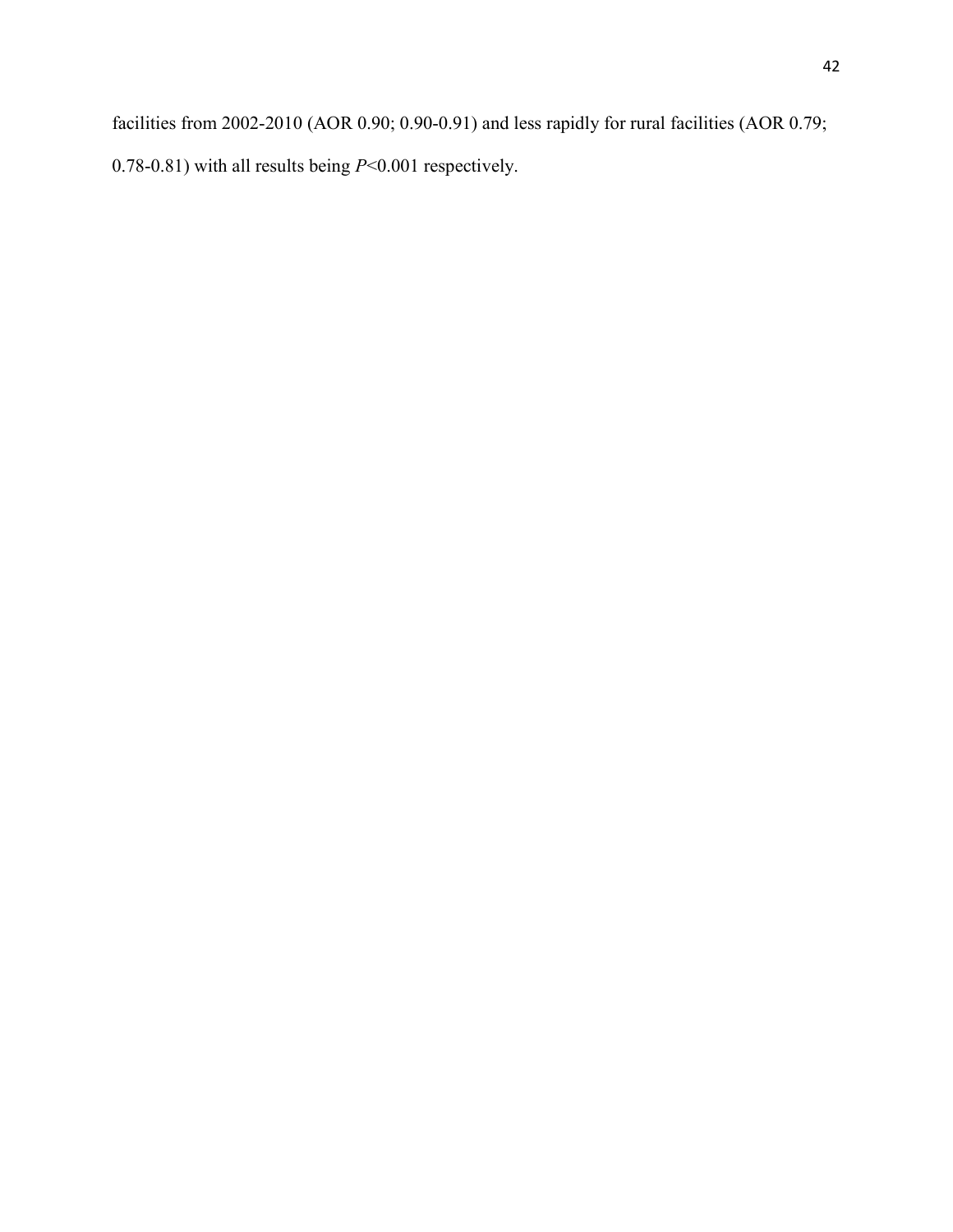#### Chapter IV: Discussion, Implications, and Conclusions

The purpose of this review was to analyze risks and benefits of TOLAC versus an ERCD for a low-risk woman and her fetus. Furthermore, the purpose was to assess TOLAC availability for women in rural communities that may lack resources that a larger facility has available. Twenty scholarly articles were chosen for analyses using the Johns Hopkins Research Evidence Appraisal Tool. The findings of this research revealed current trends in research regarding TOLAC versus ERCD and gaps in literature. Chapter four will explore the implications for nurse midwifery practice that is consistent with the research findings and analysis, including the recommended areas of focus and opportunities for future studies. In conclusion of this chapter, Imogene King's theory of goal attainment embraces patient advocacy and patient's right to informed choices and decisions, while helping women to attain certain goals in regards to decisions such as TOLAC.

#### Literature Synthesis

 The fundamental question that formed the foundation of this critical review was what are the real risks and benefits for a woman and her fetus when attempting TOLAC after a previous cesarean section in rural communities. VBAC is associated with less maternal morbidity and decreased risk of future pregnancy complications (Practice Bulletin No. 184 Summary, 2017). In the evidence researched, there has been a substantial decrease in the availability of TOLAC services in rural communities due to the lack of resources available such as surgical teams 24/7 (Practice Bulletin No. 184 Summary, 2017). Evidence shows that not all women are considered a good candidate for TOLAC and there are factors identified that can lead to a failed TOLAC.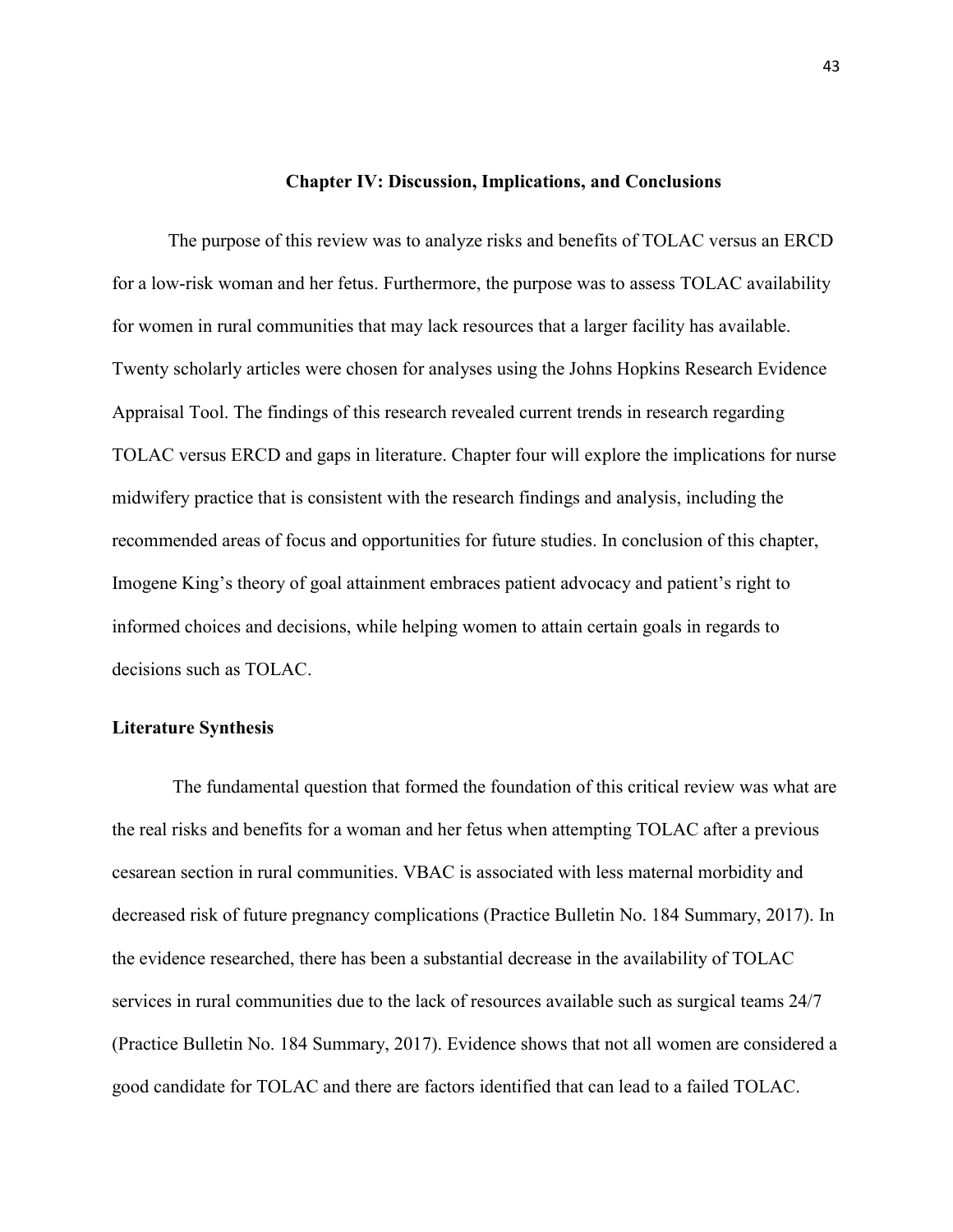When a woman is not considered a good candidate for TOLAC, there is an increased risk of maternal and perinatal morbidity, when compared with an ERCD. Assessing each individual woman's likeliness of a successful TOLAC is important to the outcome of the maternal and fetal well-being (Practice Bulletin No. 184 Summary, 2017). In order to reduce rural health disparities, further research is needed to understand acceptable conditions for performance of VBAC in rural areas.

#### Current Trends and Gaps in the Literature

The data in the analysis of literature compares the rates of VBAC, the rates of ERCD, maternal and neonatal outcomes for both, ways to approach delivery when attempting TOLAC, and many additional special considerations. Gaps in literature include the lack of randomized controlled studies comparing maternal or neonatal outcomes between women attempting TOLAC and those undergoing an ERCD. None of the studies in this critical literature review evaluated time from onset of a complication to emergency cesarean section in respect to neonatal outcomes. Before considering the results of this analysis, it is important to note that the appropriate clinical and statistical comparison is by intention to deliver (TOLAC versus ERCD). Comparing outcomes from VBAC or repeat cesarean delivery after TOLAC with those from a planned repeat cesarean delivery is inappropriate because no one patient can be guaranteed VBAC, and the risks and benefits may be disproportionately associated with failed TOLAC.

Current gaps in the literature include the differences in results throughout these studies. For example, studies addressing the risks and benefits of TOLAC in women with more than one cesarean delivery have reported a substantial difference in the risk of uterine rupture, which is between 0.9% and 3.7% (Practice Bulletin No. 184 Summary, 2017). The studies in our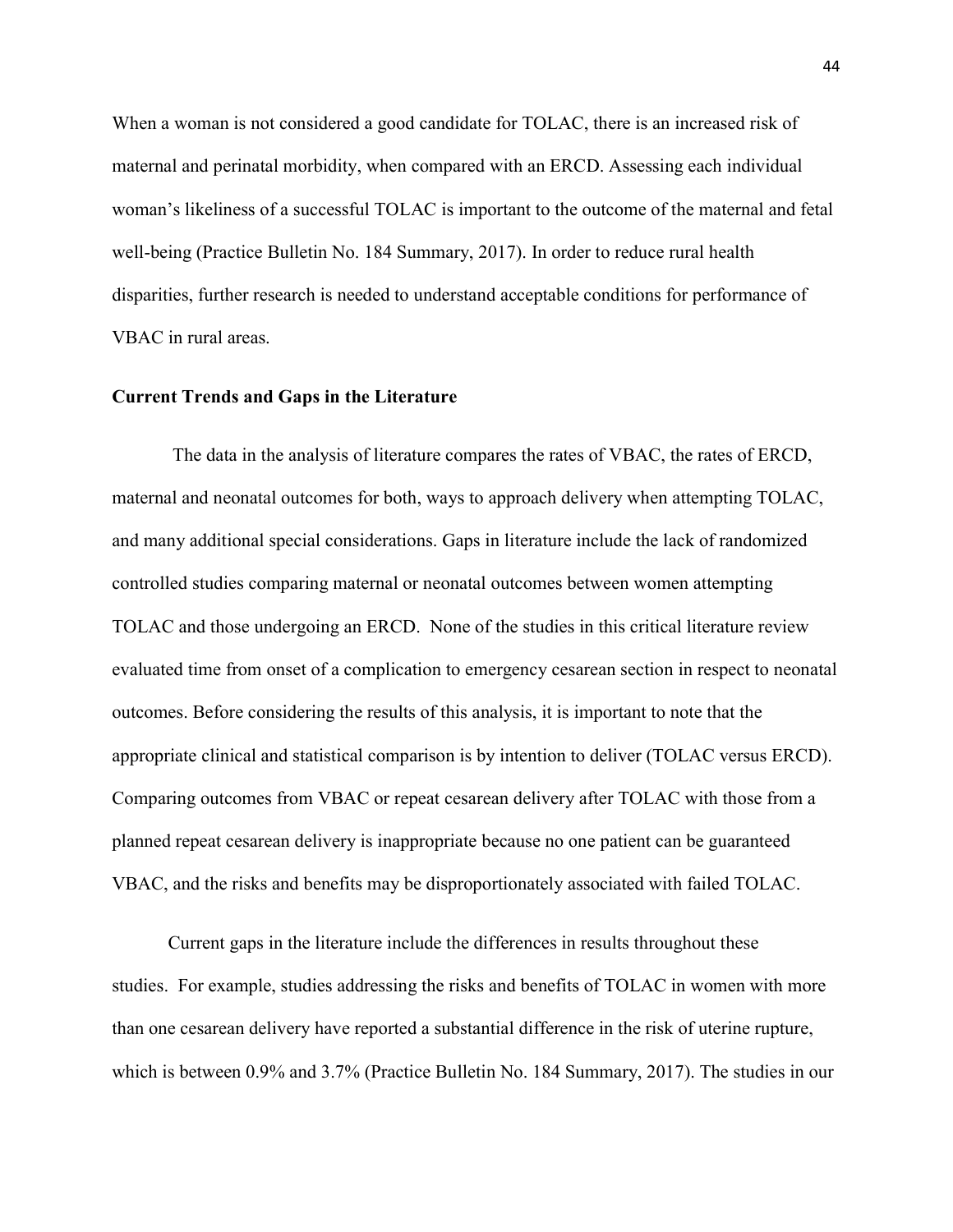review have not reached consistent conclusions regarding how this risk compares with women with only one prior uterine incision. Results determined there was some increased risk in morbidity for women with more than one prior cesarean delivery. However, the absolute magnitude of the difference in these risks was small (2.1% versus 3.2% composite major morbidity) (Practice Bulletin No. 184 Summary, 2017). Retrospective cohort data has suggested the likelihood VBAC is similar for women with more than one previous cesarean section as it is for women with only one but has not been well studied (Practice Bulletin No. 184 Summary, 2017).

#### Implication for Midwifery Practice

 The cesarean birth rate in the U.S. was a low 4.5% in 1965, and up to 32% in 2015 (ACNM, 2017). Barber, Barber, Lundsberg, Belanger, Pettker, Funai, and Illuzzi (2011) analyzed the rates of primary and repeat cesarean section and determined that repeat cesarean rate is over 90% for women with a prior cesarean; many have speculated that much of the increase in cesareans has been driven by decreasing VBAC rates (Barber et al., 2011). However, much of the data coincides with other studies that reveal a steadily rising primary cesarean delivery rate (Barber et al., 2011). For primiparous, low-risk women (low risk includes having a single baby, being full term of more than 37 weeks, and the baby being vertex) the rate of cesarean section was 25.8% in 2015 (ACNM, 2017). The question becomes, why are these cesarean numbers so high and what can nurse-midwives do about it?

Regardless of socioeconomic status or insurance type, all women that are potential candidates should be encouraged to consider VBAC. VBAC services should be available for women in all geographic areas. (ACNM, 2017). To promote optimal outcomes for mothers and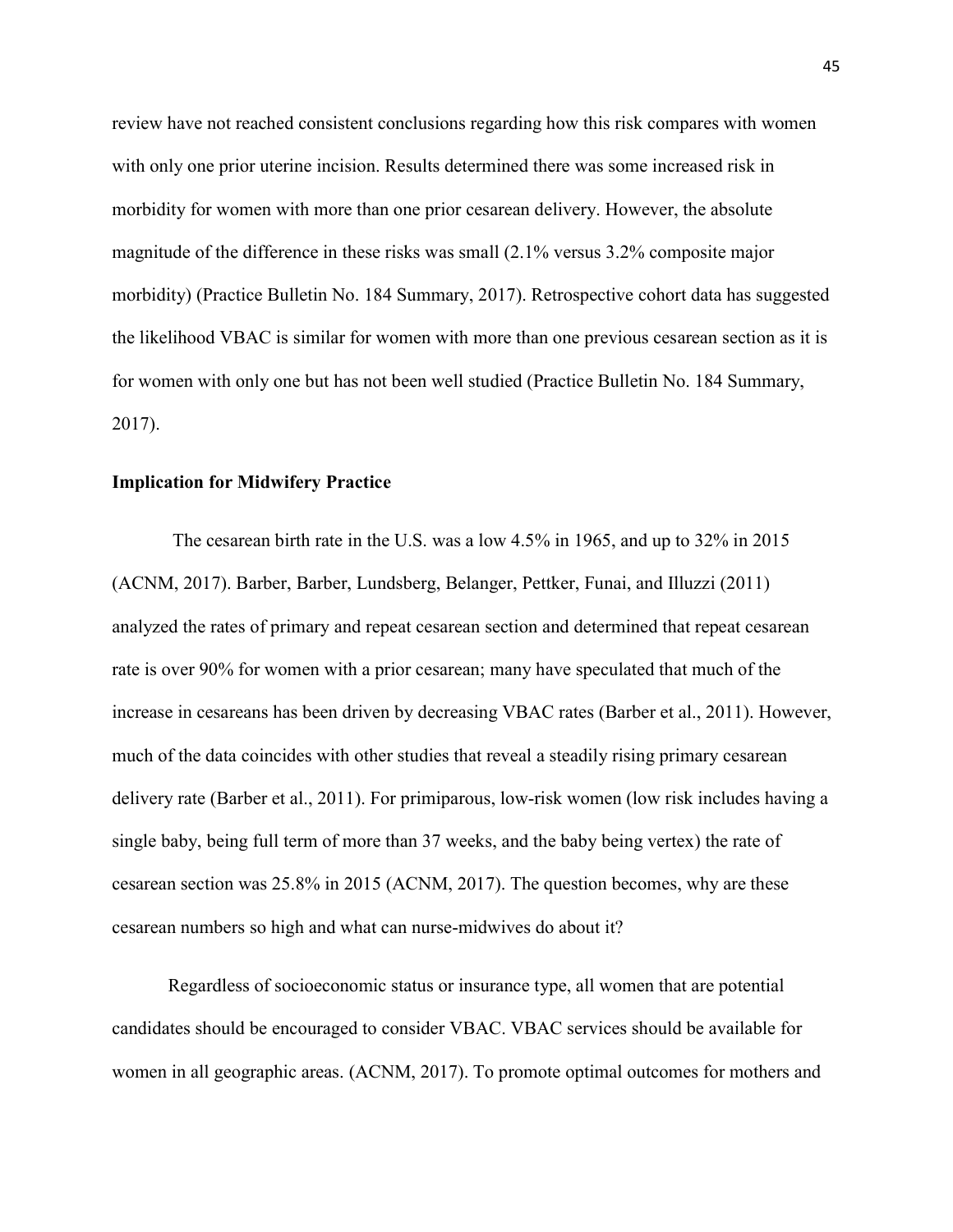their newborns, ongoing communication between midwifery and obstetric providers is essential to facilitate timely consultation, potential transfer of care and surgical intervention if necessary (ACNM, 2017).

The position statement by the American College of Nurse-Midwives says that every woman should be provided with safe care and every woman should have access to evidencebased information to guide their decision of whether to choose TOLAC with a successful VBAC or ERCD (ACNM, 2017). Certified nurse-midwives are able to provide this option and assess women for candidacy. Respect for patient autonomy also reflects on the conflict that even if a center does not offer TOLAC, such a policy cannot be used to force women to have cesarean delivery or to deny care to women in labor who decline to have a repeat cesarean delivery (Practice Bulletin No. 184 Summary, 2017). When conflicts arise between a woman's wishes and the provider, or facility policy, or both, careful explanation and, if appropriate, transfer of care to facilities supporting TOLAC should be used (Practice Bulletin No. 184 Summary, 2017).

VBAC rates were 11.9% in 2015, which is a large decrease from 28.6% in 1989 (ACNM, 2017). Success rate for women was 70% in 2015, which has been a consistent number over the years (ACNM, 2017). The position statement states, "…appropriate arrangements for medical consultation and emergency care should they become necessary" (ACNM, 2017). This statement does not provide evidence or hard numbers to define such terms of timing from the onset of need until cesarean section takes place.

 ACOG recommends that TOLAC be attempted in facilities that can provide cesarean delivery for situations that are immediate threats to the life of the woman or fetus (Practice Bulletin No. 184 Summary, 2017). Even for some rural facilities, emergency cesarean sections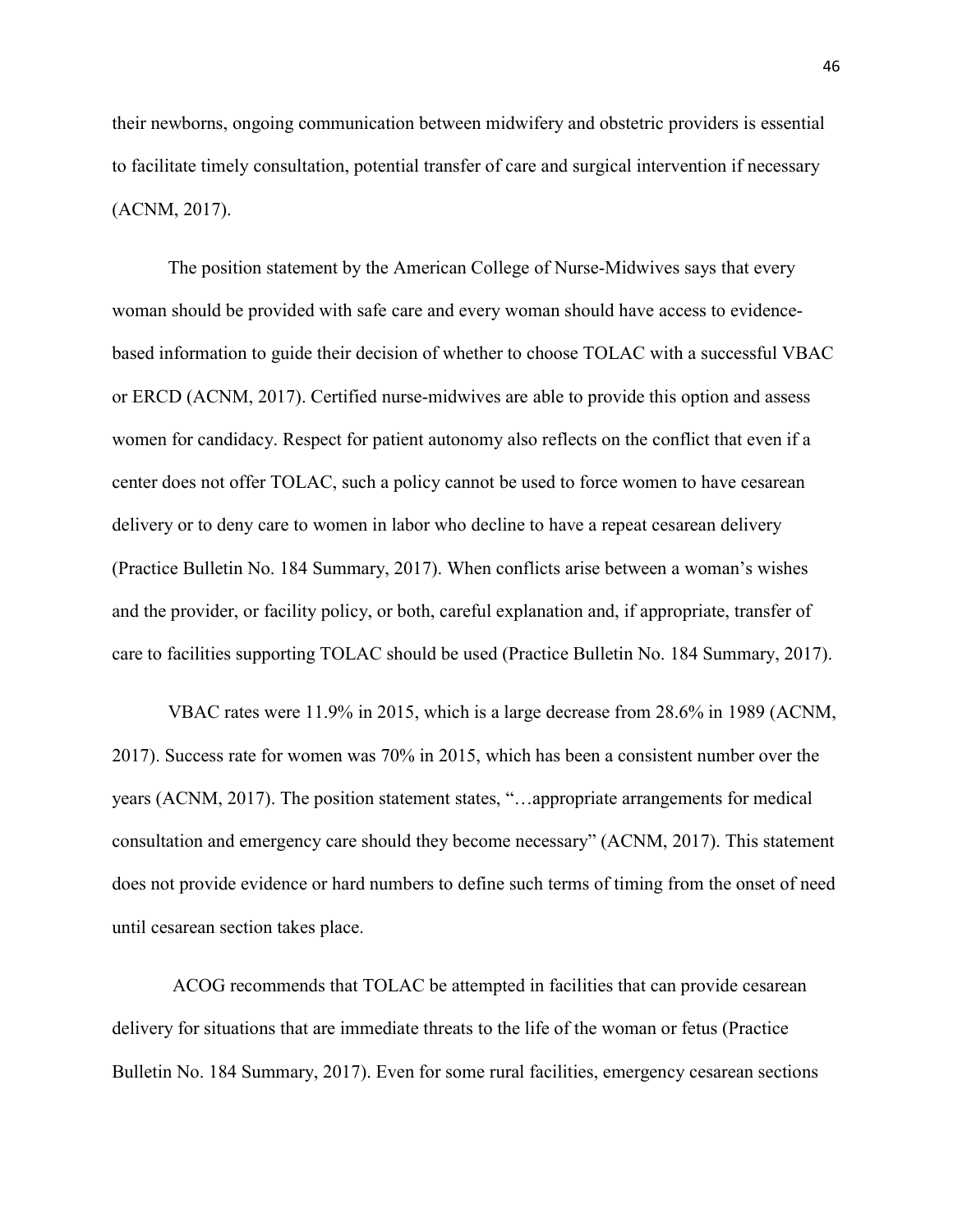arise for women during labor or during inductions of labor. The American College of Obstetrics and Gynecology does say, however, when resources for emergency cesarean delivery are not available, it's recommended that obstetricians or other providers and patients considering TOLAC discuss the hospital's resources and availability of obstetric, pediatric, anesthesiology, and operating room staff (Practice Bulletin No. 184 Summary, 2017). ACOG states, "The decision to offer and pursue TOLAC in a setting in which the option of emergency cesarean delivery is limited should be carefully considered by patients and their obstetricians or other obstetric care providers" (Practice Bulletin No. 184 Summary, 2017). In these situations, the best choice for a woman is to refer her to a facility with available resources. Problems arise, however, for rural women where there is a long distance between delivery sites (Practice Bulletin No. 184 Summary, 2017). Each pregnant woman needs to look into the best birthing plan for her and her baby.

Although VBAC can be a safe option for many pregnant women, it isn't right for everyone. TOLAC is reasonable for women with one prior low transverse uterine incision (ACNM, 2017). TOLAC and VBAC have both risk and benefits for the pregnant women and the fetus. Uterine rupture is prevalent in 4.7/1000 with TOLAC and 0.3/1000 with ERCD. Risk of rupture is increased with various cesarean scar types and therefore women who have not had only a low transverse section are not candidates. The risk of maternal morbidity, including blood transfusion, neonatal intensive care admissions and mortality, are higher with ERCD versus VBAC (ACNM, 2017).

There are a few thoughts to consider when choosing TOLAC. Women with one previous cesarean delivery with an unknown scar type may also be candidates for TOLAC, unless there is high suspicion of a classical scar (Practice Bulletin No. 184 Summary, 2017). Induction of labor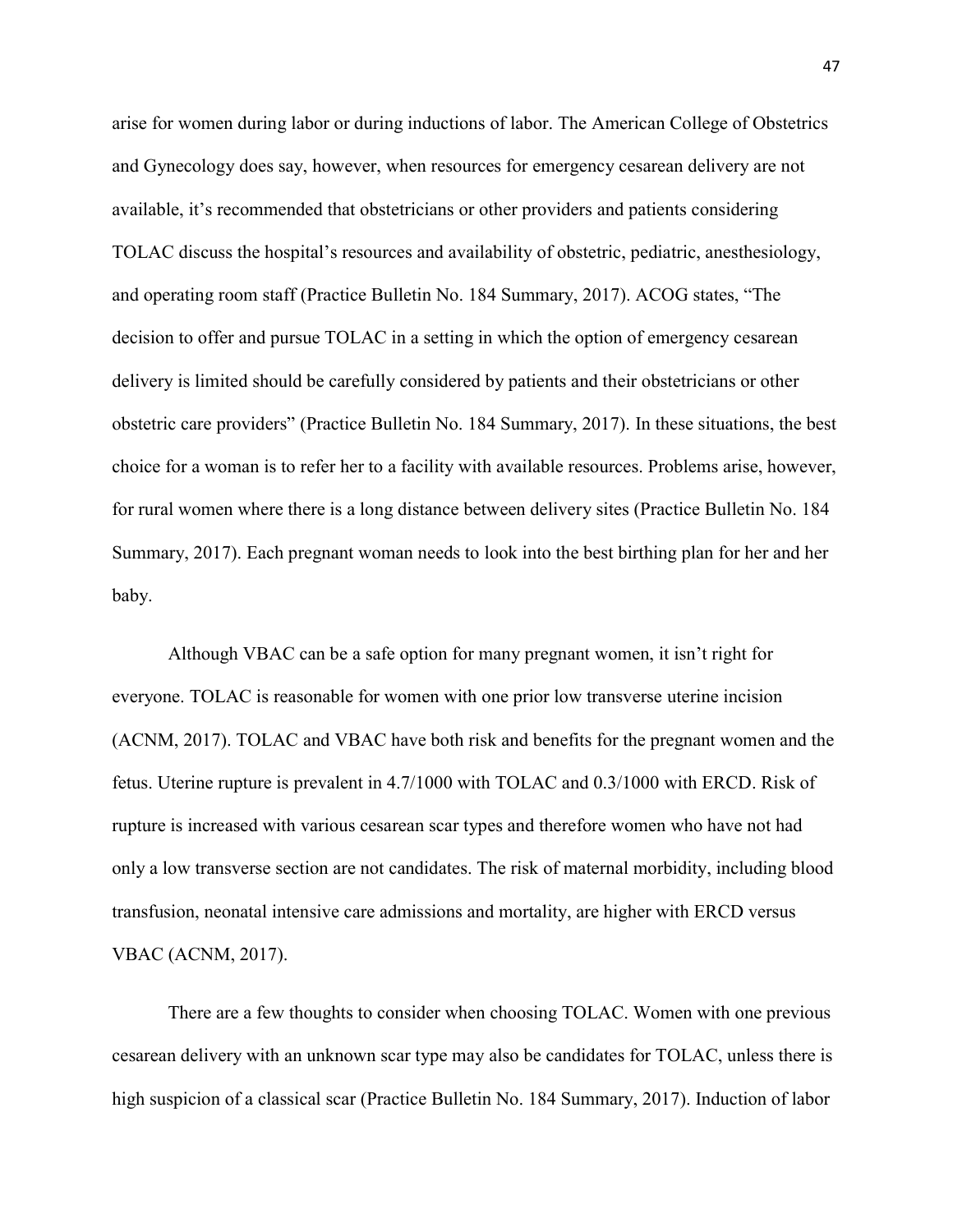is an option for TOLAC, although the increased risk of rupture and decreased likeness of success should be considered. In a large study of over 20,000 women discussed in the ACOG practice bulletin no. 184 (2017), uterine rupture was 0.52% for spontaneous labor, 0.77% for induced labor without prostaglandins, and 2.24% when prostaglandins were used. Recommendations from ACOG state that augmentation or induction of labor with oxytocin is reasonable to use in TOLAC. Cytotec should not be used for cervical ripening or labor induction on women with any previous uterine incisions for a full-term labor. External cephalic version is a safe option for women who plan a TOLAC (Practice Bulletin No. 184 Summary, 2017). Successful TOLAC is directly linked to age <30, BMI <30, prior successful VBAC, previous vaginal birth, and absence of recurrent indications for cesarean section (Tessmer-Tuck et al., 2014). However, current guidelines and recommendations state that no woman should be excluded from a TOLAC based solely on estimated fetal weight (Practice Bulletin No. 184 Summary, 2017). ACOG recommends that women offered TOLAC should be in hospitals capable of providing emergency care (Practice Bulletin No. 184 Summary, 2017).

A VBAC can provide health benefits for the mother and baby and help avoid potential risk factors associated with other birth interventions such as cesarean sections. Health advantages for women who receive a VBAC include avoiding surgery and having lower rates of hemorrhage, thromboembolism, infection, and shorter recovery period (Practice Bulletin No. 184 Summary, 2017). VBAC decreases the risk of maternal consequences related to cesarean birth including hysterectomy, bowel and bladder injury, transfusion, infection, and abnormal placentation (Practice Bulletin No. 184 Summary, 2017). ERCD and TOLAC also come with risks. Maternal morbidity related to TOLAC mostly occurs if an emergency cesarean is necessary. VBAC has less risk than an ERCD, but failed TOLAC is deemed riskier than an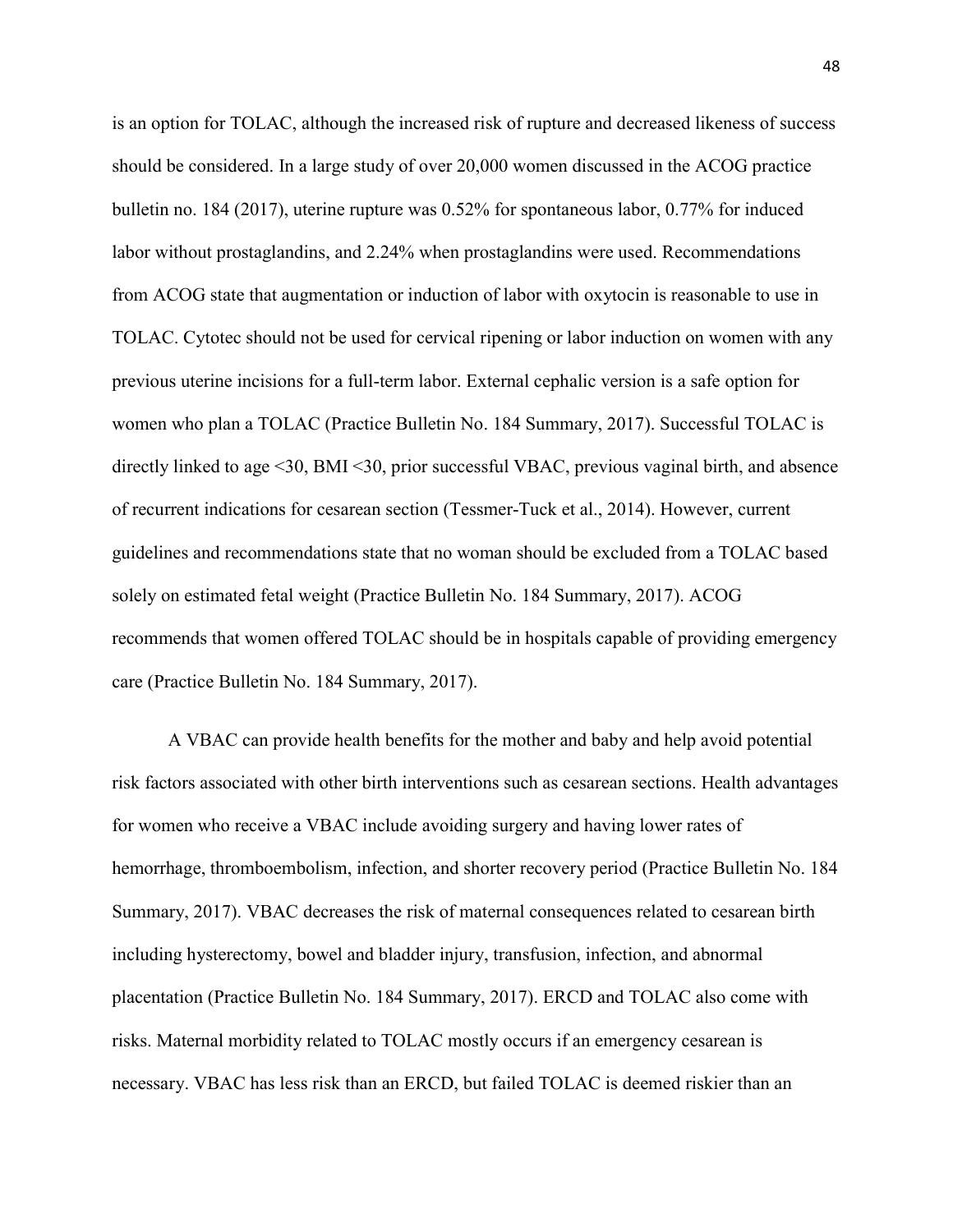ERCD. Therefore, each patient needs to be evaluated individually. Overall, the risk of uterine rupture after a previous low transverse cesarean section is reported at 0.5-0.9%. The most likely cause of uterine rupture is from a cesarean scar other than low transverse (Practice Bulletin No. 184 Summary, 2017).

# Prediction Models for Vaginal Birth After Cesarean & Recommendations for Future Research

Before any results of any analysis are considered, it is important to consider that the appropriate clinical and statistical comparison is by intended delivery mode (TOLAC versus ERCD). Comparing outcomes from VBAC or emergent repeat cesarean after TOLAC with those that have had a planned repeat cesarean delivery is impossible because VBAC can never be promised. Even though TOLAC rates have declined dramatically over the past several decades, the success rate of TOLAC has remained consistent at approximately 74% (NIH, 2010).

Fewer than 20% of women who would be candidates for a VBAC in the U.S. are attempting TOLAC (Thornton, 2018). There are many VBAC success predictor tools available to medical staff to score women for safety and chance of success, including the Grobman model and the Society for Maternal-Fetal Medicine (SMFM). The Grobman model is the most tested and used model in the U.S. The Grobman model and other tools are used by providers and patients to help make decisions about birthing safety. The prediction tools can be helpful in assessing patients but can produce both false-positive and false-negative results, so the tool is a screening device and not meant to be diagnostic (Thornton, 2018).

For those women who live in more rural communities, ACOG emphasized that their recommendations were not intended to restrict access to TOLAC and recognizes the difficulty of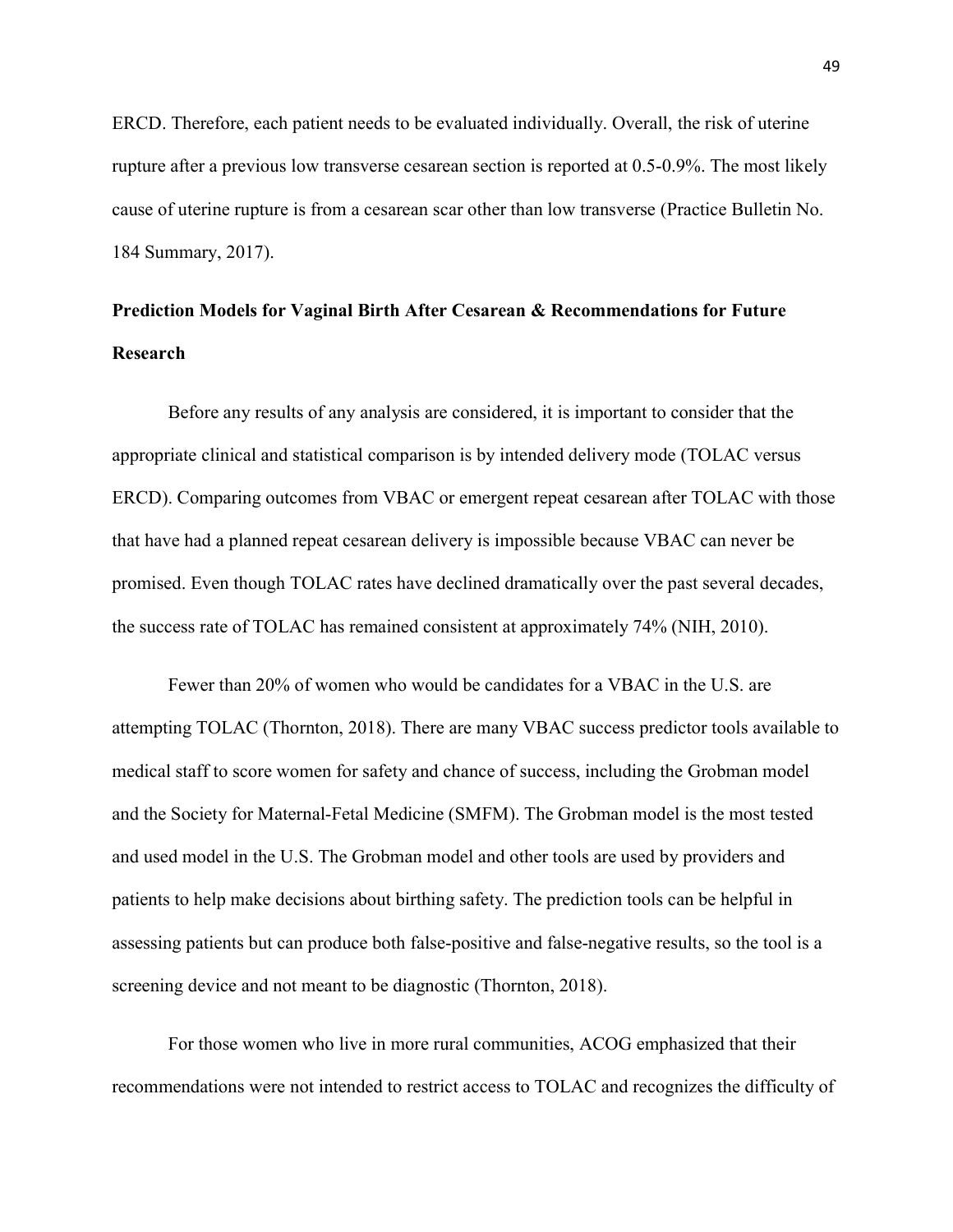providing emergency cesarean delivery (Metz, 2018). When these resources are limited, ACOG recommends that providers discuss the available options and resources at the planned birth facility with women who are considering TOLAC. The women's healthcare provider should provide her with the choice to either transfer to a higher-level facility or choose ERCD. Cesarean delivery in the U.S. currently exceeds 32% of all deliveries, which is a 53% increase from 1996- 2006 (Tessmer-Tuck et al., 2014). Research is needed to develop scripted counseling for providers to give to their patients so that each patient receives the same evidenced-based information.

Low risk cesarean deliveries have been on the rise, specifically in rural facilities. From 2002-2010, cesarean rates for low-risk women increased from 12.9% to 15.5%, and 12.7%- 16.1% in urban facilities (Kozhimannil, 2014). VBAC rates declined from 13.1% to 5% in rural hospitals and from 18.8% to 10% in urban hospitals. Non-indicated labor induction increased from 9.3% to 16.5% in rural hospitals and from 10.3% to 12% in urban hospitals. Non-indicated cesarean rates grew in both urban and rural facilities. Odds of a VBAC were 38% lower in rural hospitals versus urban hospitals in 2002. VBAC odds declined 10% each year in urban hospitals from 2002-2010 (Kozhimannil, 2014). Both rural and urban facilities are guilty of low-risk cesarean deliveries and medically non-indicated inductions. However, rural facilities were less likely to perform non-indicated inductions. Analysis of why facilities have chosen not to offer TOLAC is an area in need of research.

 Each woman and each pregnancy are different and should be carefully addressed. The risk of uterine rupture when a woman has had more than one previous cesarean delivery is between 0.9 and 3.7% (Practice Bulletin No. 184 Summary, 2017). However, these risk percentages are very similar to women with one previous cesarean and therefore, ACOG says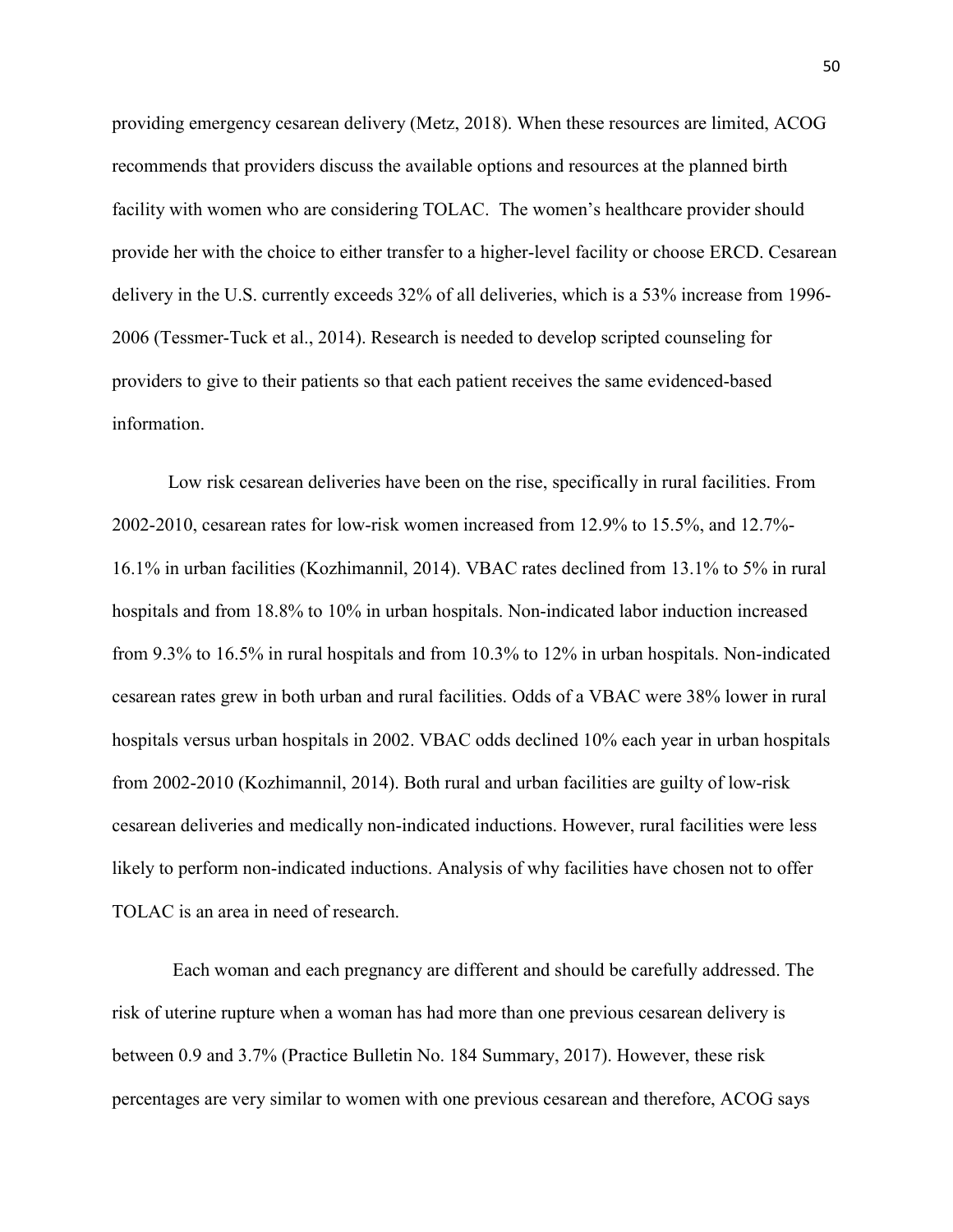that it is reasonable to consider a woman with two previous low-transverse cesarean sections for a TOLAC. Data for women with more than two previous cesarean sections are limited, and there are no current recommendations for this group from the American College of Obstetricians and Gynecologists (Practice Bulletin No. 184 Summary, 2017). In addition, it is unclear in the literature review why ethnicity is the cause of success versus failed TOLAC and further research is needed here.

#### Integration of Imogene King's Theory of Goal Attainment

The root of King's work and theory reflects on the lack of professional language, antitheoretical bias in the profession, nursing as a profession, and nursing not be adequately differentiated from other fields (Caceres, 2015). King's theory can be used to enhance communication and shared decision-making. The four basic principles to using the theory suggested by King include: goals are attained through interactions between provider and patient; the nurse-client must perceive one another and their motives accurately for this to occur; role expectation and performance must be coinciding; nurses must use their knowledge and skills to set goals with the patient, communicate information, and aid in the patient achieving their goals (Caceres, 2015).

With healthcare's increased emphasis on a woman's need, this theory may help improve the health and experience of women and their families (Caceres, 2015). Respect for patient autonomy refers to a woman's choice, while including informed consent and shared decisionmaking. If a facility does not offer TOLAC, a woman should not be forced to have a cesarean delivery, nor should care be denied if a woman in labor declines to have a repeat cesarean delivery (Practice Bulletin No. 184 Summary, 2017). Furthermore, the principle of respect for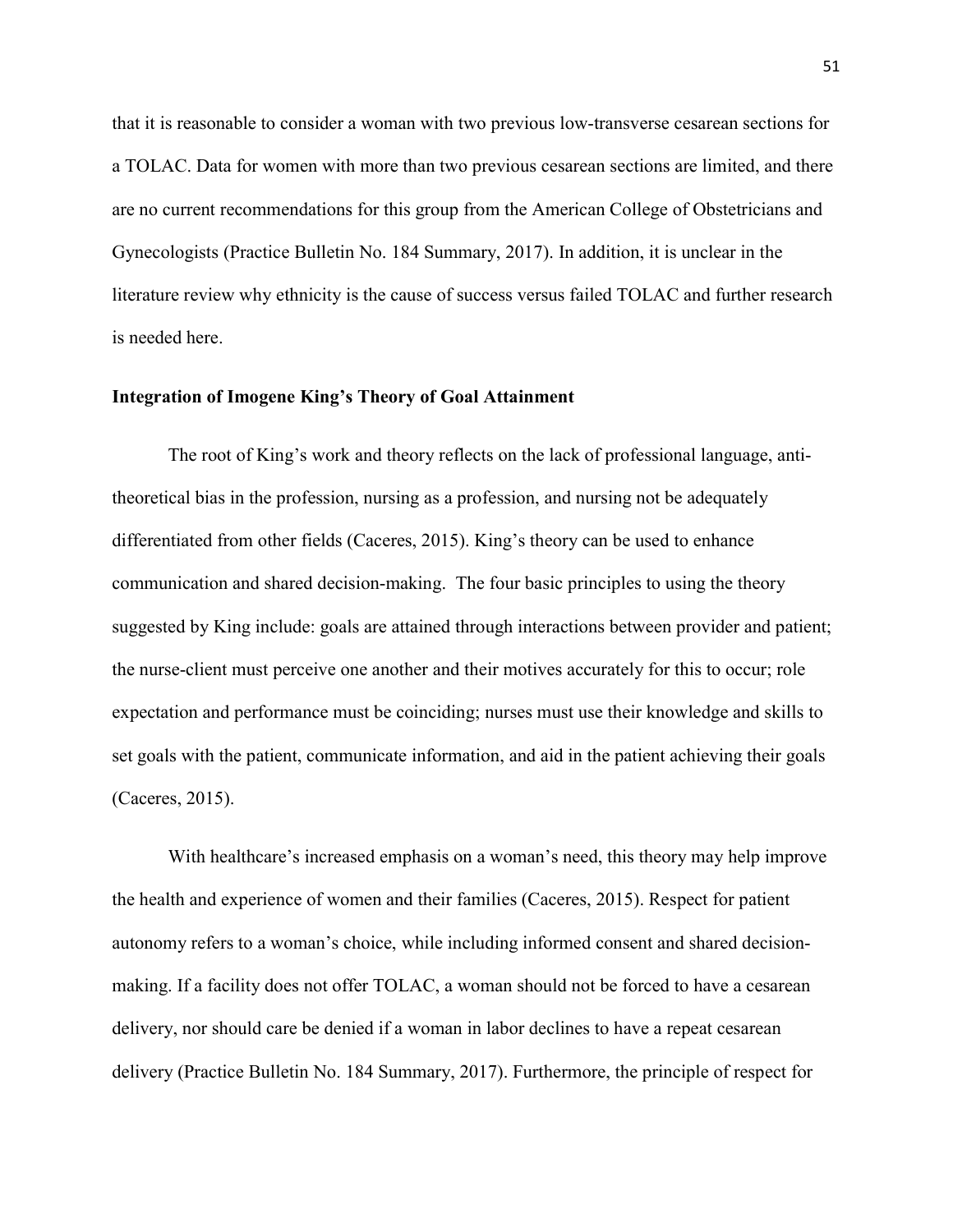patient autonomy, deems that patients should be allowed to accept increased levels of risk; however, patients should be clearly informed of the potential risk and what other management options exist (Practice Bulletin No. 184 Summary, 2017). King's work also provides us with the ability to assess the functional status of clients and to guide nursing practice to provide clientfamily-centered healthcare (Caceres, 2015).

#### **Conclusion**

For this research and review, twenty scholarly articles were analyzed using the Johns Hopkins Research Evidence Appraisal Tool and statistically significant results found that lowrisk women who have undergone a previous cesarean delivery should have the option of proceeding with a TOLAC delivery. A planned TOLAC may result in a VBAC or unplanned intrapartum cesarean delivery. Shared decision-making is a combination of factors that include: availability of TOLAC at the planned birth setting, probability of VBAC including prediction calculators, individual factors and scientific data on risks and benefits for delivery route, BMI, gestational age, maternal age, fetal weight, prior cesarean incision type, obstetrical history, personal values, preferences, past birthing experiences, and future pregnancy plans. ACOG emphasized that TOLAC in facilities that are able to perform an emergency cesarean delivery in the event of a situation that may cause an immediate threat to life of the woman or her fetus, was not intended to restrict access to TOLAC, especially in rural settings (Metz, 2019). The decisionmaking process has information, including risk assessment and an evidence-based approach that is shared with a woman at a level and pace that she can understand. The woman's preference should be honored whenever possible.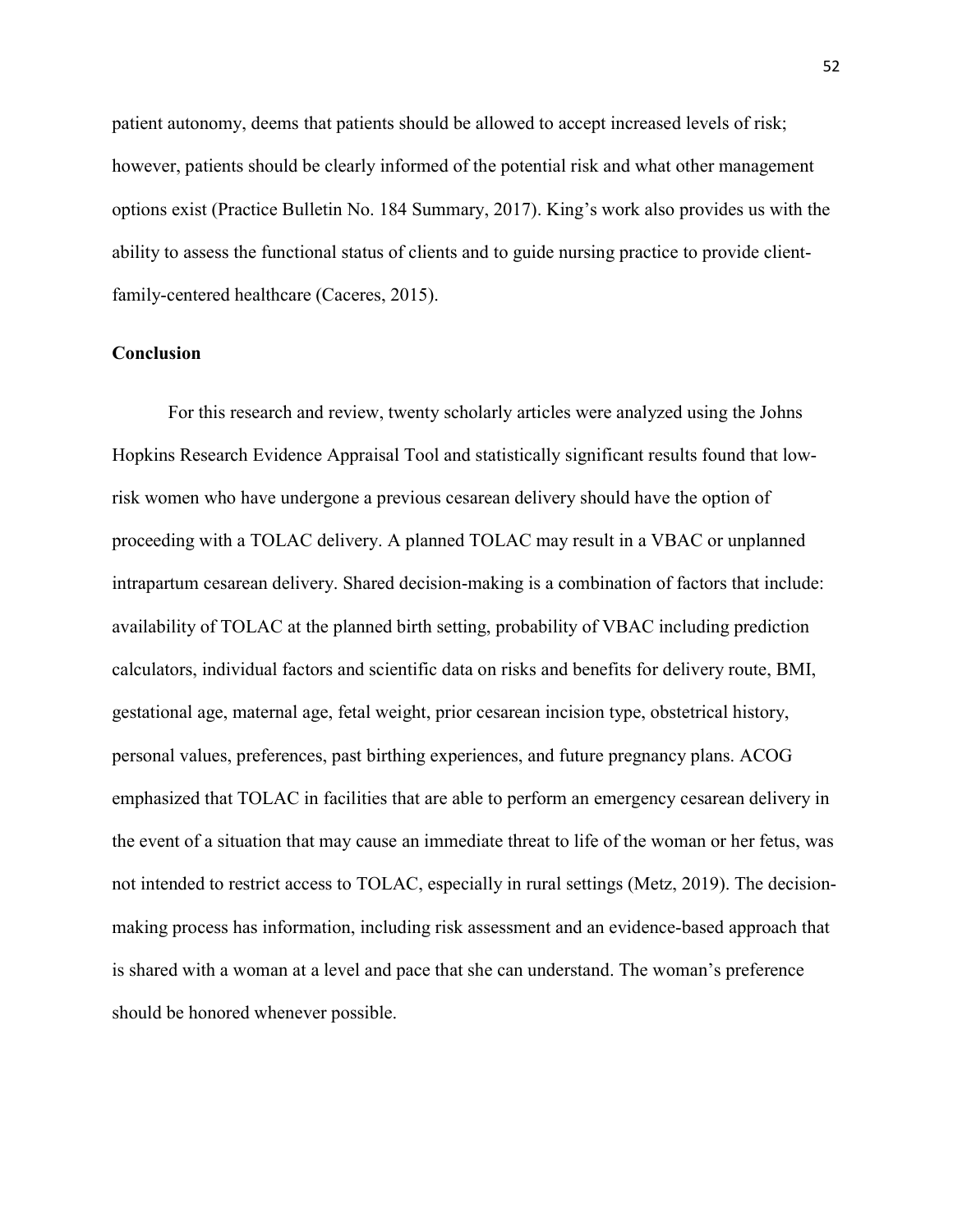#### References

- Abdelazim, I. A., Elbiaa, A. A. M., Al-Kadi, M., Yehia, A. H., Sami Nusair, B. M., & Faza, M. A. (2014). Maternal and obstetrical factors associated with a successful trial of vaginal birth after cesarean section. Journal of the Turkish German Gynecological Association, 15(4), 245-249. doi: 10.5152/jtgga.2014.14104
- Agrawal, Priya. (2015). Maternal mortality and morbidity in the United States of America. Bulletin of the World Health Organization, (93)135. doi: 10.2471/BLT.14.148627
- American College of Nurse-Midwives. (2010). Position statement: Vaginal birth after cesarean. Retrieved from http://www.midwife.org/ACNM/files/ACNM LibraryData/UPLOADFILENAME/000000000090/VBAC%20Dec%202011.pdf
- American College of Obstetricians and Gynecologists, ACOG. (2014). Health disparities in rural women. Retrieved from https://www.acog.org/Clinical-Guidance-and-Publications/Committee-Opinions/Committee-on-Health-Care-for-Underserved-Women/Health-Disparities-in-Rural-Women
- Barber, E. L., Lundsberg, L. S., Belanger, K., Pettker, C. M., Funai, E. F., & Illuzzi, J. L. (2011). Indications contributing to the increasing cesarean delivery rate. Obstetrics and Gynecology, 118(1), 29-38. doi: https://doi.org/10.1111/1751-486X.12126
- Boatin, A., Adu-Bonsaffoh, K., Wylie, B., & Obed, S. (2017). Evaluating facility-based decision-making in women with a prior cesarean delivery and association with maternal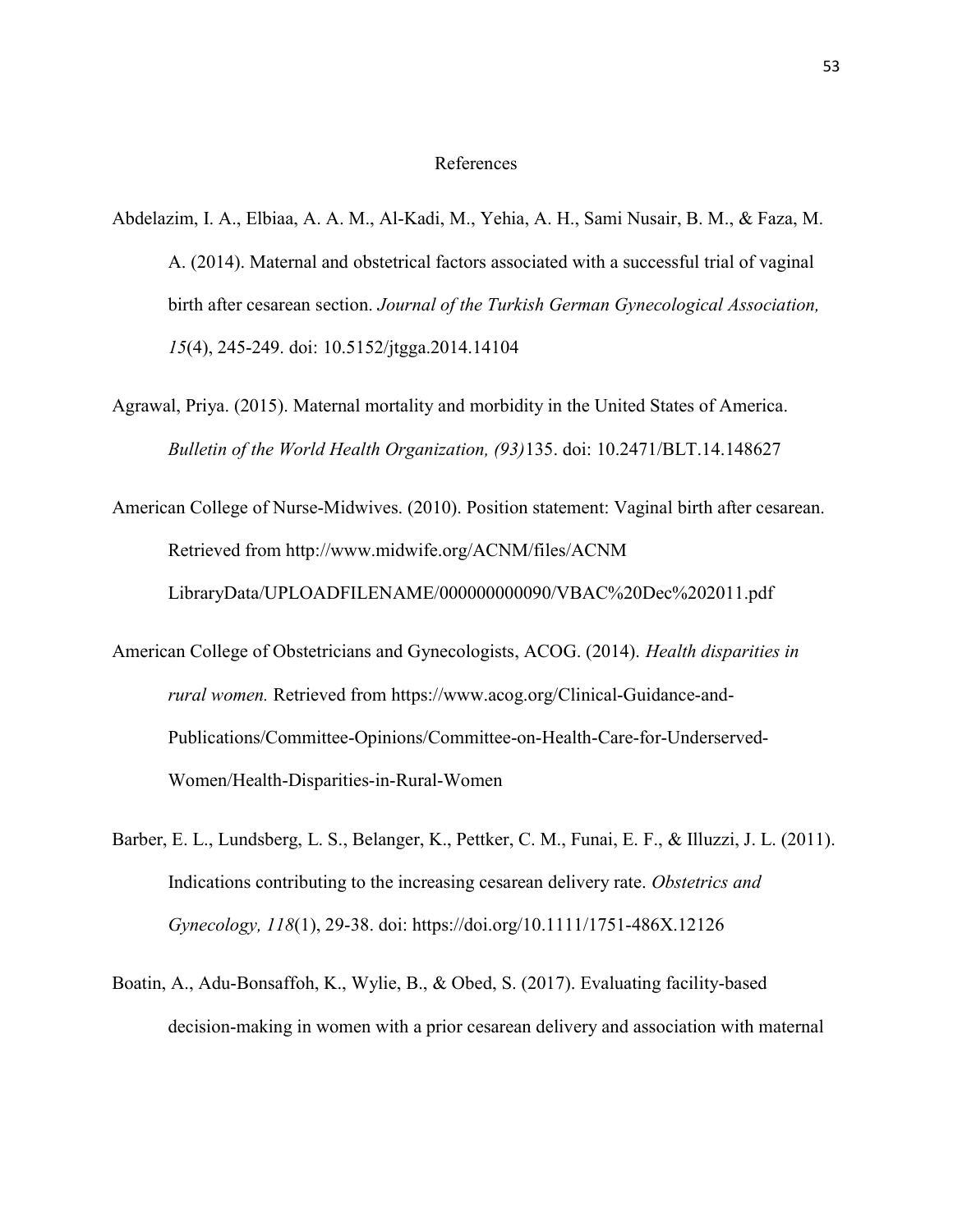and perinatal outcomes. Maternal and Child Health Journal, 21(9), 1845-1852. doi: 10.1007/s10995-017-2302-3

- Caceres, B. (2015). King's Theory of Goal Attainment: Exploring Functional Status. Nursing Science Quarterly, 28, 151-5. doi: 10.1177/0894318415571601.
- Chinkam, S., Ewan, J., Koeniger‐Donohue, R., Hawkins, J. W., & Shorten, A. (2016). The effect of evidence‐based scripted midwifery counseling on women's choices about mode of birth after a previous cesarean. Journal of Midwifery & Women's Health, 61(5), 613-620. doi: 10.1111/jmwh.12466
- Committee Opinion No. 695 Summary. (2017). Obstetrics & Gynecology, 129(4), 116. doi: 10.1097/AOG.0000000000002023

Dearholt, S. L., & Dang, D. (Eds.). (2012). Johns Hopkins nursing evidence-based practice:

Model and guidelines. (2nd ed.). Indianapolis, IN: Sigma Theta Tau International.

- Gilbert, S., Grobman, W., Landon, M., Varner, M., Wapner, R., Sorokin, Y., Sibai, B., Thorp, J., Ramin, S., Mercer, B. (2013). Lifetime cost-effectiveness of trial of labor after cesarean in the United States. Value in Health, 16(6), 953-964. doi: 10.1016/j.jval.2013.06.014
- Grantz, K, Gonzalez-Quintero, V., Troendle, J., Reddy, Uma, M., Hinkle, S., Kominiarek, M., Zhaohui, L., Zhang, J. (2015). Labor patterns in women attempting vaginal birth after cesarean with normal neonatal outcomes. American Journal of Obstetrics and Gynecology, 213(2), 226.e6. doi: 10.1016/j.ajog.2015.04.033
- Grünebaum, A., McCullough, L. B., Arabin, B., & Chervenak, F. A. (2017). Serious adverse neonatal outcomes such as 5-minute apgar score of zero and seizures or severe neurologic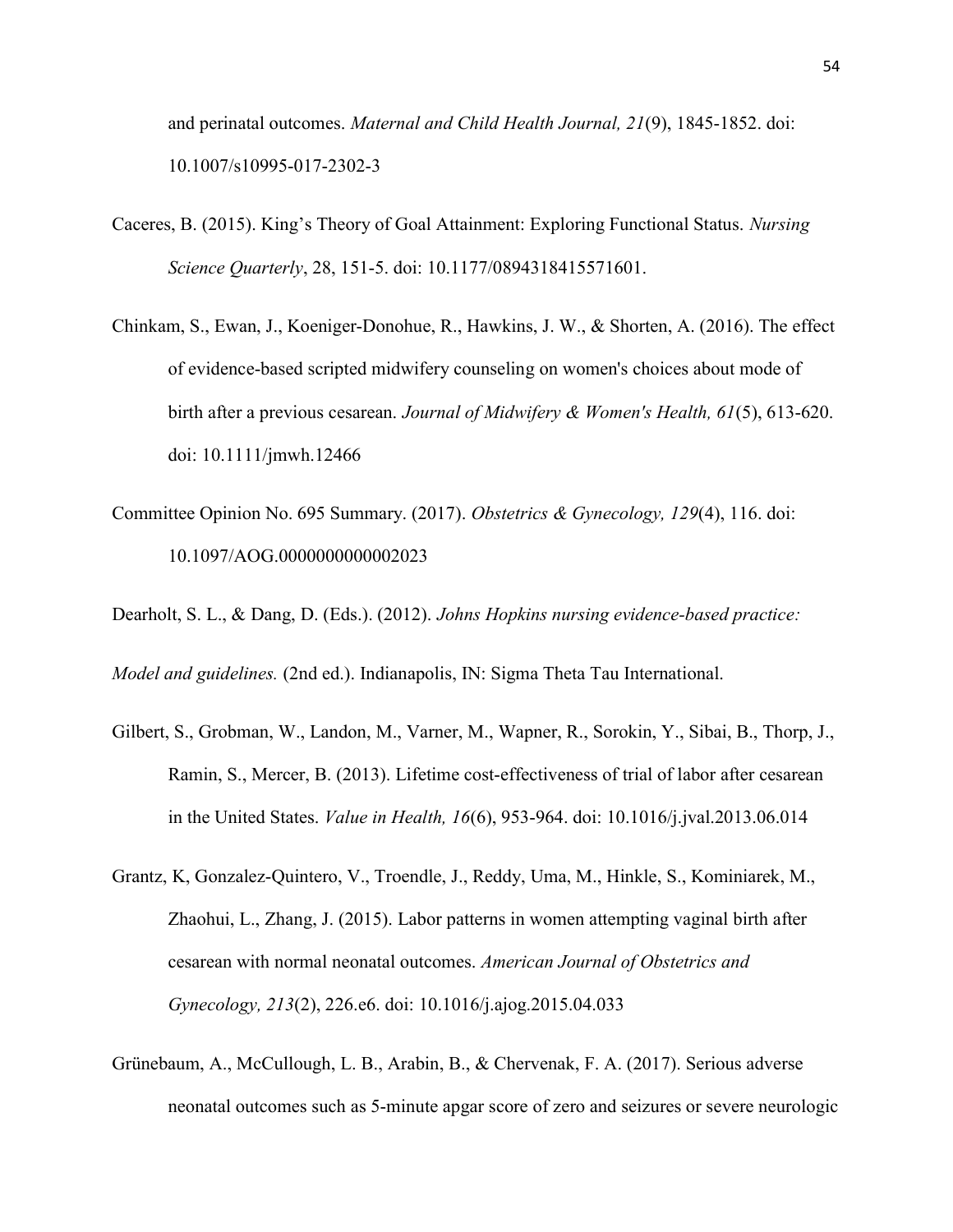dysfunction are increased in planned home births after cesarean delivery. PLoS One, 12(3), e0173952. doi: 10.1371/journal.pone.0173952

- King, T. L., & Pinger, W. (2014). Evidence-based practice for intrapartum care: The pearls of midwifery. Journal of Midwifery & Women's Health, 59(6), 572-585. doi: 10.1111/jmwh.12261
- Knight, H., Gurol‐Urganci, I., Meulen, J., Mahmood, T., Richmond, D., Dougall, A., & Cromwell, D. (2014). Vaginal birth after caesarean section: A cohort study investigating factors associated with its uptake and success. BJOG: An International Journal of Obstetrics & Gynecology, 121(2), 183-192. doi: 10.1111/1471-0528.12508
- Kozhimannil, K. Rural-urban differences in childbirth care, 2002-2010, and implications for the future. doi: 10.1097/MLR.0000000000000016
- Landon, M. B. & Frey, H. (2017). Uterine rupture after previous cesarean delivery. In V. Berghella (Eds.), UpToDate. Retrieved from https://www.uptodate/uterine-rupture-afterprevious-cesarean-delivery
- Landon, M. B., MD, Grobman, W. A., MD, MBA. (2016). What we have learned about trial of labor after cesarean delivery from the maternal-fetal medicine units cesarean registry. Seminars in Perinatology, 40(5), 281-286. doi: 10.1053/j.semperi.2016.03.003
- Lappen, J. R., Hackney, D. N., & Bailit, J. L. (2015). Outcomes of term induction in trial of labor after cesarean delivery: Analysis of a modern obstetric cohort. Obstetrics and Gynecology, 126(1), 115. Retrieved fromhttp://www.ncbi.nlm.nih.gov/pubmed/26241264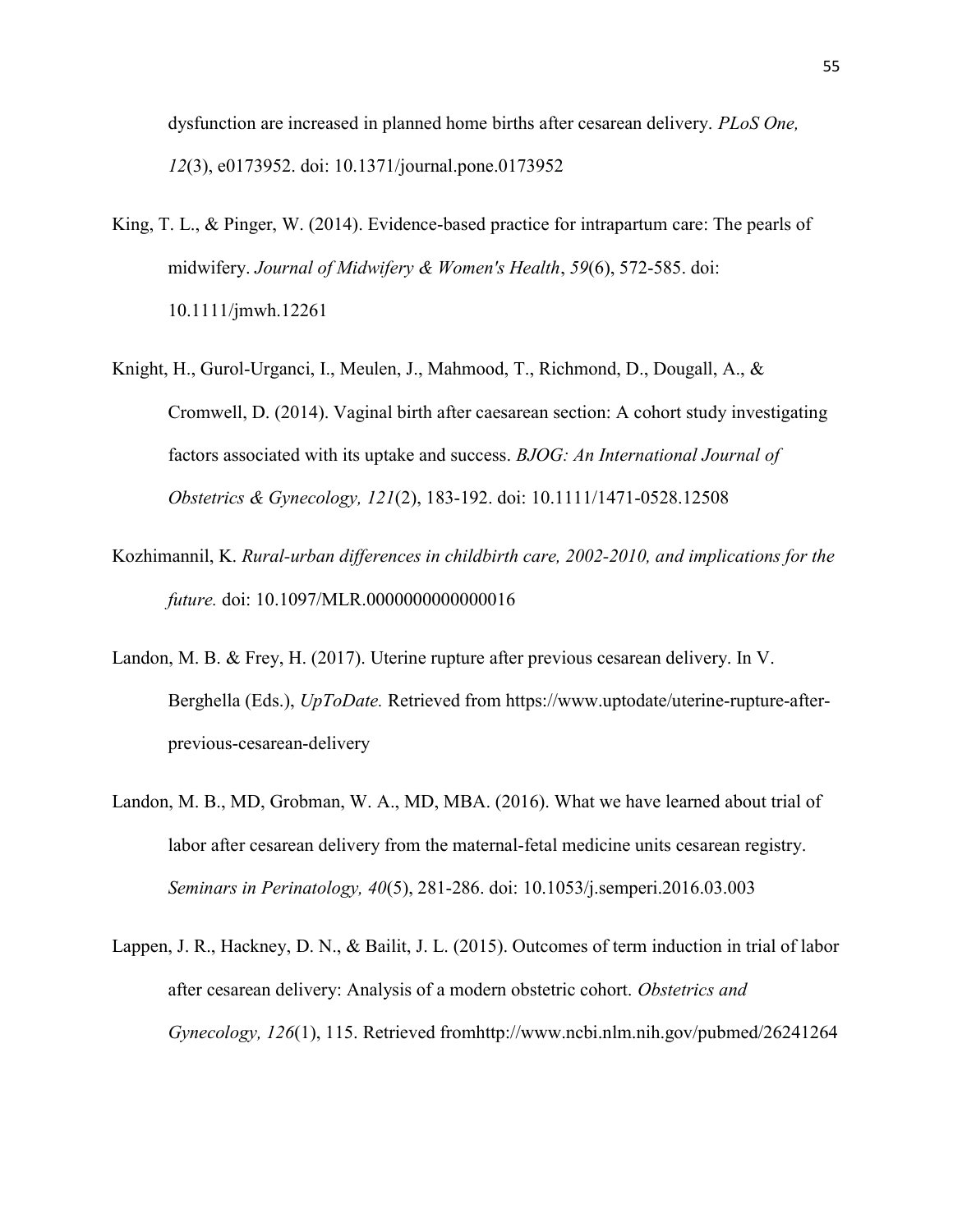- Metz, T. D., Stoddard, G. J., Henry, E., Jackson, M., Holmgren, C., & Esplin, S. (2014). Simple, validated vaginal birth after cesarean delivery prediction model for use at the time of admission. Obstetric Anesthesia Digest, 34(3), 158-159. doi: 10.1097/01.aoa.0000452171.33118.65
- Metz, T. D., Stoddard, G. J., Henry, E., Jackson, M., Holmgren, C., Esplin, S. (2013). How do good candidates for trial of labor after cesarean (TOLAC) who undergo elective repeat cesarean differ from those who choose TOLAC? American Journal of Obstetrics and Gynecology, 208(6), 458.e6. doi: 10.1016/j.ajog.2013.02.011
- Metz, T. D. (2019). Choosing the route of route of delivery after cesarean birth. In V. Berghella (Eds.)., UpToDate. Retrieved from https://www.uptodate.com/contents/choosing-theroute-of-delivery-after-cesarean-birth
- Mirteymouri, M., Ayati, S., Pourali, L., Mahmoodinia, M., & Mahmoodinia, M. (2017). Evaluation of maternal- neonatal outcomes in vaginal birth after cesarean delivery referred to maternity of academic hospitals. Journal of Family and Reproductive Health, 10(4), 206-210. Retrieved from https://doaj.org/article/c900053f69cf46658af15ff568c91eae
- National Institutes of Health Consensus Development Conference. (2010). Vaginal birth after cesarean: New insights. Obstetrics and Gynecology, 115(6), pp. 1279-1295. doi: 10.1097/AOG.0b013e3181e459e5
- Nilsson, C., van Limbeek, E., Vehvilainen-Julkunen, K., & Lundgren, I. (2017). Vaginal birth after cesarean. Qualitative Health Research, 27(3), 325-340. doi: 10.1177/1049732315612041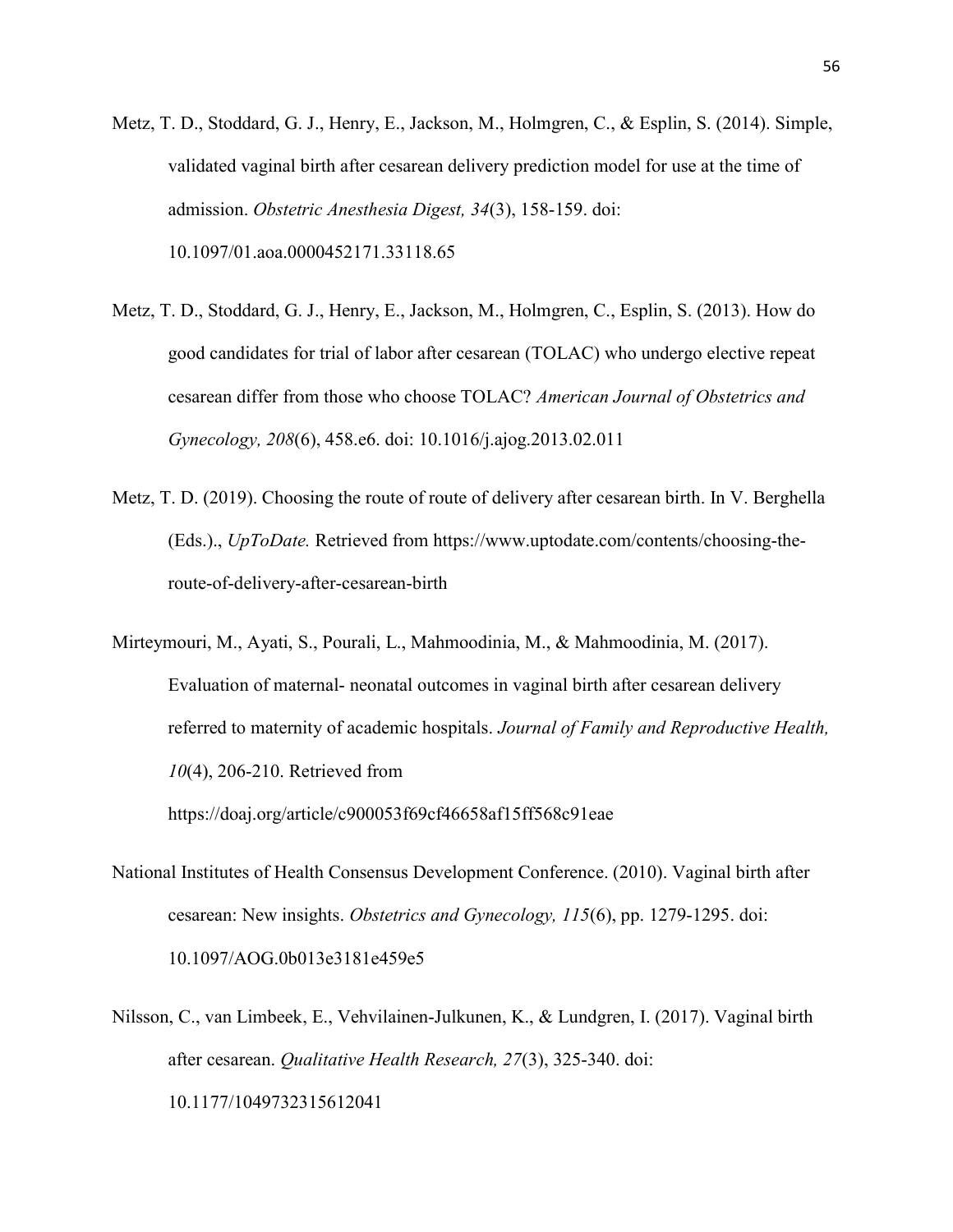- Nkwabong, E., Fomulu, J. N., & Djomkam Youmsi, F. L. (2016). Trial of labor after cesarean section among women with unique lower segment scarred uterus and fetal weight >3500 g: Prognostic factors for a safe vaginal delivery. Journal of Obstetrics and Gynecology of India, 66(Suppl 1), 202. Retrieved from http://www.ncbi.nlm.nih.gov/pubmed/27651604
- Nursing Theory. (2016). Maternal Role Attainment Theory. Retrieved from http://www.nursingtheory.org/theories-and-models/mercer-maternal-role-attainment-theory.php
- Oden, M., & Certificate, D. (2009). The freedom to birth-the use of cytotec to induce labor: a non-evidence-based intervention. The Journal of perinatal education, 18(2), 48-51. doi: 10.1624/105812409X426332
- Panda, S., Begley, C., Daly, D. (2018) Clinicians' views of factors influencing decision-making for caesarean section: A systematic review and metasynthesis of qualitative, quantitative and mixed methods studies. PLoS ONE 13(7) Retrieved from https://doi.org/10.1371/journal.pone.0200941
- Practice Bulletin No. 184 Summary. (2017). Obstetrics & Gynecology, 130(5), 1167-1169. doi: 10.1097/AOG.0000000000002392.
- Practice Bulletin No. 115 Summary. (2010). Obstetrics & Gynecology, 116(2 Pt 1), 450. doi: https://doi.org/10.1097/aog.0b013e3181eeb251
- Ram, M., Hiersch, L., Ashwal, E., Nassie, D., Lavie, A., Yogev, Y., & Aviram, A. (2018). Trial of labor following one previous cesarean delivery: The effect of gestational age. Archives of Gynecology and Obstetrics, 297(4), 907-913. doi: 10.1007/s00404-018-4677-9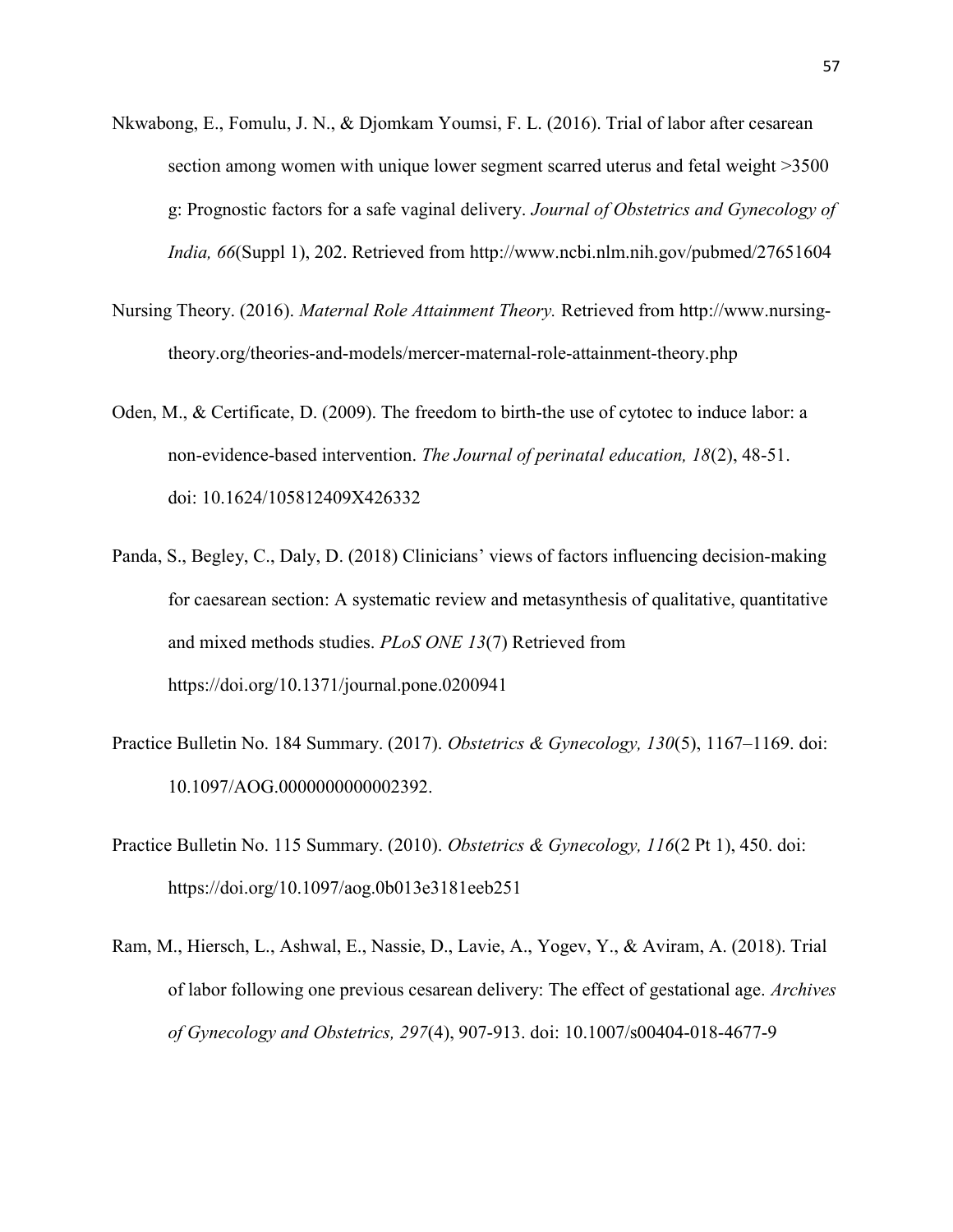- Rogers, A. J., MA, Rogers, N. G., MD, Kilgore, M. L., RN, MSPH, PhD, Subramaniam, A., MD, MPH, Harper, L. M., MD, MSCI. (2016). Economic evaluations comparing a trial of labor with an elective repeat cesarean delivery: A systematic review. Value in Health, 20(1), 163-173. doi: 10.1016/j.jval.2016.08.738
- Rural Health Information Hub. (2018). Critical access hospitals (CAH). Retrieved from https://www.ruralhealthinfo.org/topics/critical-access-hospitalsScaffidi, R. M., Posmontier, B., Bloch, J. R., & Wittmann‐Price, R. (2014). The relationship between personal knowledge and decision self‐efficacy in choosing trial of labor after cesarean. Journal of Midwifery & Women's Health, 59(3), 246-253. doi: 10.1111/jmwh.12173
- Singh, A., & Shrivastava, C. (2015). Uterine rupture: Still a harsh reality. The Journal of Obstetrics and Gynecology of India, 65(3), 158-161. doi: 10.1007/s13224-014-0551-2
- Tessmer-Tuck, J. A., El-Nashar, S. A., Racek, A. R., Lohse, C. M., Famuyide, A. O., & Wick, M. J. (2014). Predicting vaginal birth after cesarean section: A cohort study. Gynecologic and Obstetric Investigation, 77(2), 121-126. doi: 10.1159/000357757
- Thisted, D. L. A., Morensen, L. H., Hvidman, L., Krebs, L. (2017). Operative technique at caesarean delivery and risk of complete uterine rupture in a subsequent trial of labour at term: A registry case-control study. PLoS ONE, 12(11). doi: 10.1371/journal.pone.0187850
- Tolcher, M. C., Holbert, M. R., Weaver, A. L., McGree, M. E., Olson, J. E., El-Nashar, S. A., Famuyide, A. O., Brost, B. C. (2015). Predicting cesarean delivery after induction of labor among nulliparous women at term. *Obstetrics and gynecology*, 126(5), 1059-68. doi: 10.1097/AOG.0000000000001083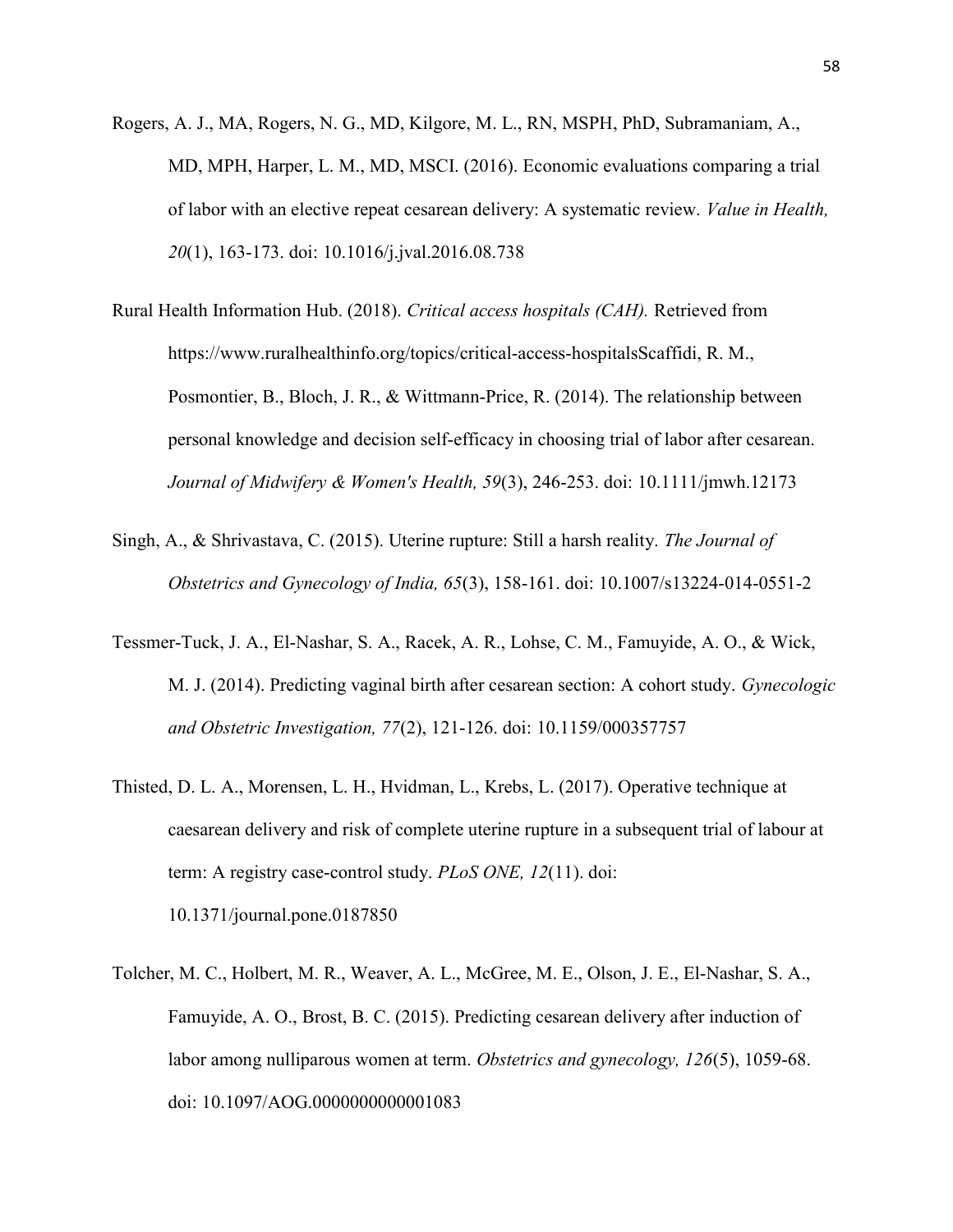You, S., Chang, Y., & Yen, C. (2018). Rupture of the scarred and unscarred gravid uterus: Outcomes and risk factors analysis. Taiwanese Journal of Obstetrics & Gynecology, 57(2), 248-254. doi: 10.1016/j.tjog.2018.02.014

World Health Organization. (2015). WHO statement on cesarean section rates. Retrieved from http://apps.who.int/iris/bitstream/handle/10665/161442/WHO\_RHR\_15.02\_eng.pdf;jsessi onid=FE4D7144F960ED46D18EF0D38FE01ECB?sequence=1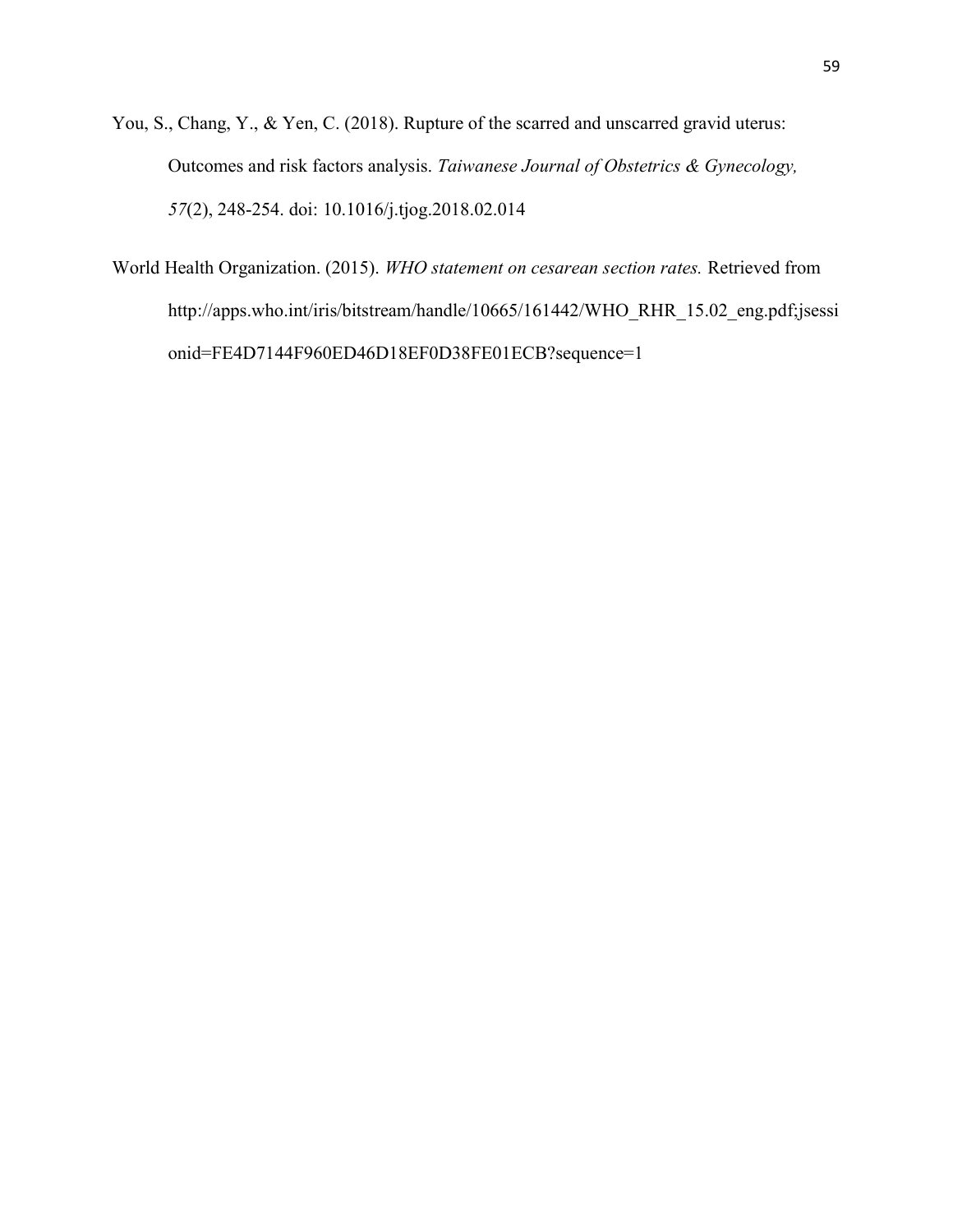## Source:

 Abdelazim, I. A., Elbiaa, A. A. M., Al-Kadi, M., Yehia, A. H., Sami Nusair, B. M., & Faza, M. A. (2014). Maternal and obstetrical factors associated with a successful trial of vaginal birth after cesarean section. Journal of the Turkish German Gynecological Association, 15(4), 245-249. doi: 10.5152/jtgga.2014.14104

| <b>Purpose/Sample</b> | Design                     | <b>Results</b>                  | <b>Strengths/Limitations</b> |
|-----------------------|----------------------------|---------------------------------|------------------------------|
|                       | (Method/Instruments)       |                                 |                              |
| <b>Purpose:</b>       | Study design:              | TOLAC was successful            | <b>Strengths:</b>            |
| Primary Aim:          | prospective                | in 88 (72.13%) of               | -many factors                |
| To find the           | comparative study          | $n=122$ and 8 (9%) of           | evaluated including          |
| maternal and          | quasi experimental         | those were births with          | BMI, GA, inter-              |
| obstetrical           |                            | instruments. TOLAC              | delivery interval,           |
| factors               | Methods:                   | was unsuccessful in 34          | estimated fetal weight,      |
| associated with       | Per hospital protocol      | $(27.87%)$ . Scar               | dilation on admission,       |
| successful            | women are eligible for     | dehiscence was found            | station on admission,        |
| TOLAC.                | TOLAC if they have         | in $1(0.9\%)$ cases and         | PROM, augmentation,          |
|                       | had one previous low       | impending rupture was           | labor length, apgar          |
| Secondary Aim:        | transverse cesarean        | found in $1(0.9\%)$ .           | scores, and birth            |
| Compare BMI,          | section for                | Mean body mass index            | weight.                      |
| GA, inter-            | nonrecurring cause         | BMI was significantly           |                              |
| delivery interval,    | (fetal distress, placenta  | lower in the successful         | <b>Limitations:</b>          |
| estimated fetal       | previa, post-term          | TOLAC group com-                | -sample size was low         |
| weight, dilation      | pregnancy, failed          | pared to the                    | -study was done in a         |
| on admission,         | induction,                 | unsuccessful group              | foreign country but the      |
| station on            | malpresentation,           | $(23.8 \pm 0.03$ versus         | medical decision             |
| admission,            | malposition), women        | $26.2 \pm 0.02$ Kg/m 2),        | making is similar to         |
| PROM,                 | without severe medical     | mean gestational age            | the US so the study          |
| augmentation,         | disorders (severe HTN,     | was significantly lower         | was chosen anyway.           |
| labor length,         | uncontrolled DM, liver     | in the successful               |                              |
| Apgar scores,         | disorders), singleton      | TOLAC group                     |                              |
| and birth weight      | pregnancy, cephalic        | compared to the                 |                              |
| with successful       | presentation, fetal        | unsuccessful group              |                              |
| versus                | weight estimated $\le$ $=$ | $(37.5 \pm 0.04 \text{ versus}$ |                              |
| unsuccessful          | 3.5 kg, adequate pelvis,   | $38.5\pm0.03$ weeks), and       |                              |
| TOLAC.                | absence of fetal or        | duration of active labor        |                              |
|                       | maternal sign of           | was significantly lower         |                              |
| Sample/Setting:       | compromise.                | in the successful               |                              |
|                       |                            | TOLAC group                     |                              |
| $N=122$ women         | Instruments:               | compared to the                 |                              |
| were eligible for     | Data from medical          | unsuccessful group              |                              |
| TOLAC.                | records was reviewed       | $(6.4 \pm 0.33 \text{ versus}$  |                              |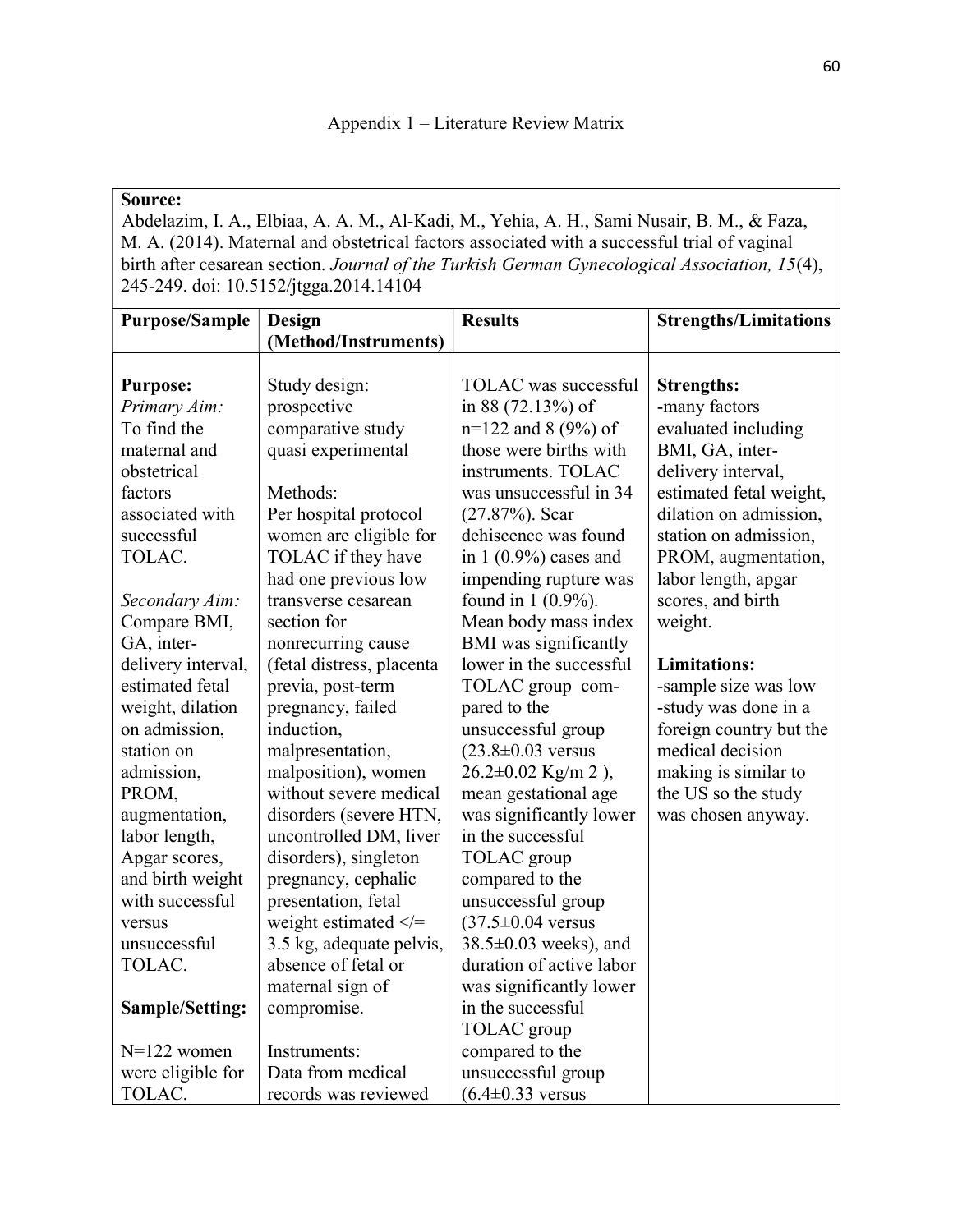| Women were           | using Statistical    | $8.4 \pm 0.22$ hours);                     |  |
|----------------------|----------------------|--------------------------------------------|--|
| compared who         | Package for Social   | cervical dilatation on                     |  |
| were eligible for    | Sciences version 16. | admission was                              |  |
| a TOLAC at a         |                      | significantly higher in                    |  |
| Kuwait hospital      |                      | the successful TOLAC                       |  |
| after meeting        |                      | group compared to the                      |  |
| certain criteria     |                      | unsuccessful group                         |  |
| per protocol.        |                      | $(5.1 \pm 0.9 \text{ versus } 4.0 \pm 0.7$ |  |
| Singleton            |                      | $\text{cm}$ )                              |  |
| pregnancy and        |                      |                                            |  |
| cephalic             |                      | <b>Conclusion:</b>                         |  |
| presentation was     |                      | TOLAC is safe and                          |  |
| present for all      |                      | often successful when                      |  |
| 122 women and        |                      | cases are selected                         |  |
| all labors were      |                      | individually and                           |  |
| between 37-41        |                      | reviewed for features.                     |  |
| weeks gestation      |                      | BMI $>25$ kg/m2, GA                        |  |
| and had to have      |                      | 40 weeks or greater,                       |  |
| a spontaneous        |                      | and vertex station of -2                   |  |
| onset of labor.      |                      | or greater were all risk                   |  |
|                      |                      | factors found                              |  |
| <b>Johns Hopkins</b> |                      | associated with                            |  |
| <b>Evidence</b>      |                      | unsuccessful TOLAC.                        |  |
| Appraisal:           |                      |                                            |  |
|                      |                      |                                            |  |
| Strength:            |                      |                                            |  |
| Level II             |                      |                                            |  |
|                      |                      |                                            |  |
| <b>Quality:</b>      |                      |                                            |  |
|                      |                      |                                            |  |
| <b>High Quality</b>  |                      |                                            |  |

## Author Recommendations:

They concluded that risk for uterine rupture is not increased by augmentation of labor. In carefully selected cases TOLAC is safe and often successful.

## Implications:

The mean BMI is lower in the successful TOLAC group, mean gestation age is lower, and duration of labor is lower. Each TOLAC should be evaluated individually for safety and possibility of success. Cervical dilation >/= 4 on admission also increases rate of success. Encourage women to limit weight gain in pregnancy. Spinning baby's yoga to help fetal position prior to labor.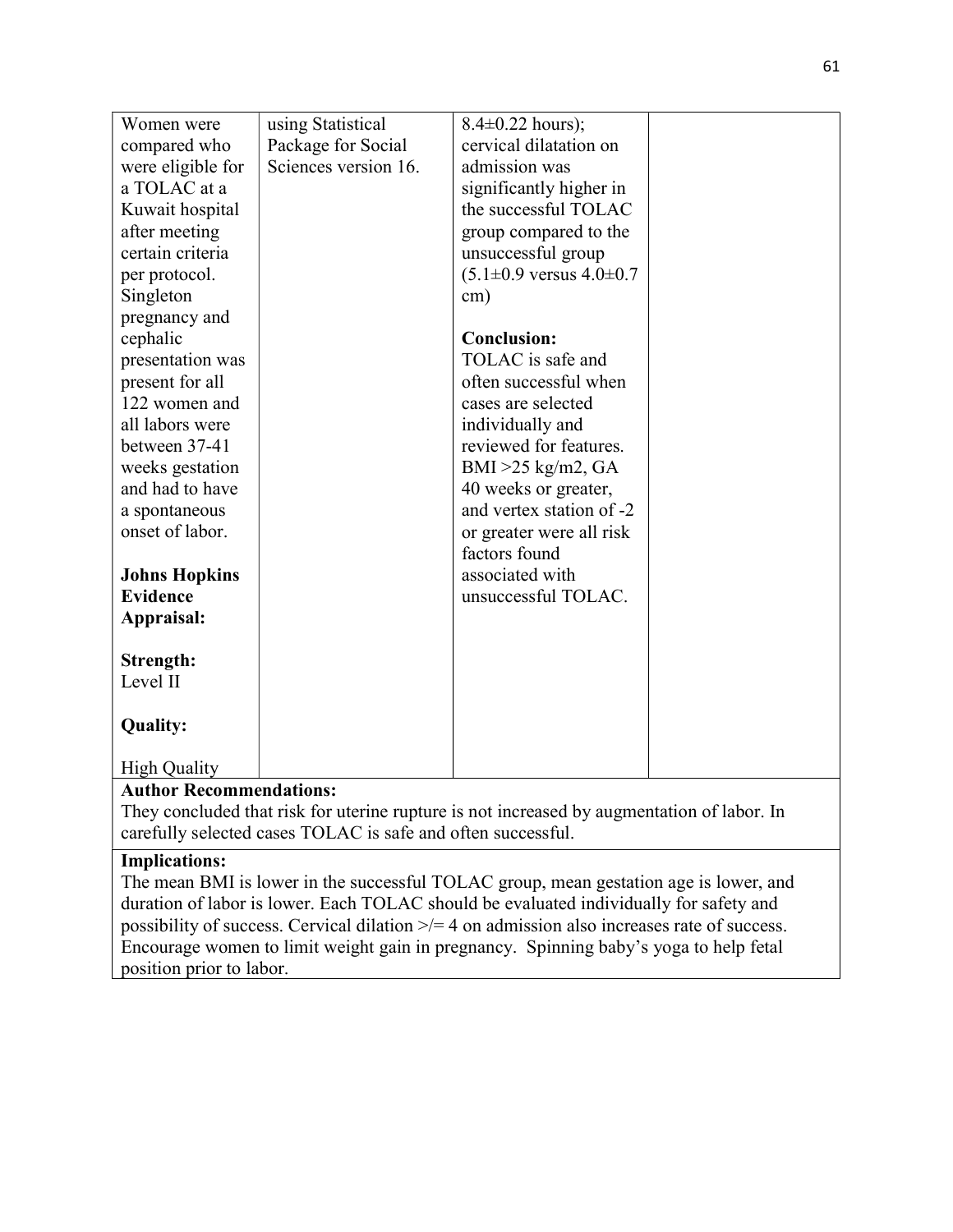## Source:

Grünebaum, A., McCullough, L. B., Arabin, B., & Chervenak, F. A. (2017). Serious adverse neonatal outcomes such as 5-minute apgar score of zero and seizures or severe neurologic dysfunction are increased in planned home births after cesarean delivery. PLoS One, 12(3). Retrieved from https://search.proquest.com/docview/1879179415

| <b>Purpose/Sample</b>  | Design           | Retrieved from https://search.proquest.com/docview/10/21/2412<br><b>Results</b> | <b>Strengths/Limitat</b> |
|------------------------|------------------|---------------------------------------------------------------------------------|--------------------------|
|                        | (Method/Instru   |                                                                                 | ions                     |
|                        | ments)           |                                                                                 |                          |
|                        |                  |                                                                                 |                          |
| <b>Purpose:</b>        | Study design:    | Women with a planned home                                                       | <b>Strengths:</b>        |
| Primary Aim: To        | Cohort study     | birth VBAC had about a 10-                                                      | Large sample size        |
| examine the            |                  | fold and higher increase in                                                     | for both hospital        |
| occurrence and risks   | Methods:         | adverse neonatal outcomes                                                       | and home birth           |
| of 5-minute Apgar      | The home birth   | compared to hospital VBACs                                                      | deliveries. This         |
| score of zero and      | variable on the  | and hospital cesarean                                                           | study was also           |
| neonatal seizures or   | Standard         | deliveries. Planned home                                                        | conducted over an        |
| serious neurologic     | Certificate of a | VBACs had a significantly                                                       | 8-year period and        |
| dysfunction in all     | Live Birth was   | higher incidence and risk of                                                    | contains the most        |
| women with a           | used to help     | 5-minute Apgar score of 0 of                                                    | comprehensive            |
| history of prior       | distinguish      | 1 in 890 (11.24/10,000,                                                         | and reliable             |
| cesarean delivery for  | between the      | relative risk 9.04, 95%                                                         | dataset available in     |
| planned home birth     | planned on       | confidence interval 4-20.39, p                                                  | the United States.       |
| VBAC.                  | unplanned home   | $< 0.0001$ ) compared to                                                        |                          |
|                        | birth. This      | hospital VBACs. Hospital                                                        | <b>Limitations:</b>      |
| Secondary Aim:         | would compare    | delivery VBACs were                                                             | Data on seizures or      |
| While comparing        | the carefully    | associated with non-                                                            | neonatal                 |
| occurrence and risks   | planned home     | significant increase in 5-                                                      | neurologic               |
| of 5-minute Apgar      | birth from the   | minute Apgar of 0 and a non-                                                    | dysfunction are          |
| score of 0 and         | emergency        | significant decrease in                                                         | less than other data     |
| neonatal seizures or   | unplanned home   | neonatal seizures when                                                          | included. Not all        |
| serious neurologic     | birth.           | compared to hospital repeat                                                     | states participate       |
| dysfunction in         |                  | cesarean deliveries.                                                            | in birth certificate     |
| hospital VBAC and      | Instruments:     |                                                                                 | data, so all             |
| hospital cesarean      | All statistical  | <b>Conclusion:</b>                                                              | applicability to US      |
| deliveries for term    | data was         | This study showed that                                                          | states is not            |
| normal birth weight    | conducted in     | planned home vaginal                                                            | proven. Data             |
| infants in the United  | OpenEpi.         | deliveries of women with                                                        | according to the         |
| States from 2007-      |                  | prior cesarean delivery are                                                     | CDC does not             |
| 2014.                  |                  | associated with significantly                                                   | prove whether the        |
|                        |                  | and markedly increased                                                          | 5-minute Apgar           |
| <b>Sample/Setting:</b> |                  | neonatal risk of a 5-minute                                                     | score of 0 was a         |
| A cohort study taken   |                  | Apgar score of 0, and                                                           | stillbirth during        |
| from National          |                  | neonatal seizures or serious                                                    | the antepartum or        |
| Center for Health      |                  | neurologic dysfunction when                                                     |                          |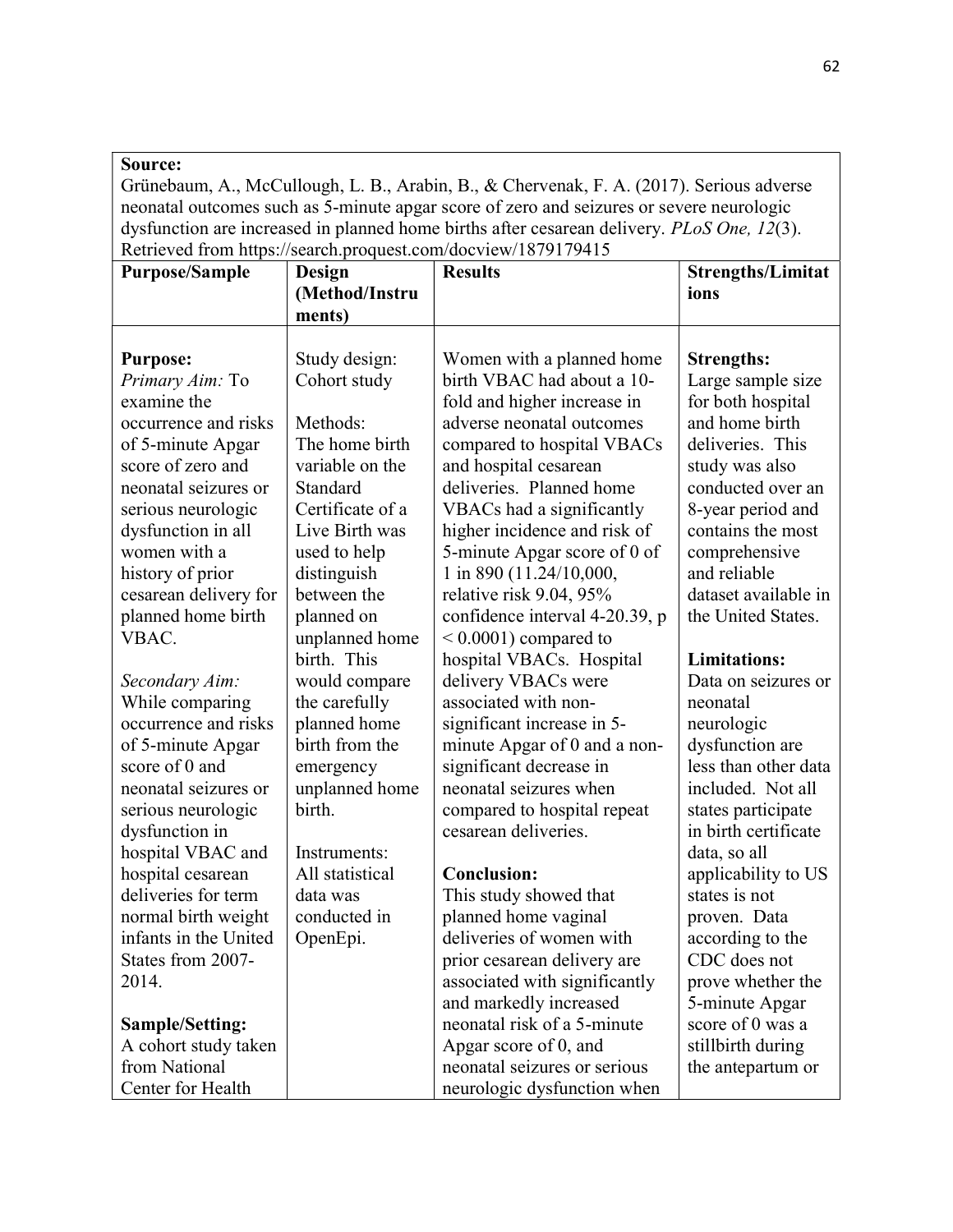| Statistics NCHS, of                     | compared to hospital     | intrapartum |
|-----------------------------------------|--------------------------|-------------|
| the US Centers for                      | deliveries of women with | period.     |
| Disease Control                         | prior VBACs or repeat    |             |
| CDC birth certificate                   | cesarean delivery in the |             |
| data for 2007-                          | hospital.                |             |
| 2014. Women had                         |                          |             |
| one or more prior                       |                          |             |
| cesarean deliveries                     |                          |             |
| and included women                      |                          |             |
| who had a                               |                          |             |
| successful vaginal                      |                          |             |
| birth after trial of                    |                          |             |
| labor after cesarean                    |                          |             |
| TOLAC, at home                          |                          |             |
| and in the hospital, a                  |                          |             |
| planned repeat                          |                          |             |
| cesarean delivery in                    |                          |             |
| the hospital, as well                   |                          |             |
| as a repeat cesarean                    |                          |             |
| delivery after a                        |                          |             |
| failed TOLAC in the                     |                          |             |
| hospital.                               |                          |             |
|                                         |                          |             |
| <b>Johns Hopkins</b><br><b>Evidence</b> |                          |             |
| Appraisal:                              |                          |             |
|                                         |                          |             |
| Strength:                               |                          |             |
|                                         |                          |             |
| Level I                                 |                          |             |
|                                         |                          |             |
| <b>Quality:</b>                         |                          |             |
| High                                    |                          |             |

## Author Recommendations:

ACOG recommends that women should be offered a TOLAC in hospitals capable of providing emergency care, because of lower maternal risks. AGOG also recommends that women with a prior history of cesarean delivery are contraindicated for home birth TOLAC, because of the risks such as uterine rupture or other complications. Clinical implications show that the absolute risk for uterine rupture in women undergoing TOLAC has been reported to be between 0.5 and 4% or 1 in 200 to 1 in 250.

## Implications:

This study provided good information and provided a large study sample.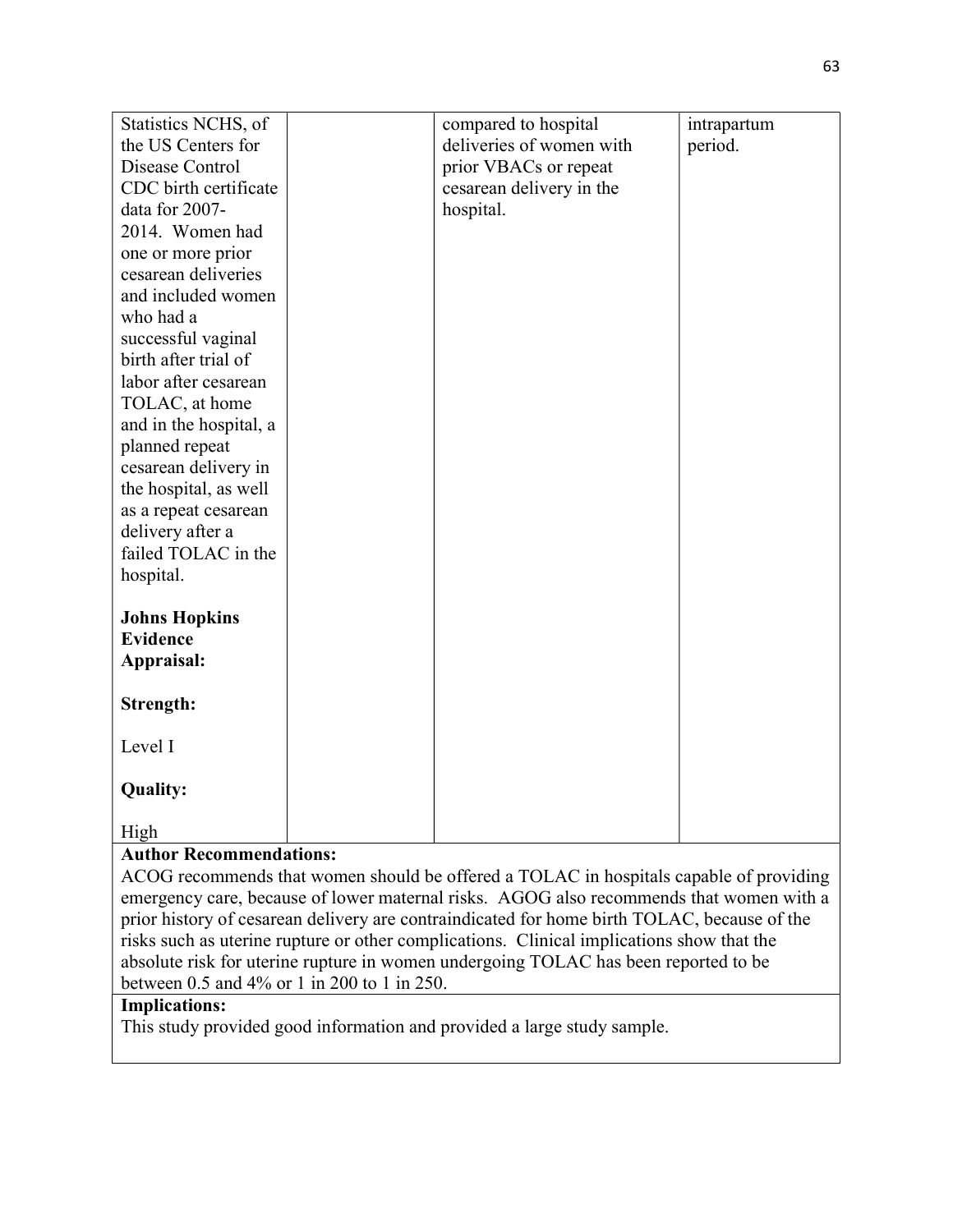### Source:

Boatin, A., Adu-Bonsaffoh, K., Wylie, B., & Obed, S. (2017). Evaluating facility-based decision-making in women with a prior cesarean delivery and association with maternal and perinatal outcomes. Maternal and Child Health Journal, 21(9), 1845-1852. Retrieved from https://search.proquest.com/docview/1931554144

| <b>Purpose/Sample</b>    | Design                    | <b>Results</b>         | <b>Strengths/Limitations</b> |
|--------------------------|---------------------------|------------------------|------------------------------|
|                          | (Method/Instrume          |                        |                              |
|                          | nts)                      |                        |                              |
|                          |                           |                        |                              |
| <b>Purpose:</b>          | Study design:             | The study included     | <b>Strengths:</b>            |
| <i>Primary Aim:</i> In a | Retrospective cohort      | 12% or 1247            | Three distinct management    |
| resource limited         | study.                    | deliveries with 1      | strategies were observed     |
| facility, the            | Method:                   | prior cesarean         | for this setting compared to |
| objective was to         | During a period of 1      | delivery of a total of | the typical two-option       |
| describe facility-       | year from January-        | 10,503 deliveries      | framework. The clinicians    |
| based decision           | December of 2011,         | during the year of     | managing delivery in this    |
| making for               | record of women           | 2011.                  | population are faced with a  |
| women with one           | with one prior            | Maternal and           | different set of decisions.  |
| prior cesarean           | cesarean delivery         | perinatal outcomes     |                              |
| delivery.                | were analyzed.            | included 46 women      | <b>Limitations:</b>          |
| Secondary Aim:           | Comparison of             | or 3.7% experienced    | This included the inability  |
| To determine             | potential differences     | one or more adverse    | to evaluate the factors that |
| maternal and             | of the women's            | maternal               | determined the triage        |
| perinatal                | sociodemographic          | outcomes. With no      | decision into these three    |
| outcomes.                | status, antenatal         | maternal deaths.       | groups. Also, there was no   |
|                          | attendance,               | Twelve or 1% of the    | information on the clinical  |
| <b>Sample/Setting:</b>   | obstetrical history,      | women experienced      | condition of the pregnant    |
| A study was              | mode of delivery,         | uterine rupture.       | women or the fetus upon      |
| conducted for            | and maternal and          | None of the women      | arrival to the facility,     |
| women with one           | perinatal outcomes.       | induced experienced    | potential admission or       |
| prior cesarean           | All women were            | uterine rupture        | intervention at another      |
| delivery at Korle-       | entered into a            | during this time.      | facility, or women's         |
| Bu Teaching              | clinical database that    | Ninety women or        | preferences or provider      |
| Hospital in              | showed basic              | 7.2% experienced       | preferences. Furthermore,    |
| Ghana. $N = 1247$        | information and the       | one or more adverse    | women presenting in labor    |
| women. Groups            | outcomes.                 | perianal               | and immediately directed     |
| consisted of: 1)         |                           | outcomes. In the       | to CD are different from     |
| Trial of labor           | Instruments used:         | entire cohort, 4.2%    | those allowed to labor       |
| after cesarean           | All statistical           | experienced            | under supervision and        |
| TOLAC under              | calculations were         | perinatal mortality.   | those offered non-           |
| supervision, 2)          | performed with            |                        | emergent CD, and bear        |
| emergency repeat         | <b>STATA</b> version      | <b>Conclusion:</b>     | increased rates of adverse   |
| cesarean delivery        | 13. P value of $\leq 0.5$ | For women triaged      | outcomes.                    |
| EMCD, and 3)             | was considered            | to emergent repeat     |                              |
| non-emergent             | significant.              | cesarean delivery      |                              |
|                          | Maternal and              | EMCD at admission,     |                              |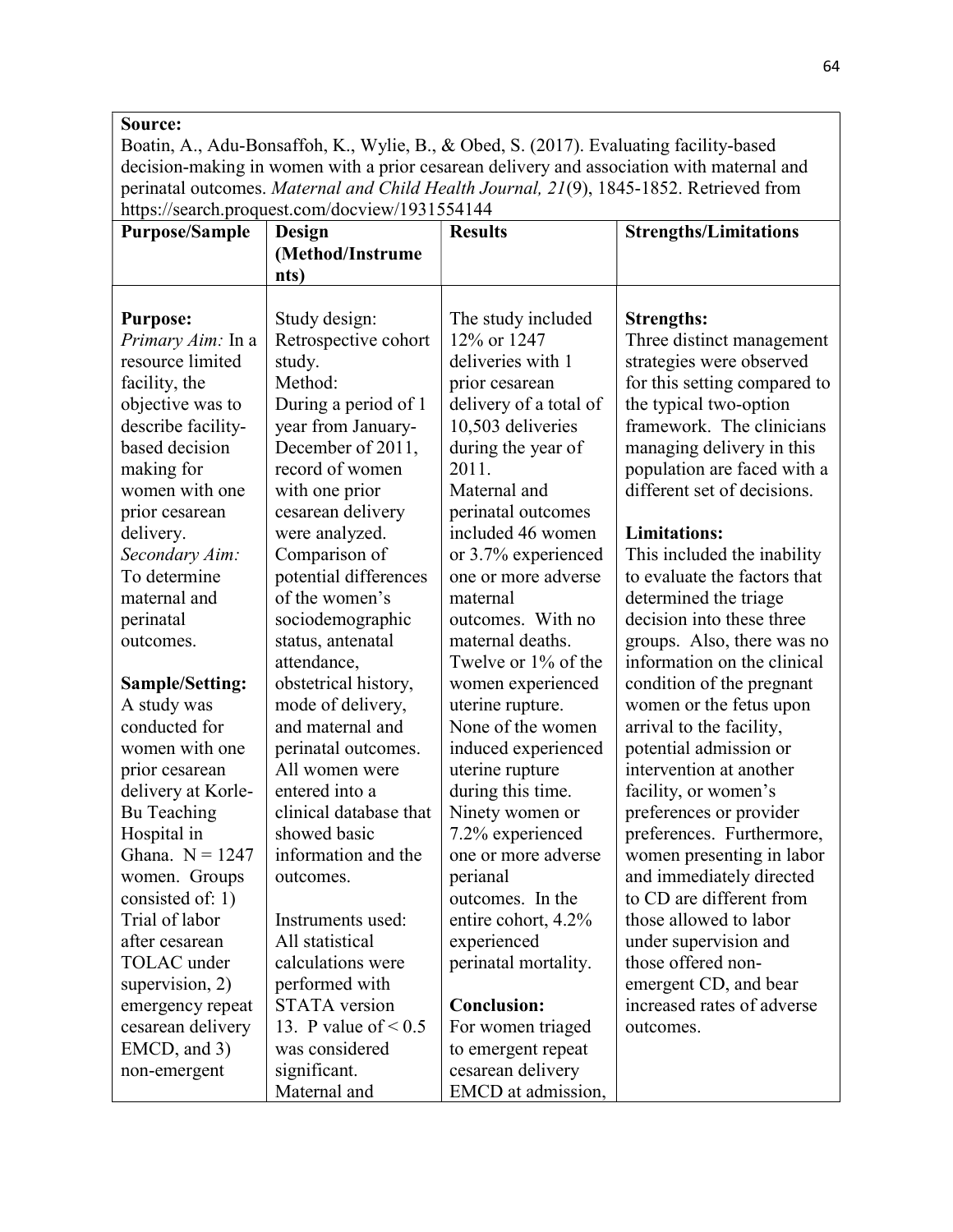| repeat cesarean                | perinatal                                                                                  | they are different    |  |
|--------------------------------|--------------------------------------------------------------------------------------------|-----------------------|--|
| delivery RCD.                  | complications were                                                                         | when compared to      |  |
|                                | compared across the                                                                        | women that are        |  |
| <b>Johns Hopkins</b>           | 3 groups using Chi                                                                         | allowed a trial of    |  |
| <b>Evidence</b>                | square or Fisher's                                                                         | labor after cesarean  |  |
| Appraisal:                     | exact tests. The                                                                           | TOLAC or when         |  |
|                                | odds of adverse                                                                            | they are offered a    |  |
| Strength:                      | maternal or perinatal                                                                      | non-emergent repeat   |  |
|                                | events were                                                                                | cesarean delivery     |  |
| Level I                        | evaluated using                                                                            | RCD. In the future,   |  |
|                                | unconditional                                                                              | these women should    |  |
| <b>Quality:</b>                | logistic regression                                                                        | be considered a       |  |
|                                | models.                                                                                    | separate group for    |  |
| Good                           |                                                                                            | analysis in a similar |  |
|                                |                                                                                            | setting.              |  |
|                                |                                                                                            |                       |  |
|                                |                                                                                            |                       |  |
|                                |                                                                                            |                       |  |
| <b>Author Recommendations:</b> |                                                                                            |                       |  |
|                                | Facility-based management in a resource-limited setting. Women triaged to emergency repeat |                       |  |
|                                |                                                                                            |                       |  |

cesarean delivery fared worse. This study demonstrates the importance of their consideration as a separate group; therefore, three different management groups were included in this study.

## Implications:

This study was conducted in Ghana. We were trying to stick with studies that were conducted in the United States, but birth outcomes are similar in other countries including Ghana.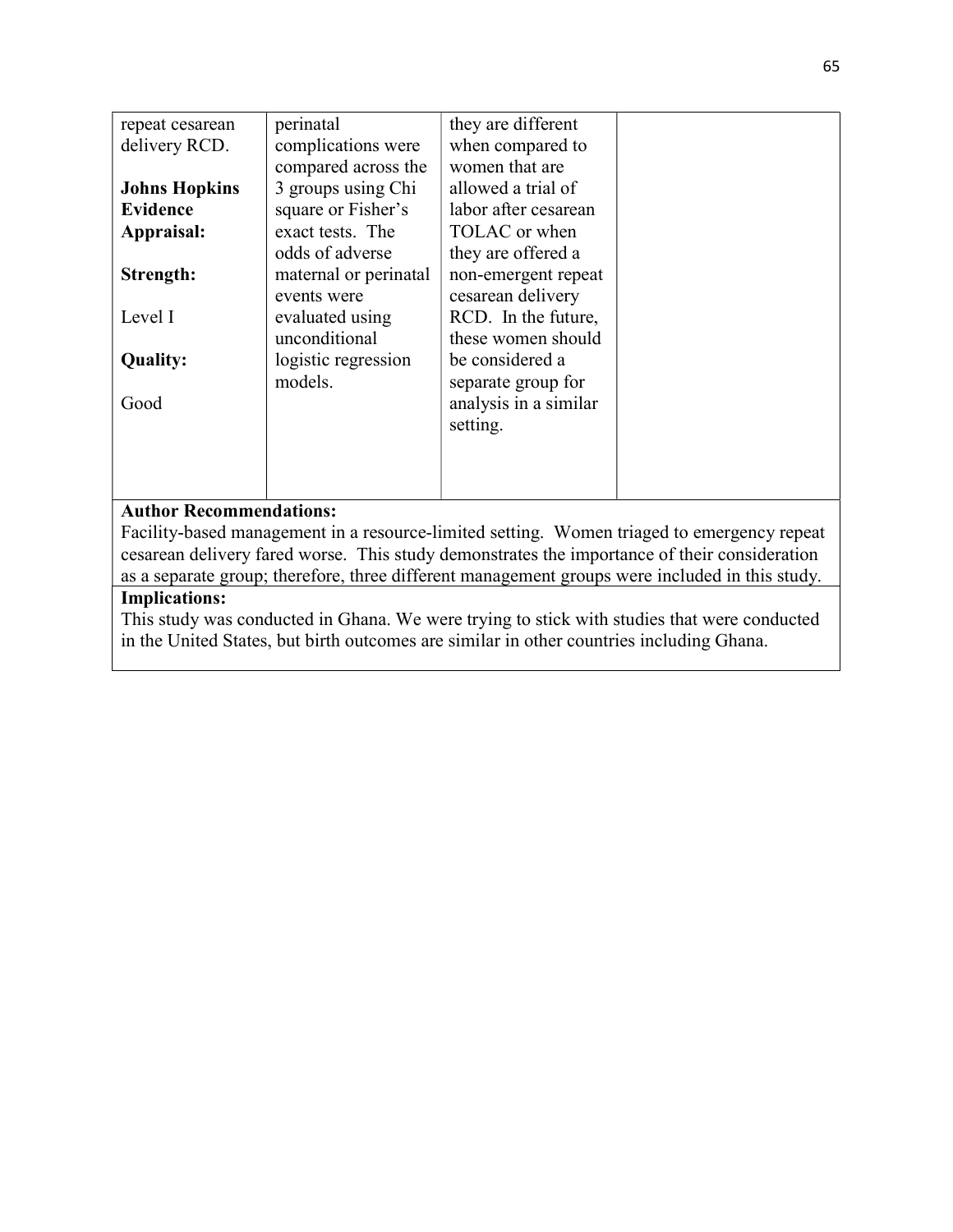#### Source:

Chinkam, S., Ewan, J., Koeniger-Donohue, R., Hawkins, J. W. and Shorten, A. (2016). The effect of evidence-based scripted midwifery counseling on women's choices about mode of birth after a previous cesarean. Journal of Midwifery & Women's Health, 61: 613-620. doi: 10.1111/jmwh.12466

| <b>Purpose/Sample</b>  | Design                      | <b>Results</b>     | <b>Strengths/Limitations</b> |
|------------------------|-----------------------------|--------------------|------------------------------|
|                        | (Method/Instruments)        |                    |                              |
|                        |                             |                    |                              |
| <b>Purpose:</b>        | Study design:               | 95% of women       | <b>Strengths:</b>            |
| Primary Aim:           | This is a qualitative       | thought they had   | Consistent                   |
| The purpose of this    | design. Quasi-              | enough             | scripted training            |
| study was to           | Experimental.               | information to     | for all midwives             |
| evaluate how           |                             | make a choice      | using the                    |
| scripted counseling    | Methods:                    | after the          | intervention.                |
| by nurse-midwives      | A scripted counseling       | intervention       | Outcomes were<br>$\bullet$   |
| would affect the       | packet was used to          | where only 70%     | streamlined in               |
| decision making        | inform women about          | felt like they did | the way that all             |
| and choice for         | birth choices. There were   | before the         | woman were                   |
| woman to do a          | 4 scripts to use during     | intervention.      | happy with their             |
| TOLAC versus an        | prenatal visits. Iterative  | Reasons for        | informed                     |
| elective repeat        | consensus approach was      | choosing ERCB      | decision.                    |
| cesarean birth         | used in developing the      | included being     | Many factors<br>$\bullet$    |
| (ERCB).                | scripts. Personal           | afraid of vaginal  | were identified              |
| Secondary Aim:         | orientation was given to    | complications,     | for reasons for              |
| discusses scripted     | each midwife in order to    | positive prior     | choosing birth               |
| counseling and if it   | be consistent.              | cesarean, and      | routes which                 |
| is useful              | A before and after          | convenience.       | makes the study              |
|                        | intervention study was      | Reasons for        | well rounded.                |
| <b>Sample/Setting:</b> | given to patients. Patients | choosing           |                              |
| All women in the       | were given                  | <b>TOLAC</b> was   | <b>Limitations:</b>          |
| study were             | questionnaires.             | personal           | -Not a lot of racial         |
| receiving care from    |                             | importance of      | diversity due to 4           |
| a midwife and had      | Instruments:                | vaginal birth, and | languages chosen to          |
| all had a previous     | Pre and post                | faster recovery.   | participate.                 |
| cesarean delivery.     | questionnaires included     | All woman were     | -Low sample size.            |
| 2012 and 2013 were     | birth preference,           | able to make a     |                              |
| the study years and    | information sources, and    | birth decision     |                              |
| the women were         | decision factors.           | after counseling   |                              |
| enrolled after 28      |                             | whereas 20%        |                              |
| weeks' gestation.      |                             | were undecided     |                              |
| 22 women               |                             | prior to           |                              |
| participated and 20    |                             | counseling. 64%    |                              |
| finished the study.    |                             | had TOLAC,         |                              |
| The study was          |                             | 36% chose          |                              |
| conducted at a         |                             | ERCB. 64% had      |                              |
| <b>Boston Medical</b>  |                             | successful         |                              |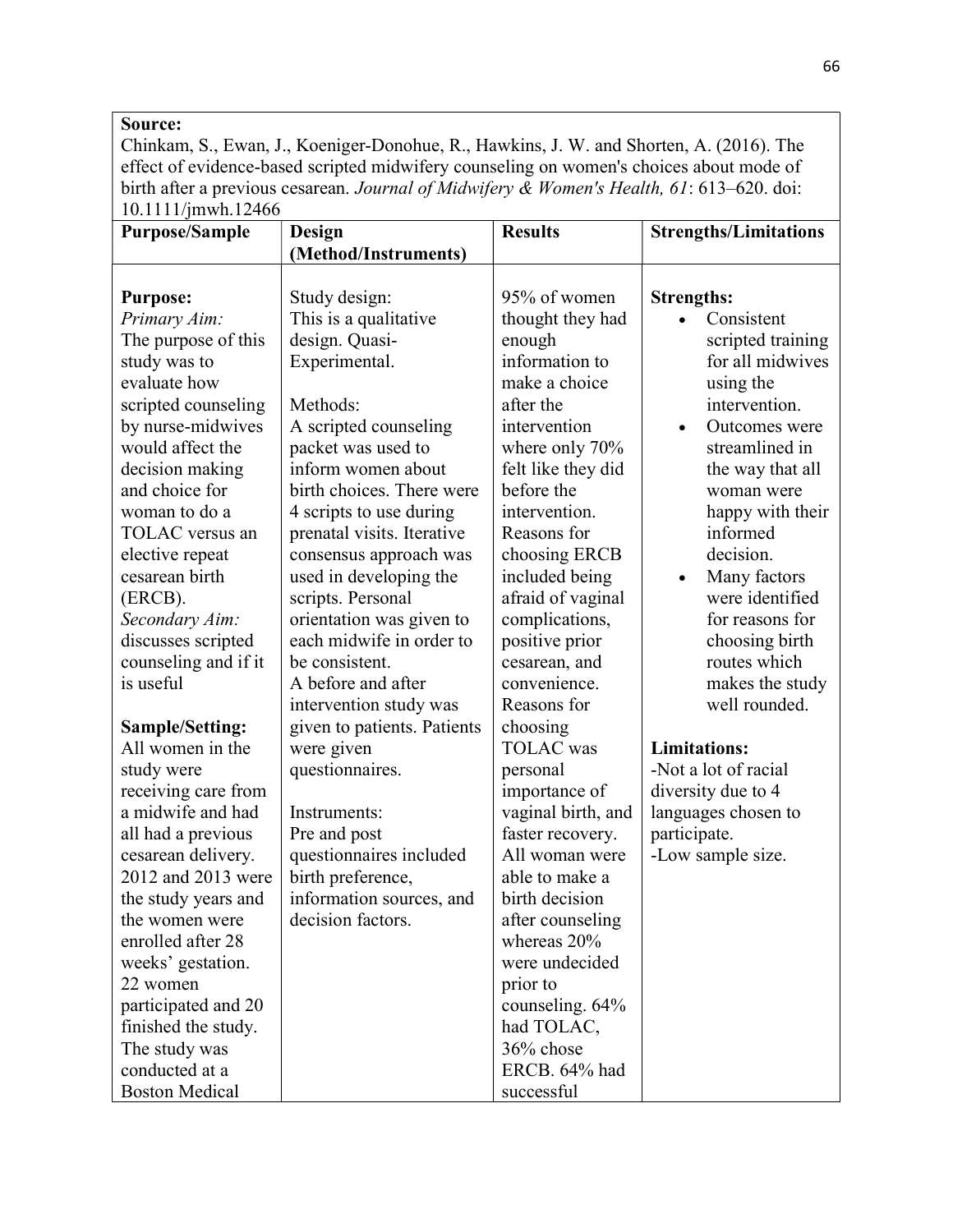| Center. Eligibility            | VBAC while                                                                             |  |
|--------------------------------|----------------------------------------------------------------------------------------|--|
| depended on having             | 36% had another                                                                        |  |
| one previous LTCS,             | unscheduled                                                                            |  |
| single pregnancy,              | cesarean.                                                                              |  |
| vertex presentation,           |                                                                                        |  |
| and ability to speak           | <b>Conclusion:</b>                                                                     |  |
| and read English,              | Having scripted                                                                        |  |
| Spanish, Cape                  | prenatal visits                                                                        |  |
| Verdean Creole, or             | and education                                                                          |  |
| Haitian. The first             | regarding                                                                              |  |
| visit also had to be           | <b>TOLAC</b> versus                                                                    |  |
| prior to 28 weeks.             | <b>ERCB</b> helps                                                                      |  |
|                                | women make a                                                                           |  |
| <b>Johns Hopkins</b>           | birth decision                                                                         |  |
| <b>Evidence</b>                | and feel more                                                                          |  |
| Appraisal:                     | informed. The                                                                          |  |
|                                | intervention had                                                                       |  |
| Strength:                      | no effect on                                                                           |  |
|                                | TOLAC rate but                                                                         |  |
| Level II                       | woman were                                                                             |  |
|                                | more satisfied                                                                         |  |
| <b>Quality:</b>                | with their                                                                             |  |
|                                | decisions.                                                                             |  |
| Good quality                   |                                                                                        |  |
|                                |                                                                                        |  |
| <b>Author Recommendations:</b> |                                                                                        |  |
|                                | Further work is needed to adapt scripted decision counseling to support woman for more |  |

Further work is needed to adapt scripted decision counseling to support woman for more diverse cultural groups.

## Implications:

I would have liked to know the reasons that the women who had attempted TOLAC and ended up having an unscheduled repeat cesarean section. Take home from this article is that by educating our patients well on their option of either a TOLAC or ERCB makes them feel more comfortable and happier with their decision. It also makes it easier for them to make a decision. There are many factors and reasons why a woman chooses different birth options.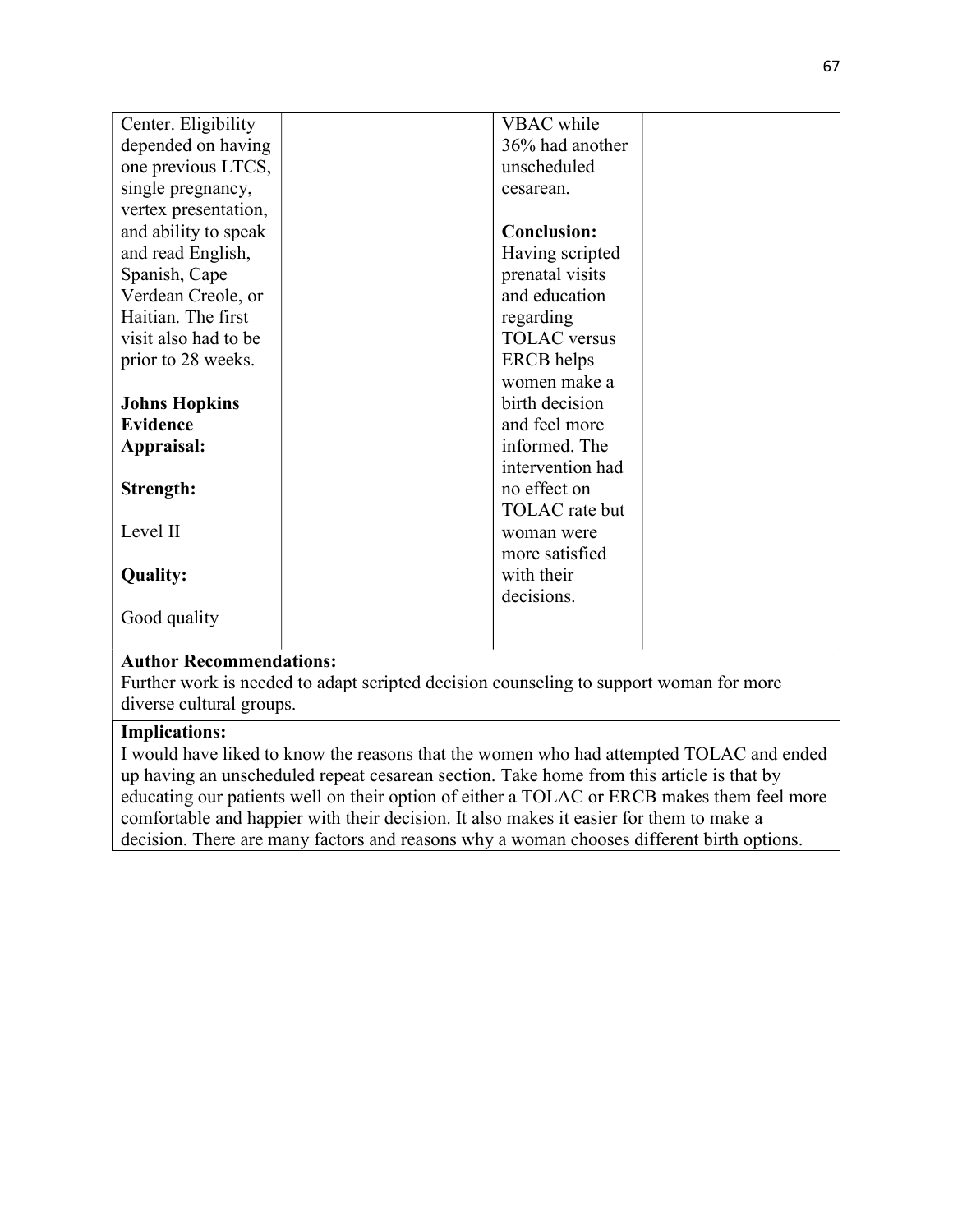#### Source:

Dorthe, L. A., Thisted, Mortensen, L. H., Hvidman, L., & Krebs, L. Operative technique at caesarean delivery and risk of complete uterine rupture in a subsequent trial of labour at term. A registry case-control study. PLoS ONE, 12(11). Retrieved from https://doaj.org/article/bbf353257dd04987ad49d5b52f724d97

| <b>Purpose/Sample</b>  | Design                   | <b>Results</b>        | <b>Strengths/Limitations</b> |
|------------------------|--------------------------|-----------------------|------------------------------|
|                        | (Method/Instruments)     |                       |                              |
|                        |                          |                       |                              |
| <b>Purpose:</b>        | Study design:            | The study included    | <b>Strengths:</b>            |
| Primary Aim:           | Population-based case-   | 175 cases and 272     | Use of validated             |
| Estimate the           | control study.           | controls. There       | data. Large number of        |
| relation of single-    |                          | appeared to be no     | cases included. There        |
| layer closure and      | Methods:                 | association           | was a strict definition of   |
| the risk of uterine    | A 10-digit personal      | between single-       | uterine rupture. Also,       |
| rupture in a trial     | identification code was  | layer closure and     | the inclusion of only        |
| of labor after         | given to Danish citizens | uterine rupture       | complete uterine             |
| previous cesarean      | to link registries and   | (aOR 1.38, Cl:        | ruptures.                    |
| section.               | medical records. Data    | 0.88-2.17). Risk      |                              |
| Secondary Aim:         | was taken from January   | factors included:     | <b>Limitations:</b>          |
| Other pre-labor        | 1997 to December 2008.   | induction with an     | There was a large            |
| and intrapartum        |                          | unfavorable cervix,   | amount of missing            |
| risk factors for       | Instruments:             | epidural,             | data. This included the      |
| complete uterine       | Data was entered into    | augmentation by       | use of angle sutures and     |
| rupture in trial of    | the computer system and  | oxytocin for more     | locked versus un-locked      |
| labor after            | analyzed using           | than 1 hour, and      | sutures.                     |
| cesarean section at    | STATA. STROBE            | birth rate $>$ or $=$ |                              |
| term.                  | guidelines were used for | 4000 grams. The       |                              |
|                        | reporting of the study.  | risk of uterine       |                              |
| <b>Sample/Setting:</b> |                          | rupture was           |                              |
| All women $(n =$       |                          | reduced by            |                              |
| 39 742), from a        |                          | pervious vaginal      |                              |
| Danish Medical         |                          | delivery and inter-   |                              |
| <b>Birth Registry</b>  |                          | delivery interval of  |                              |
| from 1997-2008         |                          | more than 24          |                              |
| with a singleton       |                          | months.               |                              |
| pregnancy at term      |                          |                       |                              |
| and a trial of labor   |                          | <b>Conclusion:</b>    |                              |
| after cesarean         |                          | Single-layer          |                              |
| section.               |                          | uterine closure did   |                              |
|                        |                          | not seem to be        |                              |
| <b>Johns Hopkins</b>   |                          | significantly         |                              |
| <b>Evidence</b>        |                          | associated to         |                              |
| Appraisal:             |                          | uterine rupture       |                              |
|                        |                          | during trial of labor |                              |
| Strength:              |                          | after                 |                              |
|                        |                          | cesarean. Major       |                              |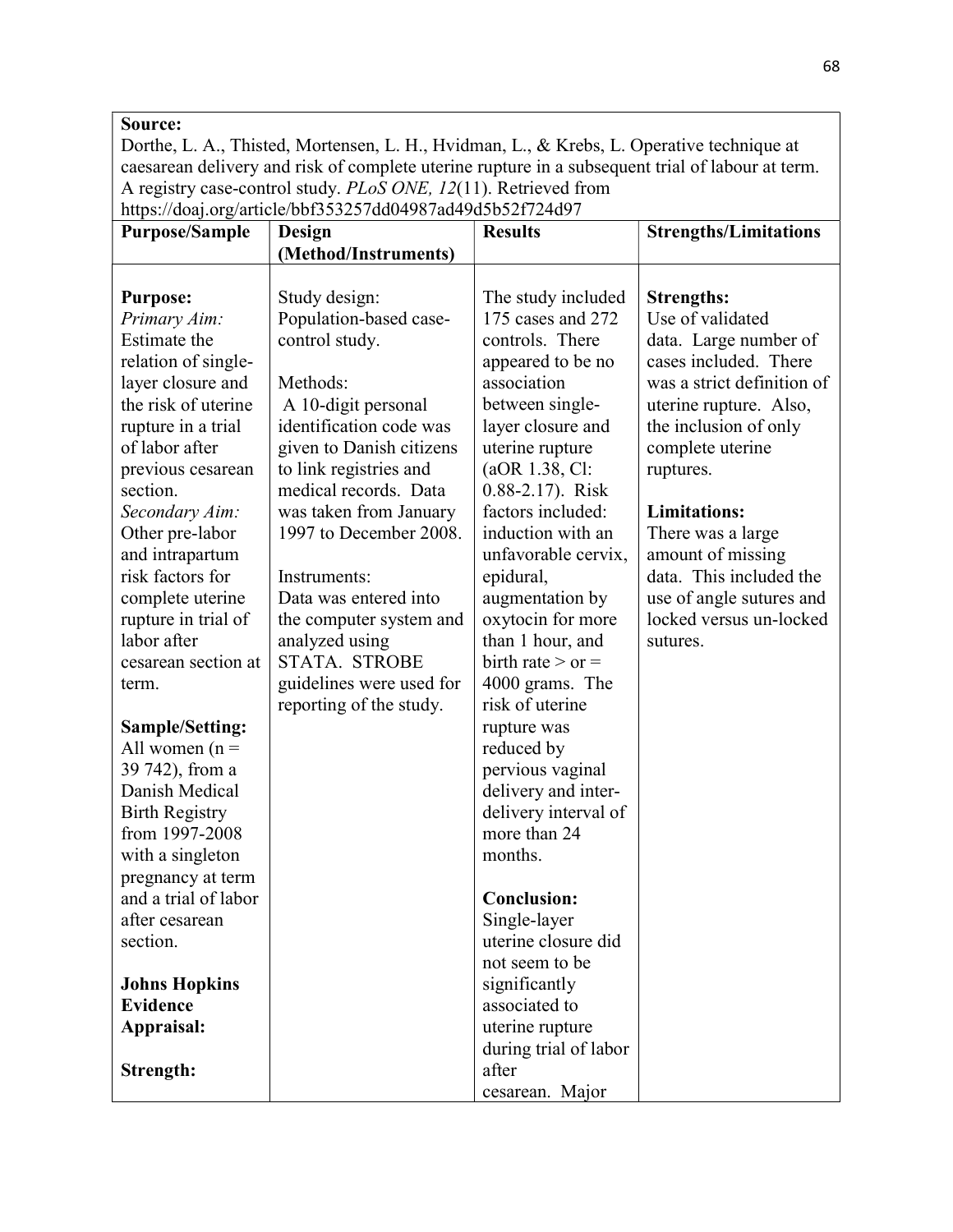| Level I         | risk factors for        |
|-----------------|-------------------------|
|                 | uterine rupture         |
| <b>Quality:</b> | included: induction     |
|                 | of labor with an        |
| Good            | unfavorable cervix,     |
|                 | birth weight $>$ or $=$ |
|                 | $4000$ , and            |
|                 | indicators of           |
|                 | prolonged labor.        |
|                 |                         |

## Author Recommendations:

When recording all missing data as double-layer closure, they found a shift towards an association between uterine rupture and single-layer closure.

## Implications:

This study was randomized and did use controls.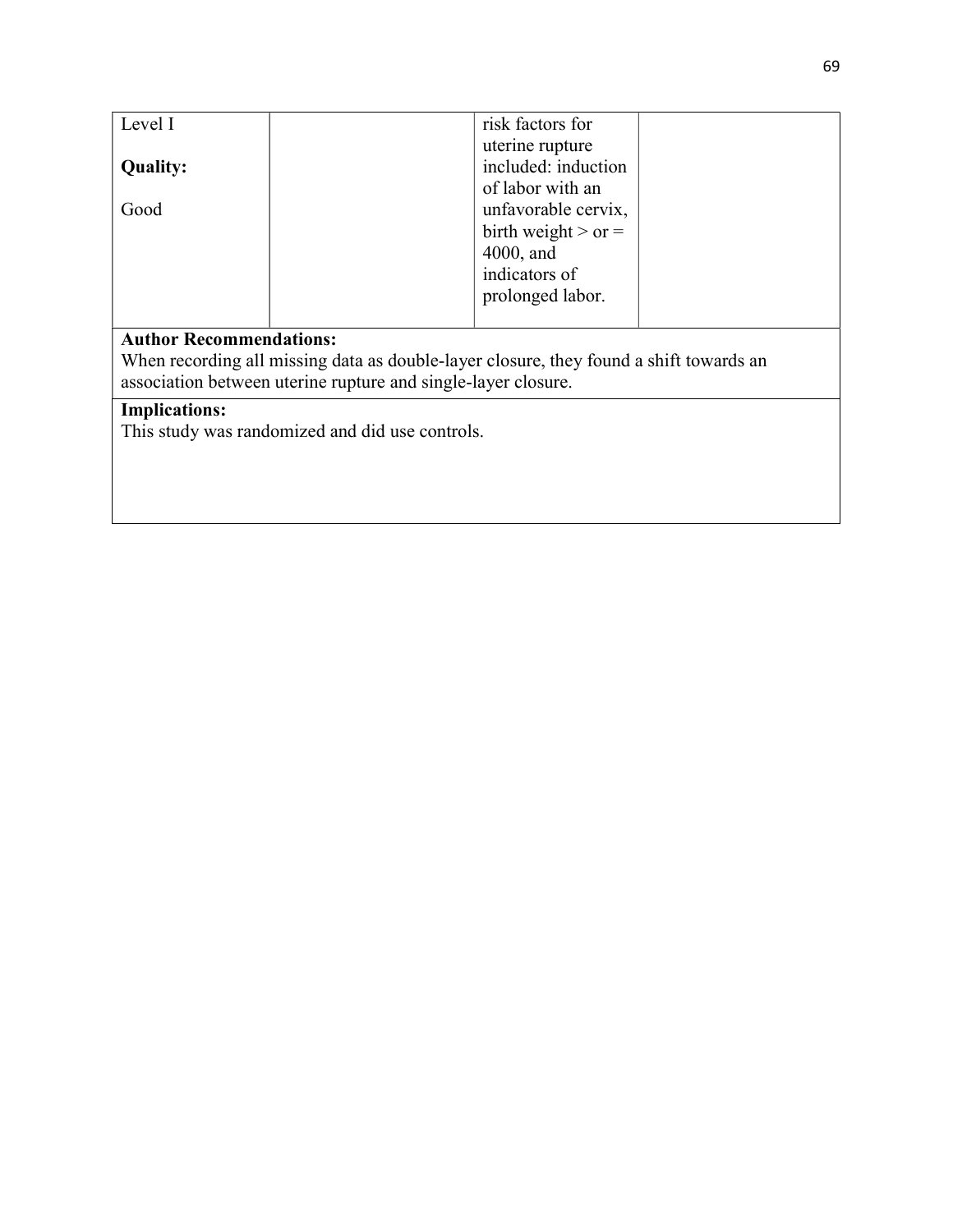Source: Gilbert, S. A., Grobman, W. A., Landon, M. B., Varner, M. W., Wapner, R. J., Sorokin, Y., Sibai, B. M., Thorp, J. M., Ramin, S. M., Mercer, B. M. (2013). Lifetime costeffectiveness of trial of labor after cesarean in the United States. Value in Health, 16(6), 953- 964. Retrieved from https://www.clinicalkey.es/playcontent/1-s2.0-S1098301513018706

| <b>Purpose/Sample</b>  | Design                   | <b>Results</b>       | <b>Strengths/Limitations</b> |
|------------------------|--------------------------|----------------------|------------------------------|
|                        | (Method/Instruments)     |                      |                              |
|                        |                          |                      |                              |
| <b>Purpose:</b>        | A Markov model was       | The TOLAC            | <b>Strengths:</b>            |
| Primary Aim: To        | used to compare          | strategy dominated   | The study was large and      |
| estimate the cost-     | TOLAC and                | the ERCD strategy    | taken from many United       |
| effectiveness of       | ERCD. This method        | with \$164.2         | States hospital registries.  |
| trial of labor after   | was developed for a      | million saved and    |                              |
| cesarean TOLAC.        | hypothetical cohort that | 500 QALYs gained     | <b>Limitations:</b>          |
| Secondary Aim:         | had no                   | per 100,000          | The group of women did       |
| Evaluate long-term     | contraindications to a   | women. There         | not include women who        |
| effects and            | TOLAC. Pieces of         | were 6 variables     | were undergoing labor        |
| outcomes.              | information that were    | considered in this   | inductions, but instead it   |
|                        | collected from each      | model that           | was predicated on            |
| <b>Sample/Setting:</b> | study and sample         | included: the        | women in spontaneous         |
| Women eligible         | chosen included          | probability of       | labor and included           |
| for this study had a   | probabilities such as:   | uterine rupture and  | probabilities of success     |
| singleton, term        | cerebral palsy, stress   | successful TOLAC     | and uterine                  |
| vertex gestation (at   | urinary incontinence,    | among women          | rupture. Another group       |
| or beyond 37           | cost data, and qualified | with no prior        | of women that were not       |
| weeks gestation),      | adjusted life years      | vaginal delivery,    | incorporated were            |
| and one prior low-     | (QALYs). The             | the frequency of     | women that had               |
| transverse incision    | primary outcome          | stress urinary       | expectant management         |
| without a prior        | included cost-           | incontinence, and    | beyond 40 weeks              |
| vaginal delivery (n    | effectiveness that was   | the cost of failed   | gestation. The analysis      |
| $= 14,682$ ). After    | measured as a marginal   | TOLAC,               | was not able to              |
| all exclusions due     | cost per QALY gained,    | successful           | incorporate any potential    |
| to certain criteria    | with a \$50,000          | TOLAC, and           | marginal impact on           |
| in pregnancy, this     | threshold per QALY       | ERCD. When the       | fertility by mode of         |
| left a total of $n =$  | used to define cost-     | probability of       | delivery, such as early      |
| 9,454 women. The       | effectiveness.           | <b>TOLAC</b> success | miscarriages or ectopic      |
| number of women        | Instruments used:        | was at the base      | pregnancies. This was        |
| that had a TOLAC       | Quality of Well-Being    | value, 67.2%,        | because the study            |
| were $n = 4,253$ and   | classifications system.  | <b>TOLAC</b> was     | included hospital            |
| then women that        |                          | preferred if the     | deliveries with a            |
| had emergency          |                          | probability of       | gestational age greater      |
| repeat cesarean        |                          | uterine rupture was  | than or equal to 20          |
| delivery ERCD          |                          | $3.1\%$ or less.     | weeks gestation or           |
| were $n = 5,201$ .     |                          | When the             | resulting in an infant       |
|                        |                          | probability of       | weighing 500 grams or        |
|                        |                          | uterine rupture was  | more.                        |
|                        |                          | at a base value,     |                              |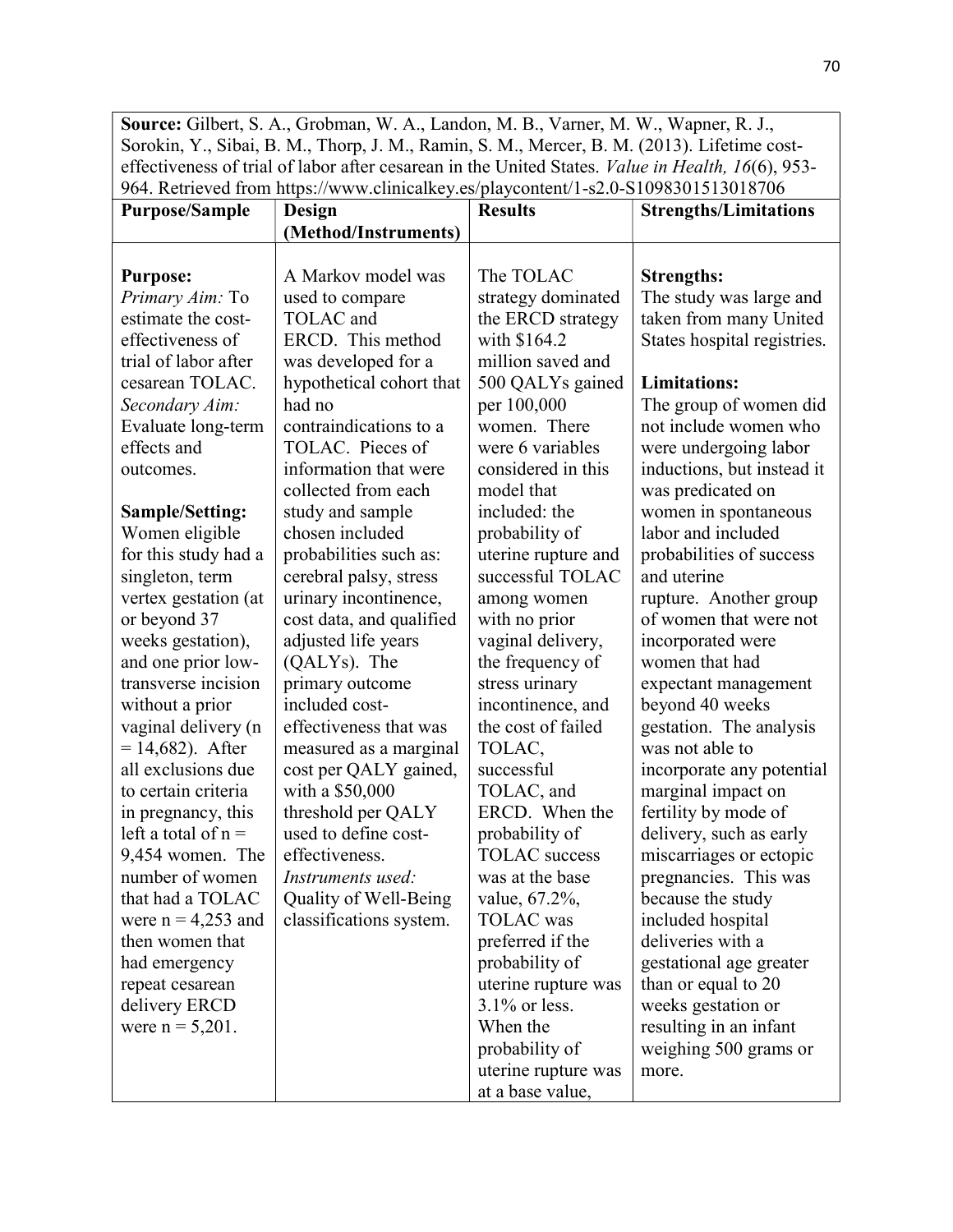| <b>Johns Hopkins</b> | 0.8%, the TOLAC       |
|----------------------|-----------------------|
| <b>Evidence</b>      | strategy was          |
| Appraisal:           | preferred as long     |
|                      | as the probability    |
| Strength:            | of success was        |
|                      | 47.2% or more.        |
| Level I              |                       |
|                      | <b>Conclusion:</b>    |
| <b>Quality:</b>      | According to          |
|                      | baseline              |
| High                 | circumstances,        |
|                      | <b>TOLAC</b> was less |
|                      | expensive and         |
|                      | more effective than   |
|                      | an ERCD when          |
|                      | long-term             |
|                      | consequences are      |
|                      | considered, when      |
|                      | the likelihood of     |
|                      | success is 47.2% or   |
|                      | more. For 100,000     |
|                      | women with one        |
|                      | prior low-            |
|                      | transverse cesarean   |
|                      | delivery, choosing    |
|                      | TOLAC for the         |
|                      | second child was      |
|                      | the most cost-        |
|                      | effective choice.     |
|                      |                       |

## Author Recommendations:

It was suggested that ERCD could be associated with higher rates of childhood asthma and lower rates of breastfeeding. Also, if TOLAC was desired in future pregnancies, this could reduce overall rates of cases of hysterectomy and placenta accreta.

## Implications:

Many of the hospitals these patients were taken from were teaching hospitals and may not be representative of all settings in the United States healthcare system.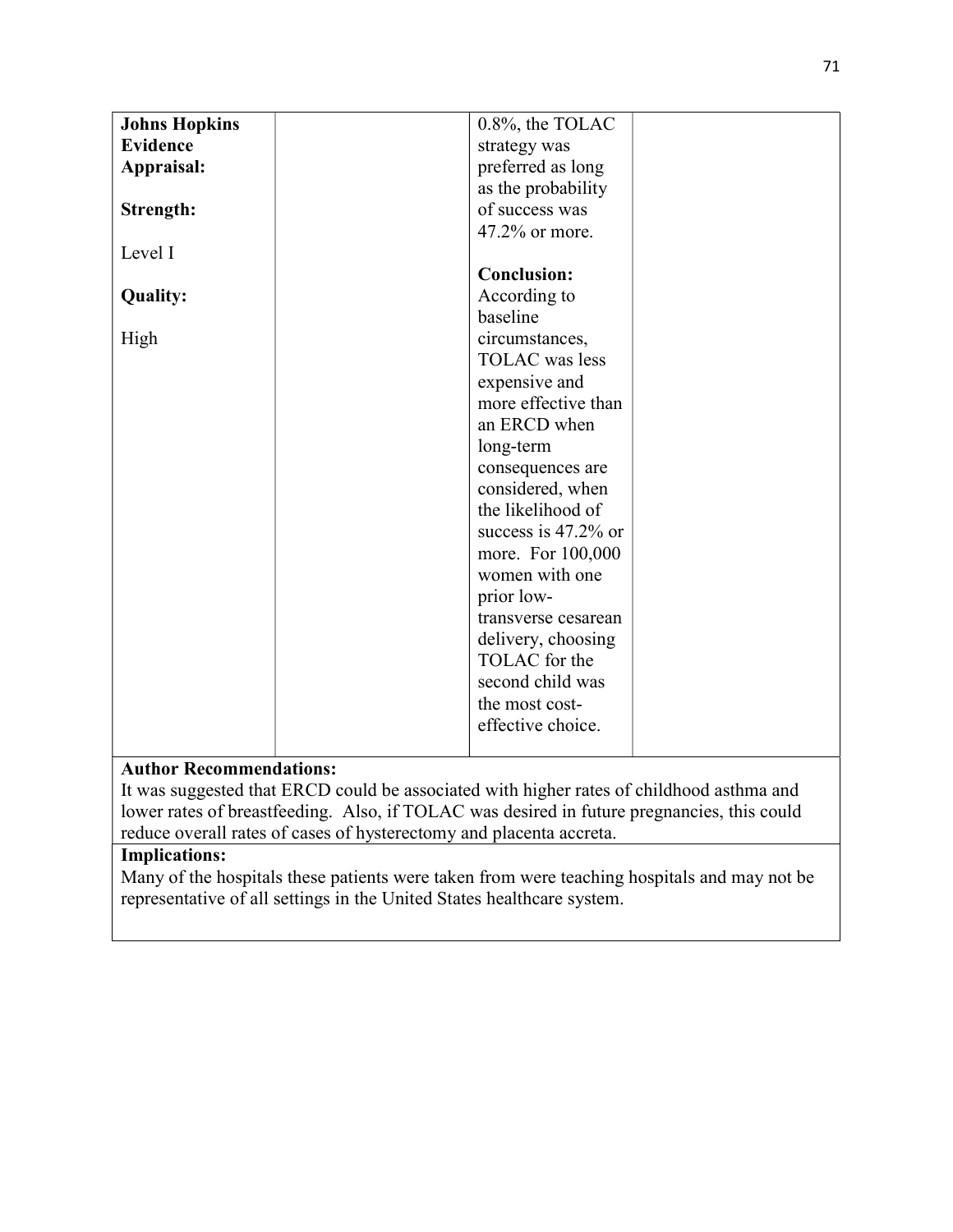Grantz, K, Gonzalez-Quintero, V., Troendle, J., Reddy, Uma, M., Hinkle, S., Kominiarek, M., Zhaohui, L., Zhang, J. (2015). Labor patterns in women attempting vaginal birth after cesarean with normal neonatal outcomes. American Journal of Obstetrics and Gynecology, 213(2), 226.e6. doi: 10.1016/j.ajog.2015.04.033

| <b>Purpose/Sample</b> | Design                                      | <b>Results</b>            | <b>Strengths/Limitations</b> |
|-----------------------|---------------------------------------------|---------------------------|------------------------------|
|                       | (Method/Instruments)                        |                           |                              |
|                       |                                             |                           |                              |
| <b>Purpose:</b>       | Study design:                               | Labor was induced         | <b>Strengths:</b>            |
| Primary Aim:          | Quasi experimental                          | in 23.4% of TOLAC         | Large sample<br>$\bullet$    |
| Describe labor        |                                             | and $44.1\%$ of           | size.                        |
| patterns in women     | Methods:                                    | nulliparous women         | Long time span               |
| with TOLAC with       | Data was gathered                           | $(P<.001)$ . Cesarean     | studied.                     |
| normal neonatal       | from medical records.                       | delivery rates were       | -The study<br>$\bullet$      |
| outcomes.             | Two comparisons were                        | 57.7% in TOLAC            | compared both                |
|                       | made with labor                             | versus 19% in             | induced and                  |
| Secondary Aim:        | progression including                       | nulliparous women         | spontaneous                  |
| To examine each       | pattern of labor                            | $(P<.001)$ . Oxytocin     | labors.                      |
| interval centimeter   |                                             | was used in 52.4%         |                              |
| of dilation for       | comparing duration<br>and cervical dilation | of TOLAC versus           |                              |
| <b>TOLAC</b> when     |                                             |                           |                              |
|                       | and interval-censored                       | 64.3% of                  | <b>Limitations:</b>          |
| compared to           | time interval of                            | nulliparous women         |                              |
| spontaneous or        | cervical dilation from                      | with spontaneous          | Relatively high              |
| induced labor in      | one centimeter to the                       | labor ( $P<.001$ ) and    | cesarean                     |
| 2,892 multiparous     | next by calculating the                     | 89.8% of TOLAC            | delivery rate in             |
| women with            | 95% of traverse times.                      | versus $91.6\%$ of        | <b>TOLAC</b> which           |
| TOLAC and 56,         | P-values were adjusted                      | nulliparous women         | creates a                    |
| 301 nulliparous       | for maternal age, race,                     | with induced labor        | selection bias               |
| women between         | BMI, insurance,                             | (P=.099). TOLAC           | due to                       |
| 37.0-41.6 weeks       | epidural, and oxytocin.                     | had lower max             | intrapartum                  |
| gestation.            |                                             | doses of oxytocin         | censoring.                   |
|                       |                                             | compared to               | Labor graphs<br>$\bullet$    |
| Sample/Setting:       | Instruments:                                | nulliparous (median       | were only                    |
| The study was         | Chi-square test was                         | $90th$ percentile:6       | including                    |
| completed in 12       | used for categorical                        | mU/min vs 12              | <b>TOLAC</b> success         |
| US centers from       | variables or Wilcoxon                       | mU/min). Median           | and not those                |
| 2002-2008. The        | rank-sum test was used                      | $(95%)$ labor             | who ended up                 |
| sample size is        | for continuous                              | duration for              | in a repeat                  |
| large. The final      | variables.                                  | <b>TOLAC</b> versus       | cesarean.                    |
| sample size was       |                                             | nulliparous women         | -The study does<br>$\bullet$ |
| decreased to 2,892    |                                             | with spontaneous          | not discuss                  |
| women undergoing      |                                             | labor from 4-10 cm        | adverse                      |
| TOLAC who had         |                                             | was $0.9$ (2.2) hours     | outcomes for                 |
| one previous          |                                             | longer ( $P = 007$ ). For | the groups.                  |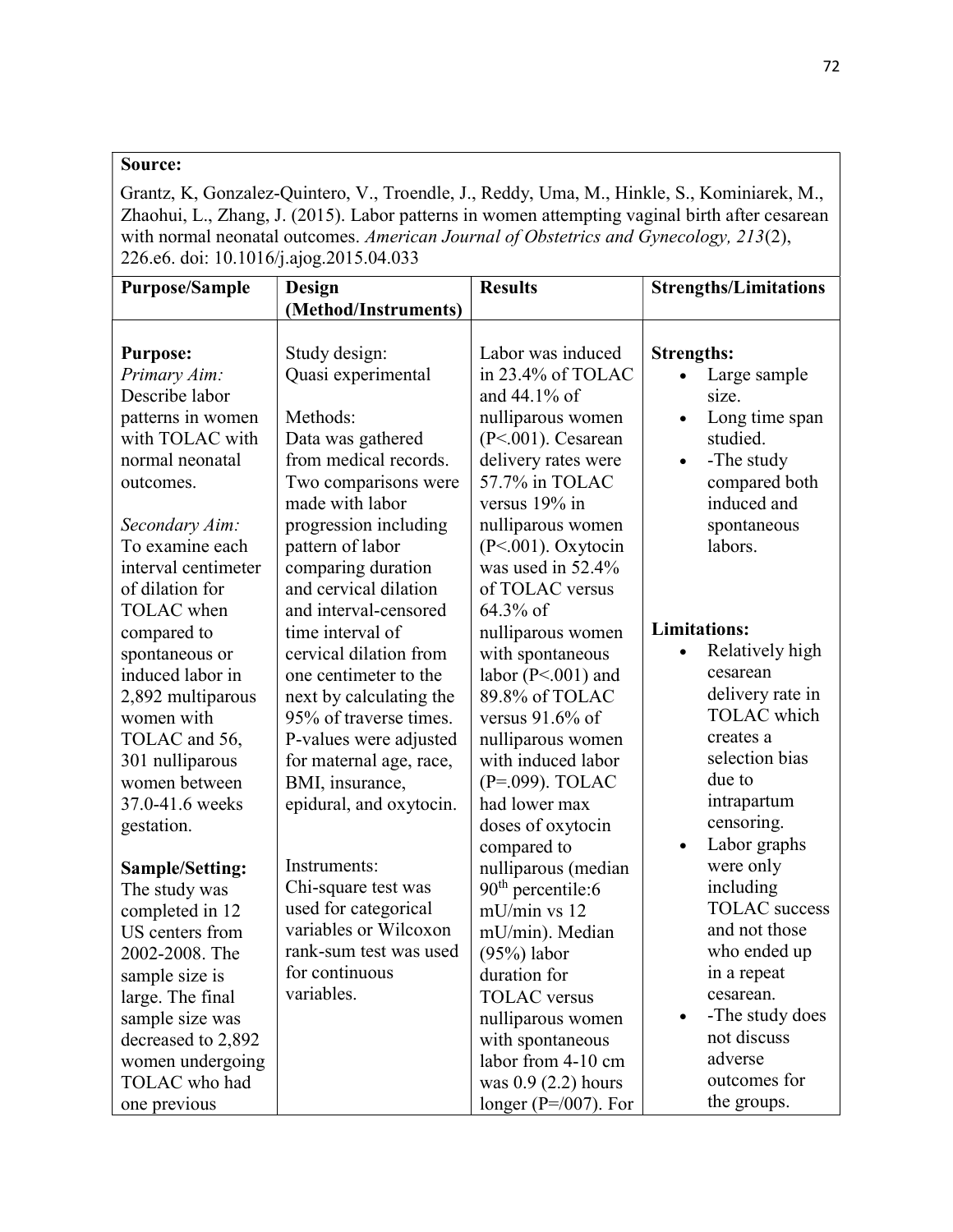| cesarean and no      | women who were in    | $\bullet$ | Women             |
|----------------------|----------------------|-----------|-------------------|
| previous vaginal     | spontaneous labor    |           | attempting        |
| delivery and         | patterns were very   |           | <b>TOLAC</b> have |
| 56,301 nulliparous   | similar for TOLAC    |           | had previous      |
| women. Excluded      | versus nulliparous   |           | labor, and        |
| were births that had | labor length.        |           | increased age     |
| Apgar's $<$ 7,       | Induced labor length |           | when compared     |
| multiple gestations, | for TOLAC was 1.5    |           | to nulliparous    |
| abnormal             | hours longer using   |           | women.            |
| presentations, fetal | the median. For      |           |                   |
| anomalies, and       | women who            |           |                   |
| stillbirths. Women   | achieved VBAC        |           |                   |
| had to be in labor   | labor patterns were  |           |                   |
| between 37.0 and     | slower than          |           |                   |
| 41.6 weeks           | nulliparous women.   |           |                   |
| gestation and had    |                      |           |                   |
| to have a single     | <b>Conclusion:</b>   |           |                   |
| gestation.           | Labor duration for   |           |                   |
|                      | TOLAC is slower      |           |                   |
| <b>Johns Hopkins</b> | than nulliparous     |           |                   |
| <b>Evidence</b>      | when compared in     |           |                   |
| Appraisal:           | induced labor.       |           |                   |
|                      | Spontaneous labor    |           |                   |
| Strength:            | was very similar for |           |                   |
|                      | TOLAC and            |           |                   |
| Level II             | nulliparous women.   |           |                   |
|                      |                      |           |                   |
| <b>Quality:</b>      |                      |           |                   |
|                      |                      |           |                   |
| Good Quality         |                      |           |                   |
|                      |                      |           |                   |
|                      |                      |           |                   |
|                      |                      |           |                   |
|                      |                      |           |                   |
|                      |                      |           |                   |

By helping physicians understand the appropriate rates of progression at different points in labor may help manage labor. Understanding that TOLAC labors may progress more slowly is important when deciding for or against a repeat cesarean section.

# Implications:

TOLAC spontaneous labors were slightly slower to progress to 7 cm dilation and those who were induced were slower to progress to 8 cm when compared to nulliparous labors. Labor progressed similarly after 7-8 cm for both groups of women.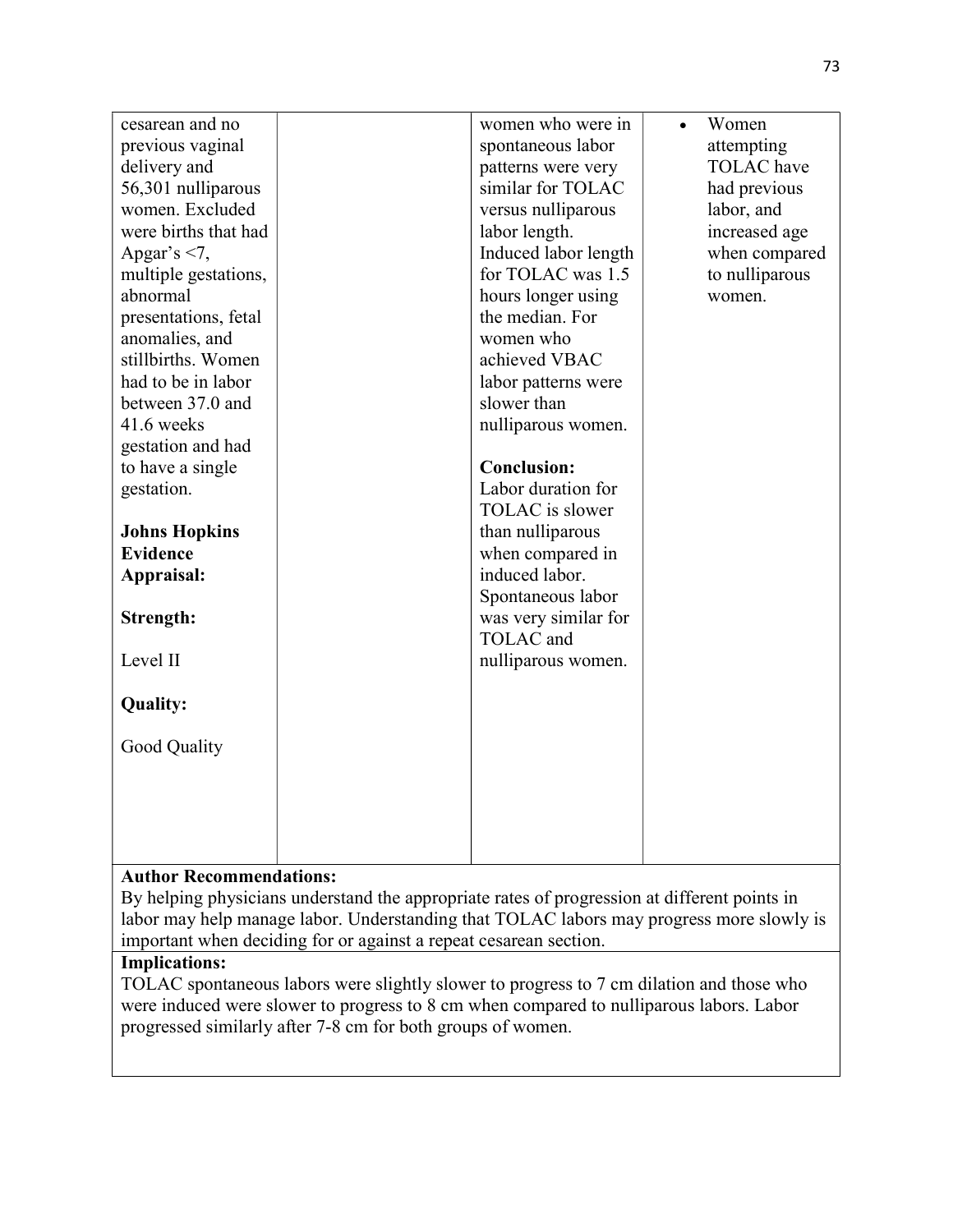Knight, H. E., Gurol-Urganci, I., Meulen, J. H., Mahmood, T. A., Richmond, D. H., Dougal, A., Cromwell, D. A. (2013). Vaginal birth after caesarean section: A cohort study investigating factors associated with its uptake and success. International Journal of Obstetrics and Gynecology 121(2) p. 183-192. doi: 10.1111/1471-0528.12508

| <b>Purpose/Sample</b>  | Design                      | <b>Results</b>     | <b>Strengths/Limitations</b> |
|------------------------|-----------------------------|--------------------|------------------------------|
|                        | (Method/Instruments)        |                    |                              |
|                        |                             |                    |                              |
| <b>Purpose:</b>        | Study design:               | 143,970            | <b>Strengths:</b>            |
| Primary Aim: To        | The study was a cohort      | women were in      | -Large sample size           |
| investigate the        | descriptive study.          | the cohort.        | -Long study time period      |
| demographic and        |                             | 52.2% of those     | of 8 years                   |
| obstetrical factors    | Methods:                    | attempted a        | -All deliveries are in       |
| that lead to a         | A hospital data base was    | VBAC for their     | English acute hospitals,     |
| <b>TOLAC</b> and VBAC  | used. All woman ages 15-    | second birth.      | so no bias is present        |
| and the success rate   | 45 who had a first          | Younger            | -All factors were taken      |
| of vaginal births      | cesarean delivery between   | women and          | into account and             |
| after a cesarean       | April 2004 and March        | those that were    | measured such as             |
| birth.                 | 2011 and who were           | non-white and      | maternal age, age from       |
| Secondary Aim: To      | pregnant again prior to the | less fortunate     | last child, first cesarean   |
| evaluate whether       | end of March 2012. All of   | had a higher       | reasoning, and maternal      |
| ethnicity, age,        | the delivery methods were   | rate of            | risk factors.                |
| reason for first       | looked at including         | attempting         | -The study involved all      |
| cesarean and other     | vaginal, elective cesarean, | VBAC's.            | ethical backgrounds          |
| factors are related to | and emergency cesarean.     | 63.4% of those     |                              |
| success of a VBAC.     | If women were not given     | who attempted      | <b>Limitations:</b>          |
|                        | a choice of delivery type   | a VBAC had a       | The study was unable to      |
| Sample/Setting:        | for any reason they were    | successful         | account for BMI,             |
| 143,970 women          | excluded from the study     | vaginal birth.     | tobacco use, and             |
| were in the cohort,    | such as breech baby or      | Younger            | maternal height. There is    |
| 75,086 attempted a     | multiple birth. Logistic    | women who          | also a potential risk that   |
| VBAC. The sample       | regression models were      | were white had     | medical interventions        |
| was all women aged     | used in order to adjust the | higher success.    | were coded wrong and         |
| 15-45 years old and    | effect of maternal          | <b>Black women</b> | therefore left error in the  |
| who had a first        | demographic and clinical    | had a              | database.                    |
| labor that ended in a  | risk factors and the reason | noticeable low     |                              |
| live cesarean          | for primary cesarean        | success rate.      |                              |
| delivery. The          | births.                     | Women who          |                              |
| setting took place at  |                             | had emergency      |                              |
| an English national    | Instruments:                | cesarean           |                              |
| health service. The    | The instrument used to get  | sections as their  |                              |
| first cesarean birth   | all of the information was  | first delivery     |                              |
| had to take place      | the Hospital Episode        | type had a         |                              |
| between April 2004     | Statistics database in      | lower success      |                              |
| and March 2011 in      | English acute hospitals.    | at a VBAC.         |                              |
| order to be in the     |                             | Woman who          |                              |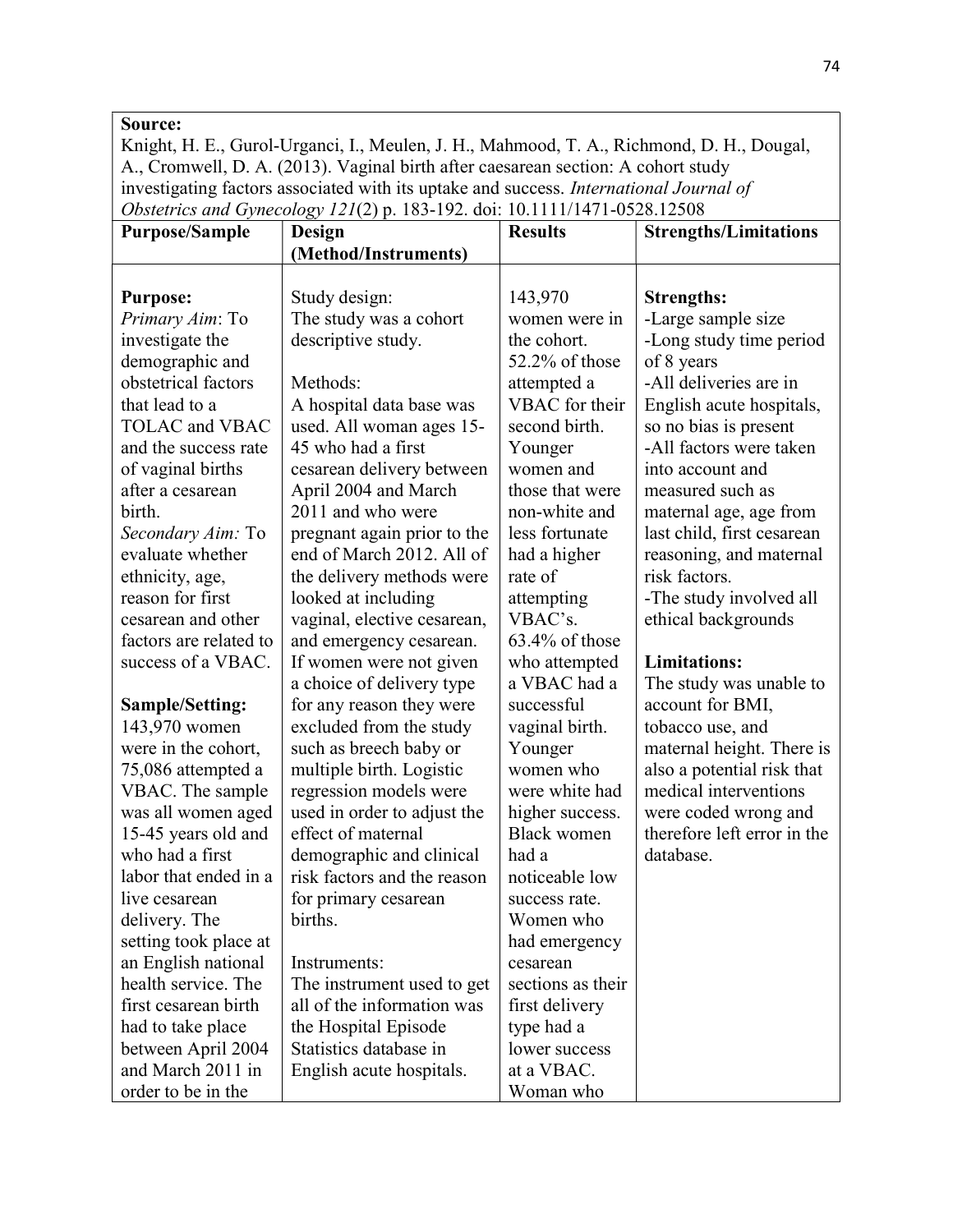| study. The VBAC      | had failed         |
|----------------------|--------------------|
| had to take place    | induction of       |
| before the end of    | labor also had a   |
| March 2012.          | low rate of        |
|                      | success.           |
| <b>Johns Hopkins</b> |                    |
| <b>Evidence</b>      | <b>Conclusion:</b> |
| Appraisal:           | Just over half     |
|                      | of all women       |
| Strength:            | given the          |
|                      | choice between     |
| Level III            | a repeat           |
|                      | cesarean and a     |
| <b>Quality:</b>      | <b>VBAC</b>        |
|                      | attempted a        |
| Good Quality         | VBAC. $2/3$ of     |
|                      | those women        |
|                      | who attempted      |
|                      | a VBAC were        |
|                      | successful.        |

The choice to attempt a VBAC affects hundreds of thousand woman each year in the world. Women of nonwhite race are more likely to fail at a VBAC. Women who have a first cesarean due to an emergency are also more likely to fail. The information in this study is recommended to be used to improve selection for VBAC deliveries.

### Implications:

Women who had emergency cesarean sections as their first delivery type had a lower success at a VBAC. Woman who had failed induction of labor also had a low rate of success. The rate of success for TOLAC resulting in VBAC was approximately 63%.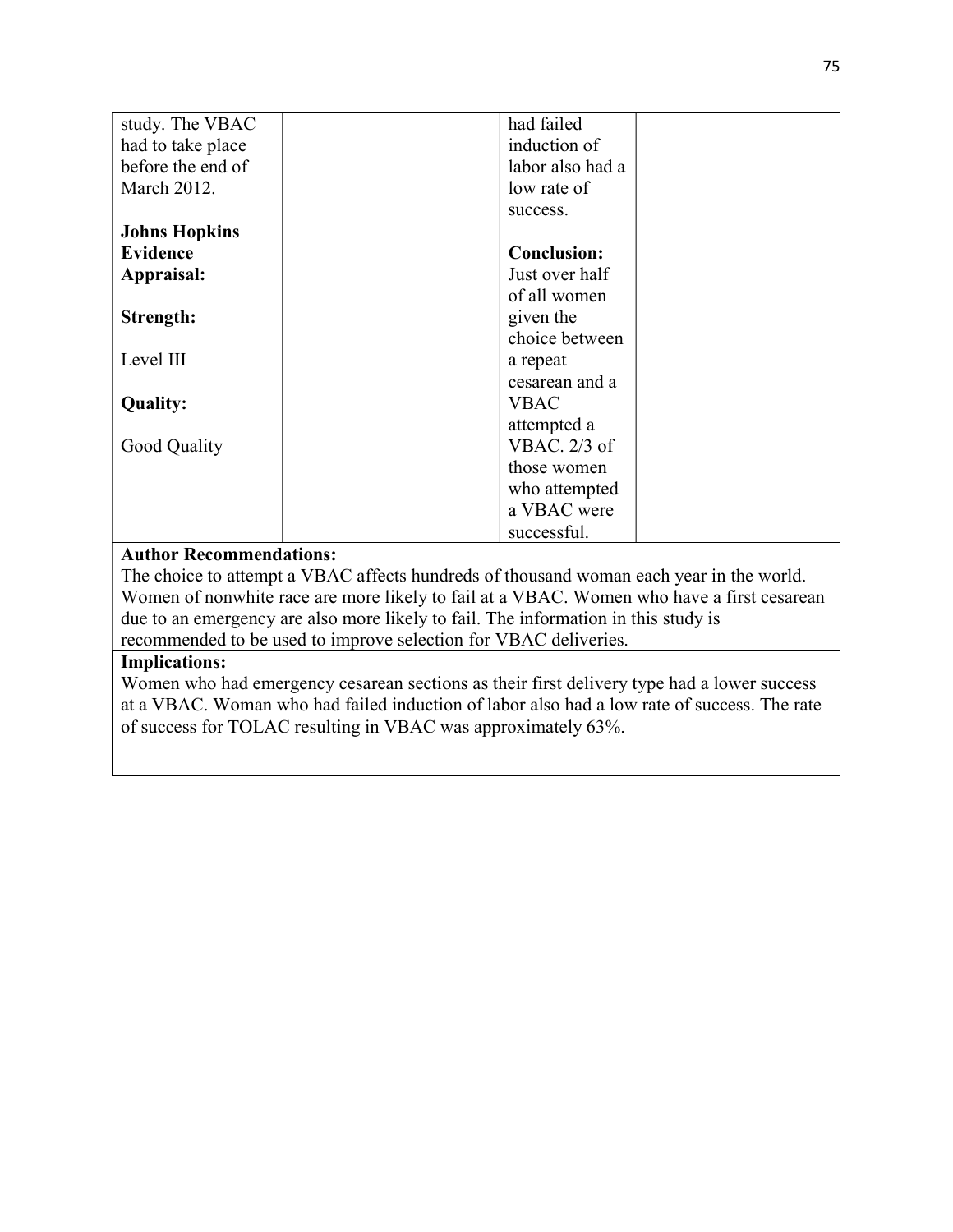Kozhimannil, K. Rural-urban differences in childbirth care, 2002-2010, and implications for the future. doi: 10.1097/MLR.0000000000000016

| <b>Purpose:</b>                                                                              |                                                                                                                                               | <b>Results:</b>                                                                                                                                  | <b>Strengths/Limitations:</b>                                                                                       |
|----------------------------------------------------------------------------------------------|-----------------------------------------------------------------------------------------------------------------------------------------------|--------------------------------------------------------------------------------------------------------------------------------------------------|---------------------------------------------------------------------------------------------------------------------|
| Primary aim:                                                                                 | <b>Study design:</b>                                                                                                                          | From 2002-2010                                                                                                                                   | -large sample size                                                                                                  |
| Measure<br>differences in<br>obstetric care in<br>rural and urban<br>hospitals               | Retrospective<br>analysis<br><b>Methods:</b>                                                                                                  | cesarean rates for low-<br>risk women increased<br>from 12.9% to 15.5%<br>and 12.7% to 16.1% in<br>urban facilities. VBAC<br>rates declined from | -compared urban to rural<br><b>Limitations:</b>                                                                     |
| <b>Secondary aim:</b><br>examine trends<br>over time between<br>rural and urban<br>hospitals | The NIS databases<br>were searched<br>between 2002 and<br>2010. There was a<br>20% random                                                     | 13.1% to 5% in rural<br>hospitals and from<br>18.8% to 10% in urban<br>hospitals. Non-<br>indicated labor<br>induction increased                 | -NIS data did not contain<br>information to distinguish<br>nulliparous or 37-39<br>week GA.<br>-Some hospital notes |
| Sample/Setting:                                                                              | sample of hospitals<br>from the target                                                                                                        | from 9.3% to $16.5\%$ in<br>rural hospitals and from                                                                                             | were not available for<br>review.                                                                                   |
| $n=7,188,972$ total<br>births,<br>n=6,316,743 urban<br>and 837,772 rural<br>births.          | population studied.<br><b>Instruments:</b>                                                                                                    | 10.3% to $12\%$ in urban<br>hospitals. Non-<br>indicated cesarean rates<br>grew in both facilities.<br>Odds of a VBAC were<br>38% lower in rural | -no explanation for<br>results                                                                                      |
| <b>Johns Hopkins</b><br><b>Evidence</b><br>Appraisal:<br>Strength:                           | ICD-9 codes were<br>used to reflect<br>measures of low-<br>risk cesarean and<br>vaginal birth after<br>cesarean without<br>medical indication | hospitals versus urban<br>in 2002. VBAC odds<br>declined 10% each year<br>in urban hospitals from<br>2002-2010.<br><b>Conclusion:</b>            |                                                                                                                     |
| Level II                                                                                     | and labor induction<br>without medical                                                                                                        | Both urban and rural                                                                                                                             |                                                                                                                     |
| <b>Quality:</b><br>Good Quality                                                              | indication                                                                                                                                    | hospitals are guilty of<br>low-risk cesarean rates<br>increasing and non-<br>medically indicated                                                 |                                                                                                                     |
|                                                                                              |                                                                                                                                               | inductions. Rural<br>hospitals had a higher                                                                                                      |                                                                                                                     |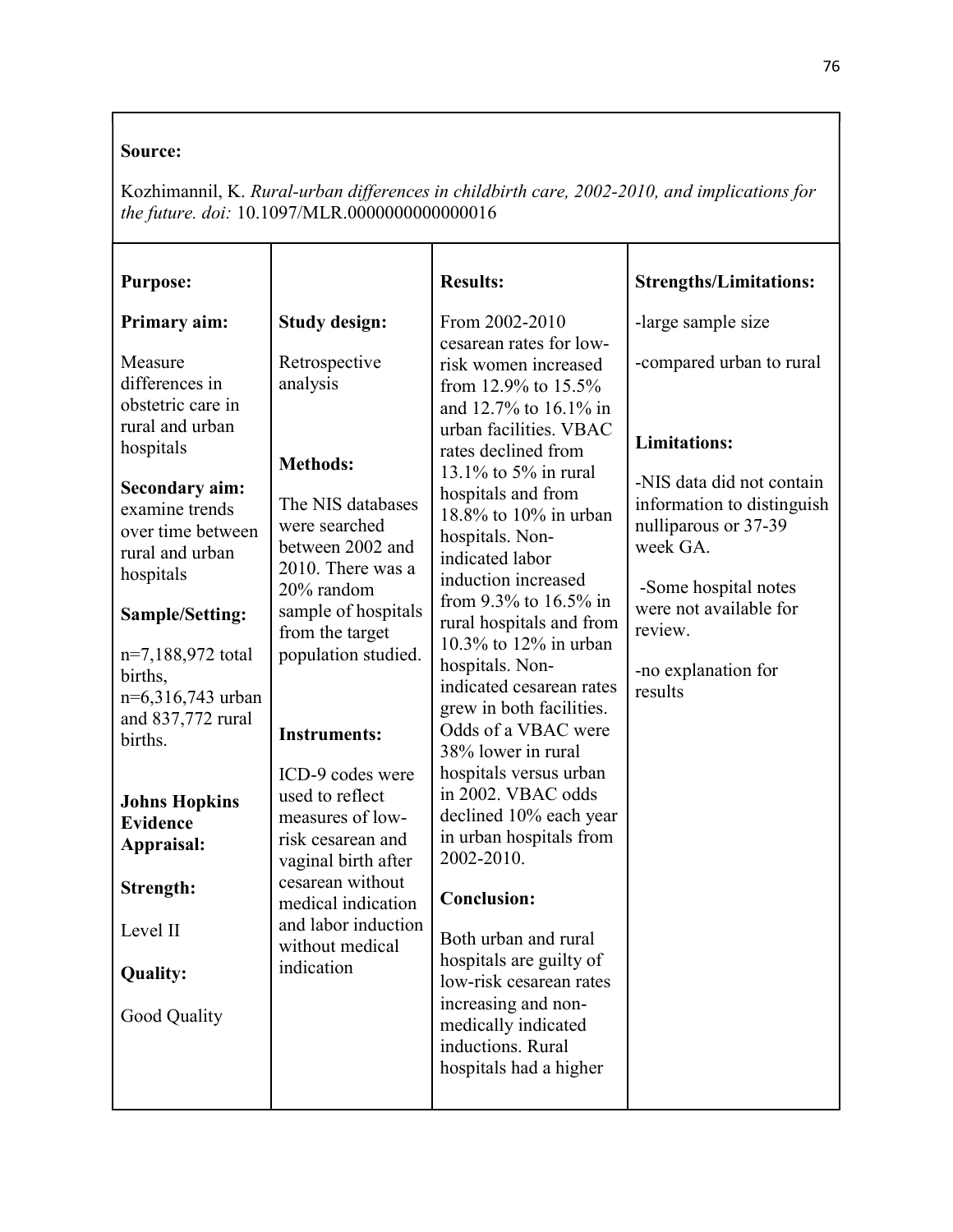|  | incidence of non-<br>indicated inductions. |  |
|--|--------------------------------------------|--|
|  |                                            |  |

Provide evidence-based care consistently to all maternity patients. All hospitals both rural and urban should follow the same safety guidelines.

### Implications:

This study leads to quality improvement programs and clinical management protocols in both rural and urban hospitals. Reducing the rate of first-time cesareans was an overall goal. There is no explanation as to why the author thinks the study results were this way. Need to look into when the 39-week rule was put into place.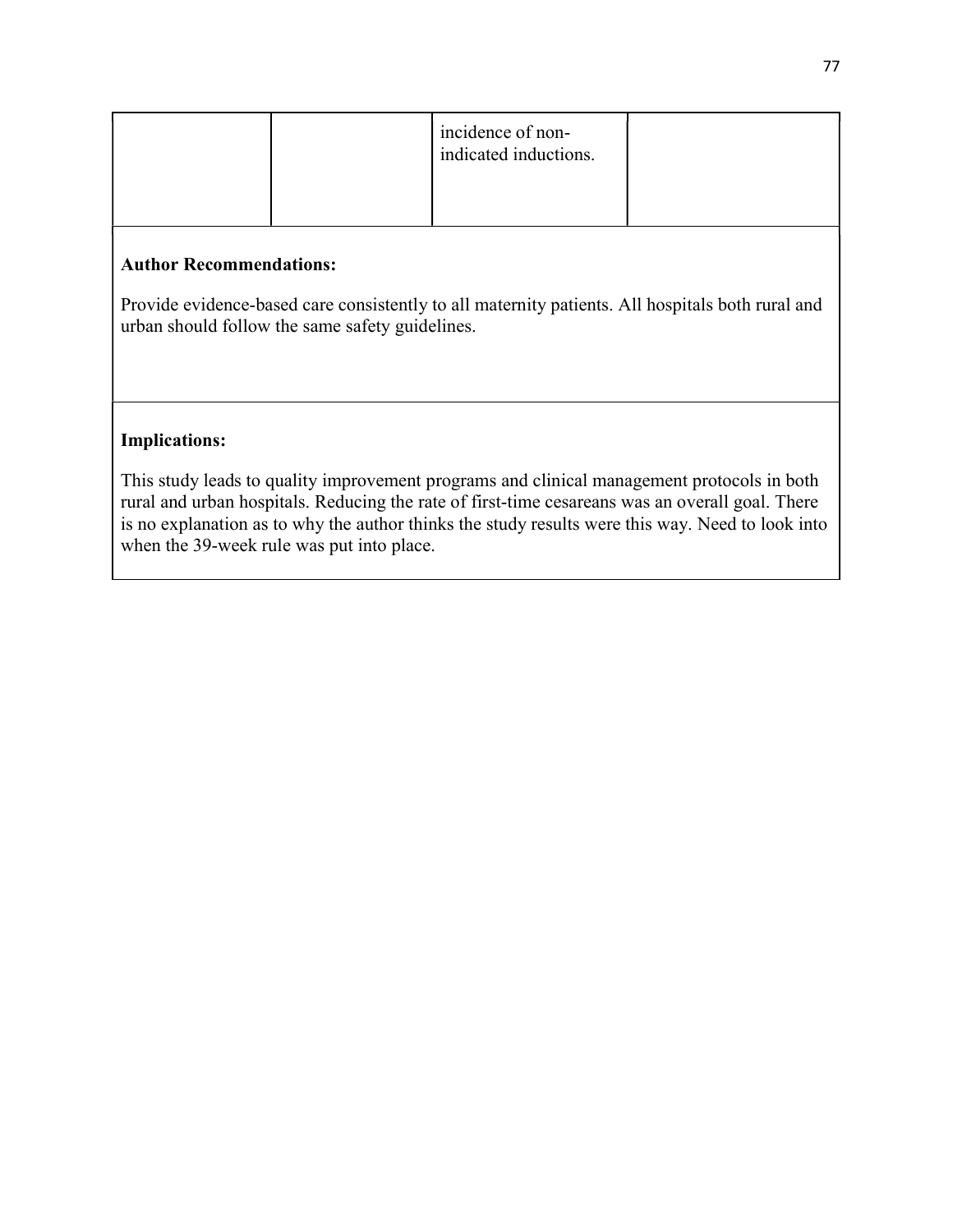Landon, M. B., MD, Grobman, W. A., MD, MBA. (2016). What we have learned about trial of labor after cesarean delivery from the maternal-fetal medicine units cesarean registry. Seminars in Perinatology, 40(5), 281-286. doi: 10.1053/j.semperi.2016.03.003

| <b>Purpose/Sample</b>                                                                                                                      | Design                                                                                                  | <b>Results</b>                                                                                                                                                                                                                  | <b>Strengths/Limitations</b>                                |
|--------------------------------------------------------------------------------------------------------------------------------------------|---------------------------------------------------------------------------------------------------------|---------------------------------------------------------------------------------------------------------------------------------------------------------------------------------------------------------------------------------|-------------------------------------------------------------|
|                                                                                                                                            | (Method/Instru<br>ments)                                                                                |                                                                                                                                                                                                                                 |                                                             |
| <b>Purpose:</b>                                                                                                                            | <b>Study design:</b>                                                                                    | Success rates for TOLAC:<br>73.4%. If a woman had a                                                                                                                                                                             | <b>Strengths:</b>                                           |
| <b>Primary Aim:</b><br>Assess risks of                                                                                                     | Quasi<br>experimental                                                                                   | previous vaginal birth, there was<br>a 86.7% success rate. (95% CI<br>3.8-4.5, $p<0.001$ ). VBAC                                                                                                                                | -introduces Grobman<br>model which is a<br>standard of care |
| uterine rupture and<br>neonatal and<br>maternal morbidity                                                                                  | <b>Methods:</b><br>Labor and                                                                            | success also increases with each<br>number of VBACs per woman.                                                                                                                                                                  | recognized nationwide.<br>-large sample size.               |
| associated with<br>TOLAC when                                                                                                              | delivery<br>logbooks and                                                                                | Uterine rupture risk: 0.69%, 124<br>symptomatic ruptures. In this                                                                                                                                                               | <b>Limitations:</b>                                         |
| compared to elective<br>repeat cesarean.                                                                                                   | databases were<br>screened daily<br>at each medical                                                     | particular study there was no<br>increased risk if more than one<br>previous cesarean although other                                                                                                                            | -the study did not<br>compare oxytocin                      |
| <b>Secondary Aim:</b><br>compare risks<br>between TOLAC<br>and elective repeat<br>CS.                                                      | center by<br>trained nurses.<br>Neonatal data<br>was collected<br>up to 120 days                        | studies show 3-fold risk.<br>Previous vaginal birth is<br>protective against uterine<br>rupture (95% CI, 0.43-0.90)<br>when compared to women                                                                                   | doses with rupture<br>association                           |
| Sample/Setting:                                                                                                                            | after delivery.<br>Additional data                                                                      | without previous vaginal birth.<br>Induced labor risk factor is                                                                                                                                                                 |                                                             |
| Women who had a<br>TOLAC (n=17, 898)<br>and women who had<br>a repeat cesarean<br>$(n=15,801)$ were<br>included in the<br>study. The study | was collected<br>for all NICU<br>admissions.<br>Maternal and<br>perinatal<br>outcomes were<br>compared. | higher than spontaneous labor<br>(OR 2.86; 95% CI, 1.75-4.76)<br>nearly 3-fold for induction<br>versus spontaneous labor. This<br>study found no cases of uterine<br>rupture when misoprostol<br>$(n=52)$ and prostaglandin gel |                                                             |
| took place from<br>1999-2002 at 19                                                                                                         | <b>Instruments:</b>                                                                                     | $(n=227)$ was used alone for<br>induction. Rate of rupture with                                                                                                                                                                 |                                                             |
| academic medical<br>centers.<br><b>Johns Hopkins</b><br><b>Evidence</b>                                                                    | Pregnancy<br>registry and<br>labor and<br>delivery<br>logbooks and                                      | oxytocin was 0.4%.<br>Risk with TOLAC: 2 neonatal<br>deaths among $124$ ruptures =<br>0.11 per 1000 perinatal death<br>rate. Perinatal hypoxic brain                                                                            |                                                             |
| Appraisal:                                                                                                                                 | data bases.                                                                                             |                                                                                                                                                                                                                                 |                                                             |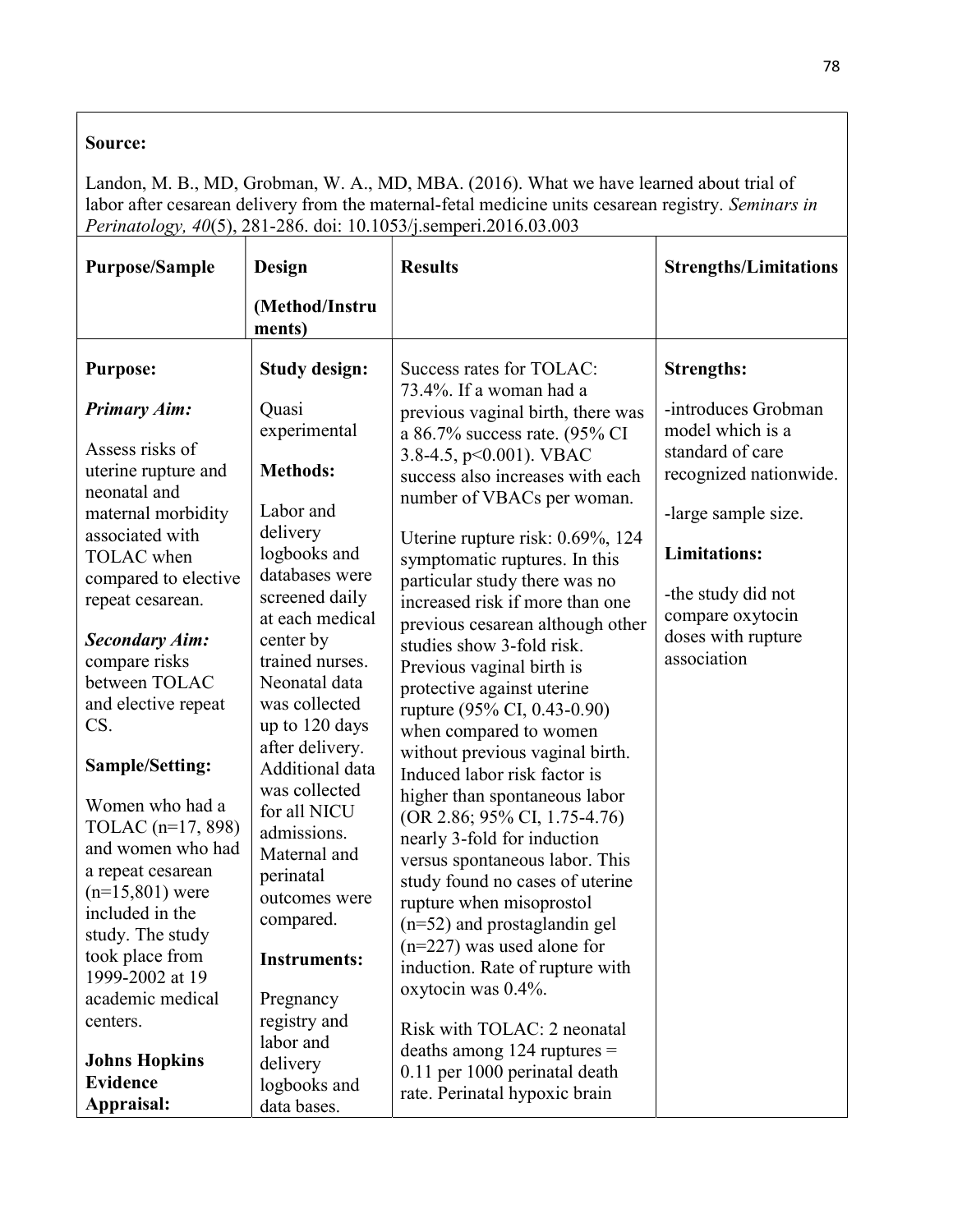|                     | injury happened in 6.2% (7                              |  |
|---------------------|---------------------------------------------------------|--|
| Strength:           | infants). Endometritis 2.9%                             |  |
| Level II            | $(1.8\%$ with repeat CS),                               |  |
|                     | transfusion $1.7\%$ (1% with                            |  |
| <b>Quality:</b>     | repeat CS), hysterectomy 0.2%                           |  |
|                     | $(0.3\%$ with repeat CS), maternal                      |  |
| <b>High Quality</b> | death $0.02\%$ (0.4% with repeat                        |  |
|                     | CS). The risk of accrete                                |  |
|                     | increases with each previous                            |  |
|                     | cesarean (0.24% with the first,                         |  |
|                     | 0.57% with $3^{\text{rd}}$ , 2.33% with $5^{\text{th}}$ |  |
|                     | and so on. These risk factors                           |  |
|                     | were very similar to those who                          |  |
|                     | had elective repeat cesarean                            |  |
|                     | sections as well.                                       |  |
|                     |                                                         |  |
|                     | Term pregnancies with uterine                           |  |
|                     | rupture results:                                        |  |
|                     | Neonatal death 1.8%, admission                          |  |
|                     | to NICU 40.4%, 5 min Apgar                              |  |
|                     | $\le$ /=5 14%, umbilical artery pH                      |  |
|                     | $\le$ /= 7 33.3%. n=114 total uterine                   |  |
|                     | ruptures/17,898 TOLAC's.                                |  |
|                     |                                                         |  |
|                     | <b>Conclusion:</b>                                      |  |
|                     | The total risk of serious adverse                       |  |
|                     | events (perinatal death or HIE)                         |  |
|                     | at term is 1 per 2000 TOLACS.                           |  |
|                     | When you add risk of maternal                           |  |
|                     | hysterectomy from uterine                               |  |
|                     | rupture the risk is 1 in 1250.                          |  |

TOLAC should continue to be an option for most women with prior cesarean delivery.

Implications: The overall rupture risk in this study was 0.69%. The maternal complications were very similar and actually the risk for hysterectomy and maternal death are higher in elective repeat cesarean sections. There were 114 uterine rupture and of those 2 infants died, 46 were admitted to NICU, and 7 had hypoxic-ischemic encephalopathy. There were 0.4% risk of rupture with spontaneous labor and 0.9% risk with augmented labor and 1% chance with induced labor.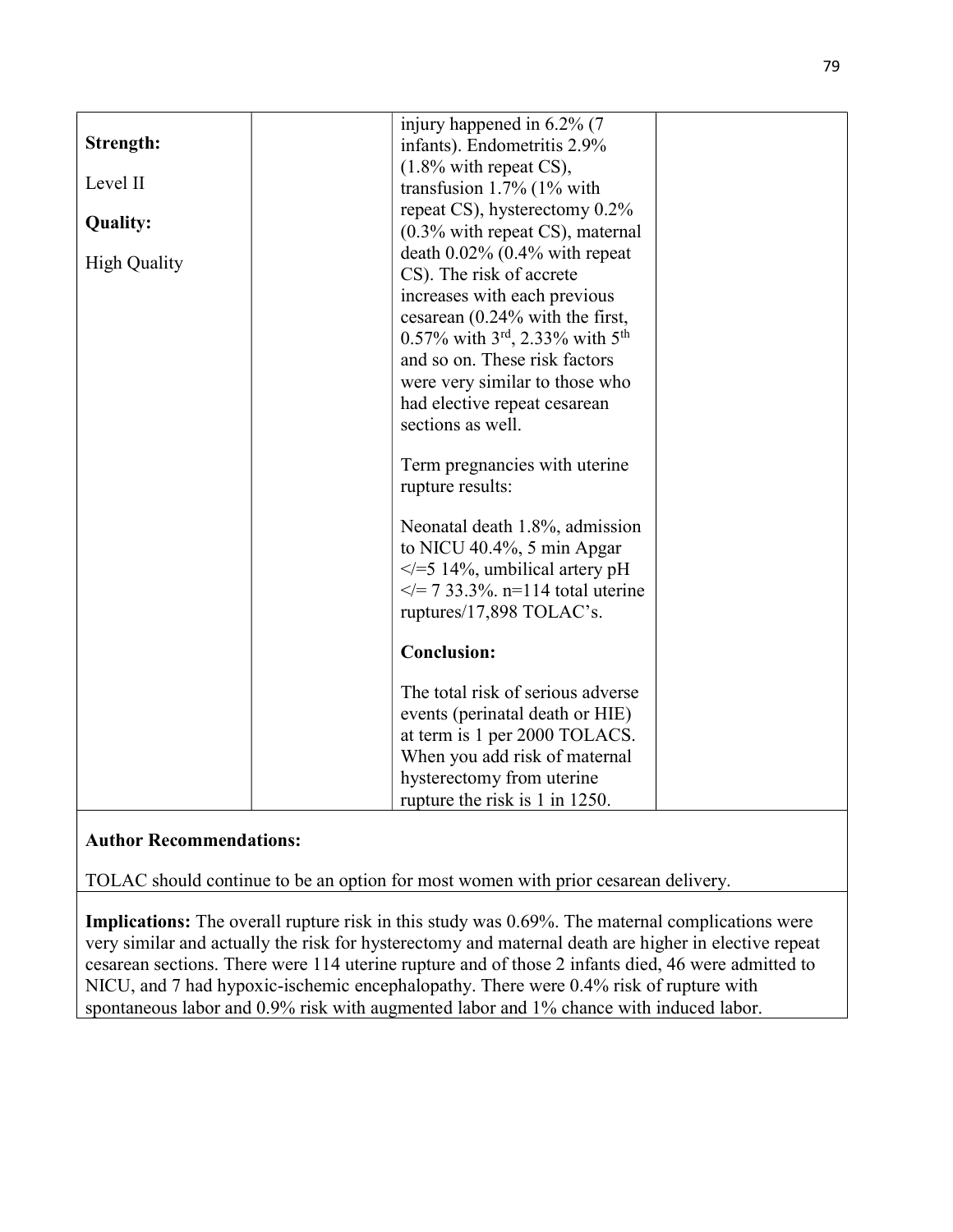Lappen, J. R., Hackney, D. N., & Bailit, J. L. (2015). Outcomes of term induction in trial of labor after cesarean delivery: Analysis of a modern obstetric cohort. Obstetrics and Gynecology, 126(1), 115. Retrieved from http://www.ncbi.nlm.nih.gov/pubmed/26241264

| <b>Purpose/Sample</b> | Design                     | <b>Results</b>     | <b>Strengths/Limitations</b> |
|-----------------------|----------------------------|--------------------|------------------------------|
|                       | (Method/Instruments)       |                    |                              |
|                       |                            |                    |                              |
| <b>Purpose:</b>       | Study design:              | Percentages        | <b>Strengths:</b>            |
| Primary Aim:          | Data analysis quantitative | below are the      | -Large and reliable data     |
| To evaluate           | study.                     | amount of failed   | set from multicenter         |
| outcomes of           |                            | <b>TOLAC</b> from  | U.S. cohort of laboring      |
| induction of labor    | Methods:                   | induction versus   | woman which also             |
| with expectant        | Primary outcome was        | spontaneous        | represents general           |
| management in         | failed TOLAC. Secondary    | labor.             | population.                  |
| woman attempting      | outcomes measured were     | 37 weeks           | -Strict                      |
| trial of labor after  | hysterectomy, transfusion, | gestation 48.5%    | inclusion/exclusion data     |
| cesarean (TOLAC).     | ICU transfer, VTE, death,  | compared with      | selection.                   |
| To determine if       | 5-minute Apgar less than   | 34.3% adjusted     | -Study measured all          |
| induction of          | 5, pH of the cord blood    | OR with 95%        | maternal and neonatal        |
| TOLAC has an          | less than 7, asphyxia,     | CI. 38 weeks       | outcomes.                    |
| increased risk        | hypoxic ischemic           | gestation 47%      |                              |
| versus a              | encephalopathy, and        | compared with      | <b>Limitations:</b>          |
| spontaneous labor.    | neonatal death.            | 33% 95% CI.39      | -Retrospective nature of     |
|                       |                            | weeks $45.6\%$     | data.                        |
| Sample/Setting:       | Instruments:               | compared with      | -Not all induction           |
| Term labors 37-40     | Instruments used were      | 29.8%, 95% CI.     | factors were able to take    |
| weeks including       | medical record data        | 40 weeks 37.9%     | into consideration such      |
| both high and low     | analysis.                  | compared to        | as Bishop score.             |
| risk woman. All       |                            | 29.4% 95% CI.      | -Study did not include       |
| had history of one    |                            | 39-week            | data for woman who           |
| previous cesarean.    |                            | induction had a    | had already had a            |
| 6,033 women were      |                            | maternal           | successful VBAC.             |
| attempting a          |                            | morbidity risk     |                              |
| <b>TOLAC.</b> 1,626   |                            | increase with      |                              |
| were inductions       |                            | 95% CI and 37-     |                              |
| and 4,407 of them     |                            | week NICU          |                              |
| had spontaneous       |                            | admissions was     |                              |
| labor.                |                            | also increased     |                              |
|                       |                            | with a 95% CI.     |                              |
| <b>Johns Hopkins</b>  |                            | Induction itself   |                              |
| <b>Evidence</b>       |                            | did not increase   |                              |
| Appraisal:            |                            | neonatal           |                              |
|                       |                            | morbidity.         |                              |
| Strength:             |                            |                    |                              |
|                       |                            | <b>Conclusion:</b> |                              |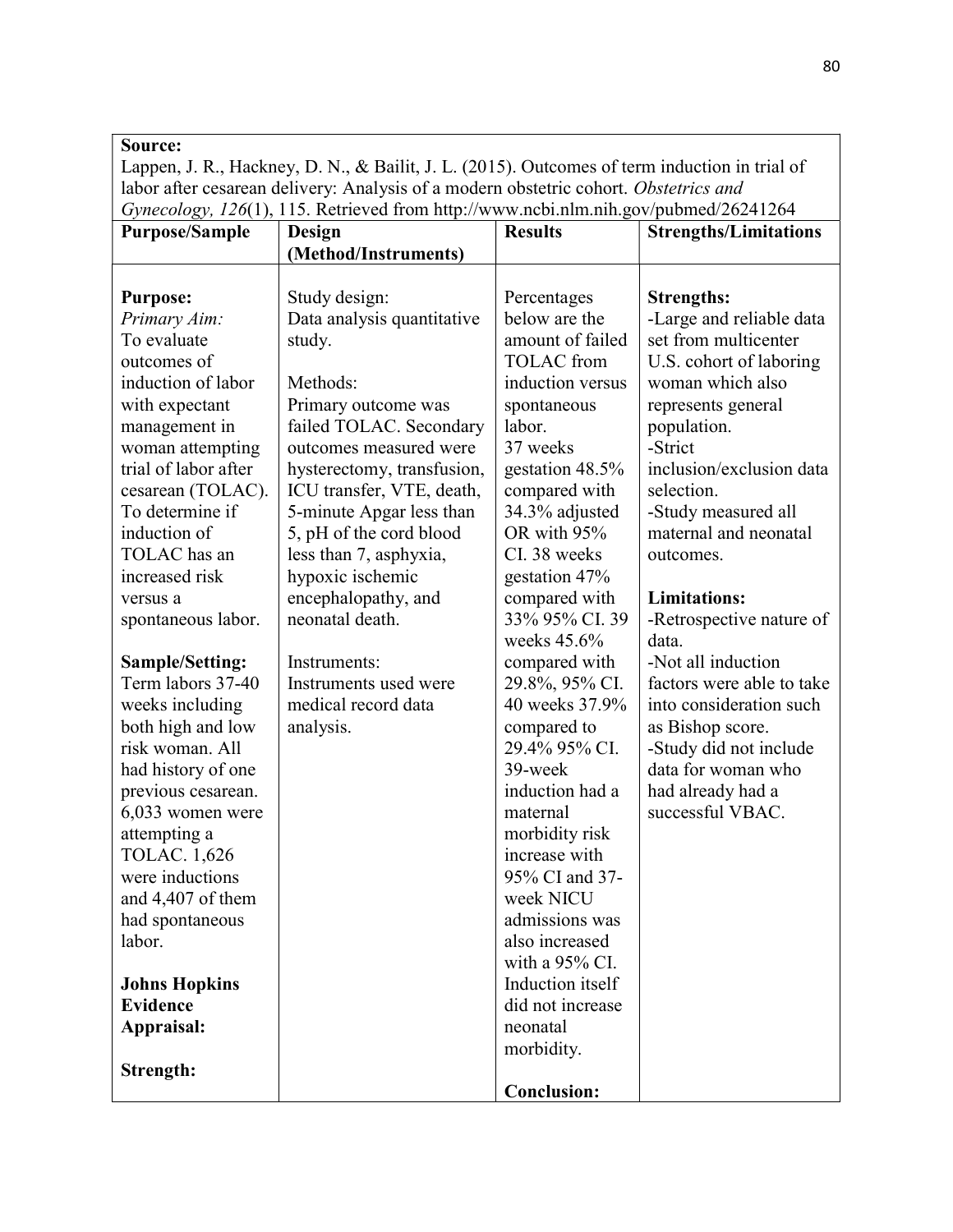|                 | Induction of      |  |
|-----------------|-------------------|--|
| Level II        |                   |  |
|                 | labor opposed to  |  |
| <b>Quality:</b> | spontaneous       |  |
|                 | labor in a        |  |
| Good Quality    | <b>TOLAC</b>      |  |
|                 | situation is      |  |
|                 | associated with   |  |
|                 | a higher risk of  |  |
|                 | failed TOLAC.     |  |
|                 | Induction was     |  |
|                 | associated with   |  |
|                 | increased risk of |  |
|                 | failed TOLAC      |  |
|                 | at 37-39 weeks    |  |
|                 | but not at 40     |  |
|                 | weeks gestation.  |  |
|                 | Induction was     |  |
|                 | not associated    |  |
|                 | with an           |  |
|                 | increased risk of |  |
|                 | neonatal          |  |
|                 | morbidity.        |  |
|                 |                   |  |

Induction of labor for women with one prior cesarean delivery when compared to spontaneous labor is associated with an increased risk for failed TOLAC. The study results should not alter current obstetrical practice.

## Implications:

Overall the study mentions a 57% success rate for TOLAC deliveries. By inducing moms before 40 weeks and not allowing natural spontaneous labor to take place there is an increased risk for failed TOLAC. Induction did not increase infant morbidity.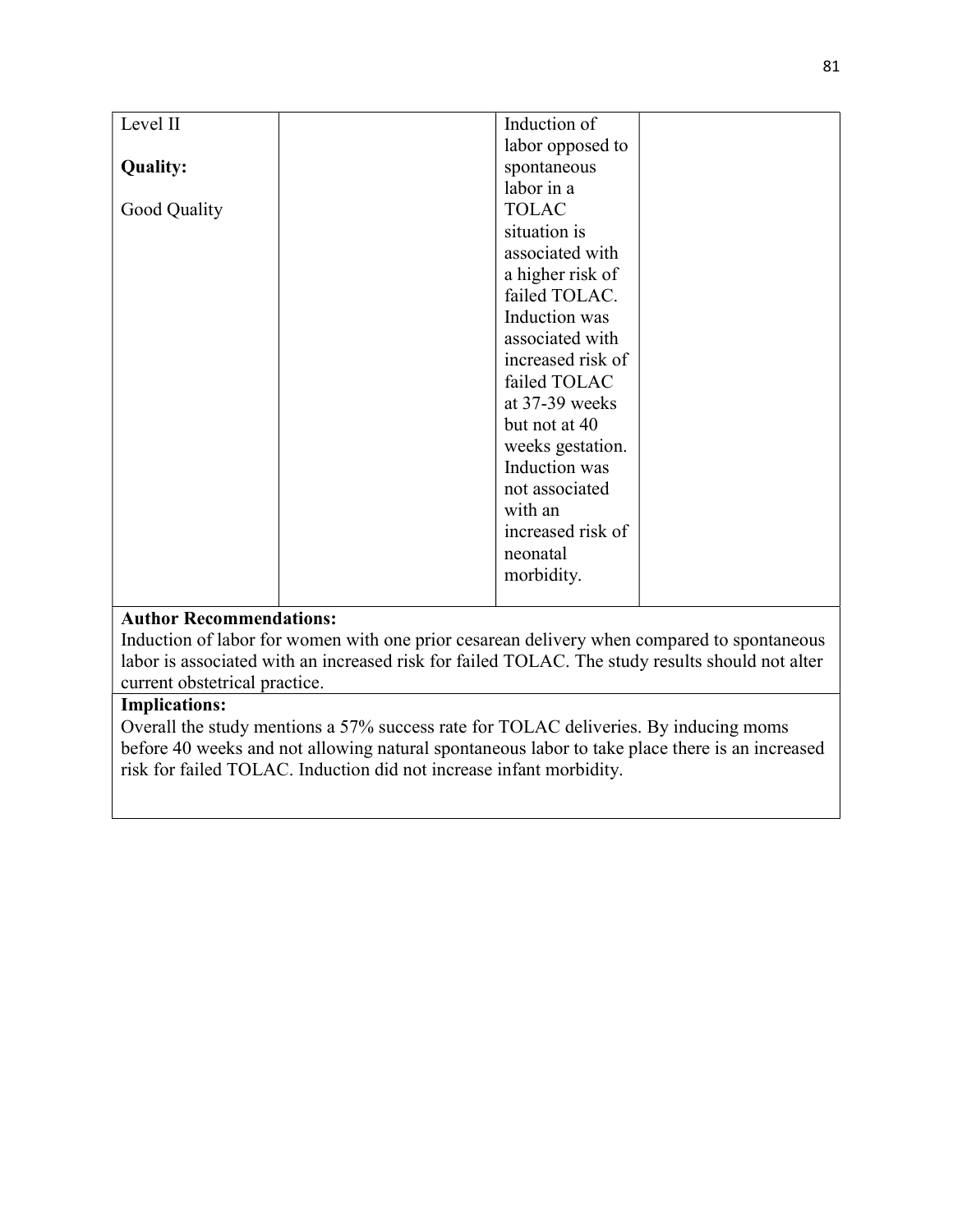Mirteymouri, M., Ayati, S., Pourali, L., Mahmoodinia, M., & Mahmoodinia, M. (2017). Evaluation of maternal- neonatal outcomes in vaginal birth after cesarean delivery referred to maternity of academic hospitals. Journal of Family and Reproductive Health, 10(4), 206-210. Retrieved from https://doaj.org/article/c900053f69cf46658af15ff568c91eae

| <b>Purpose/Sample</b>  | Design                       | <b>Results</b>      | <b>Strengths/Limitations</b> |
|------------------------|------------------------------|---------------------|------------------------------|
|                        | (Method/Instruments)         |                     |                              |
|                        |                              |                     |                              |
| <b>Purpose:</b>        | Study design:                | <b>VBAC</b> success | <b>Strengths:</b>            |
| Primary Aim:           | Quasi experimental           | rate was 91.2%.     | -compared many areas         |
| To evaluate            |                              | PPH occurred in     | of success and failed        |
| complications to       | Methods:                     | 2.7% of VBAC        | <b>TOLAC</b>                 |
| mother and neonate     | Written consent was          | and 1.3% CS.        | -The study was               |
| with VBAC.             | gathered from those who      | There were no       | conducted in an              |
|                        | participated. Excluded       | maternal or         | academic hospital so         |
| Secondary Aim:         | from the study included      | neonatal death. 7   | the numbers should be        |
| To identify factors    | previous classical           | cases needed        | comparable to US.            |
| of successful          | incision, history of uterine | repeat cesarean 7   |                              |
| VBAC including         | surgery, uterine             | due to failure to   | <b>Limitations:</b>          |
| birth weight, BMI,     | anomalies, macrosomia,       | progress and 2      | -small sample size           |
| maternal age, PPH,     | and more than one            | for fetal distress. | -no control group            |
| breastfeeding rates.   | previous CS.                 | There were no       | present                      |
|                        |                              | uterine ruptures,   |                              |
| <b>Sample/Setting:</b> | Instruments:                 | dystocia's, or      |                              |
| Eighty women           | Qualitative variable         | neonatal            |                              |
| between 2014-2015      | compared with chi-square     | tachypnea. There    |                              |
| with a previous        | and fisher exact tests.      | were some           |                              |
| cesarean delivery      | Quantitative data were       | complications       |                              |
| who qualified for      | tested for normality         | that required       |                              |
| <b>TOLAC</b> were      | (Kolmogorov-                 | NICU admission      |                              |
| included in the        | Smirnovtest), differences    | and neonatal        |                              |
| study. The women       | were analyzed by T-test,     | resuscitation       |                              |
| could not need         | Wilcoxon and Mann-           | were $6.8\%$ in     |                              |
| induction so all       | Whitney tests.               | VBAC and            |                              |
| were spontaneous       | Significance level was       | 57.1% in CS         |                              |
| labors. The study      | considered as 0.05 in all    | $(p=0.002)$ . Birth |                              |
| took place at          | tests.                       | weight in           |                              |
| Mashhad                |                              | successful          |                              |
| University. Patients   |                              | VBAC was 2940       |                              |
| were followed 6        |                              | grams $+/- 768$     |                              |
| weeks post-            |                              | grams and           |                              |
| delivery.              |                              | unsuccessful        |                              |
|                        |                              | <b>TOLAC</b> was    |                              |
| <b>Johns Hopkins</b>   |                              | $3764 + - 254$      |                              |
| <b>Evidence</b>        |                              | grams               |                              |
| Appraisal:             |                              | (difference         |                              |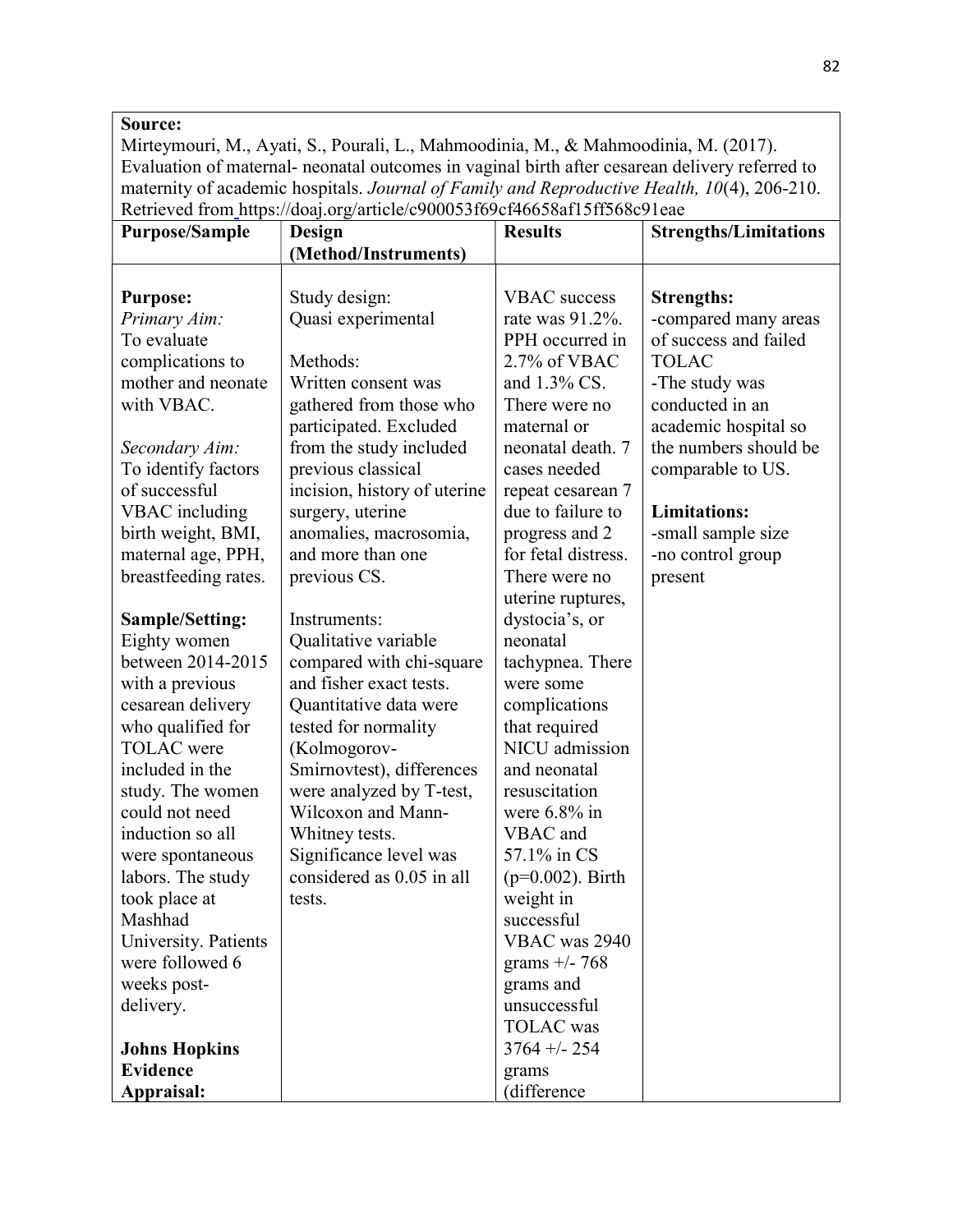|                 | p=0.007). Mean      |
|-----------------|---------------------|
| Strength:       | maternal            |
|                 | admission           |
| Level III       | duration for        |
|                 | VBAC was $1 +/-$    |
| <b>Quality:</b> | 0.1 days and CS     |
|                 | was $2 + (-0.4)$    |
| Good Quality    | days ( $p=0.001$ ). |
|                 | Breastfeeding       |
|                 | rates were 95.8%    |
|                 | with VBAC           |
|                 | compared to         |
|                 | 42.9% with CS       |
|                 | $(p=0.002)$ .       |
|                 |                     |
|                 | <b>Conclusion:</b>  |
|                 | There was no        |
|                 | uterine rupture     |
|                 | out of 80 women     |
|                 | studied. TOLAC      |
|                 | should be           |
|                 | available to        |
|                 | women who           |
|                 | have had            |
|                 | previous            |
|                 | cesarean            |
|                 | delivery.           |
|                 |                     |
|                 |                     |

Vaginal delivery should be a choice for women with previous cesarean section.

## Implications:

The study was a small sample size. However, it compared its successful VBAC rate to other studies and the numbers were somewhat comparable. Other studies had success rates of 61- 87%, although we do not know where those studies took place. The study did prove that a lower birth weight had a higher success rate for VBAC.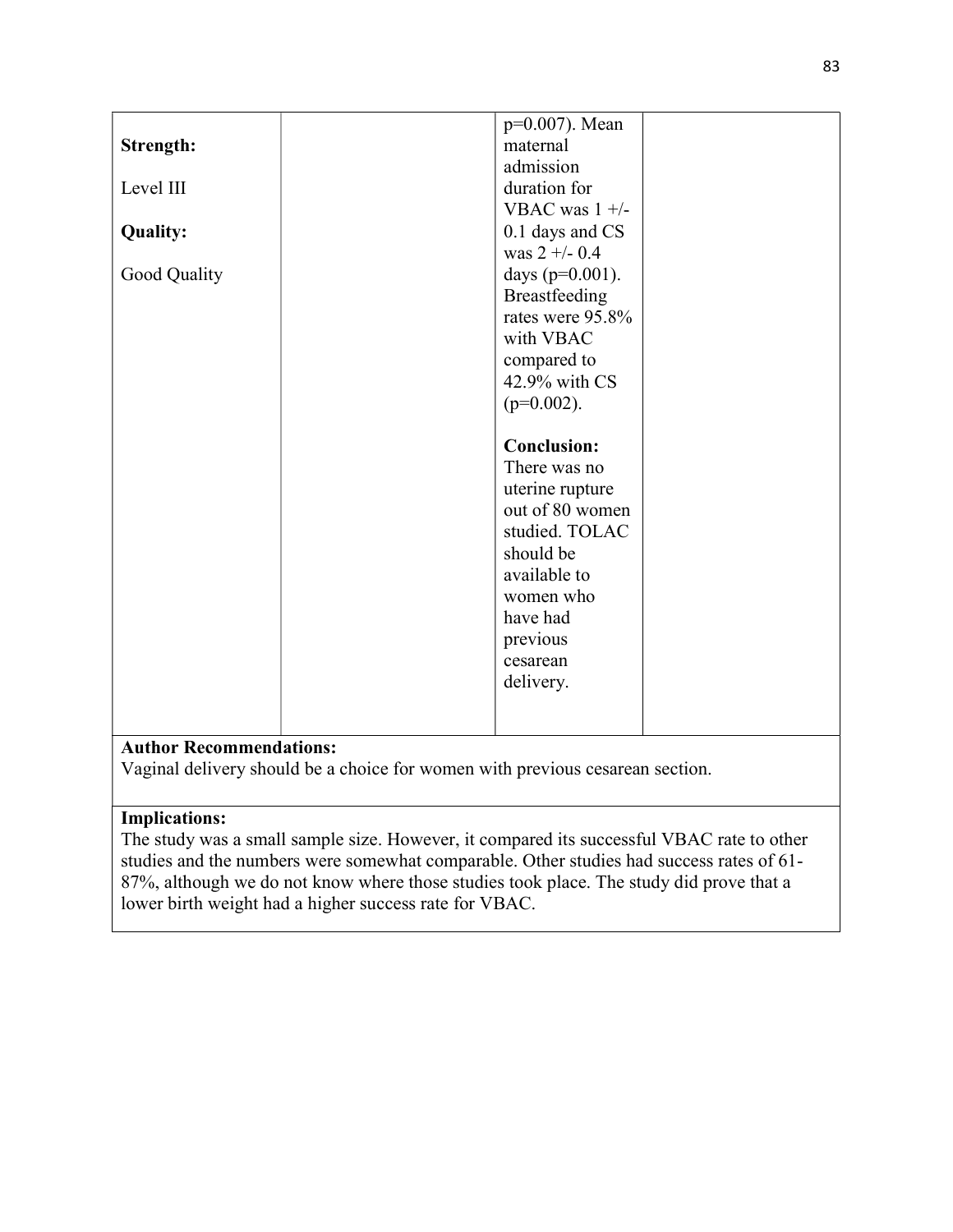Metz, T. D., Stoddard, G. J., Henry, E., Jackson, M., Holmgren, C., Esplin, S. (2013). How do good candidates for trial of labor after cesarean (TOLAC) who undergo elective repeat cesarean differ from those who choose TOLAC? American Journal of Obstetrics and Gynecology, 208(6), 458.e6. doi: 10.1016/j.ajog.2013.02.011

| <b>Purpose/Sample</b>                                                                  | $O(10^{11}C)$<br>Design                                                                                | <b>Results</b>                                                                       | <b>Strengths/Limitations</b>                                                                                                    |
|----------------------------------------------------------------------------------------|--------------------------------------------------------------------------------------------------------|--------------------------------------------------------------------------------------|---------------------------------------------------------------------------------------------------------------------------------|
|                                                                                        | (Method/Instruments)                                                                                   |                                                                                      |                                                                                                                                 |
|                                                                                        |                                                                                                        |                                                                                      |                                                                                                                                 |
| <b>Purpose:</b><br>Primary Aim:<br>To compare women<br>who were good<br>candidates for | Study design:<br>This is a retrospective<br>cohort study Quasi<br>design.                              | The final study<br>included 2,195<br>women who<br>chose elective<br>repeat cesarean  | <b>Strengths:</b><br>-Study includes both<br>community and tertiary<br>centers.<br>-No bias of results<br>because all women had |
| TOLAC who had<br>repeat cesareans<br>with those that chose<br>TOLAC.                   | Methods:<br>Women who had a 70%<br>chance or better of a<br>successful VBAC as<br>rated on a published | $(70.4\%)$ and 925<br>$(29.7%$ who<br>chose TOLAC.<br>All women in<br>the study were | primary and cesarean<br>section and a subsequent<br>birth in the hospitals<br>studied (no outside                               |
| Secondary Aim:<br>To compare<br>midwifery to family                                    | nomogram were<br>considered good<br>candidates.                                                        | considered<br>having 70%<br>chance or                                                | information).<br><b>Limitations:</b>                                                                                            |
| practice providers to<br>see if TOLAC was<br>chosen more in a                          | Instruments:<br>The Grobman model                                                                      | greater of<br>successful<br>VBAC using the                                           | -The study is<br>homogeneous because<br>most participants were                                                                  |
| specific provider<br>group.                                                            | was used at the first<br>prenatal visit to predict<br>success of VBAC.                                 | Grobman model.<br>0.05;95% CI,<br>$0.02 - 0.12;$                                     | Caucasian and had a<br>normal BMI.<br>-The study heavily                                                                        |
| <b>Sample/Setting:</b><br>Fourteen regional<br>hospitals over 8<br>years of time was   |                                                                                                        | $P = 0.001$<br>indicated that<br>decisions about<br>repeat cesarean                  | relied on physician<br>training in using the<br>Grobman model and<br>TOLAC scoring could                                        |
| studied. Women had<br>one previous<br>cesarean delivery.<br>The total study            |                                                                                                        | vs TOLAC<br>within the same<br>facility were<br>more alike than                      | differ based on their<br>results.                                                                                               |
| included 5,445<br>women. 3,120<br>women were                                           |                                                                                                        | between<br>facilities.<br>Women who                                                  |                                                                                                                                 |
| calculated to be a<br>good TOLAC<br>candidate. Of this<br>group, 925 chose             |                                                                                                        | were managed<br>by CNM or had<br>a previous<br>vaginal birth                         |                                                                                                                                 |
| <b>TOLAC.</b> Deliveries                                                               |                                                                                                        | were more likely<br>to choose                                                        |                                                                                                                                 |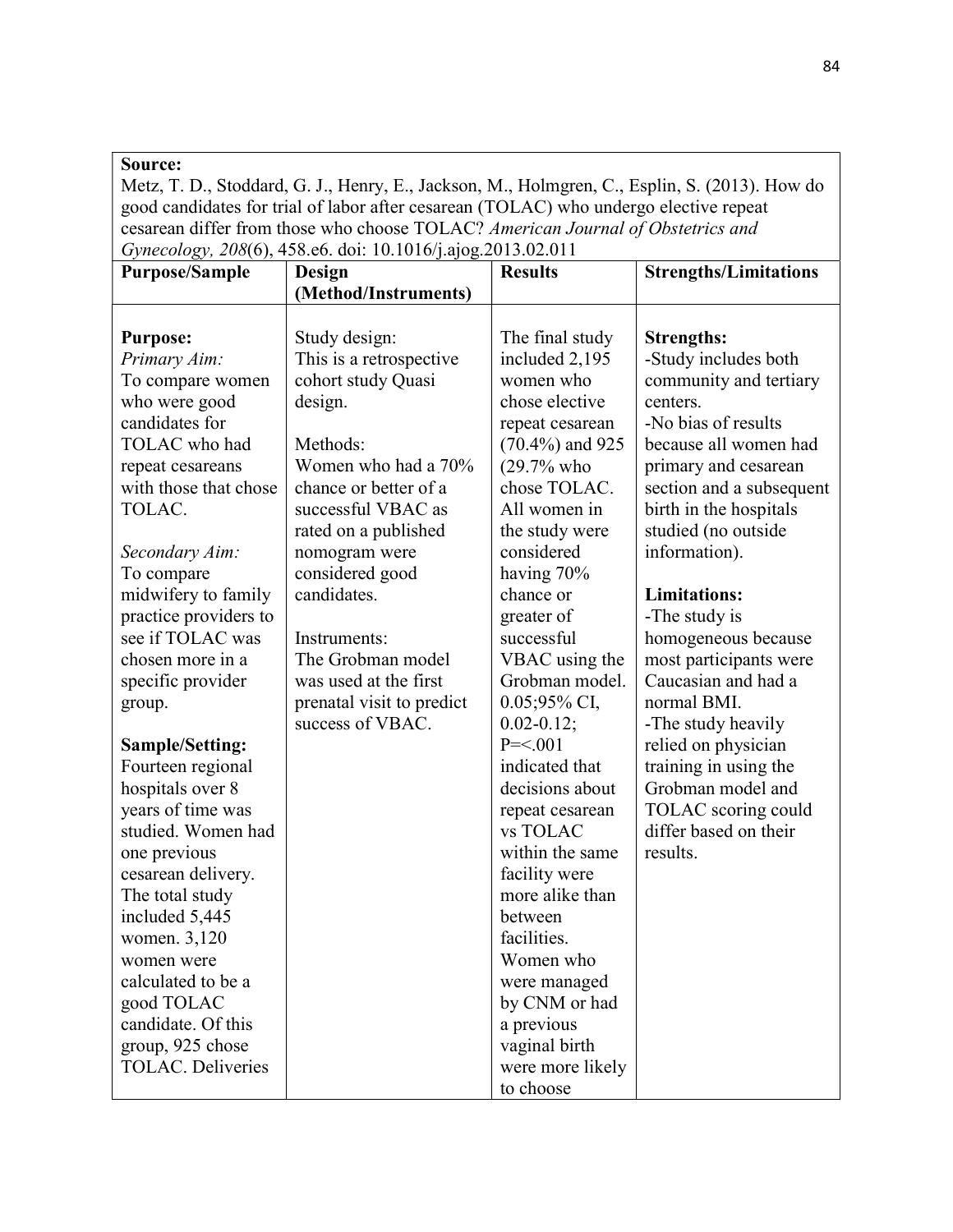| studied were from              | TOLAC.             |  |  |
|--------------------------------|--------------------|--|--|
| 2000-2008.                     | Women who had      |  |  |
|                                | a family practice  |  |  |
| <b>Johns Hopkins</b>           | or who were        |  |  |
| <b>Evidence</b>                | obese were less    |  |  |
| Appraisal:                     | likely to choose   |  |  |
|                                | TOLAC.             |  |  |
| <b>Strength:</b>               |                    |  |  |
|                                | <b>Conclusion:</b> |  |  |
| Level II                       | Less than 1/3 of   |  |  |
|                                | women who are      |  |  |
| <b>Quality:</b>                | numerically        |  |  |
|                                | decided as a       |  |  |
| Good Quality                   | good candidate     |  |  |
|                                | actually chose     |  |  |
|                                | TOLAC.             |  |  |
|                                | Physician          |  |  |
|                                | influence was      |  |  |
|                                |                    |  |  |
|                                | linked to choose.  |  |  |
|                                |                    |  |  |
|                                |                    |  |  |
|                                |                    |  |  |
|                                |                    |  |  |
|                                |                    |  |  |
|                                |                    |  |  |
|                                |                    |  |  |
|                                |                    |  |  |
|                                |                    |  |  |
|                                |                    |  |  |
|                                |                    |  |  |
|                                |                    |  |  |
|                                |                    |  |  |
|                                |                    |  |  |
| <b>Author Recommendations:</b> |                    |  |  |

Women who are good candidates for TOLAC but undergo repeat cesarean differ in demographics, patient prior experiences, and physician counseling.

## Implications:

Why a woman choses TOLAC is heavily influenced by personal experience and physician counseling. Women under midwifery care were more likely to choose TOLAC. Women who are obese and under family medicine providers are more likely to choose a repeat cesarean.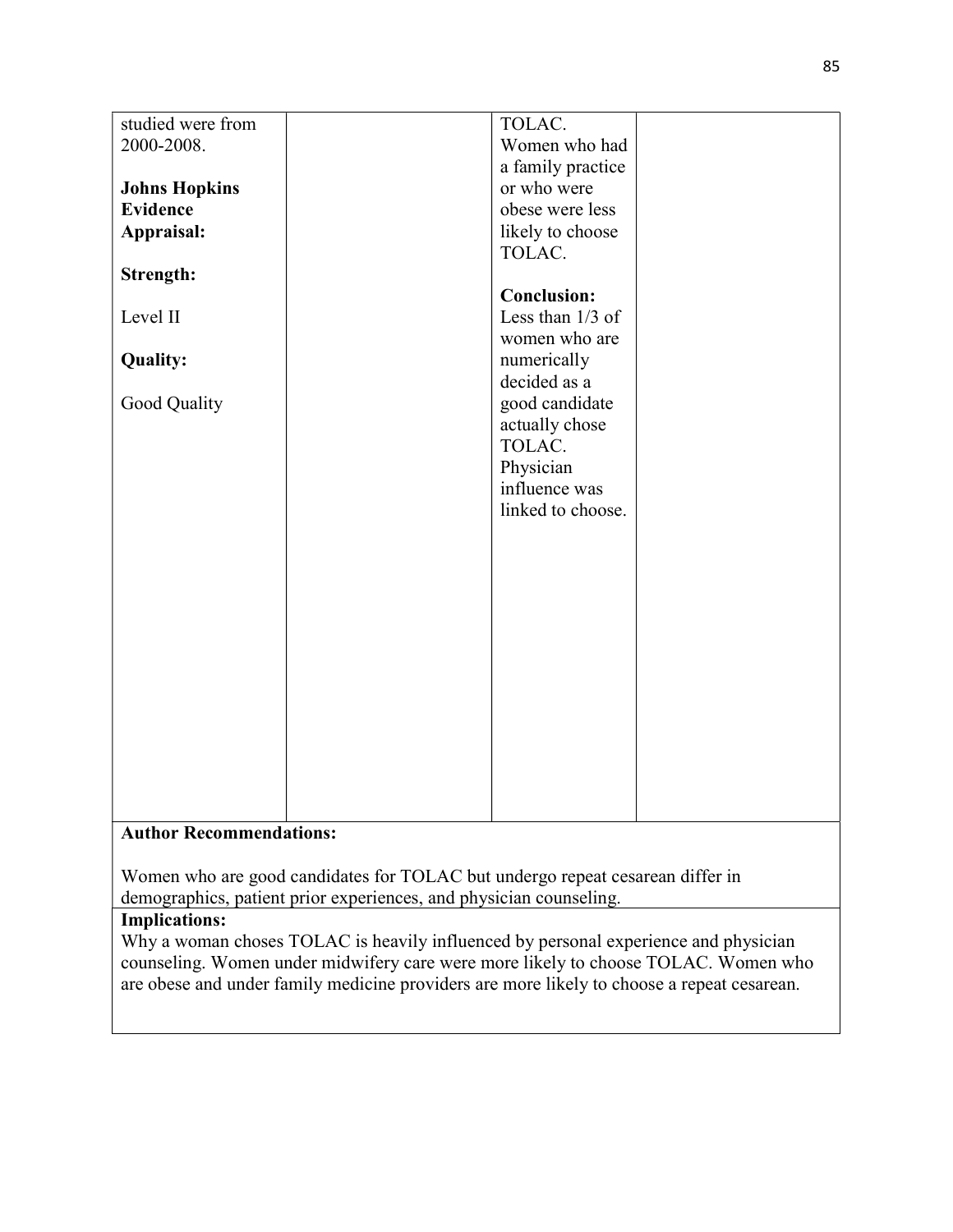Metz, T. D., Stoddard, G. J., Henry, E., Jackson, M., Holmgren, C., & Esplin, S. (2014). Simple, validated vaginal birth after cesarean delivery prediction model for use at the time of admission. Obstetric Anesthesia Digest, 34(3), 158-159. doi: 10.1097/01.aoa.0000452171.33118.65

| <b>Purpose/Sample</b>  | Design                       | <b>Results</b>                             | <b>Strengths/Limitatios</b> |
|------------------------|------------------------------|--------------------------------------------|-----------------------------|
|                        | (Method/Instruments)         |                                            |                             |
|                        |                              |                                            |                             |
| <b>Purpose:</b>        | Study design:                | Of the 1,170 women                         | <b>Strengths:</b>           |
| Primary Aim: To        | Retrospective cohort.        | who underwent                              | -98.7% accuracy of          |
| create a tool for      |                              | <b>TOLAC</b> the success                   | classification found on     |
| predicting the         | Methods:                     | rate was 80%                               | manual review of            |
| likelihood that a      | A score of $\leq 10$ had a   | $(n=938)$ . Of those                       | charts so the study was     |
| TOLAC will be          | success rate $\leq 50\%$ , a | 364 (31%;95% CI                            | accurate.                   |
| successful after one   | score of more than 16        | 27.9-34.3) had a                           | -results were verified      |
| previous primary       | had a success rate of        | previous successful                        | in an independent           |
| cesarean.              | $>85\%$ .                    | vaginal birth prior to                     | cohort.                     |
|                        |                              | cesarean. 6 women                          | - Large sample size.        |
| Secondary Aim: To      | Instruments:                 | $(0.5\%;95\% \text{ CI } 0.1-$             |                             |
| prove that the         | Summary of the               | 0.9) had uterine                           | <b>Limitations:</b>         |
| success of TOLAC       | calculator tool:             | rupture. One was                           | The study relied on         |
| heavily depends on     | Bishop score plus,           | postdating and being                       | nurse documentation.        |
| the admission          | 4 points for previous        | induced with                               | Sample is mostly            |
| Bishop score.          | vaginal birth,               | oxytocin and the                           | Caucasian, married,         |
|                        | 2 points for BMI <30,        | other 5 were                               | and insured patients.       |
| <b>Sample/Setting:</b> | 3 points if primary          | spontaneous labors.                        | Unable to account for       |
| Fourteen regional      | cesarean was not             | Three of those was                         | physician counseling,       |
| hospitals              | because of recurring         | at 5-6 cm dilation.                        | labor management, or        |
| intermountain from     | indication,                  | One at complete,                           | patient preference.         |
| 2000-2008.             | 2 points if maternal         | and two after                              | The study does not          |
| Inclusion criteria     | age $\leq$ 35.               | operative vaginal                          | account for inductions.     |
| included one           |                              | deliveries. None of                        |                             |
| cesarean and one       |                              | the ruptures needed                        |                             |
| subsequent delivery.   |                              | hysterectomy. All                          |                             |
| The pregnancy had      |                              | newborns survived                          |                             |
| to be singleton        |                              | without apparent                           |                             |
| pregnancies and        |                              | neurological                               |                             |
| only the delivery      |                              | impairment. Other                          |                             |
| immediately            |                              | complications with                         |                             |
| following a cesarean   |                              | successful VBAC                            |                             |
| section was counted.   |                              | were shoulder                              |                             |
| Women also had to      |                              | dystocia in 1.8%                           |                             |
| have an admission      |                              | $(n=17; 95\% \text{ CI } 1.0$ -            |                             |
| cervical exam to be    |                              | 2.7). $3^{\text{rd}}/4^{\text{th}}$ degree |                             |
| included. There was    |                              | laceration 8.4%                            |                             |
| a large sample size    |                              | $(n=79; 95 \text{ CI } 6.6$ -              |                             |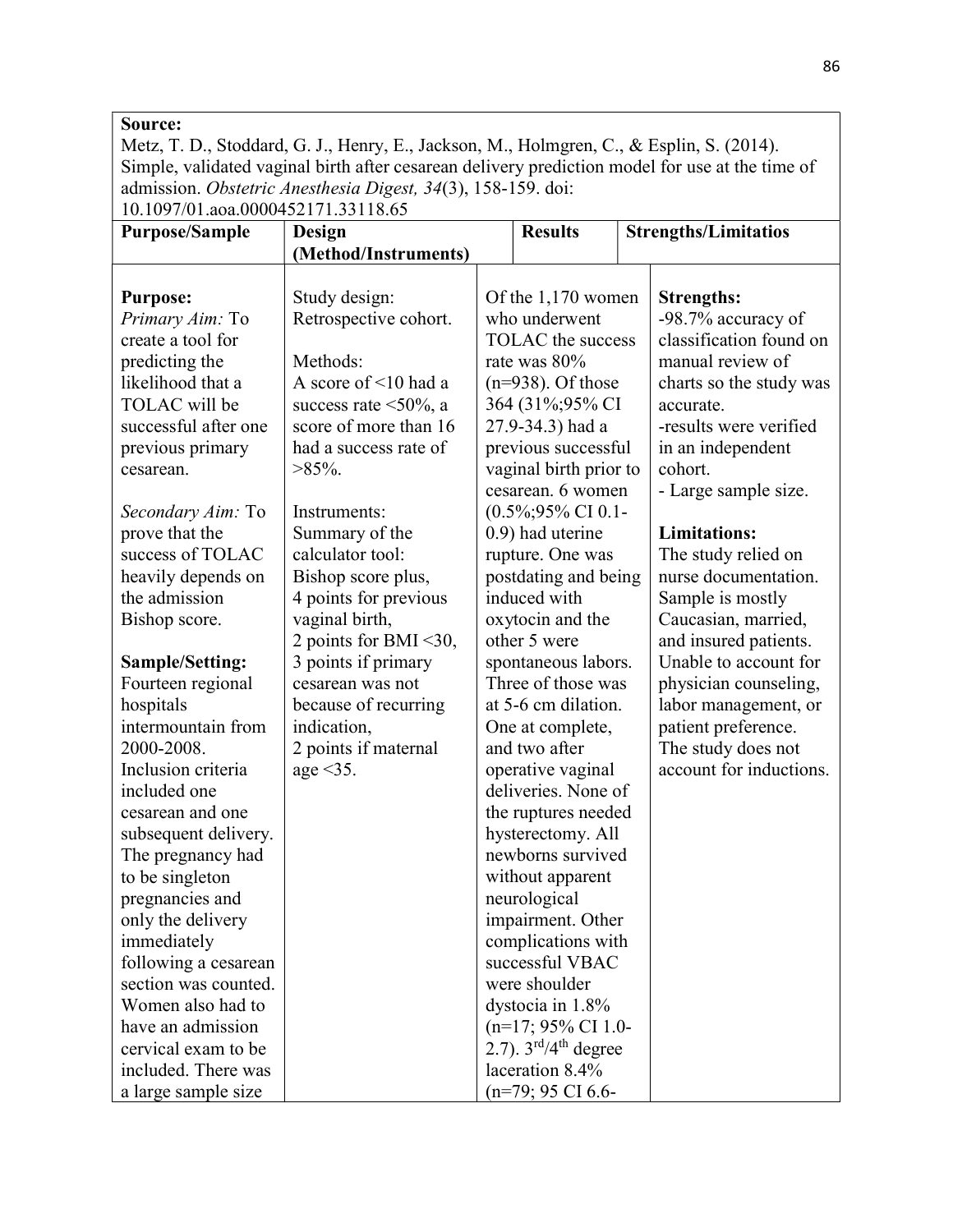| of 5,445 women        | 10.2). Operative                |  |
|-----------------------|---------------------------------|--|
| who met the criteria, | vaginal birth 10.3%             |  |
| 1,170 underwent       | $(n=97; 95\% \text{ CI } 6.6$ - |  |
| TOLAC. All women      | $10.2$ ). 5 variables           |  |
| had a previous        | associated with                 |  |
| primary cesarean      | success include                 |  |
| section.              | history of vaginal              |  |
|                       | birth (OR 2.7, 95%)             |  |
| <b>Johns Hopkins</b>  | CI 1.8-4.1), absence            |  |
| <b>Evidence</b>       | of recurrent                    |  |
| Appraisal:            | indication for                  |  |
|                       | primary cesarean                |  |
|                       | (OR 2.0, 95% CI)                |  |
| Strength:             | 1.3-3.1), $\leq$ 35 years       |  |
|                       | old (OR 2.0, 95% CI             |  |
| Level III             | 1.1-3.4), BMI $\leq$ 30         |  |
|                       | (OR 1.6, 95% CI)                |  |
| <b>Quality:</b>       | $1.1-2.4$ ) and each            |  |
|                       | point of Bishop                 |  |
| Good Quality          | score (OR 1.3, 95%)             |  |
|                       | $CI$ 1.2-1.4).                  |  |
|                       |                                 |  |
|                       | <b>Conclusion:</b>              |  |
|                       | This is a simple,               |  |
|                       | validated tool that             |  |
|                       | can predict the                 |  |
|                       | TOLAC success rate              |  |
|                       | at the time of                  |  |
|                       | admission. It should            |  |
|                       | not be used to                  |  |
|                       | exclude women                   |  |
|                       | from attempting a               |  |
|                       | TOLAC.                          |  |

The TOLAC success tool should not rule out women from attempting a TOLAC if they do not have a score above a certain number it is solely a reliable tool to predict success.

Implications: Women with a successful VBAC have less morbidity than women undergoing an elective repeat cesarean section. Women who have elective repeat cesarean have less morbidity than those of failed TOLAC's. Models or tools to predict the success rate of a TOLAC are important to incorporate into care. Risk of cesarean deliveries includes operative risks and abnormal placentation. Delivery outcome strongly influences how women delivery in subsequent pregnancies. Ripened cervix's have a much high rate of a successful VBAC.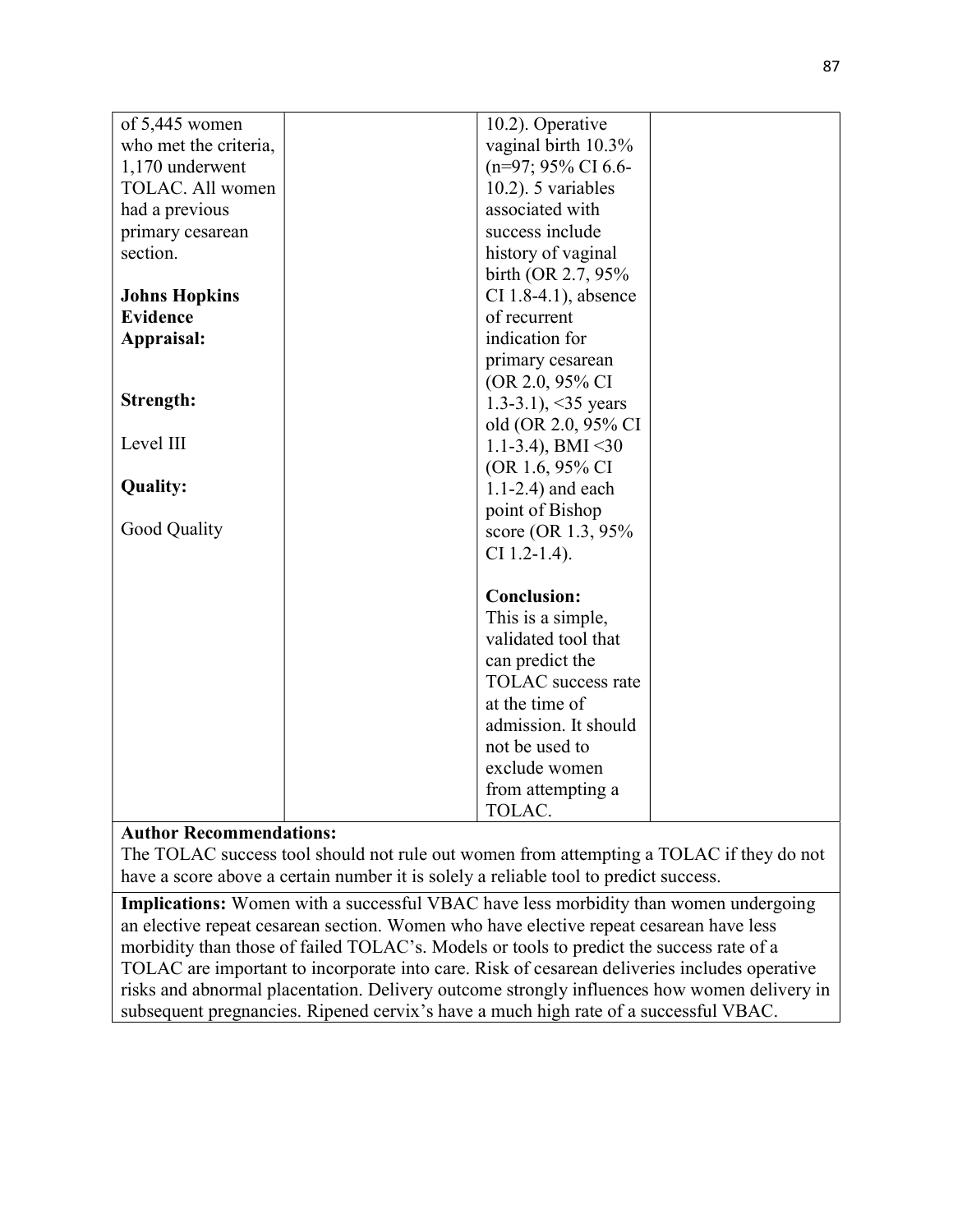Nkwabong, E., Fomulu, J. N., & Djomkam Youmsi, F. L. (2016). Trial of labor after cesarean section among women with unique lower segment scarred uterus and fetal weight >3500 g: Prognostic factors for a safe vaginal delivery. Journal of Obstetrics and Gynaecology of India, 66(Suppl 1), 202. Retrieved from http://www.ncbi.nlm.nih.gov/pubmed/27651604

| <b>Purpose/Sample</b>  | Design                     | <b>Results</b>                   | <b>Strengths/Limitations</b> |
|------------------------|----------------------------|----------------------------------|------------------------------|
|                        | (Method/Instruments)       |                                  |                              |
|                        |                            |                                  |                              |
| <b>Purpose:</b>        | Study design:              | Primary:                         | <b>Strengths:</b>            |
| Primary Aim:           | Retrospective              | The mean birth weight was        | -All studied women           |
| Evaluate outcome       | descriptive study          | 3789.3 g. Out of 36 women        | were spontaneous labors      |
| of TOLAC with          |                            | studied, 75% (27) had a          | -The study was done in       |
| fetal weight           | Methods:                   | successful TOLAC. Women          | a hospital with similar      |
| $>3500$ g.             | Medical records of         | with prior vaginal delivery      | medical capabilities as      |
|                        | women who had a baby       | had a higher success rate        | the United States.           |
| Secondary Aim:         | >3500 g were analyzed.     | than women who had never         |                              |
| Compare other          | A women was eligible       | had vaginal birth (94.1 vs       | <b>Limitations:</b>          |
| indications such       | for a TOLAC if she         | $63.1\%, P<0.044$ ).             | TOLAC was not                |
| as previous            | had previous low           | 444 women with birth weight      | carried out for              |
| vaginal birth,         | transverse scar,           | $<$ 3500 g 73.2% had             | women who                    |
| maternal age,          | adequate pelvis, vertex    | successful TOLAC, 119            | were anticipated             |
| apgar score and        | presentation, fetal        | (26.8% had repeat cesarean       | to have fetal                |
| gestational age.       | weight estimated to be     | (37 elective, 82 emergent).      | weight $\ge$ /=3500          |
|                        | $\leq$ 3500 g, and if her  | Among the 138 women with         | g so the success             |
| <b>Sample/Setting:</b> | previous cesarean was      | birth weights $\ge$ /=3500 g,    | numbers may                  |
| 4240 deliveries        | >12 months ago.            | TOLAC was done in 36             | have been much               |
| studied during the     | Therefore, the study       | cases $(26.1\%)$ , and elective  | higher.                      |
| time period of         | looked at all TOLAC        | CS or emergent CS in 102         | Women were                   |
| March 1, 2012-         | but only included those    | (73.9%). Only 30 cases were      | only allowed                 |
| February 28,           | who had a birth weight     | repeat elective due to birth     | TOLAC if birth               |
| 2015 in India.         | >3500g. P=the women        | weight alone.                    | weight was                   |
| 582 women had          | who are estimated to       |                                  | estimated at                 |
| unique scarred         | have previous cesarean     | Secondary results:               | $\leq$ 3500 g or if          |
| uterus $(13.7\%)$ ,    | scar and have babies       | 36 TOLAC with birth weight       | they were                    |
| 444 birthweight        | $>3500$ g=10%.             | $\ge$ /= 3500 g, 23 (63.9%) were | admitted late in             |
| $<$ 3500 g (76.3%,     |                            | admitted in advanced labor,      | labor.                       |
| and 138 with           | Instruments:               | 19 $(82.6%)$ had a successful    |                              |
| birth weight           | SPSS 20.0. Fisher's        | TOLAC, 13 (36.1%) came in        |                              |
| $\ge$ /=3500 g.        | exact test was used to     | early labor with $8(61.5\%)$     |                              |
|                        | compare variables.         | having successful TOLAC.         |                              |
| <b>Johns Hopkins</b>   | P<0.05 was considered      | Mean maternal age was 22-        |                              |
| <b>Evidence</b>        | statistically significant. | 40, parity mean was 1-5,         |                              |
| Appraisal:             |                            | gestational ages from 36-42.     |                              |
|                        |                            | Apgar scores for the 36          |                              |
| Strength:              |                            | deliveries mean 1 min-           |                              |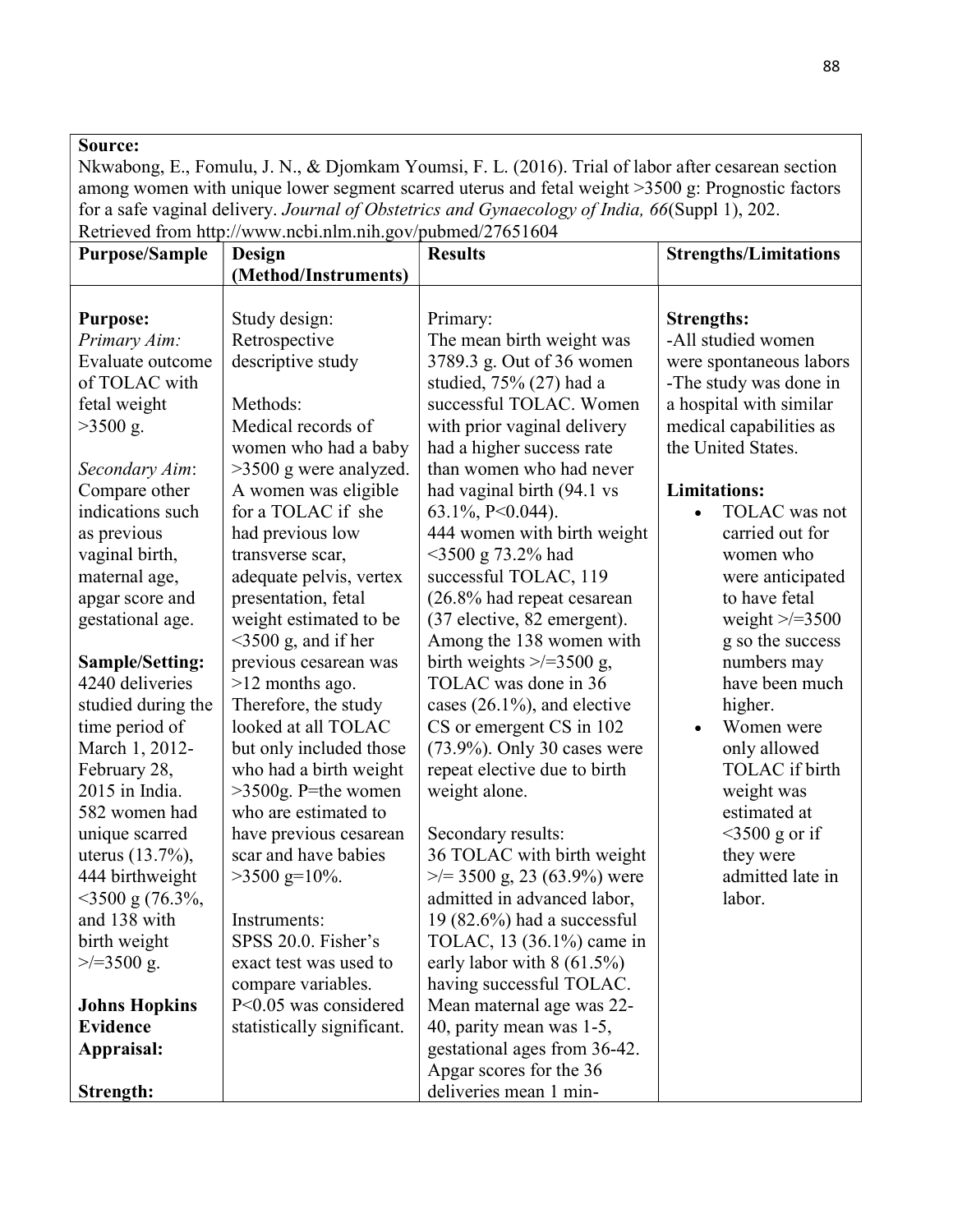|                 | $8.08 = -0.9$ (ranged 5-9), and |  |
|-----------------|---------------------------------|--|
| Level II        | 5 min mean $9.4 = / -0.7$       |  |
|                 | $(ranged 7-10)$ .               |  |
| <b>Quality:</b> |                                 |  |
| Good Quality    | <b>Conclusion:</b>              |  |
|                 | Birthweight $>3500$ g can be    |  |
|                 | successful with TOLAC           |  |
|                 | especially if admitted in       |  |
|                 | advanced labor or with          |  |
|                 | successful previous vaginal     |  |
|                 | deliveries. Maternal age $>30$  |  |
|                 | years is associated with        |  |
|                 | higher failure rates. Previous  |  |
|                 | vaginal delivery gives a        |  |
|                 | woman 94.1% chance of           |  |
|                 | successful TOLAC.               |  |

To reduce the CS rate globally cesarean sections should be offered even if estimated fetal weight is  $\ge$ /=3500 g as long as there are not any other disqualifying criteria. There is an increased risk of uterine dehiscence with fetal weight >4000 g. >3500 g is not a contraindication of TOLAC.

### Implications:

Of the 9/36 women who needed an emergent cesarean section, one was due to partial uterine rupture. This was in an infant 4117 g. Other indications for failed TOLAC were cephalopelvic disproportion in 6 cases, and uterine pre-rupture symptoms in 3 (abd pain, Bandl's ring, tachycardia). Many women with fetal birth weights > 3500 g had successful TOLAC. Estimated birth weight alone should not rule out TOLAC.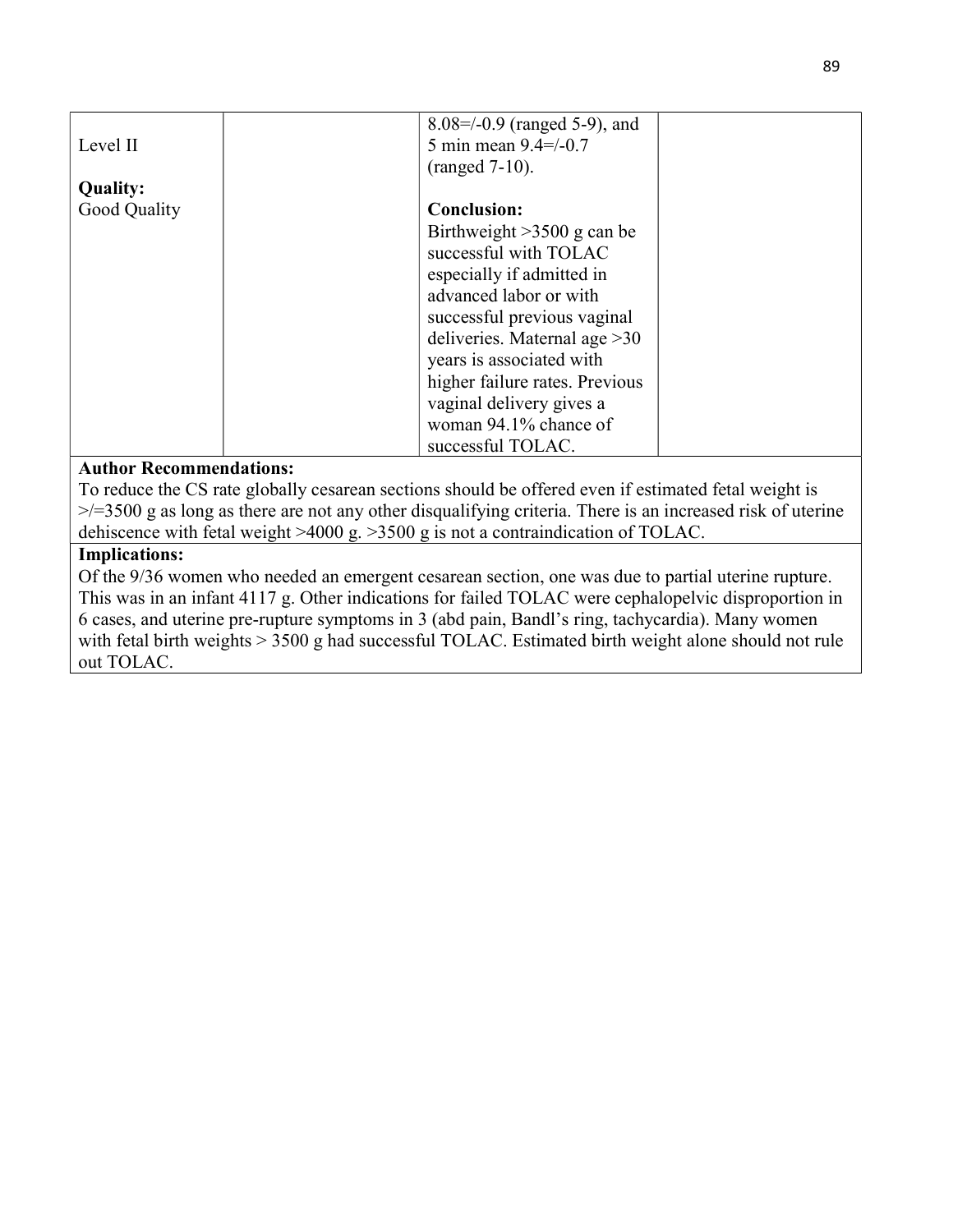Ram, M., Hiersch, L., Ashwal, E., Nassie, D., Lavie, A., Yogev, Y., & Aviram, A. (2018). Trial of labor following one previous cesarean delivery: The effect of gestational age. Archives of Gynecology and Obstetrics, 297(4), 907-913. doi: 10.1007/s00404-018-4677-9

| $\sim$ , $\sim$ $\sim$ $\sim$ $\sim$ $\sim$<br><b>Purpose/Sample</b> | <b>Design</b>            | <b>Results</b>                 | Strengths/Limitatio      |
|----------------------------------------------------------------------|--------------------------|--------------------------------|--------------------------|
|                                                                      | (Method/Instruments)     |                                | ns                       |
|                                                                      |                          |                                |                          |
| <b>Purpose:</b>                                                      | Study design:            | The overall VBAC               | <b>Strengths:</b>        |
| Primary Aim: Assess                                                  | Non-Experimental,        | rate was 90.7% with            | There was a              |
| neonatal and maternal                                                | retrospective cohort     | 16 cases (0.56%) of            | consistent and           |
| outcomes with a trail                                                | study.                   | uterine                        | uniform protocol for     |
| of labor after                                                       |                          | rupture. Those rates           | patient selection and    |
| previous cesarean                                                    | Methods:                 | did not seem to                | management. The          |
| TOLAC.                                                               | The main outcomes        | differ for gestational         | validation of the        |
|                                                                      | included mode of         | age group. For each            | success rates for        |
| <i>Secondary Aim:</i> What                                           | delivery, rates of       | gestational age                | TOLAC were shown         |
| are the effects of                                                   | VBAC (normal or          | group, the rate of             | by the results. This     |
| gestational age, and                                                 | operative vaginal        | operative vaginal              | study also answers a     |
| does this change the                                                 | delivery), and uterine   | delivery was higher            | real-life consulting     |
| maternal or neonatal                                                 | rupture.                 | for ongoing                    | issue-what are the       |
| outcomes.                                                            |                          | pregnancy. But for             | consequences of not      |
|                                                                      | Instruments:             | 38 and 39 group, it            | delivering at a          |
| Sample/Setting:                                                      | Statistical analysis was | was statistically              | certain gestational      |
| Eligible women                                                       | done by using a SPSS     | significant (14.7 vs.          | age, in the presence     |
| sample of $N = 2849$                                                 | software.                | 10.6%; $p < 0.5$ , and         | of a uterine scar?       |
| women, with TOLAC                                                    | Univariable analysis     | 16.1 vs. 12.2%, $p <$          |                          |
| at a single, referral,                                               | was done to compare      | $0.5\%$ ,                      | <b>Limitations:</b>      |
| university-affiliated                                                | categorical data by      | respectively). For             | This study did not       |
| medical center,                                                      | using Fisher's exact     | 39-week ongoing                | have selected            |
| between 2007-                                                        | test ( $x$ squared). A   | pregnancy group,               | variables such as        |
| 2014. Eligible                                                       | significant result was   | postpartum                     | <b>BMI</b> or indication |
| women had one                                                        | considered a $p$ value   | hemorrhage was                 | for previous             |
| previous uterine scar                                                | $< 0.5$ .                | found to be                    | cesarean                 |
| as a result of prior                                                 | A multivariable logistic | significantly higher           | delivery. This study     |
| lower-segment                                                        | regression analysis was  | $(3.3 \text{ vs. } 1.4\%; p <$ | was from a single        |
| transverse cesarean                                                  | used to adjust for       | $0.01$ ). In regards to        | institution which        |
| delivery of a                                                        | potential cofounding     | adverse composite              | may limit the            |
| singleton,                                                           | variables such as:       | maternal outcomes,             | findings.                |
| uncomplicated                                                        | maternal age $>35$ ,     | there were no                  |                          |
| pregnancy at 37-41                                                   | previous vaginal         | differences. In                |                          |
| completed weeks                                                      | delivery, induction of   | regards to individual          |                          |
| gestation. Exclusions                                                | labor, the use of        | outcomes or adverse            |                          |
| were women at                                                        | epidural, the presence   | composite neonatal             |                          |
| gestational age <37                                                  | of meconium, and birth   | outcomes, there                |                          |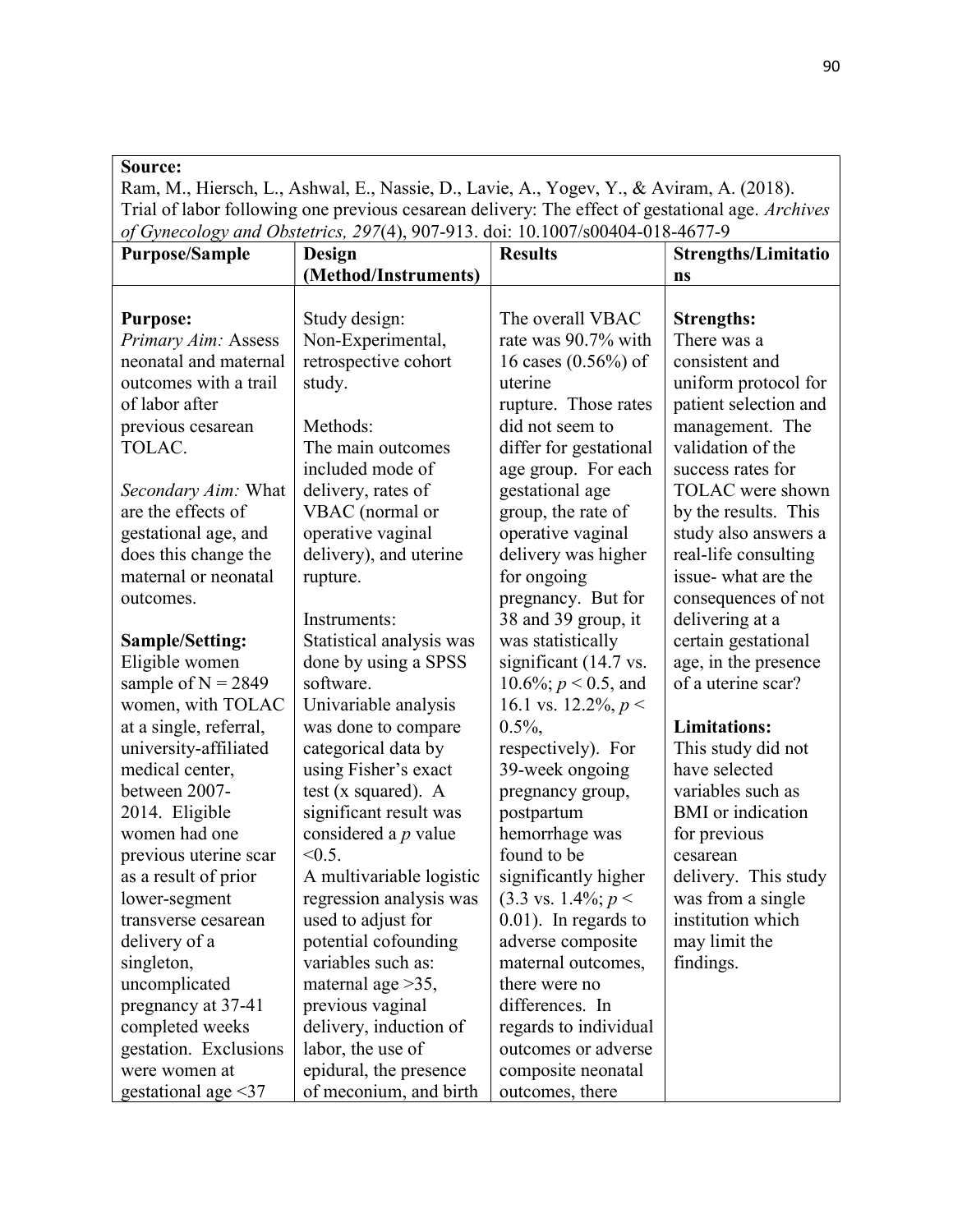| weeks and $>41 + 6$        | weight $>4000$         | were no                                 |  |
|----------------------------|------------------------|-----------------------------------------|--|
| weeks to try to avoid      | grams. Data regarding  | differences. In                         |  |
| potential confounders      | maternal               | regards to                              |  |
| that may be related to     | characteristics,       | gestational age, it                     |  |
| pre-term or post-term      | pregnancy and neonatal | was not found to be                     |  |
| deliveries.                | outcomes were          | independently                           |  |
|                            | obtained from the      | associated with any                     |  |
| <b>Johns Hopkins</b>       | birthing unit          | of the pre-specified                    |  |
| <b>Evidence Appraisal:</b> | computerized           | outcomes.                               |  |
|                            | database.              |                                         |  |
| Strength:                  |                        | <b>Conclusion:</b>                      |  |
|                            |                        | In conclusion,                          |  |
| Level I                    |                        |                                         |  |
|                            |                        | among women at                          |  |
|                            |                        | gestational term, of<br>whom have had a |  |
| <b>Quality:</b>            |                        |                                         |  |
|                            |                        | single previous                         |  |
| Good                       |                        | cesarean delivery,                      |  |
|                            |                        | gestational age at                      |  |
|                            |                        | delivery was not                        |  |
|                            |                        | found to be an                          |  |
|                            |                        | independent risk                        |  |
|                            |                        | factor for TOLAC                        |  |
|                            |                        | success or uterine                      |  |
|                            |                        | rupture. With                           |  |
|                            |                        | regards to being for                    |  |
|                            |                        | or against TOLAC,                       |  |
|                            |                        | gestational age alone                   |  |
|                            |                        | will not serve as an                    |  |
|                            |                        | argument.                               |  |
|                            |                        |                                         |  |
|                            |                        |                                         |  |
|                            |                        |                                         |  |
|                            |                        |                                         |  |
|                            |                        |                                         |  |
|                            |                        |                                         |  |

The study could be compared to other studies that include all births >24 weeks gestation and a study population of more than just one institution. This may influence the consultation given by different physicians and different departments.

## Implications:

Because gestational age cannot be changed, there is no manipulation of the independent variable. Gestational age is predefined making this study non-experimental. Observing what happens is best with this research. VBAC rates were about 90%, the incidence of uterine rupture was 0.56%, and gestational age at delivery did not affect maternal or neonatal outcomes.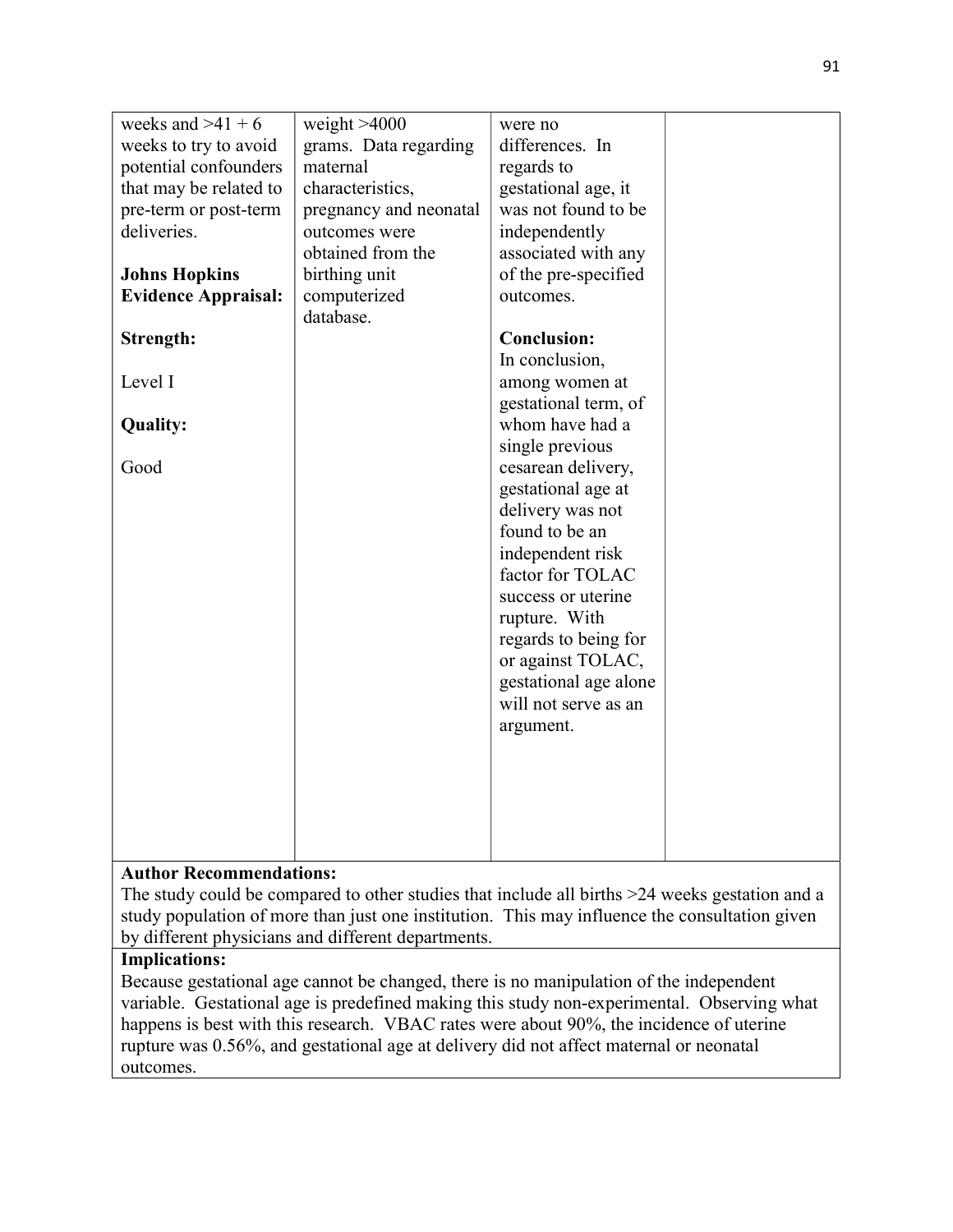Rogers, A., J., MA, Rogers, N. G., MD, Kilgore, M. L., RN, MSPH, PhD, Subramaniam, A., MD, MPH, Harper, L. M., MD, MSCI. (2016). Economic evaluations comparing a trial of labor with an elective repeat cesarean delivery: A systematic review. Value in Health, 20(1), 163-173. doi: 10.1016/j.jval.2016.08.738

| <b>Purpose/Sample</b> | Design                     | <b>Results</b>          | <b>Strengths/Limitations</b> |
|-----------------------|----------------------------|-------------------------|------------------------------|
|                       | (Method/Instruments)       |                         |                              |
|                       |                            |                         |                              |
| <b>Purpose:</b>       | Study design:              | There were 310          | <b>Strengths:</b>            |
| Primary Aim:          | A systematic review        | studies reviewed, with  | The study included a         |
| Evaluate the cost     | Method:                    | 7 studies included in   | strategy that                |
| effectiveness of a    | This review was            | the systematic          | incorporated itemized        |
| trial of labor after  | developed using the        | review. There were 4    | resource utilization,        |
| cesarean TOLAC        | <b>Preferred Reporting</b> | studies that concluded  | labor duration,              |
| or an elective        | Items for Systematic       | that TOLAC was          | professional wages and       |
| repeat cesarean       | reviews and Meta-          | dominant over ERCD.     | benefits, and a range of     |
| section ERCD.         | Analysis for               | Only 1 study found      | costs including              |
| Secondary             | protocols. Data was        | ERCD to be              | administrative,              |
| Aim: What are         | registered in the          | dominant. Two           | operational, and capital     |
| the clinical and      | PROSPERO database.         | studies found that      | costs.                       |
| economic              | The CHEERS checklist       | <b>TOLAC</b> was most   |                              |
| ramifications of      | was employed, which        | costly, but it offered  | <b>Limitations:</b>          |
| both.                 | was used to offer          | more benefit and was    | Studies that were            |
|                       | guidance as to which       | cost-effective from a   | chosen were limited to       |
| Sample/Setting:       | components were            | population perspective  | only women with low          |
| The data bases of     | essential. Studies were    | when one considers      | transverse uterine           |
| EMBASE,               | scored based on            | societal willingness to | scars, who had no            |
| MEDLINE,              | completely satisfy (1),    | pay for better          | contraindications to         |
| CINAHL,               | partially satisfy (0.5),   | outcomes. Cost          | labor. These results         |
| Cochrane library,     | or do not satisfy $(0)$ ,  | effectiveness was       | are only generalizable       |
| EconLit, and the      | with a maximum of 24       | found to be on a high   | to profile of women          |
| Cost-                 | points.                    | likelihood of TOLAC     | with a higher TOLAC          |
| Effectiveness         |                            | success, low risk of    | success likelihood and       |
| Analysis              |                            | uterine rupture, and    | a low risk of uterine        |
| Registry without      |                            | low relative cost of    | rupture. Data on             |
| language,             |                            | TOLAC compared to       | maternal and infant          |
| publication, or       |                            | ERCD.                   | outcomes often only          |
| date restrictions     |                            |                         | have information for         |
| in October            |                            | <b>Conclusion:</b>      | the actual rather than       |
| 2015. Studies         |                            | For low-risk women      | the intended route of        |
| that were             |                            | with one previous       | delivery. Short-term         |
| included were 1)      |                            | cesarean section, the   | outcomes were                |
| being primary         |                            | study lends support to  | assessed and the             |
| research, 2)          |                            | the cost-effectiveness  | studies did not include      |
| comparing             |                            | of TOLAC when           | the impact of the            |
| <b>TOLAC</b> versus   |                            | compared to ERCD        | TOLAC versus the             |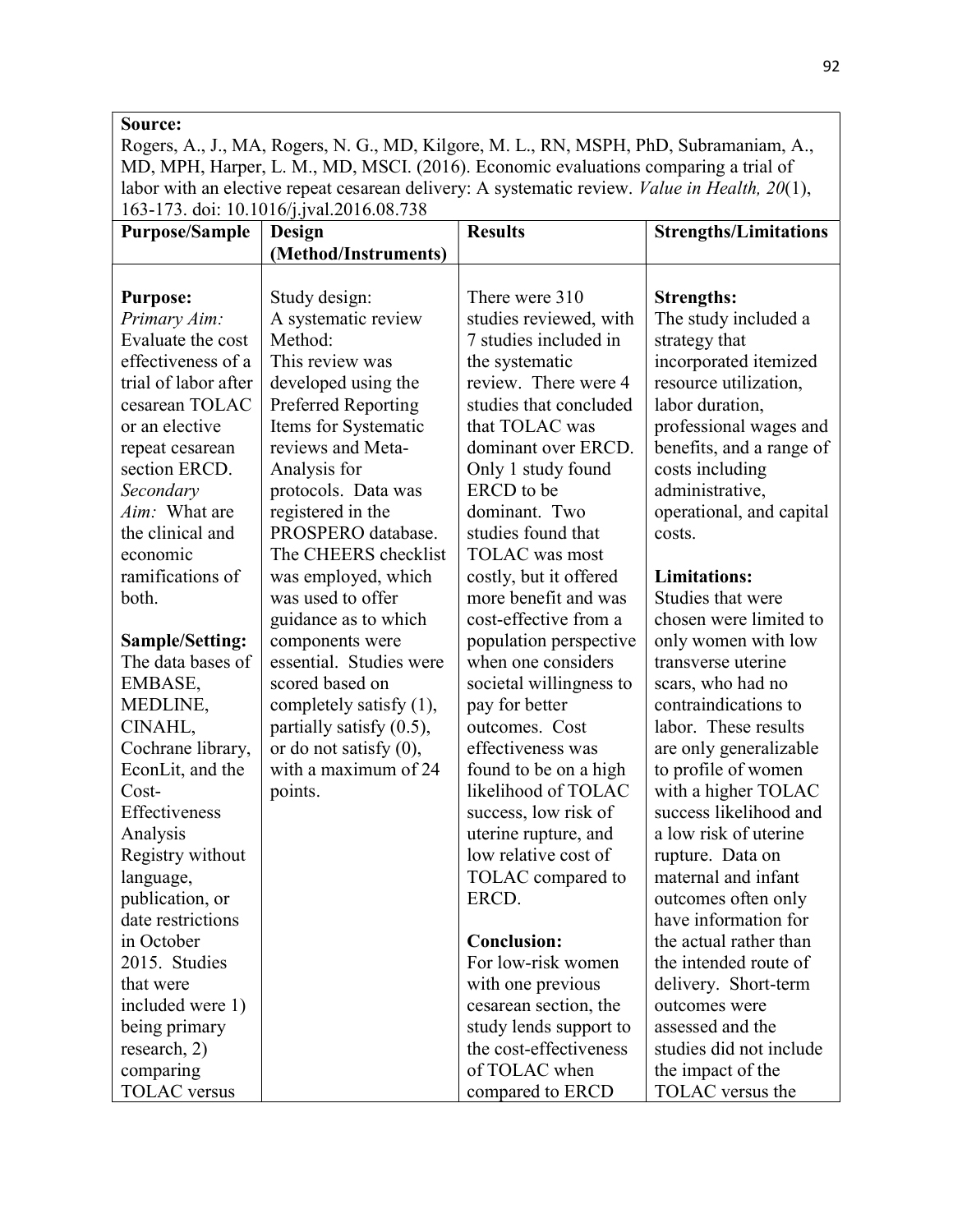| ERCD, and 3)                  | for most                | ERCD decision on   |
|-------------------------------|-------------------------|--------------------|
| providing                     | scenarios. Ultimately,  | neonatal outcomes. |
| information on                | clinicians should seek  |                    |
| the relative cost             | to encourage a trial of |                    |
| of each course of             | labor for low-risk      |                    |
| action.                       | women, from a           |                    |
|                               | population-based and    |                    |
| <b>Johns Hopkins</b>          | economic perspective.   |                    |
| <b>Evidence</b>               | Education and patient   |                    |
| Appraisal:                    | preference should       |                    |
|                               | continue to direct      |                    |
| Strength:                     | decisions on the        |                    |
|                               | planned mode of         |                    |
| Level I                       | delivery.               |                    |
|                               |                         |                    |
| <b>Quality:</b>               |                         |                    |
|                               |                         |                    |
| High                          |                         |                    |
|                               |                         |                    |
| $\lambda$ $\lambda$ $\lambda$ |                         |                    |

The cost incurred by hospitals, and thus passed on to payers in the health system, is generally considered to be greater for an ERCD due to higher resource use and longer average hospital stay.

# Implications:

While the optimum mode of delivery after a previous cesarean delivery is dependent on a variety of individual characteristics and the indications for the primary cesarean birth. Clinical consensus is that a trial of labor after cesarean TOLAC is generally a safe alternative to an elective repeat cesarean delivery ERCD for most women.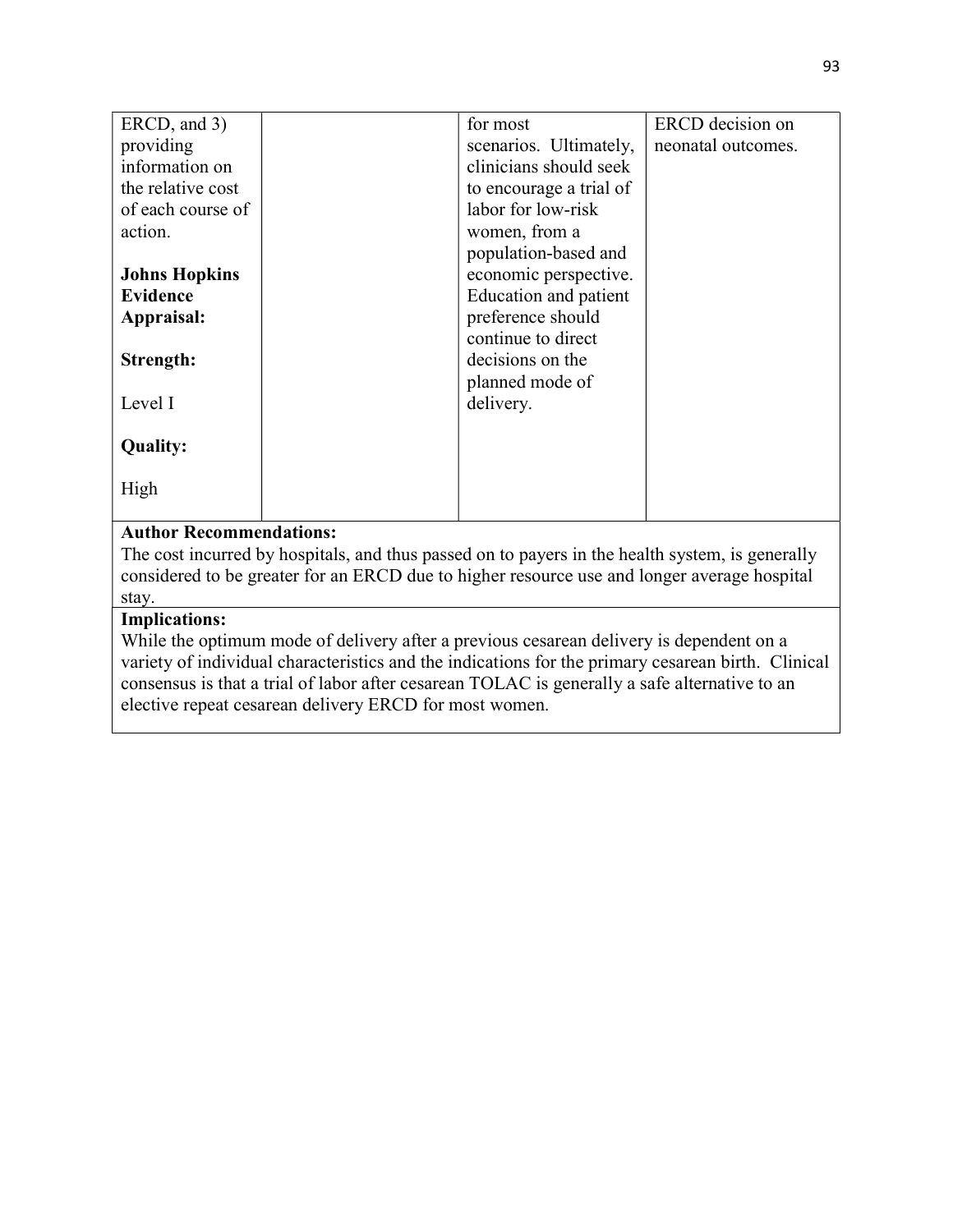Scaffidi, R. M., Posmontier, B., Bloch, J. R., & Wittmann‐Price, R. (2014). The relationship between personal knowledge and decision self‐efficacy in choosing trial of labor after cesarean. Journal of Midwifery & Women's Health, 59(3), 246-253. doi: 10.1111/jmwh.12173

| <b>Purpose/Sample</b>  | Design                   | <b>Results</b>            | <b>Strengths/Limitations</b> |
|------------------------|--------------------------|---------------------------|------------------------------|
|                        | (Method/Instruments)     |                           |                              |
|                        |                          |                           |                              |
| <b>Purpose:</b>        | Study design:            | Results showed that       | <b>Strengths:</b>            |
| Primary Aim: To        | Cohort design            | more women intended       | This study informed          |
| explore the effect     |                          | to have an ERCD $(n =$    | women with                   |
| of knowledge           | Methods:                 | 25, 55.6%) versus a       | information on the           |
| regarding the          | A 14-item management     | TOLAC ( $n = 20$ )        | risks and benefits of        |
| risks and benefits     | scale was used to assess | 44.4%). Knowledge         | <b>TOLAC</b> versus          |
| of trial of labor      | the knowledge and        | scores showed a           | ERCD. Women were             |
| after cesarean         | expectations of each     | minimum score of 0 to     | supplied with complete       |
| TOLAC and              | women's degree of        | a maximum score of        | and accurate                 |
| elective repeat        | knowledge about the      | 13 (mean [SD], 5.20       | information.                 |
| cesarean delivery      | risks and benefits for   | [3.29]) for the whole     |                              |
| ERCD on the            | both ERCD and            | cohort. Scores for the    | <b>Limitations:</b>          |
| decision for the       | TOLAC. The first 3       | self-efficacy ranged      | Time constraint and          |
| mode of delivery       | questions assessed the   | from $61.36$ to $100$ on  | lack of funding left         |
| in pregnant            | participant's "extremely | the 11-item instrument    | this study with a small      |
| women who have         | low decision self-       | (mean [SD], 89,78         | number of participants.      |
| had a prior            | efficacy." A score of    | $[11.57]$ ) for the whole | The use of the               |
| cesarean               | 100 indicates            | cohort. The mean          | knowledge scale did          |
| delivery.              | "extremely high self-    | (SD) decision self-       | not have data on             |
| Secondary Aim:         | efficacy."               | efficacy score for        | reliability and validity.    |
| To explore how         | Bandura's theory of      | women who chose           | Another limitation           |
| the level of           | self-efficacy was a      | TOLAC was 39 (5.29;       | included self-selection      |
| decision self-         | guided framework for     | range 27-44) and for      | bias in the recruitment      |
| efficacy affected      | this study. The          | those who chose           | of the participants for      |
| the decision for       | Decision Self-Efficacy   | ERCD the mean score       | this study.                  |
| mode of birth          | scale was used to        | was 39.92 (4.99; range    |                              |
| during a               | measure each woman's     | 29-44). Knowledge         |                              |
| subsequent             | degree of decision self- | scores for women who      |                              |
| delivery.              | efficacy with regard to  | chose ERCD ranged         |                              |
|                        | making a decision        | from a minimum of 0       |                              |
| <b>Sample/Setting:</b> | about the mode of birth  | to a maximum of 10        |                              |
| A sample of 45         | for their present        | (mean [SD], $4.64$        |                              |
| pregnant women         | pregnancy.               | $[2.94]$ median 5) and    |                              |
| between 10-22          | Data was entered twice   | for women who chose       |                              |
| weeks gestation        | into the Statistical     | TOLAC, knowledge          |                              |
| $(n = 45)$ , with a    | Package for the Social   | scores ranged from 0-     |                              |
| prior history of       | Sciences version         | 13 (mean [SD], 5.90       |                              |
| cesarean               | 19.0. Chi-square tests   | $[3.64]$ ; median 7).     |                              |
| delivery.              | were used to compare     |                           |                              |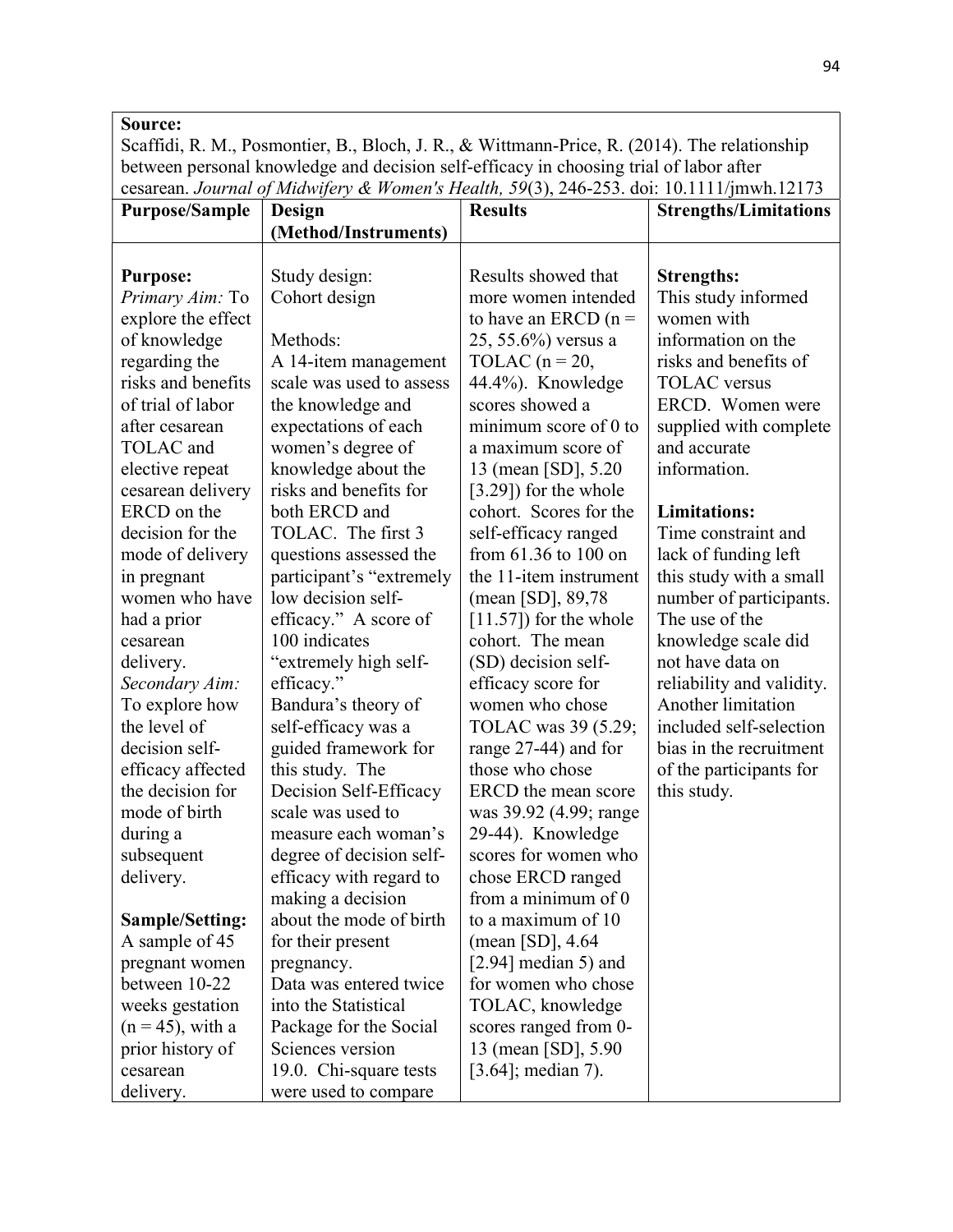| Data was taken       | categorical              | <b>Conclusion:</b>      |  |
|----------------------|--------------------------|-------------------------|--|
|                      |                          |                         |  |
| from 3 antenatal     | demographic variables    | Clinical expertise and  |  |
| care centers with    | and t tests were used to | patient preference,     |  |
| a tertiary medical   | compare continuous       | combined with           |  |
| center located in    | and ordinal              | evidenced-based care    |  |
| a mid-Atlantic       | variables. The level of  | and best available      |  |
| state from           | significance was set at  | research                |  |
| August 2011 to       | the alpha level of 0.05. | findings. Women         |  |
| March 2012.          | Logistic regression was  | must be adequately      |  |
|                      | employed using the       | informed with           |  |
| <b>Johns Hopkins</b> | SAS software package.    | information obtained    |  |
| <b>Evidence</b>      |                          | from reliable research, |  |
| Appraisal:           |                          | then patient preference |  |
|                      |                          | can be                  |  |
| Strength:            |                          | considered. Women       |  |
|                      |                          | must be fully aware     |  |
| Level I              |                          | and knowledgeable       |  |
|                      |                          | about the risks and     |  |
| <b>Quality:</b>      |                          | benefits of both        |  |
|                      |                          | TOLAD and ERCD.         |  |
| Good                 |                          | This will lay the       |  |
|                      |                          | foundation for          |  |
|                      |                          |                         |  |
|                      |                          | informed decision       |  |
|                      |                          | making and allow        |  |
|                      |                          | TOLAC to be an          |  |
|                      |                          | option that women       |  |
|                      |                          | will feel confident     |  |
|                      |                          | choosing as their       |  |
|                      |                          | mode of delivery.       |  |

Future research should investigate other factors that influence the decision-making process for mode of delivery. A qualitative research design or mixed-method approach could provide a more comprehensive understanding of what women experience and what factors they consider during the decision-making process.

This study determined women's choice between 10-22 weeks gestation and further research could suggest re-evaluation at 36 weeks gestation.

Comparisons could include intended mode of delivery with actual mode of delivery.

## Implications:

Women were well informed regarding the risks and benefits associated with TOLAC and ERCD. This may have helped increase the numbers of participants who opted for TOLAC.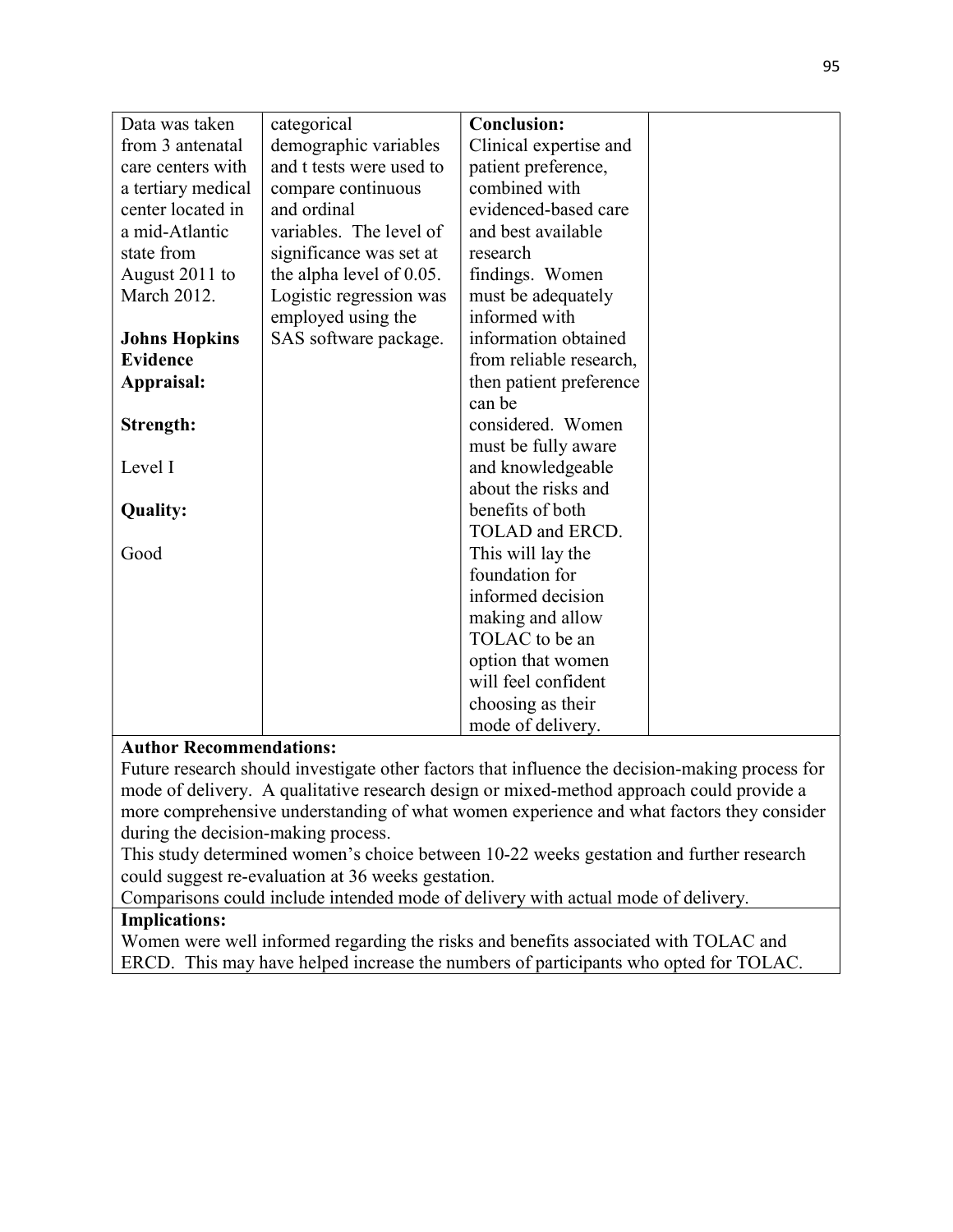Singh, A., & Shrivastava, C. (2015). Uterine rupture: Still a harsh reality. The Journal of Obstetrics and Gynecology of India, 65(3), 158-161. doi: 10.1007/s13224-014-0551-2

|                                         | Obsietrics and Oynecology of India, 09(9), 196-101. doi. 10.100//819224-014-0991-2 |                                       |                              |
|-----------------------------------------|------------------------------------------------------------------------------------|---------------------------------------|------------------------------|
| <b>Purpose/Sample</b>                   | <b>Design</b>                                                                      | <b>Results</b>                        | <b>Strengths/Limitations</b> |
|                                         | (Method/Instruments)                                                               |                                       |                              |
|                                         |                                                                                    |                                       |                              |
| <b>Purpose:</b>                         |                                                                                    | $N=11,323$                            | <b>Strengths:</b>            |
| Primary Aim:                            | Study design:                                                                      | deliveries total                      | -large sample size           |
| Determine                               | Prospective cross-                                                                 | that were studied.                    | -compared developed          |
| incidence,                              | sectional study                                                                    | Of those 40 cases                     | to developing countries      |
| etiology,                               |                                                                                    | ruptured, 25 in                       | -rupture was compared        |
| management,                             | Methods:                                                                           | women with prior                      | from previous cesarean       |
| maternal, and fetal                     | All women who were                                                                 | cesarean and 15                       | to no uterine scar on        |
| outcome and to                          | brought to this tertiary                                                           | without prior                         | many aspects                 |
| evaluate trends and                     | hospital were evaluated                                                            | cesarean. Women                       |                              |
| recommended                             | for cause and history.                                                             | with prior                            | <b>Limitations:</b>          |
| preventable                             | History was taken from                                                             | cesarean rupture                      | -study was not done in       |
| measures.                               | patient or attendant.                                                              | was 1.69% and                         | the US and does not          |
|                                         | Operative findings, and                                                            | women without                         | reflect our numbers          |
| <b>Sample/Setting:</b>                  | detailed history of                                                                | cesarean was                          | -the article is short and    |
| All women who                           | treatment was                                                                      | $0.152\%$ . Overall                   | doesn't give a lot of        |
| had uterine rupture                     | documented. Post-                                                                  | incidence of                          | detail                       |
| in Pt. J.N.M.                           | operative follow up was                                                            | rupture was                           |                              |
| Medical College                         | done for 6 months after                                                            | 0.35%. Risk                           |                              |
| Raipur between                          | discharge.                                                                         | factors of rupture:                   |                              |
| January 2012 and                        |                                                                                    | 92.5% labor at                        |                              |
| August 2013.                            |                                                                                    | home, 52.2%                           |                              |
| There was a total                       |                                                                                    | injudicious                           |                              |
|                                         |                                                                                    |                                       |                              |
| of $n=11,323$                           |                                                                                    | oxytocin use, 44%<br>unjustified VBAC |                              |
| deliveries, $n=9,844$<br>without prior  |                                                                                    | trial, Bladder                        |                              |
| cesarean and                            |                                                                                    | injury was found                      |                              |
| $n=1,479$ with prior                    |                                                                                    | in 20%. Extension                     |                              |
| cesarean section.                       |                                                                                    | to cervix was                         |                              |
|                                         |                                                                                    |                                       |                              |
|                                         |                                                                                    | 46.66%, blood<br>transfusion in       |                              |
| <b>Johns Hopkins</b><br><b>Evidence</b> |                                                                                    |                                       |                              |
|                                         |                                                                                    | 92.5%, Perinatal                      |                              |
| Appraisal:                              |                                                                                    | mortality was                         |                              |
|                                         |                                                                                    | 85%, maternal<br>death $2.5\%$ .      |                              |
| <b>Strength:</b>                        |                                                                                    |                                       |                              |
| Level II                                |                                                                                    | <b>Conclusion:</b>                    |                              |
|                                         |                                                                                    | Women have                            |                              |
| <b>Quality:</b>                         |                                                                                    | 1,500 times higher                    |                              |
|                                         |                                                                                    | risk for rupture                      |                              |
| Good Quality                            |                                                                                    | even without                          |                              |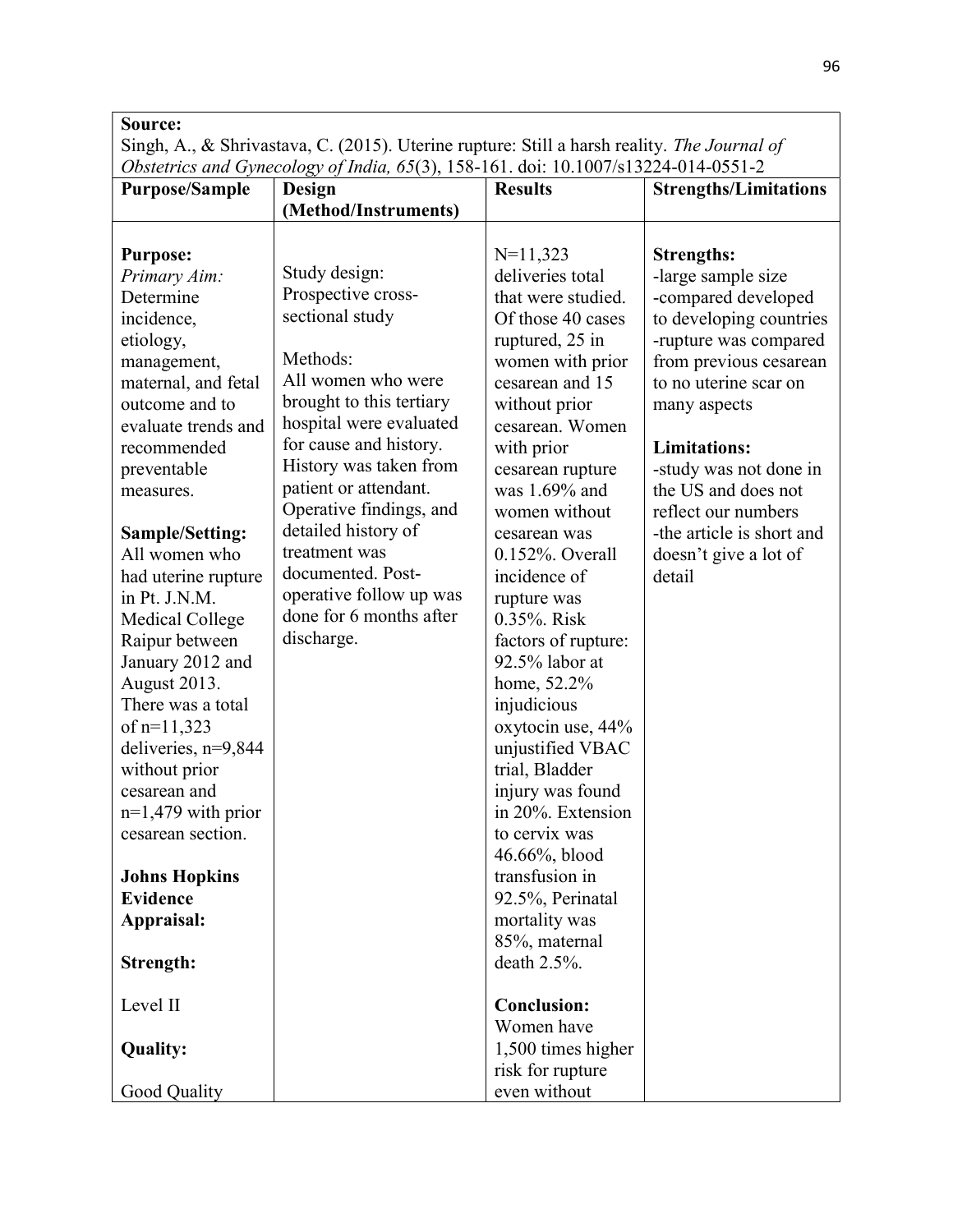| previous cesarean  |
|--------------------|
| and 1.7 times with |
| previous cesarean  |
| section in         |
| underdeveloped     |
| countries.         |
| Laboring at home   |
| and using          |
| uncontrolled       |
| oxytocin were the  |
| greatest risks for |
| rupture in this    |
| study.             |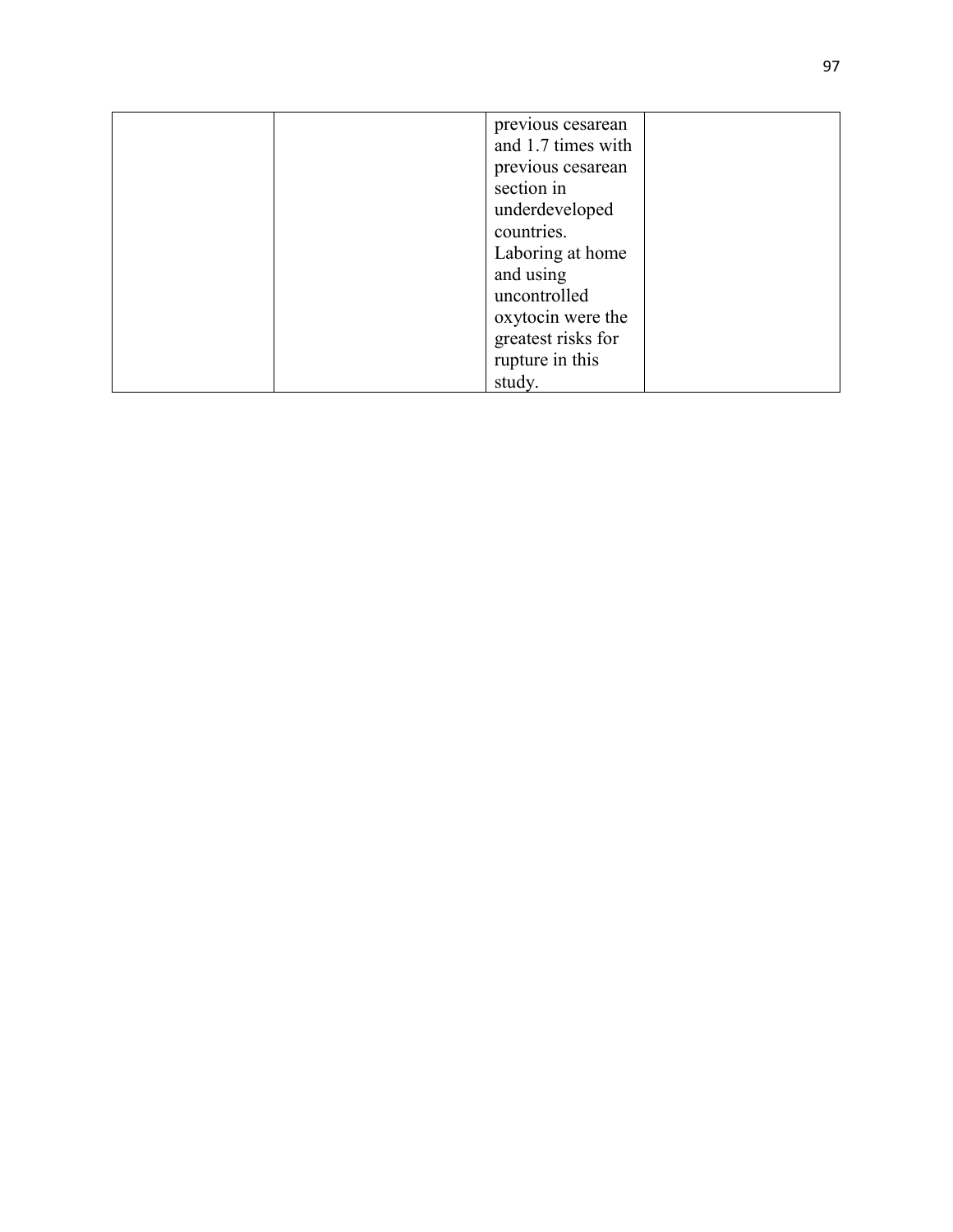Tessmer-Tuck, J. A., El-Nashar, S. A., Racek, A. R., Lohse, C. M., Famuyide, A. O., & Wick, M. J. (2014). Predicting vaginal birth after cesarean section: A cohort study. Gynecologic and Obstetric Investigation, 77(2), 121-126. doi: 10.1159/000357757

| <b>Purpose/Sample</b>                                                                                                                                                                                                                                                                                                                                           | Design                                                                                                                                    | <b>Results</b>                                                                                                                                                                                                                                                                                                                                                                 | <b>Strengths/Limitations</b>                                                                                                  |
|-----------------------------------------------------------------------------------------------------------------------------------------------------------------------------------------------------------------------------------------------------------------------------------------------------------------------------------------------------------------|-------------------------------------------------------------------------------------------------------------------------------------------|--------------------------------------------------------------------------------------------------------------------------------------------------------------------------------------------------------------------------------------------------------------------------------------------------------------------------------------------------------------------------------|-------------------------------------------------------------------------------------------------------------------------------|
|                                                                                                                                                                                                                                                                                                                                                                 | (Method/Instruments)                                                                                                                      |                                                                                                                                                                                                                                                                                                                                                                                |                                                                                                                               |
|                                                                                                                                                                                                                                                                                                                                                                 |                                                                                                                                           |                                                                                                                                                                                                                                                                                                                                                                                |                                                                                                                               |
| <b>Purpose:</b>                                                                                                                                                                                                                                                                                                                                                 | Study design:                                                                                                                             | Of the final 599                                                                                                                                                                                                                                                                                                                                                               | <b>Strengths:</b>                                                                                                             |
| Primary Aim:                                                                                                                                                                                                                                                                                                                                                    | This is a Quasi designed                                                                                                                  | women studied,                                                                                                                                                                                                                                                                                                                                                                 | -The study was                                                                                                                |
| Develop a model to                                                                                                                                                                                                                                                                                                                                              | study.                                                                                                                                    | 456 (76%) had a                                                                                                                                                                                                                                                                                                                                                                | conducted in the upper                                                                                                        |
| predict VBAC                                                                                                                                                                                                                                                                                                                                                    |                                                                                                                                           | successful                                                                                                                                                                                                                                                                                                                                                                     | Midwest and gives us a                                                                                                        |
| success.                                                                                                                                                                                                                                                                                                                                                        | Methods:                                                                                                                                  | <b>VBAC. VBAC</b>                                                                                                                                                                                                                                                                                                                                                              | good example of our                                                                                                           |
|                                                                                                                                                                                                                                                                                                                                                                 | Every woman who met                                                                                                                       | success had                                                                                                                                                                                                                                                                                                                                                                    | current population                                                                                                            |
| Secondary Aim:                                                                                                                                                                                                                                                                                                                                                  | criteria signed a form                                                                                                                    | younger age,                                                                                                                                                                                                                                                                                                                                                                   | -there is some racial                                                                                                         |
| To compare the                                                                                                                                                                                                                                                                                                                                                  | weather their chart could                                                                                                                 | lower BMI,                                                                                                                                                                                                                                                                                                                                                                     | diversity included                                                                                                            |
| model with                                                                                                                                                                                                                                                                                                                                                      | be accessed for research.                                                                                                                 | higher parity,                                                                                                                                                                                                                                                                                                                                                                 | -Large sample size                                                                                                            |
| Grobman model                                                                                                                                                                                                                                                                                                                                                   | There were 20,184                                                                                                                         | were Caucasian,                                                                                                                                                                                                                                                                                                                                                                | -Model is comparable                                                                                                          |
| and see if the upper                                                                                                                                                                                                                                                                                                                                            | deliveries from January                                                                                                                   | had a prior                                                                                                                                                                                                                                                                                                                                                                    | to those in the past                                                                                                          |
| Midwest is                                                                                                                                                                                                                                                                                                                                                      | 2000-May 2010. 2,635 of                                                                                                                   | vaginal delivery,                                                                                                                                                                                                                                                                                                                                                              | which show accuracy                                                                                                           |
| comparable.                                                                                                                                                                                                                                                                                                                                                     | those had one prior                                                                                                                       | prior successful                                                                                                                                                                                                                                                                                                                                                               | (Grobman model)                                                                                                               |
|                                                                                                                                                                                                                                                                                                                                                                 | cesarean section. The final                                                                                                               | VBAC, and                                                                                                                                                                                                                                                                                                                                                                      |                                                                                                                               |
| <b>Sample/Setting:</b>                                                                                                                                                                                                                                                                                                                                          |                                                                                                                                           |                                                                                                                                                                                                                                                                                                                                                                                |                                                                                                                               |
|                                                                                                                                                                                                                                                                                                                                                                 |                                                                                                                                           | layer suture                                                                                                                                                                                                                                                                                                                                                                   |                                                                                                                               |
|                                                                                                                                                                                                                                                                                                                                                                 | women.                                                                                                                                    |                                                                                                                                                                                                                                                                                                                                                                                |                                                                                                                               |
|                                                                                                                                                                                                                                                                                                                                                                 |                                                                                                                                           | cesarean                                                                                                                                                                                                                                                                                                                                                                       |                                                                                                                               |
|                                                                                                                                                                                                                                                                                                                                                                 |                                                                                                                                           |                                                                                                                                                                                                                                                                                                                                                                                |                                                                                                                               |
|                                                                                                                                                                                                                                                                                                                                                                 |                                                                                                                                           |                                                                                                                                                                                                                                                                                                                                                                                |                                                                                                                               |
|                                                                                                                                                                                                                                                                                                                                                                 |                                                                                                                                           |                                                                                                                                                                                                                                                                                                                                                                                |                                                                                                                               |
|                                                                                                                                                                                                                                                                                                                                                                 |                                                                                                                                           |                                                                                                                                                                                                                                                                                                                                                                                |                                                                                                                               |
|                                                                                                                                                                                                                                                                                                                                                                 |                                                                                                                                           |                                                                                                                                                                                                                                                                                                                                                                                |                                                                                                                               |
|                                                                                                                                                                                                                                                                                                                                                                 |                                                                                                                                           |                                                                                                                                                                                                                                                                                                                                                                                |                                                                                                                               |
|                                                                                                                                                                                                                                                                                                                                                                 |                                                                                                                                           |                                                                                                                                                                                                                                                                                                                                                                                |                                                                                                                               |
|                                                                                                                                                                                                                                                                                                                                                                 |                                                                                                                                           |                                                                                                                                                                                                                                                                                                                                                                                |                                                                                                                               |
|                                                                                                                                                                                                                                                                                                                                                                 |                                                                                                                                           |                                                                                                                                                                                                                                                                                                                                                                                |                                                                                                                               |
|                                                                                                                                                                                                                                                                                                                                                                 |                                                                                                                                           |                                                                                                                                                                                                                                                                                                                                                                                |                                                                                                                               |
|                                                                                                                                                                                                                                                                                                                                                                 |                                                                                                                                           |                                                                                                                                                                                                                                                                                                                                                                                |                                                                                                                               |
|                                                                                                                                                                                                                                                                                                                                                                 |                                                                                                                                           |                                                                                                                                                                                                                                                                                                                                                                                |                                                                                                                               |
|                                                                                                                                                                                                                                                                                                                                                                 |                                                                                                                                           |                                                                                                                                                                                                                                                                                                                                                                                |                                                                                                                               |
|                                                                                                                                                                                                                                                                                                                                                                 |                                                                                                                                           |                                                                                                                                                                                                                                                                                                                                                                                |                                                                                                                               |
|                                                                                                                                                                                                                                                                                                                                                                 |                                                                                                                                           |                                                                                                                                                                                                                                                                                                                                                                                |                                                                                                                               |
|                                                                                                                                                                                                                                                                                                                                                                 |                                                                                                                                           |                                                                                                                                                                                                                                                                                                                                                                                |                                                                                                                               |
|                                                                                                                                                                                                                                                                                                                                                                 |                                                                                                                                           |                                                                                                                                                                                                                                                                                                                                                                                |                                                                                                                               |
|                                                                                                                                                                                                                                                                                                                                                                 |                                                                                                                                           |                                                                                                                                                                                                                                                                                                                                                                                |                                                                                                                               |
|                                                                                                                                                                                                                                                                                                                                                                 |                                                                                                                                           |                                                                                                                                                                                                                                                                                                                                                                                |                                                                                                                               |
|                                                                                                                                                                                                                                                                                                                                                                 |                                                                                                                                           |                                                                                                                                                                                                                                                                                                                                                                                |                                                                                                                               |
| This study was<br>done at the Mayo<br>clinic, Rochester,<br>Minnesota from<br>January 2000-May<br>2010. Exclusion<br>criteria were IUFD,<br>multiple gestation,<br>preterm birth, and<br>elective repeat<br>cesareans. 599<br>women were in the<br>study.<br><b>Johns Hopkins</b><br><b>Evidence</b><br>Appraisal:<br>Strength:<br>Level III<br><b>Quality:</b> | cohort after exclusion<br>criteria included 599<br>Instruments:<br>The study was a historical<br>cohort of electronic<br>medical records. | more than 2-<br>closure of their<br>delivery. The<br>AUC was 0.757<br>(95% CI, 0.713-<br>$0.801$ ).<br>The AUC for<br>the final model<br>was 0.723 (95%<br>$CI, 0.680 -$<br>$0.767$ ).<br><b>Conclusion:</b><br>Successful<br>TOLAC is<br>directly linked<br>to age $\leq$ 30, BMI<br>$<$ 30, prior<br>successful<br>VBAC,<br>previous vaginal<br>delivery, and<br>absence for | <b>Limitations:</b><br>-low racial diversity<br>-unable to control<br>women being in the<br>study which could lead<br>to bias |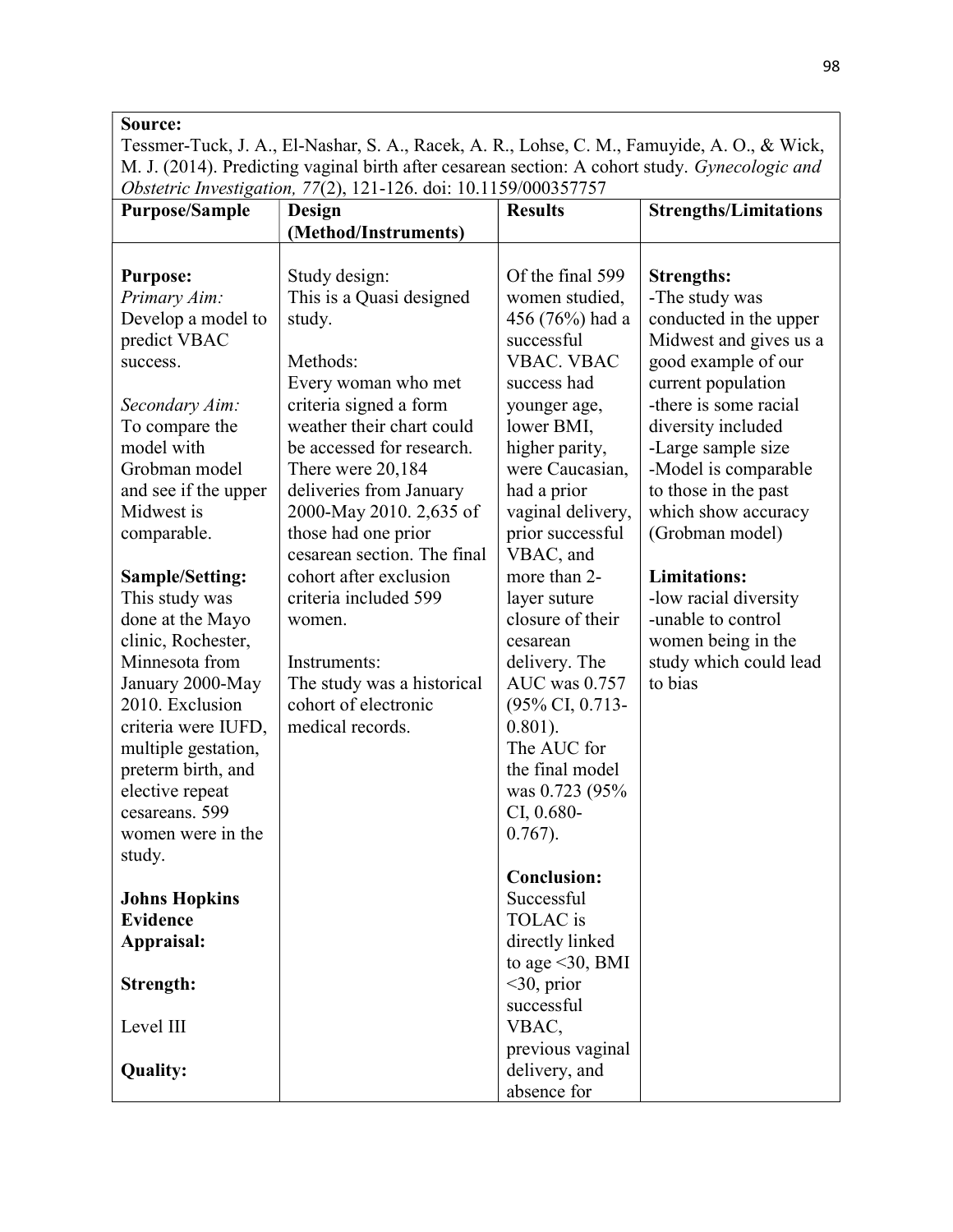| Good Quality                   | recurrent      |
|--------------------------------|----------------|
|                                | indication for |
|                                | CS. Hispanics  |
|                                | have lower     |
|                                | success than   |
|                                | Caucasian      |
|                                | women. African |
|                                | American's     |
|                                | have lower     |
|                                | success than   |
|                                | Caucasians but |
|                                | higher than    |
|                                | Hispanics.     |
|                                |                |
|                                |                |
|                                |                |
|                                |                |
|                                |                |
|                                |                |
| <b>Author Recommendations:</b> |                |

TOLAC is a reasonable choice for women, overall success rates of VBAC are about 75% with complications in less than 1% of them. Each woman should be evaluated and counseled individually for risk and success likeliness.

# Implications:

Cesarean rated in the US currently exceed 32% of all deliveries. This is a 53% increase over 10 years (starting 1996). Factors that are directly associated with successful TOLAC are Maternal age <30, being Caucasian, BMI <30, prior vaginal birth, prior VBAC, and not having recurrent indication for cesarean.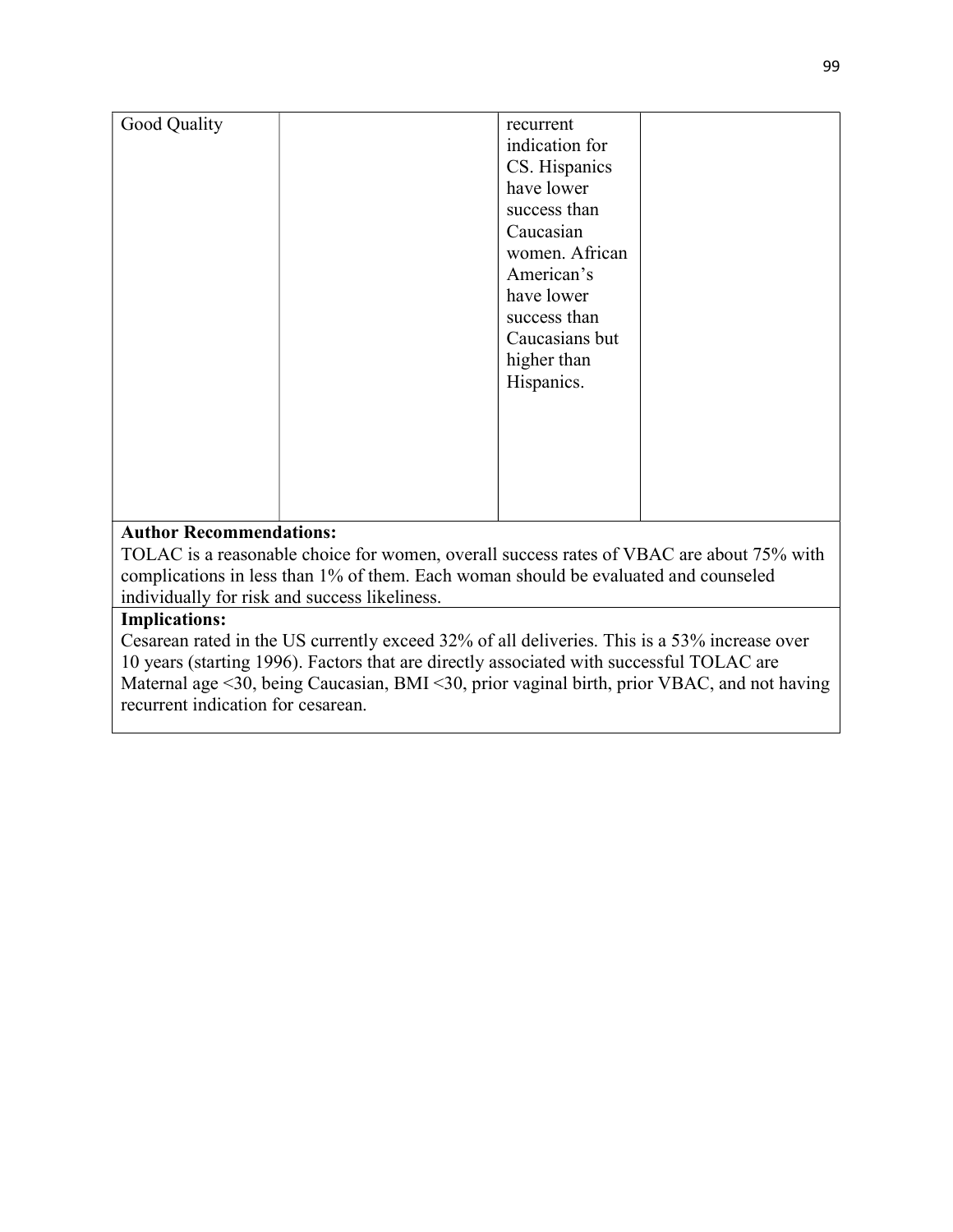| Source:                                                                                     |
|---------------------------------------------------------------------------------------------|
| You, S., Chang, Y., & Yen, C. (2018). Rupture of the scarred and unscarred gravid uterus:   |
| Outcomes and risk factors analysis. Taiwanese Journal of Obstetrics & Gynecology, $57(2)$ , |
| 248-254. doi: 10.1016/j.tjog.2018.02.014                                                    |

| <b>Purpose/Sampl</b>   | Design                  | <b>Results</b>            | <b>Strengths/Limitation</b> |
|------------------------|-------------------------|---------------------------|-----------------------------|
| e                      | (Method/Instruments     |                           | S                           |
|                        |                         |                           |                             |
|                        |                         |                           |                             |
| <b>Purpose:</b>        | Study design:           | Mean onset of rupture     | <b>Strengths:</b>           |
| Primary Aim:           | Retrospective cohort    | was at $34.2 + or - 0.9$  | The study compared          |
| Assess maternal        |                         | weeks                     | both scarred and            |
| and fetal              | Methods:                | gestation. Twelve         | unscarred uteri.            |
| outcomes and           | Detailed clinical       | occurred at term and 18   |                             |
| consequences of        | information was taken   | occurred preterm.         | <b>Limitations:</b>         |
| uterine rupture.       | from chart              | There were 4 fetal        | There was found to be       |
| Secondary Aim:         | reviewing. Normality    | demises. There were 24    | no data for                 |
| Assess risk            | testing of data         | transfers to neonatal     | uncomplicated vaginal       |
| factors for            | distribution was        | intensive care units.     | deliveries or cesarean      |
| patients who           | performed with          | There were 17 maternal    | sections after uterine      |
| have had rupture       | Kolmogorov-Smirnov      | blood transfusions        | surgeries. This meant       |
| at the lower-          | test. The incidences    | without maternal          | that the incidences of      |
| segment or non-        | were presented in this  | mortality. Twenty-two     | uterine rupture             |
| lower-segment          | study as a percentage.  | patients presented with   | occurred in the 3           |
| scarred, or            | Nonparametric test,     | acute abdominal pain      | groups was                  |
| unscarred gravid       | such as Mann-Whitney    | and/or abnormal fetal     | unobtainable.               |
| uterus.                | U test and Kruskal      | heart tracing and these   |                             |
|                        | Instruments:            | were managed with an      |                             |
| <b>Sample/Setting:</b> | Wallis test, were used  | emergent cesarean         |                             |
| There were 30          | to compare the          | section. There were 4     |                             |
| patients ( $n = 30$ ), | variances in maternal   | uterine ruptures that     |                             |
| assessed and           | characteristics, risk   | were found postpartum     |                             |
| treated at Linkou      | factors, and outcomes   | following a vaginal       |                             |
| Chang-Gung             | of the lower-segment    | delivery. Three of these  |                             |
| Memorial               | or non-lower segment    | were trails of labor      |                             |
| Hospital, a            | scarred uterus, and the | following a previous      |                             |
| tertiary referral      | unscarred               | cesarean section and 1    |                             |
| center. These          | uterus. SPSS for        | was an unscarred          |                             |
| patients were          | Windows was used to     | uterus. Two of the 4      |                             |
| taken from             | perform statistical     | was followed with a       |                             |
| November 2004          | calculation.            | hysterectomy. Those       |                             |
| to July 2017.          |                         | with an unscarred uterus  |                             |
|                        |                         | $n = 6$ without any       |                             |
| <b>Johns Hopkins</b>   |                         | identifiable risk factors |                             |
| <b>Evidence</b>        |                         | ruptured in later         |                             |
| Appraisal:             |                         | gestation and were        |                             |
|                        |                         | associated with larger    |                             |